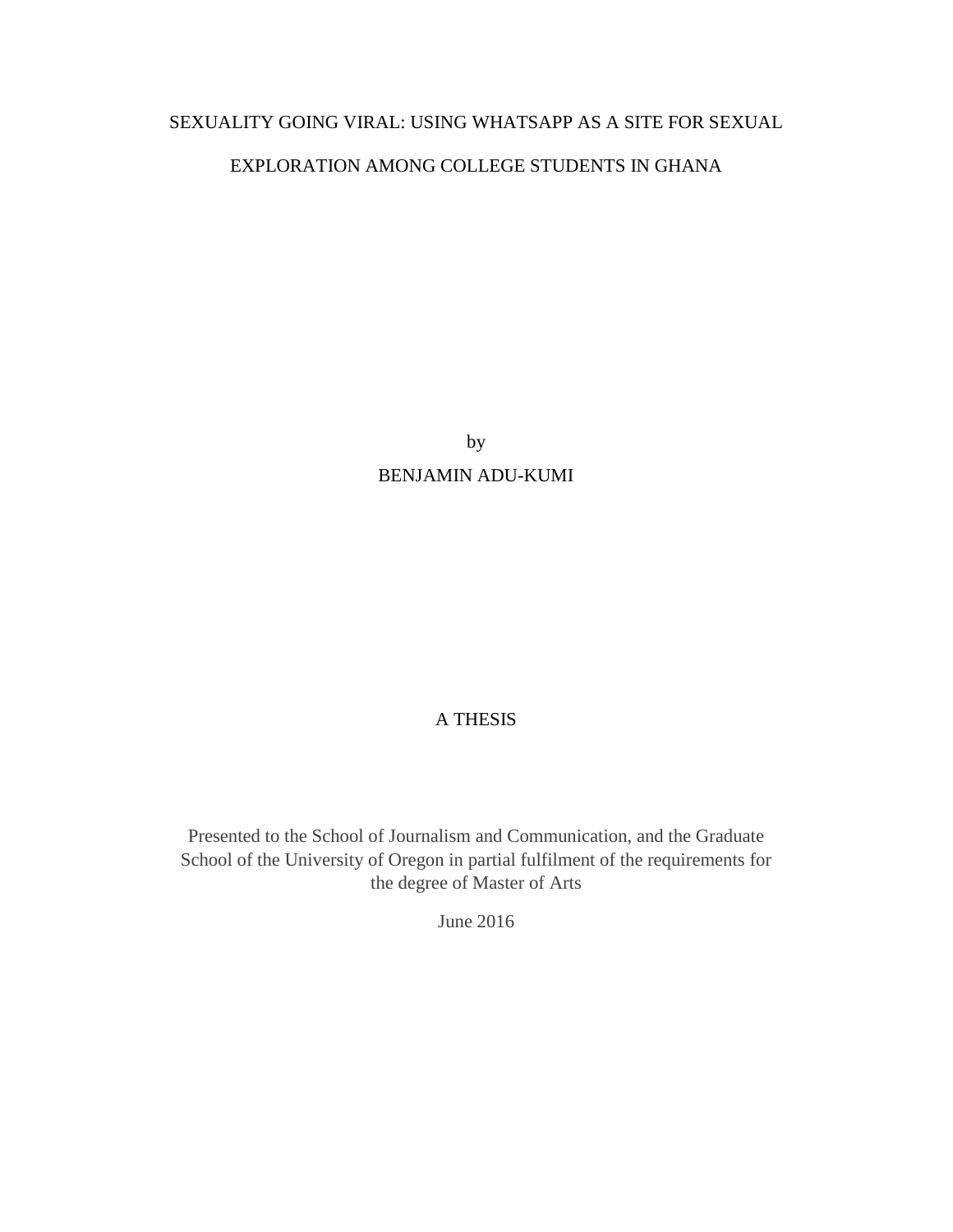## THESIS APPROVAL PAGE

# Student: Benjamin Adu-Kumi

Title: Sexuality Going Viral: Using WhatsApp as a Site for Sexual Exploration Among College Students in Ghana

This thesis has been accepted and approved in partial fulfillment of the requirements for the Master of Arts degree in the School of Journalism and Communication by:

| <b>Scott Maier</b> | Chairperson                 |
|--------------------|-----------------------------|
| Chris Chavez       | Member                      |
| Leslie Steeves     | Member                      |
| <b>Troy Elias</b>  | Member                      |
| and                |                             |
| Scott L. Pratt     | Dean of the Graduate School |
|                    |                             |

Original approval signatures are on file with the University of Oregon Graduate School. Degree awarded June 2016.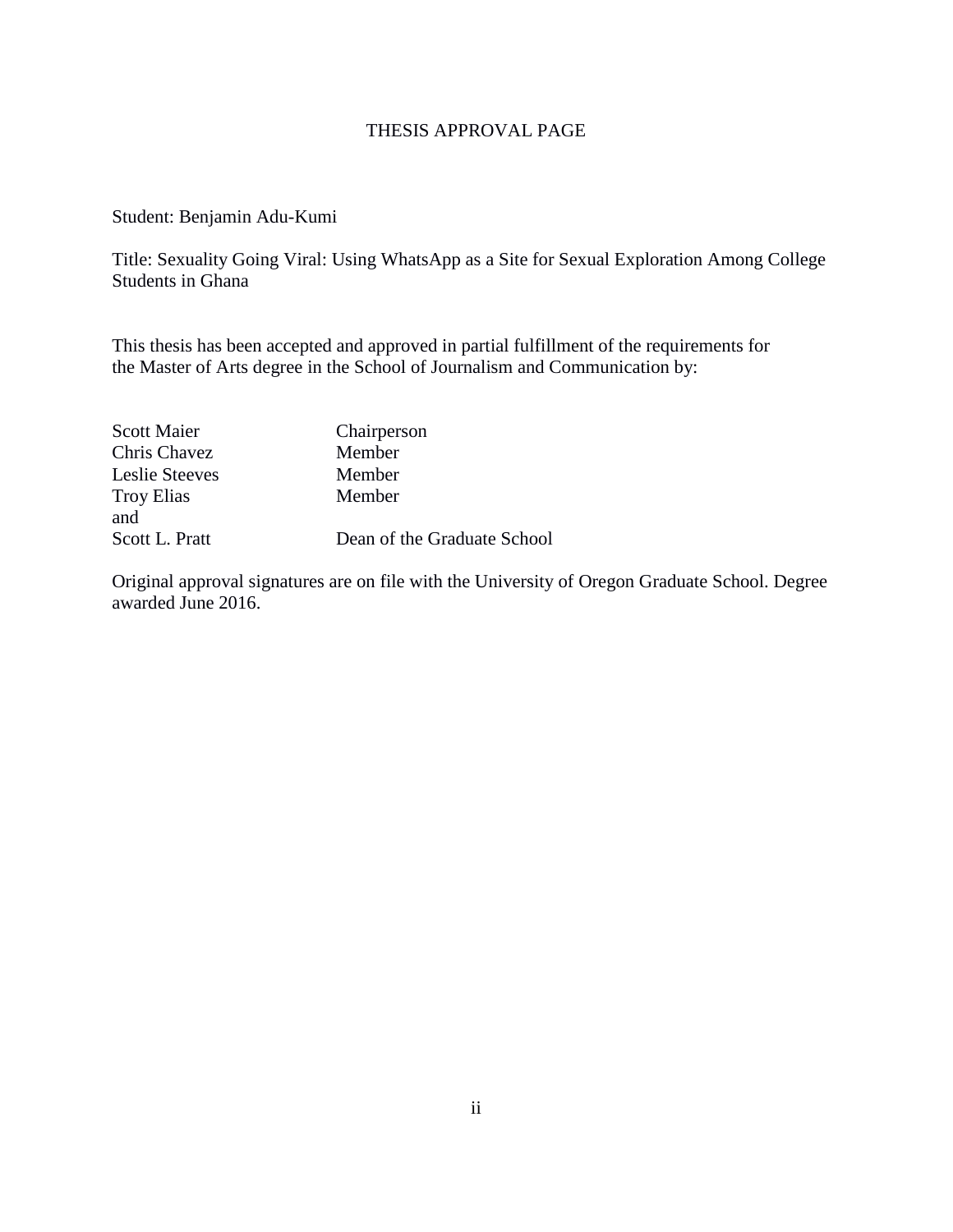© 2016 Benjamin Adu-Kumi, This work is licensed under a Creative Commons [CC BY-ND]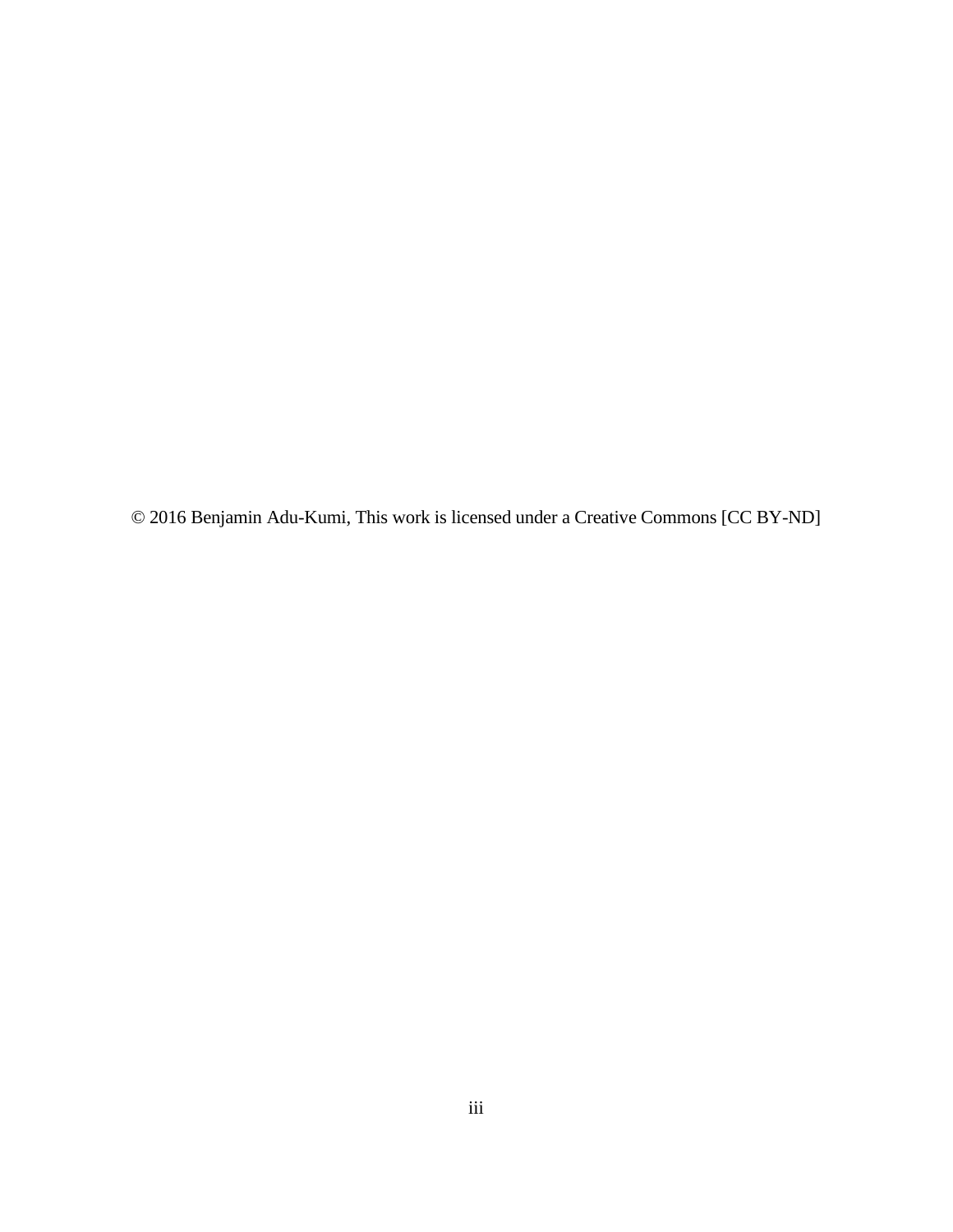#### THESIS ABSTRACT

Benjamin Adu-Kumi

Master of Arts

Media Studies Program

June 2016

Title: Sexuality Going Viral: Using WhatsApp as a Site for Sexual Exploration Among College Students in Ghana.

Among college students in Ghana, the new media app WhatsApp has been widely adopted as a medium for both communication and sexual exploration. Drawing on a classical media effects theory Uses and Gratifications, this mixed method research is designed to investigate sexual practices staged on WhatsApp among college students in Ghana. This study surveyed 314 students, along with in-depth interviews with eight respondents from the African University College of Communications in Accra, Ghana, to investigate the practice of viewing and circulating sexually explicit materials on WhatsApp. Key findings from this study with the exception of impact of sexual content on both male and female college students, point to no statistically significant differences in sexual gratifications on WhatsApp. This thesis delineates the various forms of motivations regarding the use of WhatsApp as a sexual gratification platform.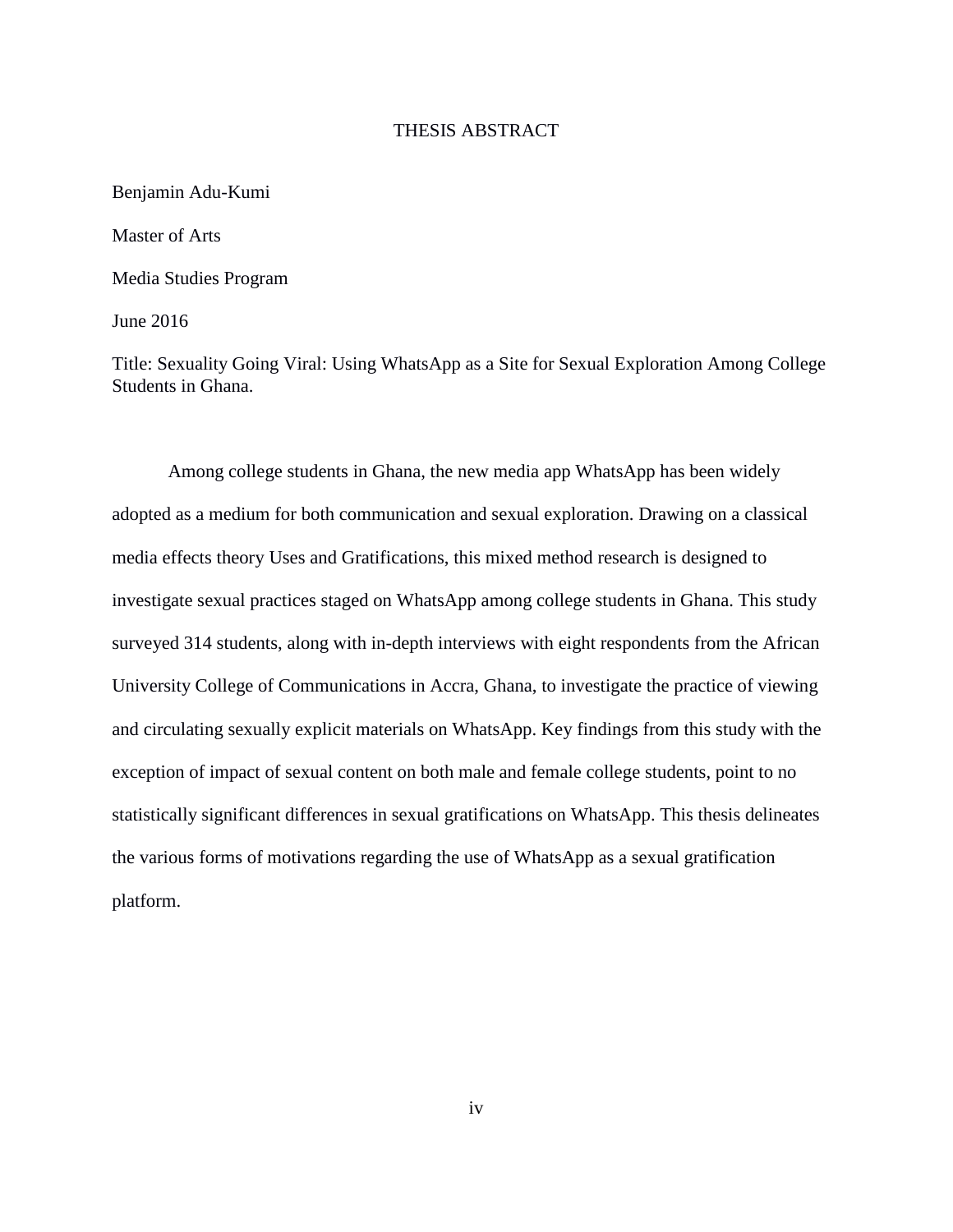#### CURRICULUM VITAE

#### NAME OF AUTHOR: Benjamin Adu-Kumi

#### GRADUATE AND UNDERGRADUATE SCHOOLS ATTENDED:

University of Oregon, Eugene Ohio University, Athens, Ohio

#### DEGREES AWARDED:

Master of Arts, Media Studies, 2016, University of Oregon Master of Arts, African Studies, 2013, Ohio University Bachelor of Arts, Communication Studies, 2011, AUCC, Ghana

### AREAS OF SPECIAL INTEREST:

New Media Technologies and Social Change African Studies Development Communication

### PROFESSIONAL EXPERIENCE:

Graduate Teaching Assistant, University of Oregon, Sept 2014 – June 2016 Research Assistant, Ohio University, August 2011 - May 2013 Consultant, Yankah & Associates, February 2007 – June 2011 Reporter, Ghana Broadcasting Corporation, June 2004 – November 2004

#### GRANTS, AWARDS, AND HONORS:

Overall Best Student, Development Communication Studies

#### PUBLICATIONS

 Kalyango, J. & Adu-Kumi, B. (2013). Impact of Social Media on Political Mobilization in East and West Africa. Global Media Journal. Vol. 23.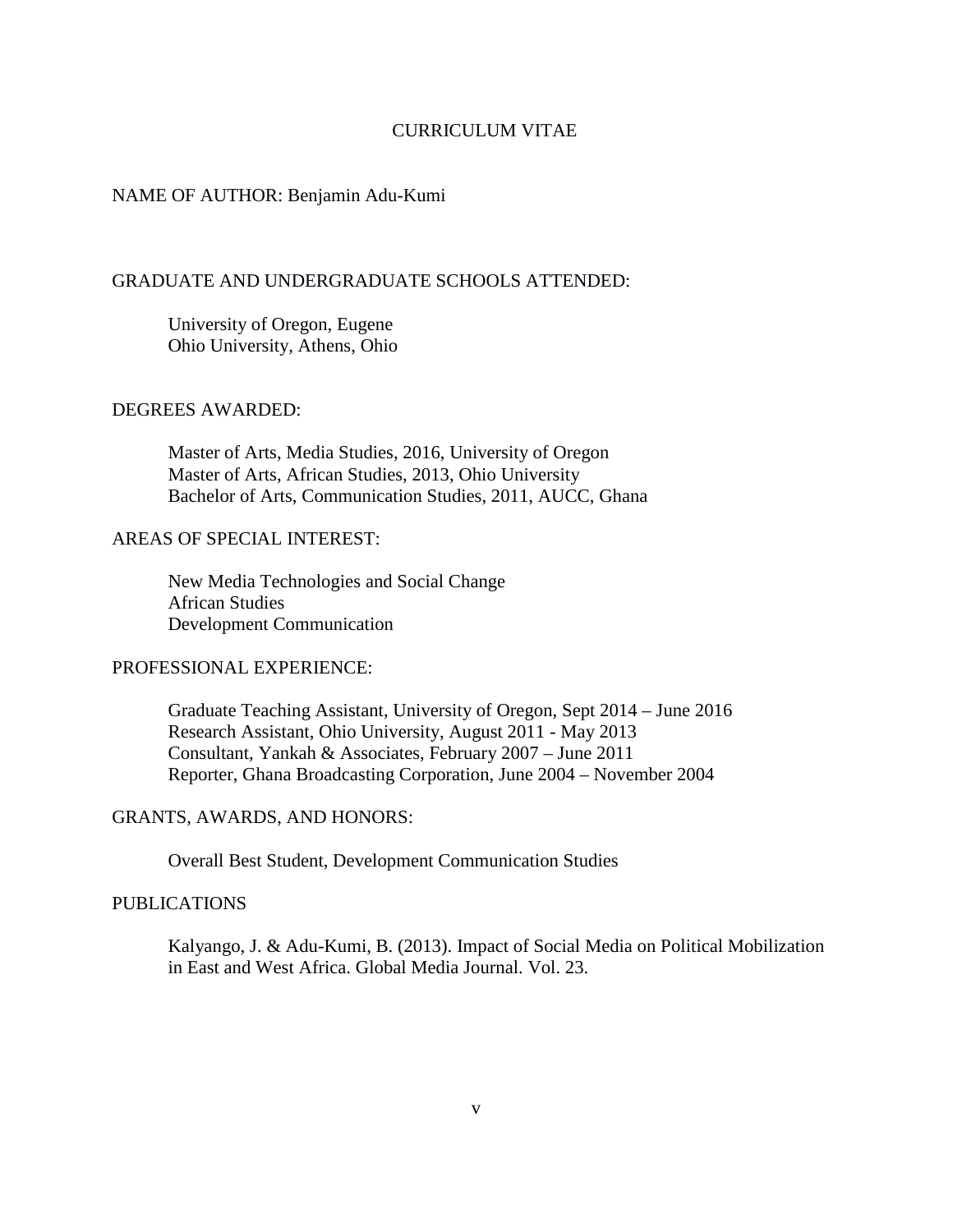#### ACKNOWLEDGEMENTS

I consider this thesis as one of the biggest challenges I have had to encounter in my academic trajectory. It has taught me a lot about perseverance, calmness, and respect for all the people who have once walked this road.

My uttermost gratitude goes to God who always makes a way for me even when there seems to be no way. I would like to show my sincere appreciation to the University of Oregon SOJC. This department afforded me a rare opportunity to explore this world of scholarship, which is no walk in the park. A special thank you goes to Prof. Scott Maier, whose encouragement and support throughout my time in this department kept me afloat. You bear the mark of a true father, Scott. I am also thankful to Dr. Chris Chavez, whose insight and support for me inside and outside the classroom never waned. Your smile and joy for any and every idea that comes from your students is unquenchable. Thank you to Prof. Leslie Steeves for your help throughout my time at the SOJC. A big shout out to Dr. Troy Elias my advisor and friend. We shared a lot together and that has really stirred up some consciousness in me. I cannot forget you my smartest friend Dr. Nicole Pitterson for your immense contribution to this project. I also want to say a big thank you to the office of Diversity and Inclusion at the University of Oregon for providing me with timely logistical support. You guys rock. It would be an error to forget the African University College of Communication (AUCC), my alma mater for granting me the access to students to be part of this thesis. My final words of gratitude goes to my family in Ghana for their patience, support and prayers. What would I do without you folks?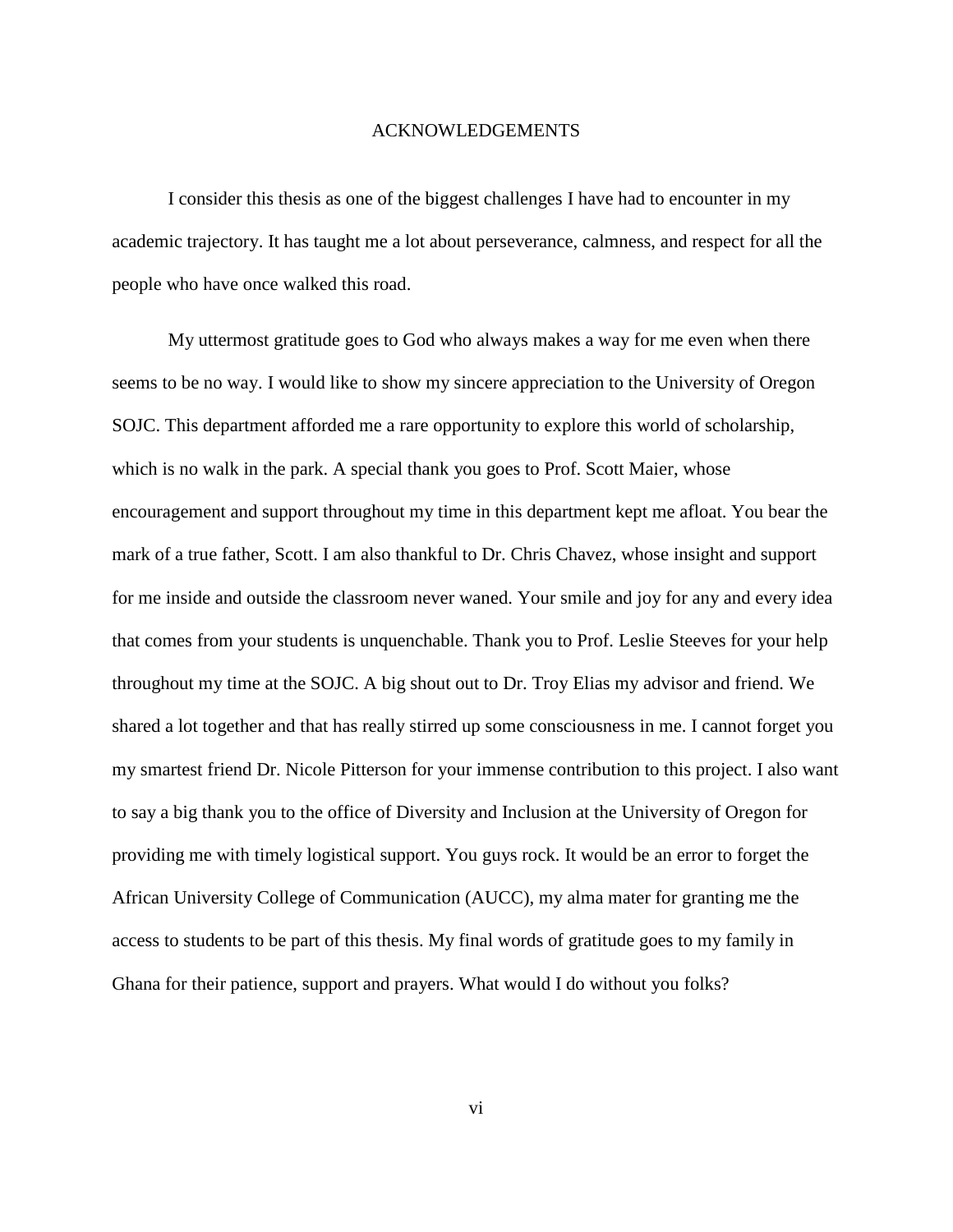This thesis is dedicated to my son Nana Yaw Akyede Prempeh Adu-Kumi. It took me four years to finally see your face for the first time, but it was worth the time.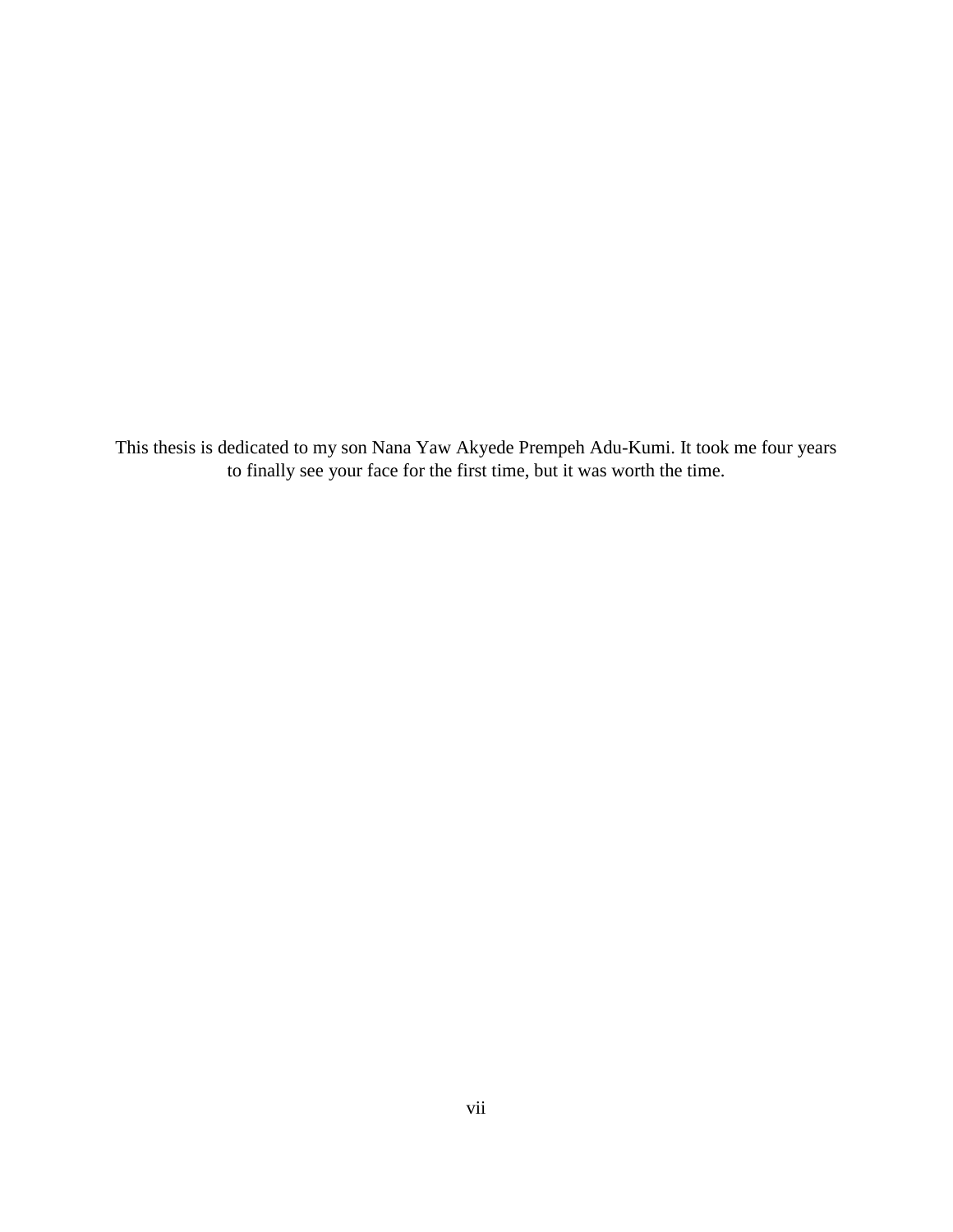# TABLE OF CONTENTS

# Chapter

| I. |  |
|----|--|
|    |  |
|    |  |
|    |  |
|    |  |
|    |  |
|    |  |
|    |  |
|    |  |
|    |  |
|    |  |
|    |  |
|    |  |
|    |  |
|    |  |
|    |  |
|    |  |
|    |  |
|    |  |
|    |  |
|    |  |
|    |  |
|    |  |
|    |  |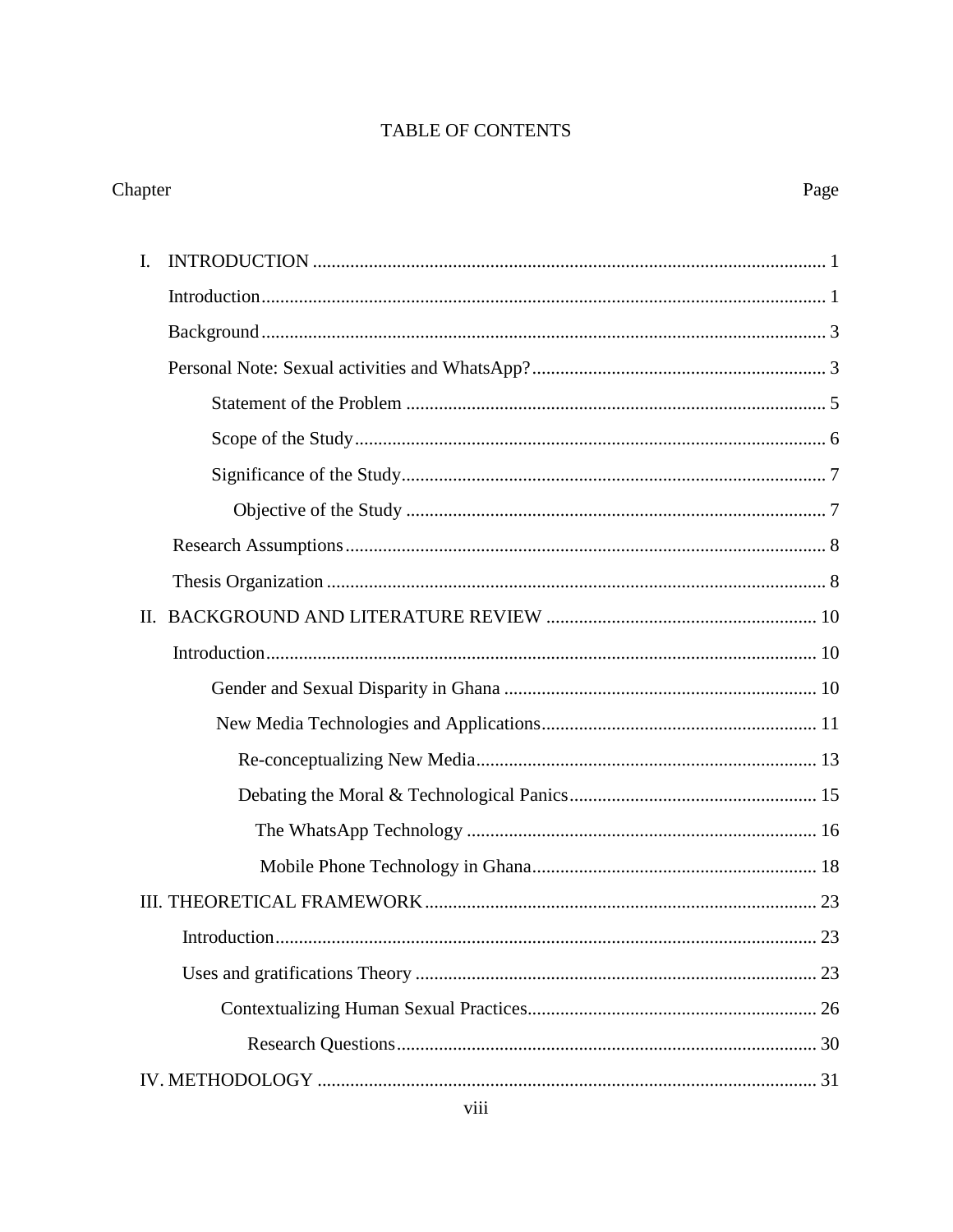# Chapter

| Sexual Gratifications among young and older college students 43 |  |
|-----------------------------------------------------------------|--|
|                                                                 |  |
|                                                                 |  |
| Codes for College students Sexual Exploration on WhatsApp  50   |  |
|                                                                 |  |
|                                                                 |  |
|                                                                 |  |
|                                                                 |  |
|                                                                 |  |
|                                                                 |  |
|                                                                 |  |
|                                                                 |  |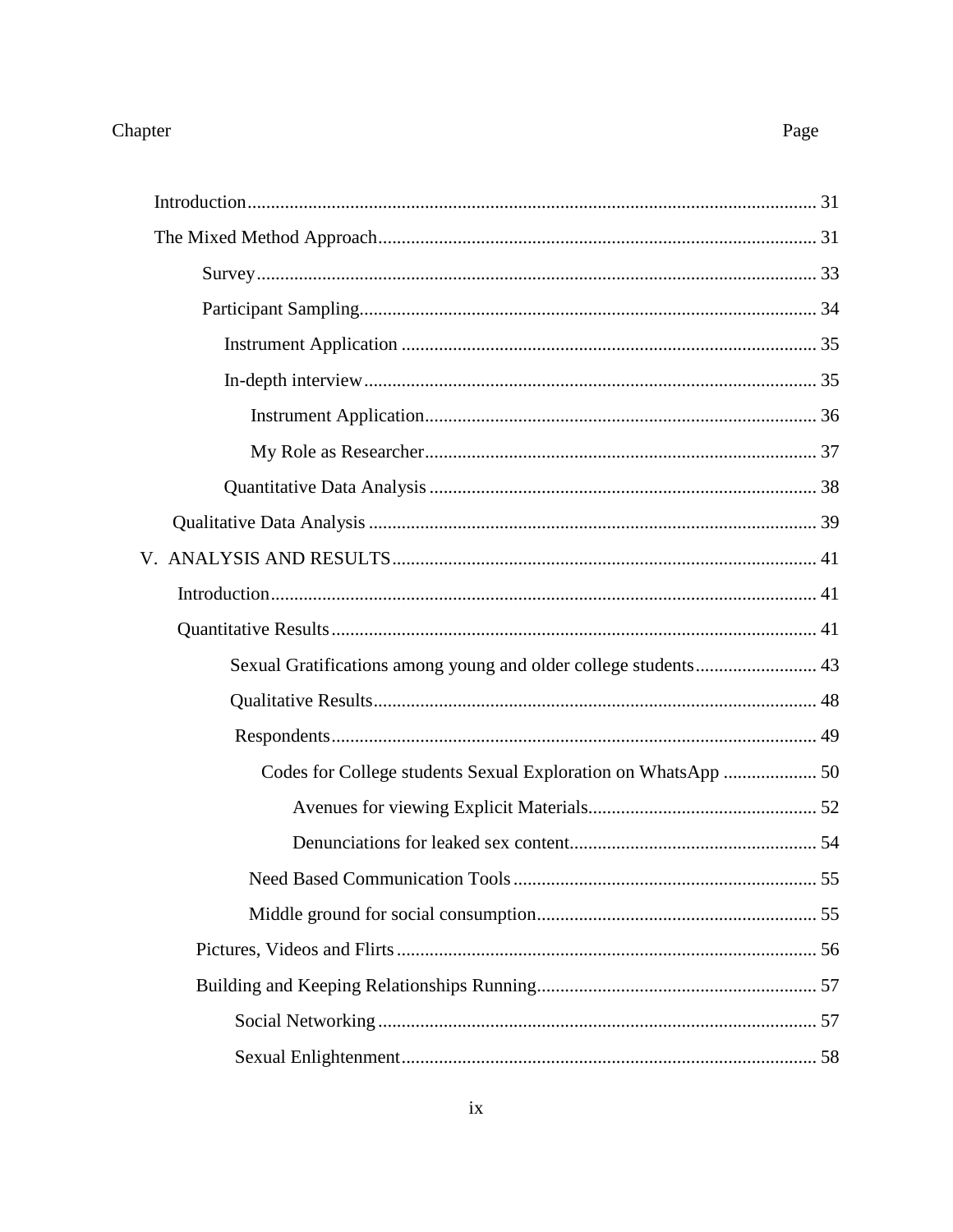# Chapter

Page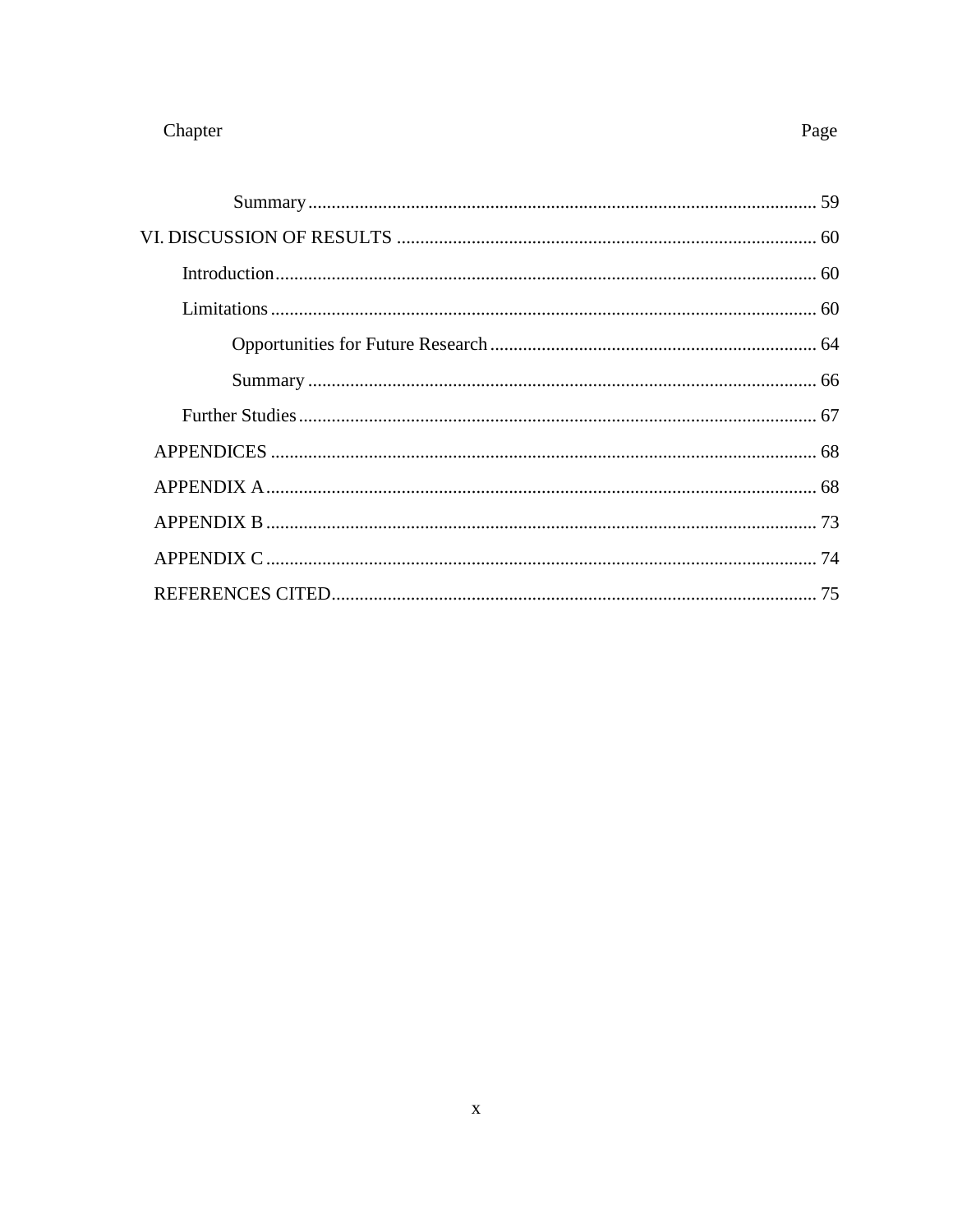#### **CHAPTER I**

#### **INTRODUCTION**

#### <span id="page-10-1"></span><span id="page-10-0"></span>**Introduction**

Circulating sexually explicit materials on social media platforms has in recent times become a spectacle, especially, among college students in Ghana. Impelled by mobile apps such as WhatsApp, Viber, Badoo and Tango, college students have resorted to the recording, sending and receiving of explicit materials such as nude pictures, sex clips, and flirtatious messages. The magnitude of sexual content distributed across social media platforms in Ghana has generated much attention in the recent years. A lot of the issues coming out of the discussions surrounding this practice are centered on the vaunting of sexual activities across social media. Consequently, the practice has generated a lot of media, group, public and private dialogue. At the heart of these discussions is the increasing popularity of the new media app "WhatsApp". The app serves as a carrier of bulk of the sexual content.

"*WhatsApp is an instant messaging platform that enhances chats through a series of threaded messages on a wall, using spatial position and color differentiations among senders and receivers"* (O'Hara et al., 2014).

Modern technologies such as digital cameras, smartphones, and other mobile devices with combined video, photography, and audio capabilities have engineered the creation of private sexual content (Lenhart & Madden, 2005). Preliminary enquiries point to college patrons as creators and distributors of sexual content on WhatsApp in Ghana. Though Ghanaian college students serve as the primary focus of this issue, the practice is now widespread in other parts of Africa. This thesis, *"Sexuality Going Viral: Using WhatsApp as a tool for sexual exploration*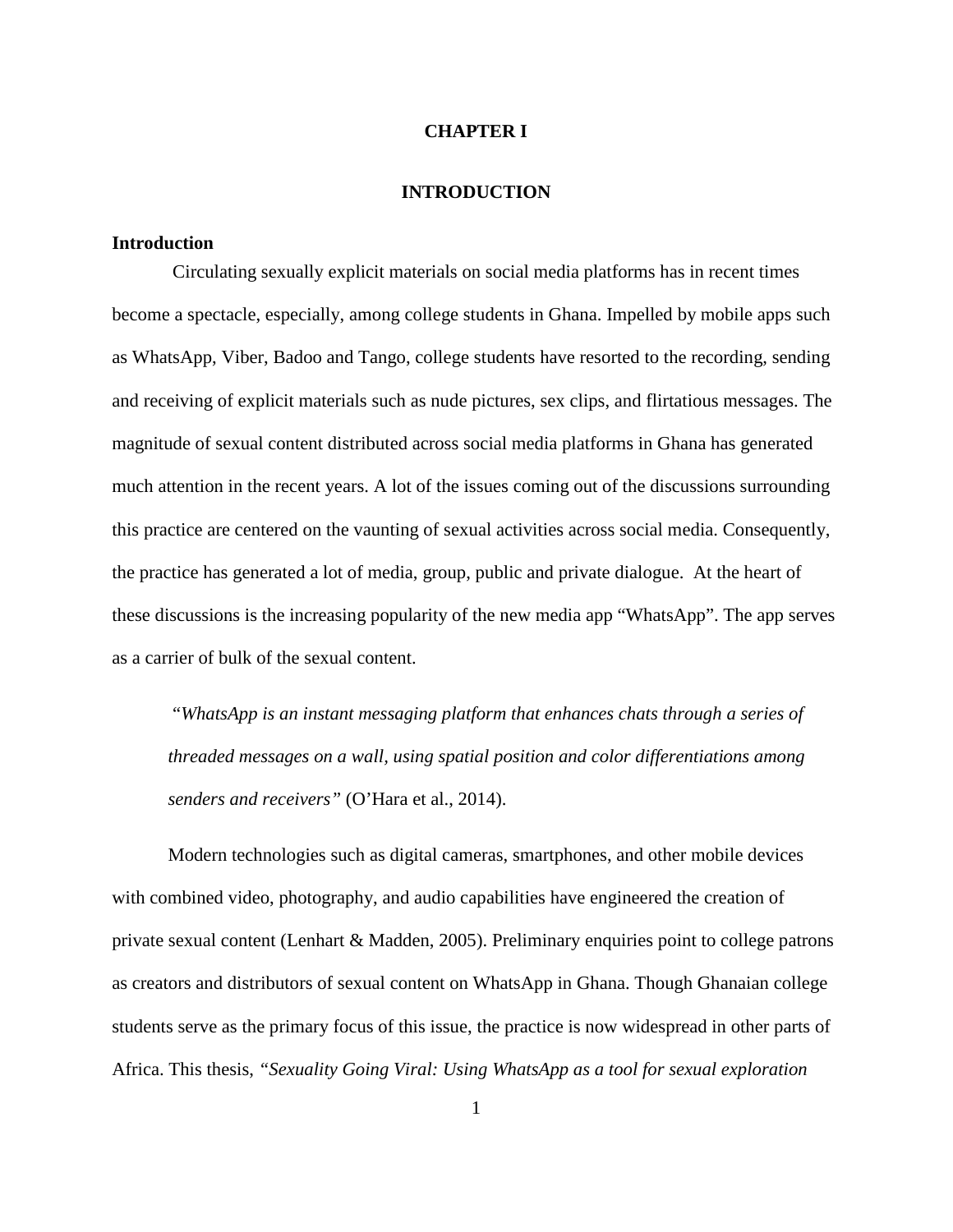*among college students in Ghana",* is an attempt to investigate this novel practice. There is conjecture among a section of the Ghanaian public that this practice is a result of the easy access to new media tools. The overarching assumption however for this study is, new media technologies such as smartphones, digital cameras, and tablets together with applications such as WhatsApp, Viber, Tango, among a host of other social networking platforms have rendered it effortless to engage in diverse forms of activities including but not limited to sexual expressions (Lenhart & Madden, 2005). This research is particularly interested in understanding the increasing popularity and adoption of "WhatsApp" as a site for these sexual expressions among college students in Ghana.

This study is grounded theoretically on the Blumler and Katz (1974) uses and gratifications theory. This theory suggests that media users are active and autonomous individuals with specific needs, and thus adopt different media platforms, contents, and applications to gratify these needs. The reason for adopting this theory is two-fold First, to help address the two research questions posed in this study; Secondly to, aid the analysis and the discussion of the research findings. The study also provides a context through a discussion of some historical re-conception of human sexual practices across time and space. This is to draw a connection between human sexual behavior as a discourse and a social construct.

The objectives of this research include exploration of WhatsApp as the preferred medium for carrying out sexual expressions. In other words, what makes this application unique and how does it compare with other mediated communication platforms? Secondly, I aim to ascertain the significance of social media as the domain for social and private learning about sex related activities among college students in Ghana. Moving forward, the study adopts a mixed method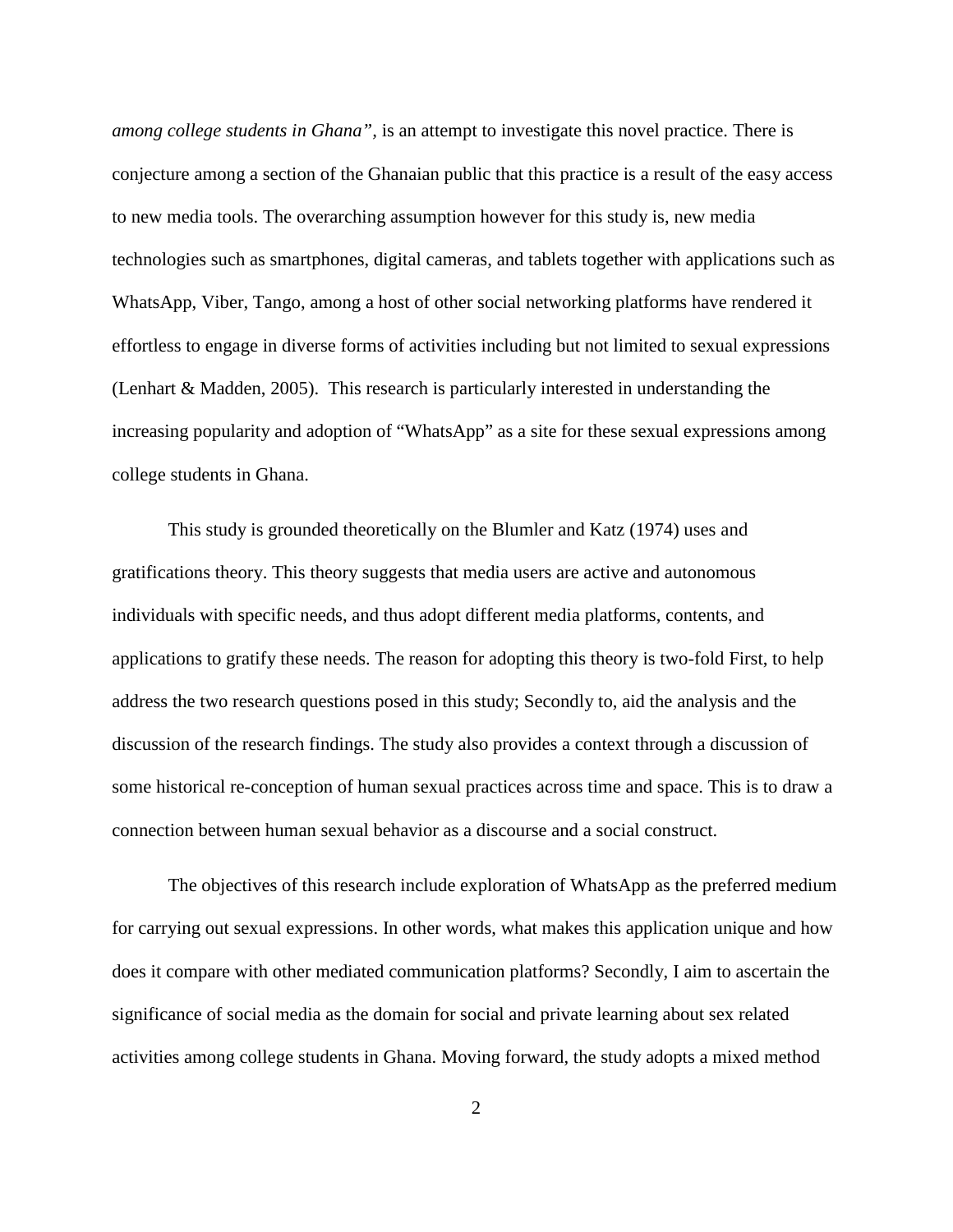design that combines both survey and in-depth interview methods for a multi-step analysis. The rationale is to explore this important topic from both a theoretical and humanistic purview. In other words, gauging college students' use of WhatsApp generally must correspond with the personal experiences of users in this regard.

#### <span id="page-12-0"></span>**Background**

#### <span id="page-12-1"></span>**Personal Note: Sexual activities and WhatsApp?**

In 2008, I worked at a communications consulting firm in Accra, Ghana, as a junior consultant. One fine afternoon, a colleague of mine called my attention to a video clip making rounds on social media. The video was a sex clip involving two college students circulating on WhatsApp. I was utterly dismayed at the sight of the video for one particular reason; the female partner in the clip was a former schoolmate. The events surrounding this tape were unfortunate as I thought it through. Even worse would be the ramifications of the clip for my former schoolmate's character and image in the long term. The clip contained the naked and intimate act of her private sexual activity with a male partner whose face never appeared in the tape. The tape revealed the intimate expressions and emotions of the partners as well as the power play that transpired between the two. Most vivid was the role of the male partner in convincing the female character to have the entire activity recorded without showing his face. The clip went viral within a matter of days and was received with scorn for the display of indecency. Following the chaos that greeted the circulation of the clip, news broke about an attempt by the female character to commit suicide. The palpable conclusion would be that she felt ashamed for the leakage of her sex life along with the dent to her family reputation. In the end, support from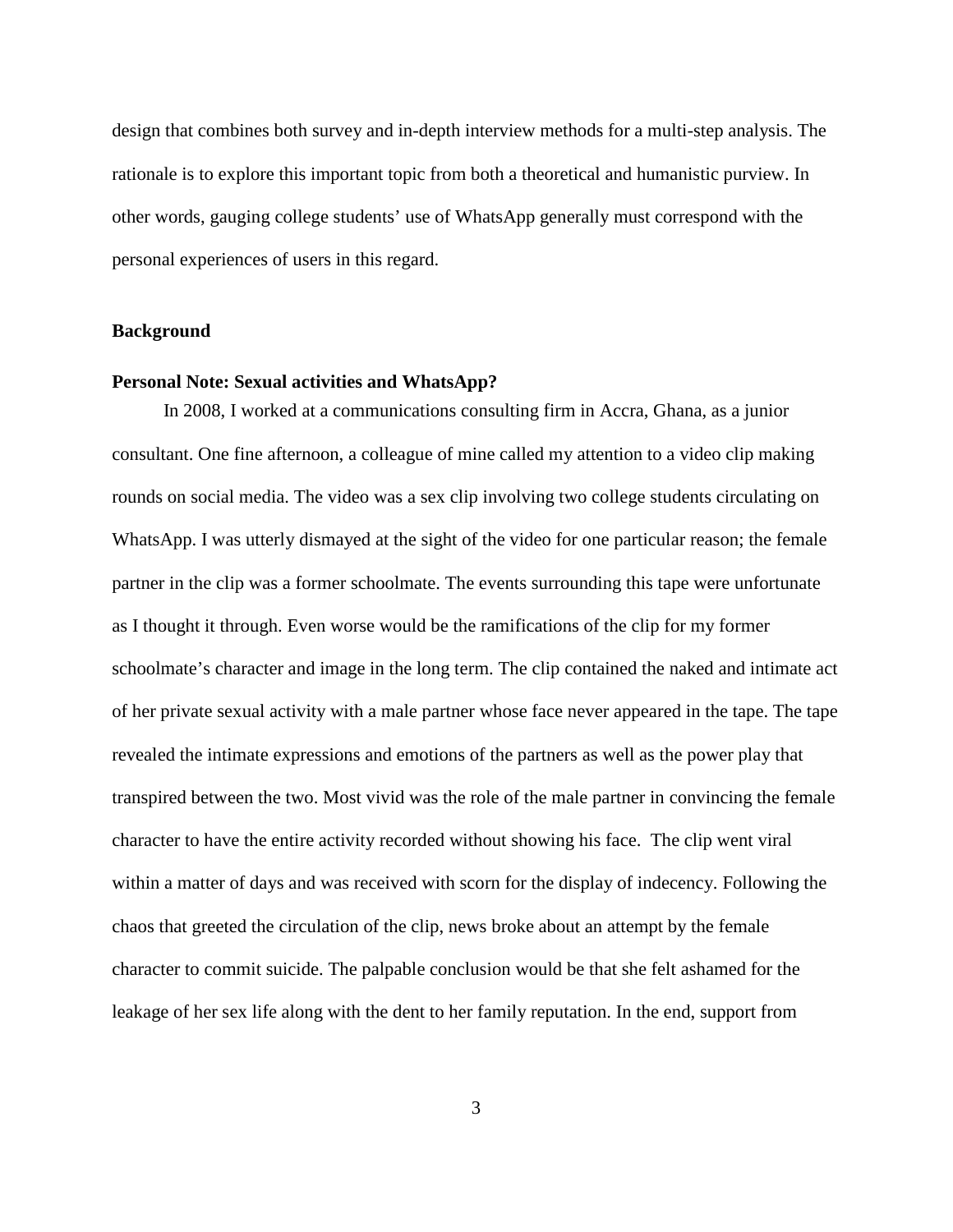family and close friends sustained her, but not without a big lesson about her action and the actions of the male involved and inerasable impact on her perceived character.

Observing the five-minute clip brought up a lot of questions as well as perspectives on the decision to record a private sexual act. What role did technology play in affording the partners the opportunity to record their intimate affair? What propelled it to viral in a matter of days? Following this incident, several other sex clips began to sprout from other colleges involving students recording themselves in explicit activities. These scenarios posed a lot of concern for a society like Ghana as people began to discuss on radio and other public places. The concerns were over the indecency that has fraught a traditional and religious country like Ghana. The debate and discussion is what fueled the desire to undertake an investigation into this phenomenon. The rationale was to unravel the possible links between the use of WhatsApp and the sexual activities of college students in Ghana was developed. Yet again, it is intriguing to review the literature on new media technologies and social media to become familiarized with the qualities and features of new media technologies such as the potency to spread information beyond defined proximities. Another lesson to be gleaned from social media and technologies relates to the damage they could produce. These and many more of such qualities stirred up my curiosity to undertake this study. A review of the sex clip revealed the extent to which young partners and college students are willing to explore their sexual pleasures with digital technologies. Finally, questioning the state of the African value systems held in check by tradition and religiosity as it is increasingly threatened by sexual indecency is worthwhile. This latter notion is premised on the long-standing debate over the role of technology in society. For example, technological determinism observes that technology is a force on its own and is able to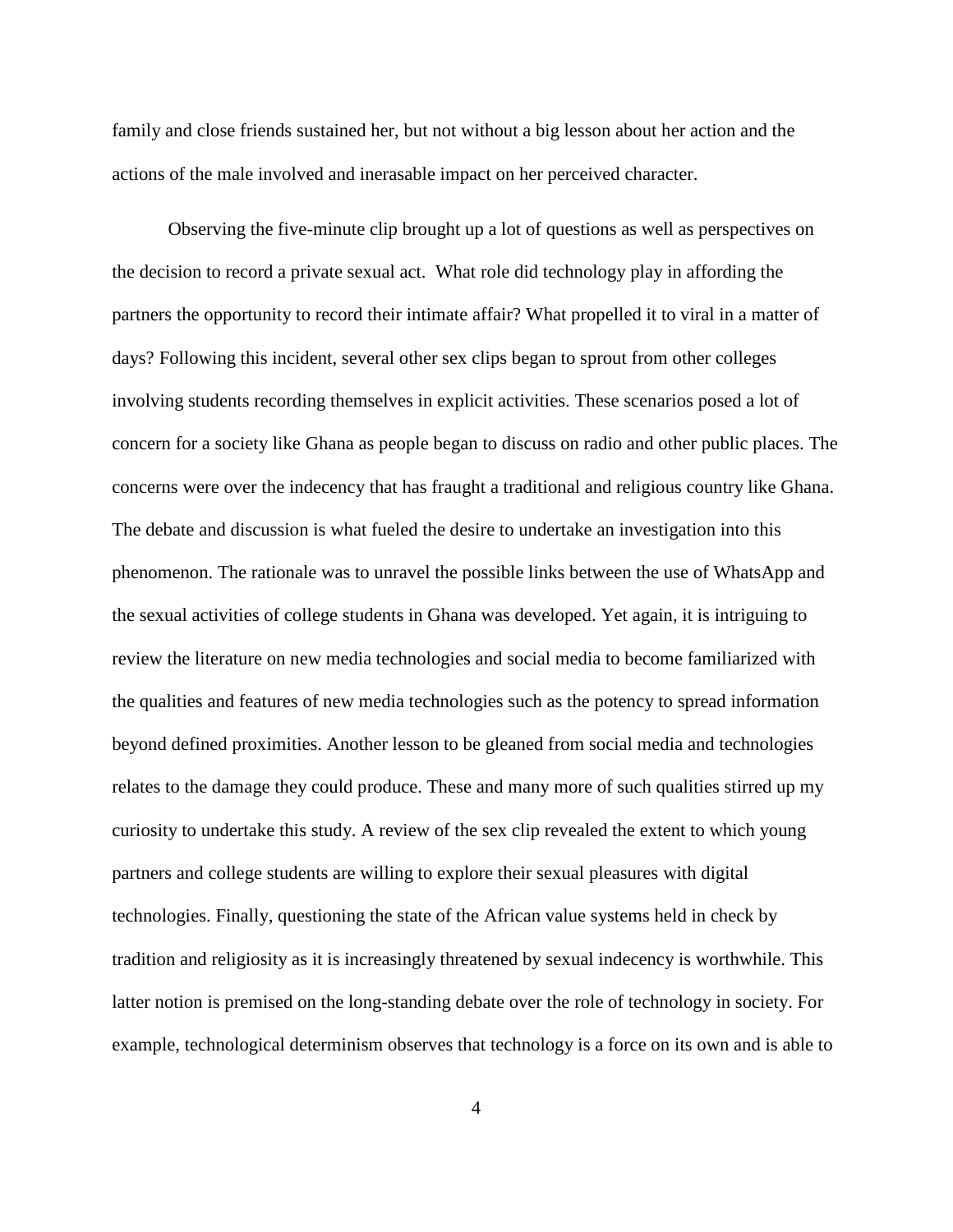determine and create social and cultural changes (Bimber, 1994; Hughes, 1994.) What this means essentially is, that technology in whichever form it comes is inherently endowed with unique sets of discourses that are not created by social events, but by the technology itself (Smith & Marx, 1994). Opponents of technological determinism on the other hand, have argued that social phenomenon determine the course of human action including the use of technology (Pinch & Bijker, 1987). Over the years, acquaintances comprised of former schoolmates, colleagues and associates have shared, through social networking sites such as WhatsApp, huge volumes of sexual content. My interest is therefore, to find out why WhatsApp has over the recent years become the site for the exchange of sexual content and hence exploration among college students in Ghana.

#### <span id="page-14-0"></span>**Statement of the Problem**

The growing levels of sexual indecency among college students in Ghana have been impelled by the access to social networking platforms. Social networking sites have been abused as they now serve as channels for the circulation of sexual content (Cookingham, & Ryan, 2015). There have been a series of conversations across different spheres of the Ghanaian social set up, including schools, churches, homes, public and private spaces regarding the corruption of morals due to the high mass of sexual materials that keep sprouting. The creation of such content is now possible and easy to access by the help of new media technologies such as smartphones, digital cameras, laptops and tablets. Some of the text has over time managed to spill over to social media networks and other online sites. New media applications such as WhatsApp, Tango, Viber, YouTube, Instagram, and Facebook, are now among the most adopted tools for communication as well as sexual expressions. Worth noting is the fact that these technologies do not operate in isolation, rather they produce effects that threaten social values, especially among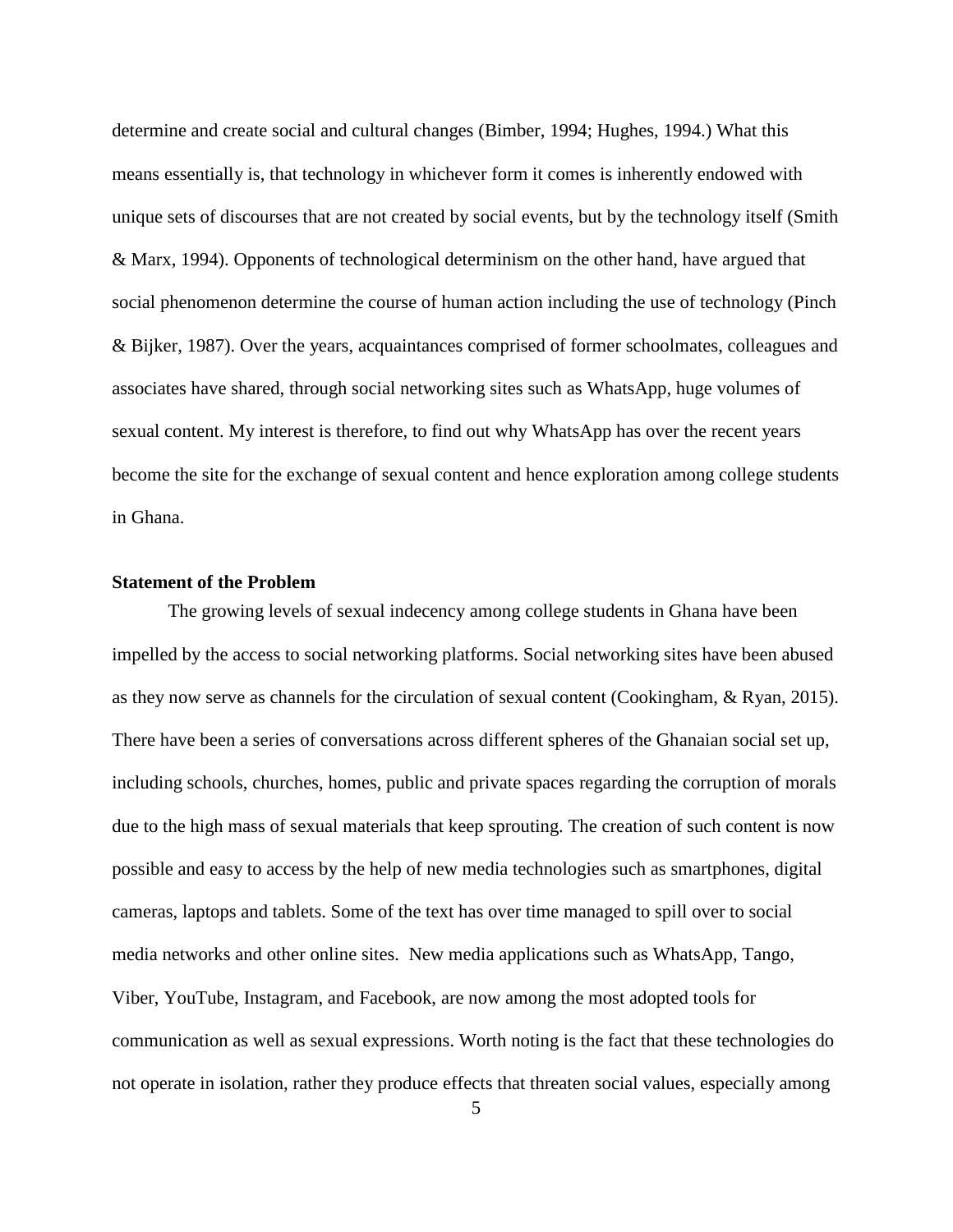traditional societies (McLuhan & Powers, 1989). The creation of such intimate content has become avenue for scandalizing creators of sexual materials. There are varying degrees of explicit materials generated through these applications. Some of these materials include recordings of sex clips, sending and receiving of nude pictures and flirtatious messages. The recording of sexual clips is often termed as "sextapes or sexleaks" while the staging of sexualized conversations over these channels are christened as "sex chat". Incidentally, WhatsApp has become the predominant medium for the distribution and the crafting of these sexual activities (Lenhart, 2009).

## <span id="page-15-0"></span>**Scope of the Study**

New media is an uncertain and a complex term. The nature of the concept makes a standardized definition difficult to uphold. However, it has broadly been defined as the interplay between the Internet, modern communication devices, and democratization among the general population (Cambridge Dictionary, 2016). This definition of new media expresses a form of collage among different media forms coming together to create a certain media culture. Jenkins (2006) views this kind of collage as convergence, a system by which content flows across multiple platforms, the establishment of corporations among media industries and the migratory behavior of media audiences (p.2). These technologies and applications are now a common spectacle in Ghana, predominantly among college students. People across the developing world now have access to these technologies for different purposes. A case in point is the East African nation of Kenya, where there has been a sustained use of mobile money transfer services otherwise known as "MPESA". This system allows citizens to send, receive money and transact business across regional boundaries through their mobile phones (Economist, 2013; Owiro, 2011). In addition, others across the continent are also using these new devices as distance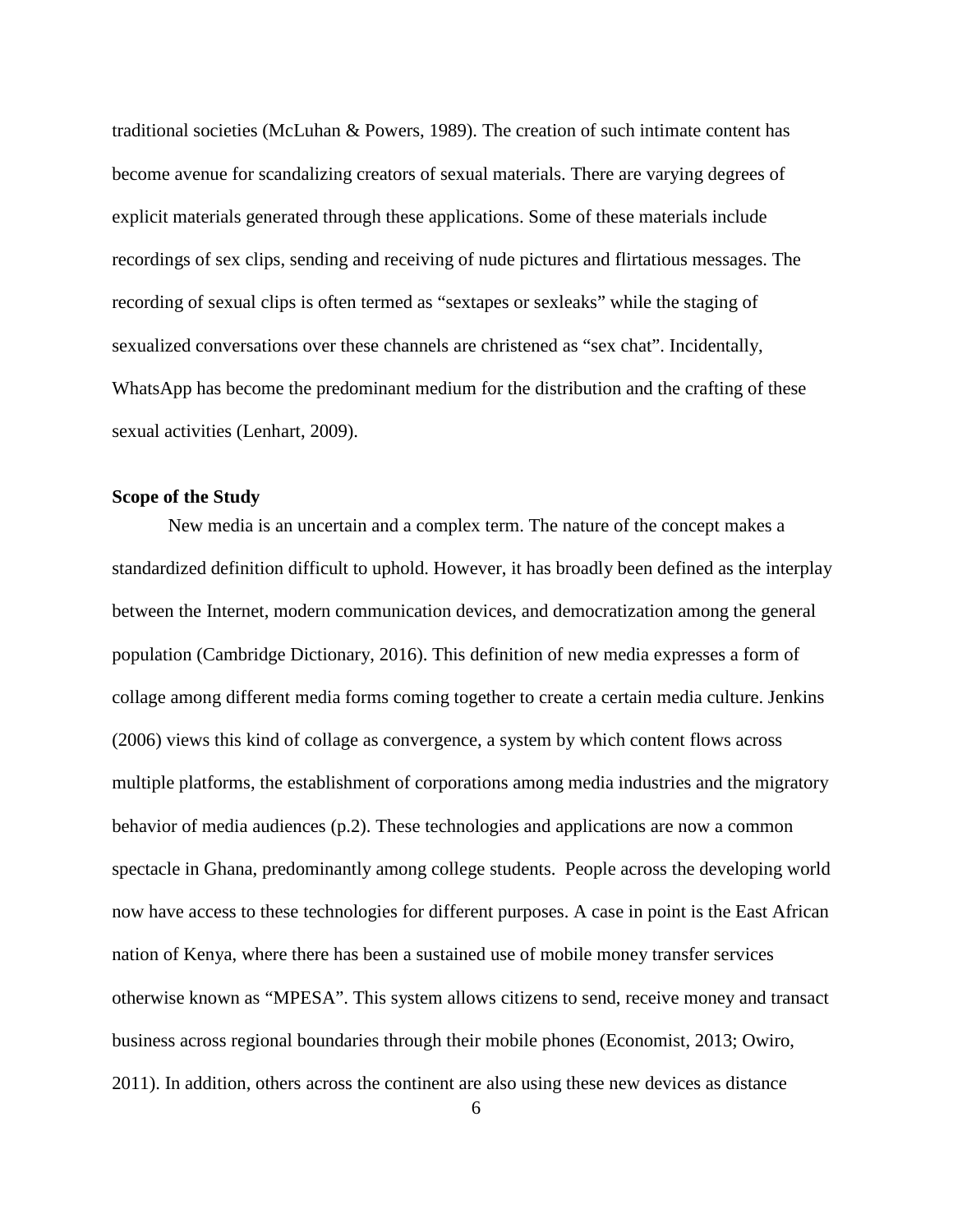learning and health delivery platforms (Anderson, 2010; Laurillard, 2007). These are but a few of the ways in which modern technology has become an integral part of African social life. In defining the boundaries of this research, the study specifically explores the use of "WhatsApp" by college students in Ghana as a site for sexual exploration. Some scholars have argued that sex, though a discreet practice hardly discussed openly among different cultures and nations such as Ghana are not openly vaunted on social media. The objective is therefore to empirically examine the role social networking applications are playing in sexual practices among college students.

### <span id="page-16-0"></span>**Significance of the Study**

Suggesting that college students regularly engage in illicit sex would not be an aberration. However, the environment afforded by modern technologies for the thriving of such sexual experiments is what renders this study important. The evolution of this novel phenomenon opens an avenue for a conceptual and a theoretical investigation. It is thus useful to undertake an investigation into the use of the WhatsApp platform both for communication and crafting of sexual activities. Another significant aspect of this study investigates the effects on both male and female patrons as they get immersed into the practice of receiving and sending of explicit content on WhatsApp. It is therefore important to explore the use of this particular application and the effects its produces on college students in Ghana.

#### <span id="page-16-1"></span>**Objective of the Study**

The objectives of this study are threefold. First, the study examined how WhatsApp is utilized as a communication tool and a sexual exploration site among college students in Ghana. Secondly, the study investigated the motivations for the mass adoption of the WhatsApp as the preferred medium for social networking. Finally, the study examined patrons' personal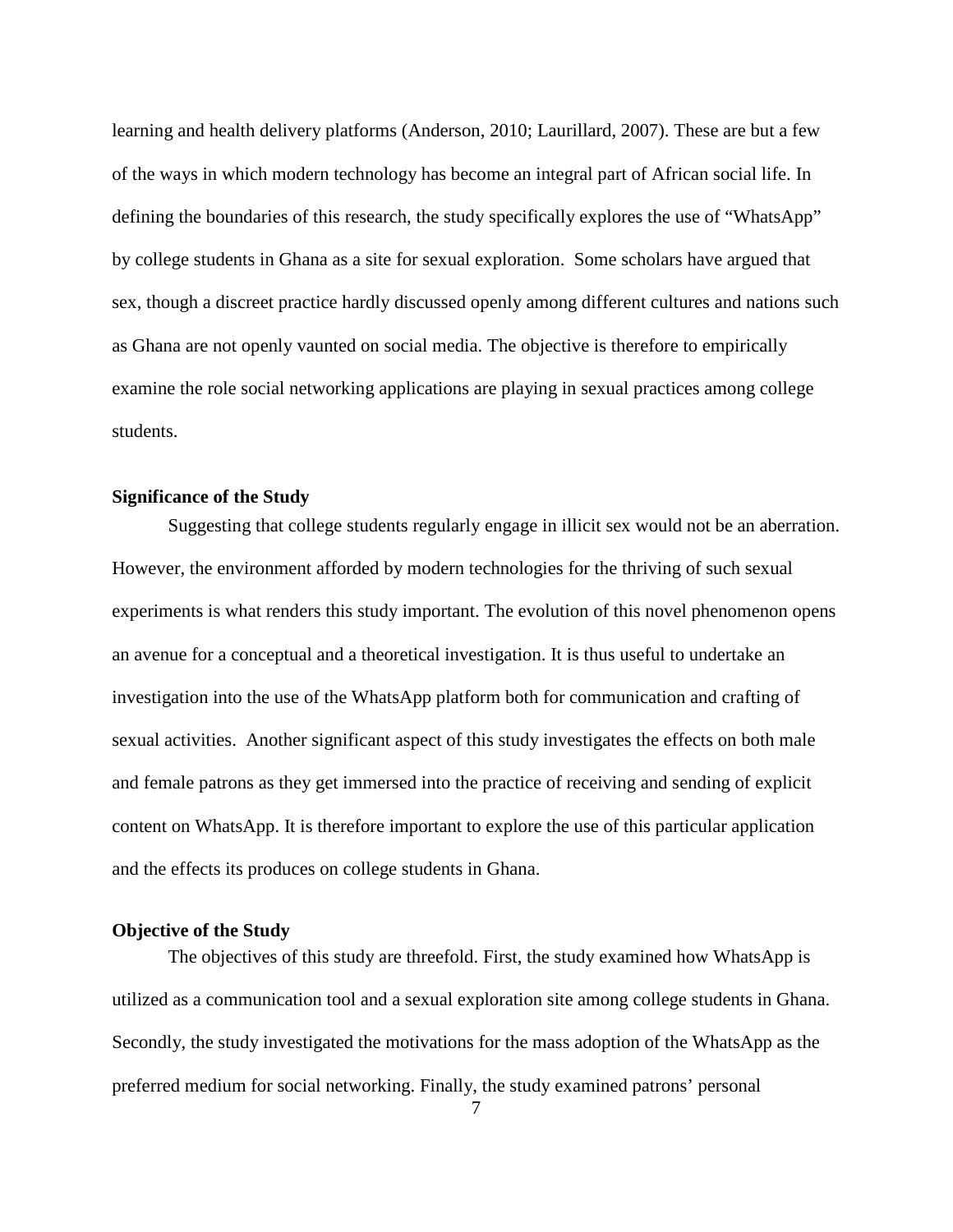experiences with the app, and the impact it had on sexual behaviors. In other words, did the use of the WhatsApp for sexual explorations provide any form of benefits or psychological harm?

#### <span id="page-17-0"></span>**Research Assumptions**

Preliminary investigation revealed that college students in Ghana are heavy adopters of the WhatsApp platform. During the course of the app's adoption and usage, college students have appropriated it to different ends including recording, photographing, circulating and receiving of explicit content. There is also the belief that persons who came into contact with sex clips and nude content distribute it among their social groupings as a way of proving their currency with the times in the eyes of their friends and associates. Finally, it was assumed that female partners tend to be scandalized both for sharing their personal explicit materials or circulating independent sexual content.

#### <span id="page-17-1"></span>**Thesis Organization**

This thesis is divided into six main chapters. Chapter One consists of the general features of the study including the background, statement of the problem, objectives, significance, scope, and research assumptions. Chapter Two is the literature review section, which is comprised of developments in new media technologies, the WhatsApp application as a modern communication tool, and Internet and mobile phone technology in Ghana. The third chapter is the theory section, which discusses the uses and gratifications theory and how it fits into this study. The purpose of this section is to provide a theoretical grounding for the thesis. The fourth chapter is dedicated to the methodology adopted for this entire research. This consists of the mixed method approach, and the data collection methods of survey and in-depth interview, as well as sampling techniques. Chapter Five deals with the results and analysis of how college students in Ghana use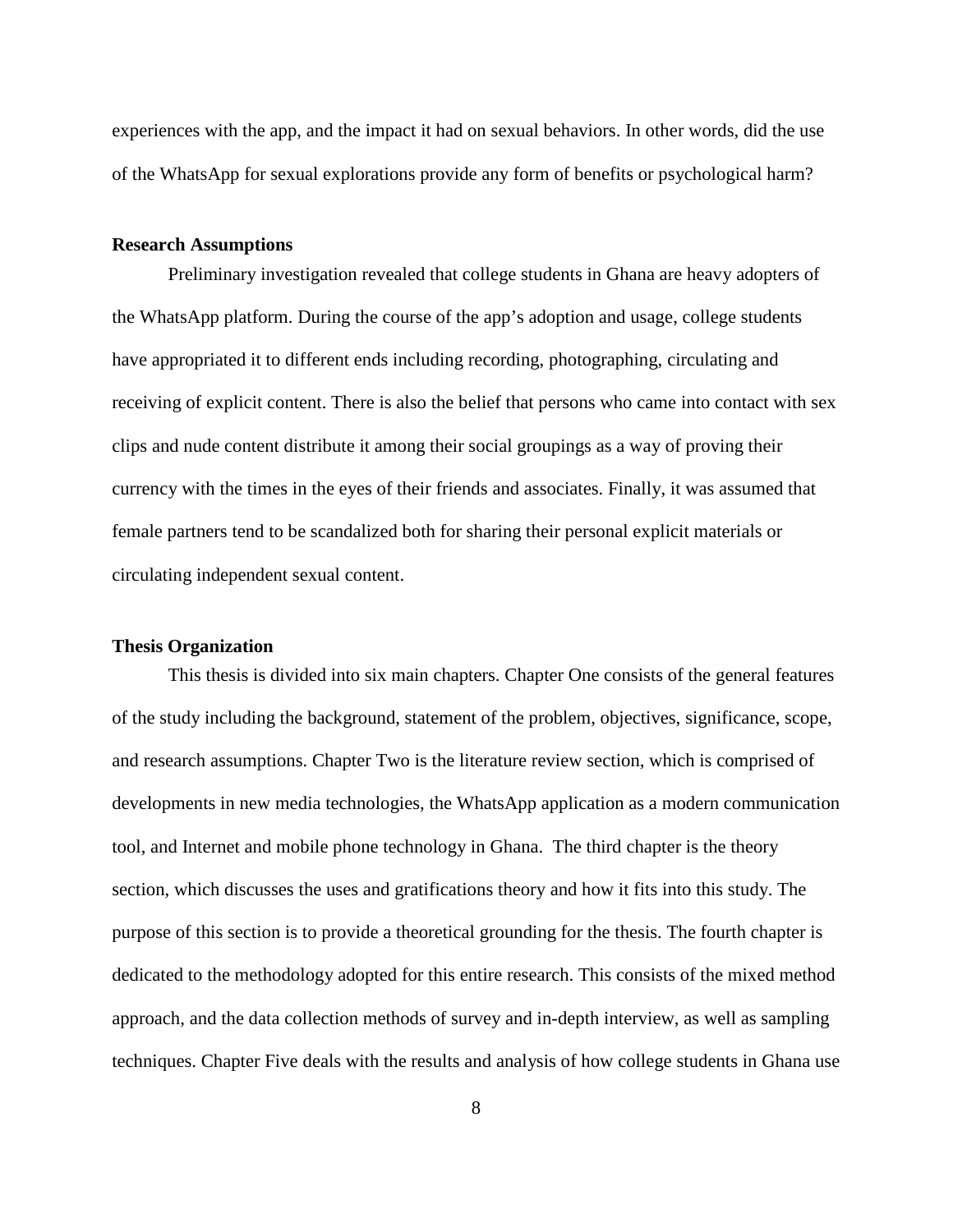WhatsApp as a sexual exploration tool. Finally, Chapter Six is the conclusion of the study and consists of the discussion of key findings, limitations and recommendations for further research.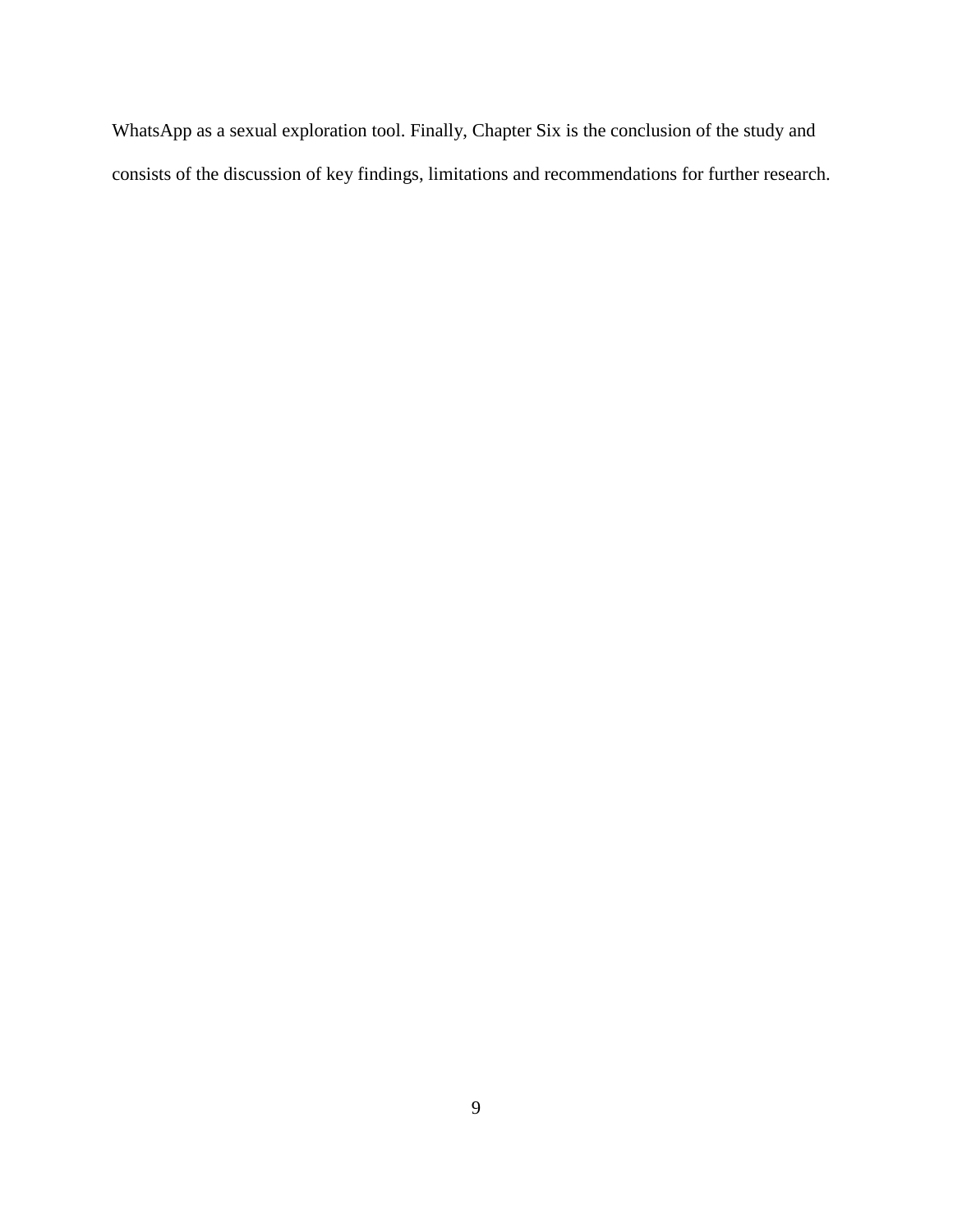#### **CHAPTER II**

#### **BACKGROUND AND LITERATURE REVIEW**

#### <span id="page-19-1"></span><span id="page-19-0"></span>**Introduction**

I examine in this chapter the literature on new media technologies over the recent years. I also discuss the "WhatsApp" technology as a modern communication tool and, finally the Internet and mobile technology in Ghana. Engaging with the different scholarly works was pertinent to this particular study for a number of reasons. First, understanding the changing nature of the communication field and the rapidity of innovations among communication tools is critical. Secondly, the effect of the new inventions on user's lifestyle and choices are as useful as the tools themselves (McLuhan, 1994)*.* These factors, the researcher believes, are important in setting this study on the right track to gauge Ghanaian college students interaction with WhatsApp for sexual exploration. The discussion takes the form of definitions and descriptions and critique of concepts and important debates.

#### <span id="page-19-2"></span>**Gender and Sexual Disparity in Ghana**

The 1992 constitution of Ghana has provisions for gender equalization between men and women; it was part of a broader step towards curbing discriminations, violence and biases against women. These changes though significant have not been adequate in addressing the inhumane treatment of women especially regarding rights to their bodies and sexual practices (Sossou, 2007). The rights of women as per the memorandum of the Beijing Platform for Action consist of individual right to control their own bodies, choice of sexuality and reproductive health (1995, p. 96; Sossou, 2007). Historically, power and biased gender relations along with cultural and traditional mores concerning sexual practices have been huge factors in the way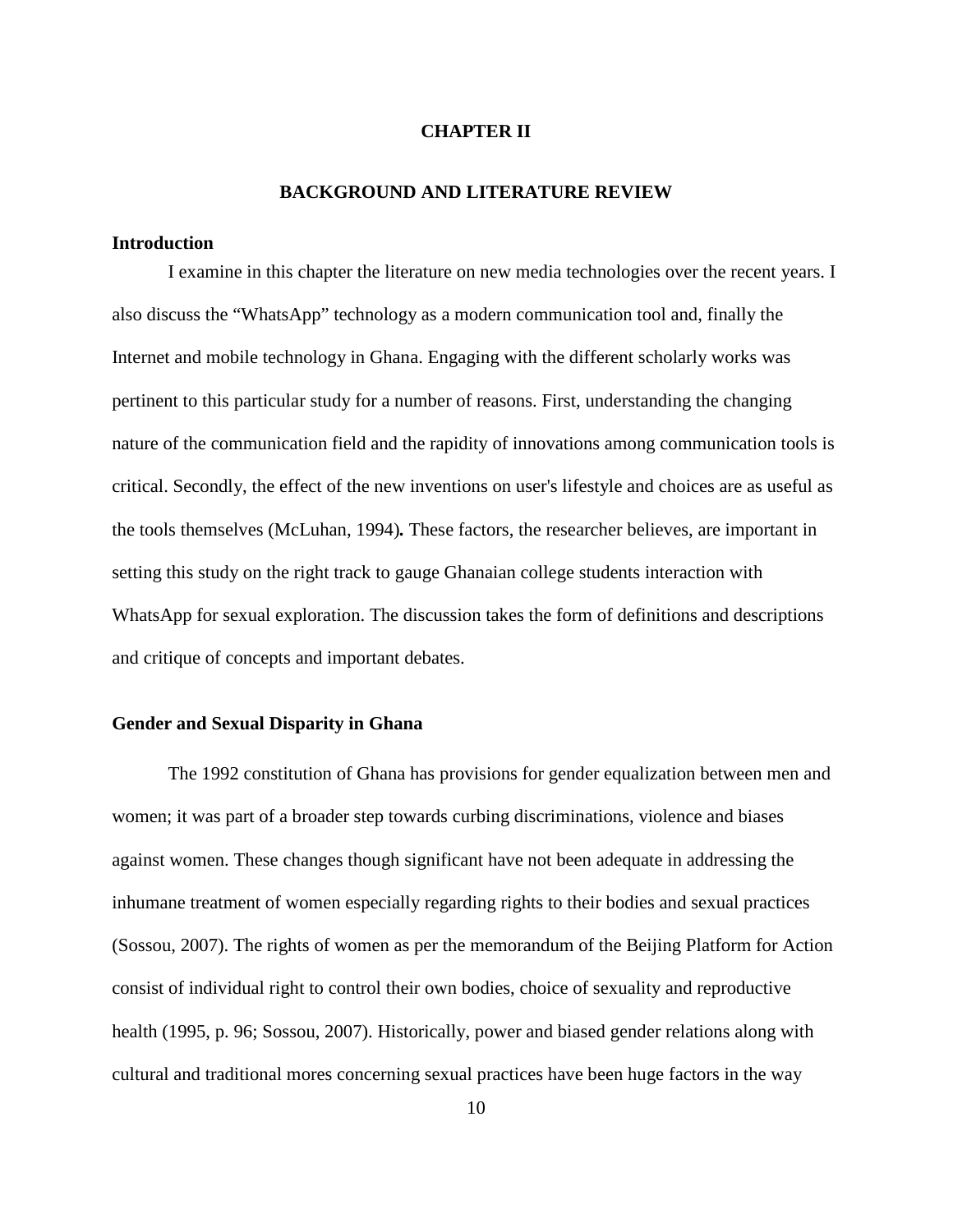women live their lives in Ghana. For instance, Women were in the past relegated to the home while their male counterparts were given access to school and hence better jobs. Patriarchy, poverty, illiteracy and absence of employment opportunities are some of the factors that increase women's sexual vulnerability in Ghana (Commonwealth Secretariat, 2000).The patriarchal system in Ghana works through channels of ritual initiations, marriage, religious and political socializations (Manu 1984; Oppong 1973; Nukunya 1969).

These forms of gender disparities are still alive toward and play significant roles in the way college students perceive female characters in sexual content circulated on WhatsApp. Though, the app provides an equalizing platform for college students to express and explore their sexual lives, culture has a way scandalizing women who appear in sex content as well as those who express their views about sex.

#### <span id="page-20-0"></span>**New Media Technologies and Applications**

Early researchers in the media and communication field paid a lot of attention to mass media effects, particularly how the media influences the audience's social behaviors. Some of the studies focused on the impact of mass media on violence, alcoholism, sex and race among other social issues (Dominick, 1984; McGee & Frueh, 1980). Today, there is no doubt that new media technologies have infiltrated society in leaps and bounds and is thus an important part of human social life and development (Rogers, 1986). A great deal of work has gone into the use of digital technologies and applications for human and social change (Gladwell, 2010; Ruggiero, 2000). An important characteristic of new media technology is its relative ease of use for people of all ages, economic groupings, and educational backgrounds. It is therefore, not an aberration to opine that new media technologies have gradually become user friendly. Bolter and Grusin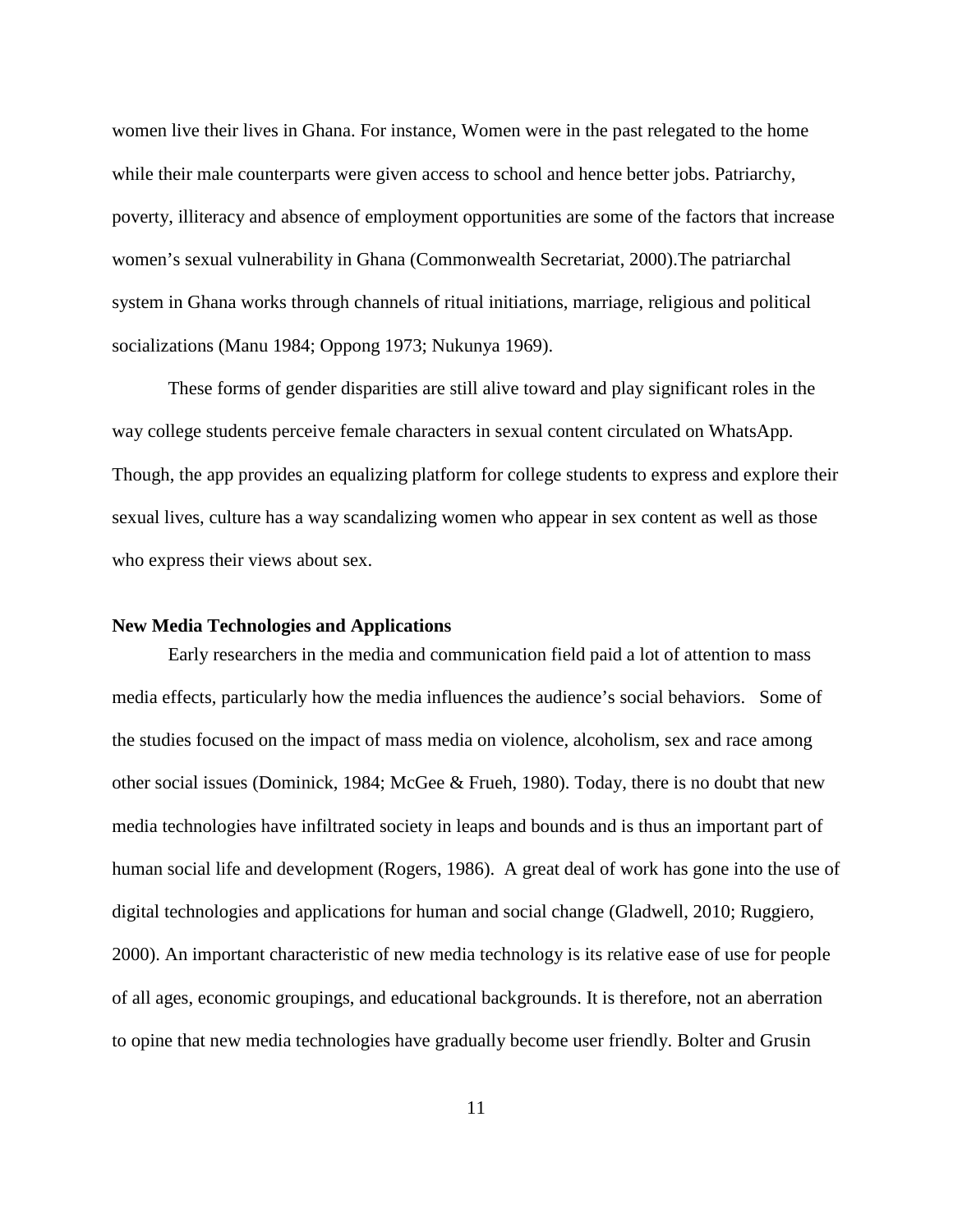(2000) argued that due to its simplified and friendly nature, new media technologies are often taken for granted for its ramifications on individuals and society at large.

The Internet is one such invention that has gained popularity across space and time. Its usefulness is based on the utility of its infrastructure to combine and empower different technologies and processes all at once. The Internet serves as the major infrastructure upon which digital media content is produced, distributed and consumed by society. Recent mass proliferations of digital media infrastructure, applications and content make the definition of what constitutes new media in this day and age a hard one (Bolter and Grusin, 2000; Lister et al 2009). For example, the production and distribution of text, photos, audio, and video all at once across distances with record speed and instantaneity, but the absence of room for professional censorship leaves room contemplation (Lenhart & Madden, 2005).

One of the many rhetorical questions often asked about new media consists of the 'newness' of the said media. Some scholars believe there is nothing new about new media technologies. For instance, the argument is made that moving a radio programing from a frequency to an online spectrum does not make it new. The spectrum only expands the reach and the ways in which it is can be accessed (Lister et al 2009). There are also arguments about the changes in lifestyle and connections that have been instigated by new media technologies. To answer the question of what constitutes the newness of new media, it is imperative in this regard to recognize that the technologies are distinct relative to mass media. One of such direct distinction between new media and the mass media is how users and audiences approach the technology. For example, in mass media content flows from one to many with no feedback, or in some cases delayed feedback (Bennett & Manheim, 2006). In new media, content is fast as it can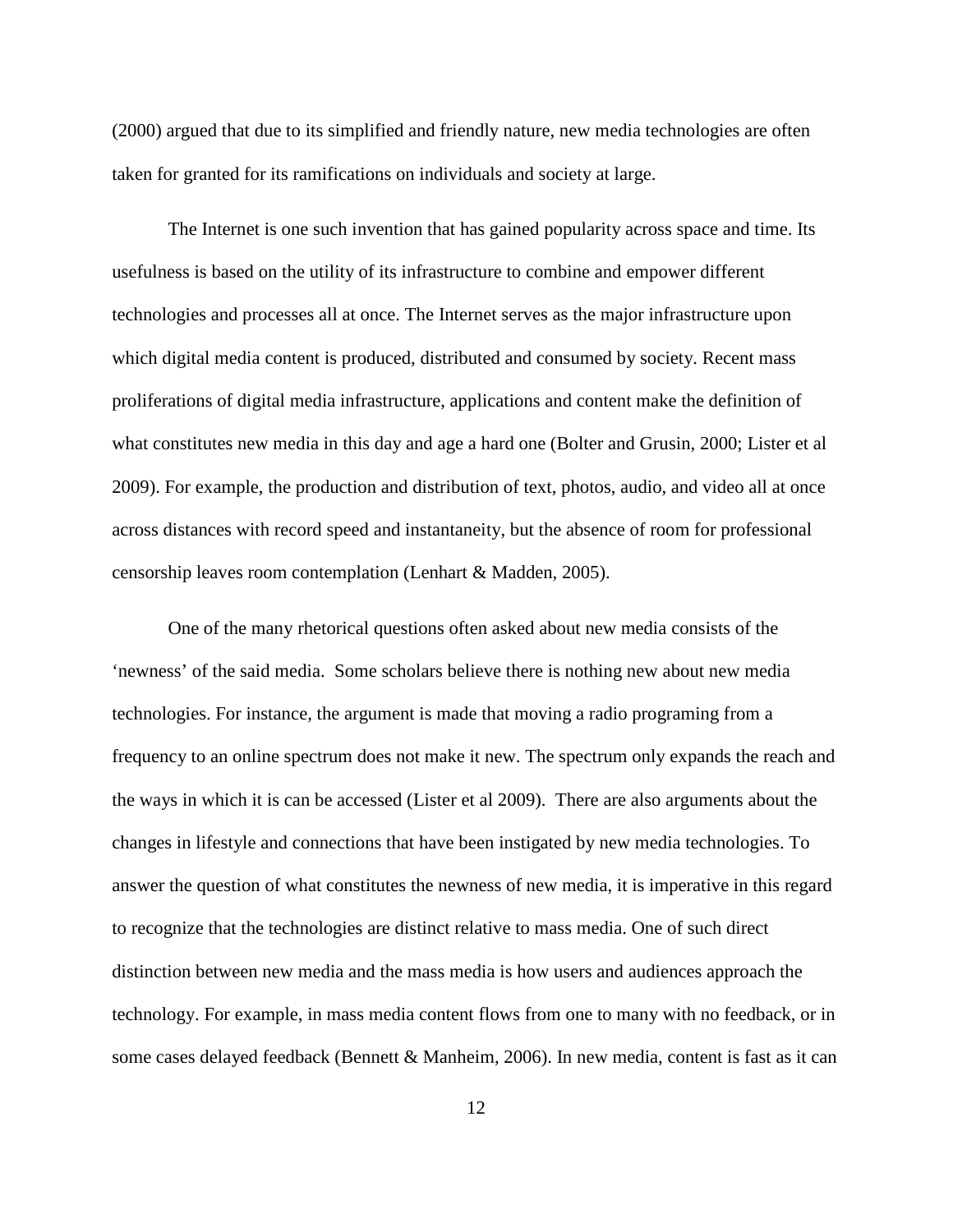be one-to-many and one-to-one as well (Robinson, 1976). The Internet enables one-to-one instant chat, group chat as is done on Facebook, WhatsApp, and twitter. Another important example is that now persons across different geographical spaces, races, ethnicities, ages, sex, and diverse economic backgrounds are forming relationships with each other across different levels that were previously not possible.

In furtherance to this argument, another important component that has been suggested in relation to new media is the ability of modern technologies to shield the identity of the source from the public while rendering the audience visible (Gladwell, 2010). Producers of content on the Internet are afforded the sovereignty of staying anonymous however, the audiences are denied this privilege since their participation on any platform supported by the Internet requires some of identification (Lenhart, Purcell & Smith (2011). These inconsistencies in the use of the Internet have instigated some criticisms against new media applications especially the Internet. It has been argued that the Internet serves as an avenue for bullying and promotion of other mischievous behaviors (Gladwell, 2010). Advertisers now capitalize on the access granted to the audience to target consumers based on the history of their Internet choices and behaviors (McChesney, 2008).

#### <span id="page-22-0"></span>**Re-conceptualizing New Media**

The evolution of a technology usually comes with its own set of discourses especially if it is heavily adopted. It is through discourses that ideas and frameworks on the technology and its impact is developed. Thus theorizing new media could be viewed as contextualizing the discourse on modern technology (Meyrowitz, 1994). Celebrants of the internet and new media technologies and applications often conclude implicitly and explicitly, that technology serves as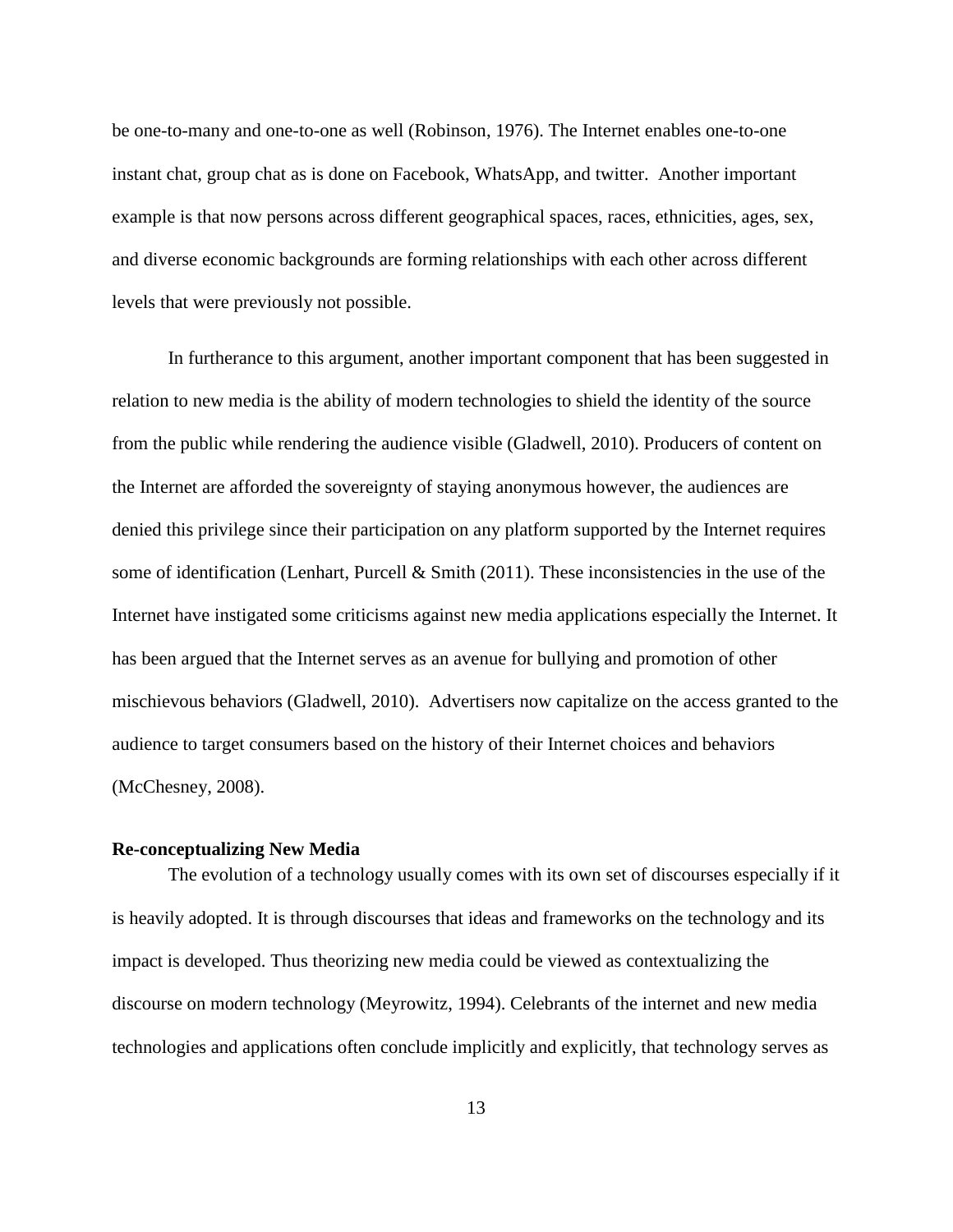the driving force for most social changes (McChesney, 2008). For example, in 2011, the massive protest that swept across the Arab world became christened as a technological revolution. It is believed that the government crackdown on the mass media triggered a switch over to other social media platforms such as twitter and Facebook to rally people for civil disobedience. Such conceptualizations of modern technology often fall into the bracket of 'technological determinism' (Lievrouw and Livingstone, 2006). The criticism of this kind of approach to technology is that it conceives humans as lacking the agency to perform certain tasks and actions independent of technology (McLuhan, 1994). Technology thus becomes the driving force behind social organization and the construction of relationships.

A contrary opinion however, has it that since technology does not just appear, but instead created by humans to satisfy a need. There is therefore the need to observe the social forces that underscore the development of technologies (Pinch & Bijker, 1987). Some of these forces include economic, cultural, political, religious and social determinants that influence technology. Advocates of the sociological forces and human agency have argued that technology is only an extension of human agency and therefore cannot determine the cultural and social output of societies and people (Raymond William, 1983, 1974). In disbanding the technological determinism theory, Fischer (1992) also intimates that human beings are creative and capable of reinventing themselves. They are therefore not at the mercy of technology unlike previous thoughts on media effects sought to project through the hypodermic needle theory (Bennet & Manheim, 2006). Over the years, it has become evident that new media technologies and applications keep stretching its limit, but scholarship shows that such stretches are infinite, showing how human agency continues to evolve (Douglas & Yoram, 1987). A sociological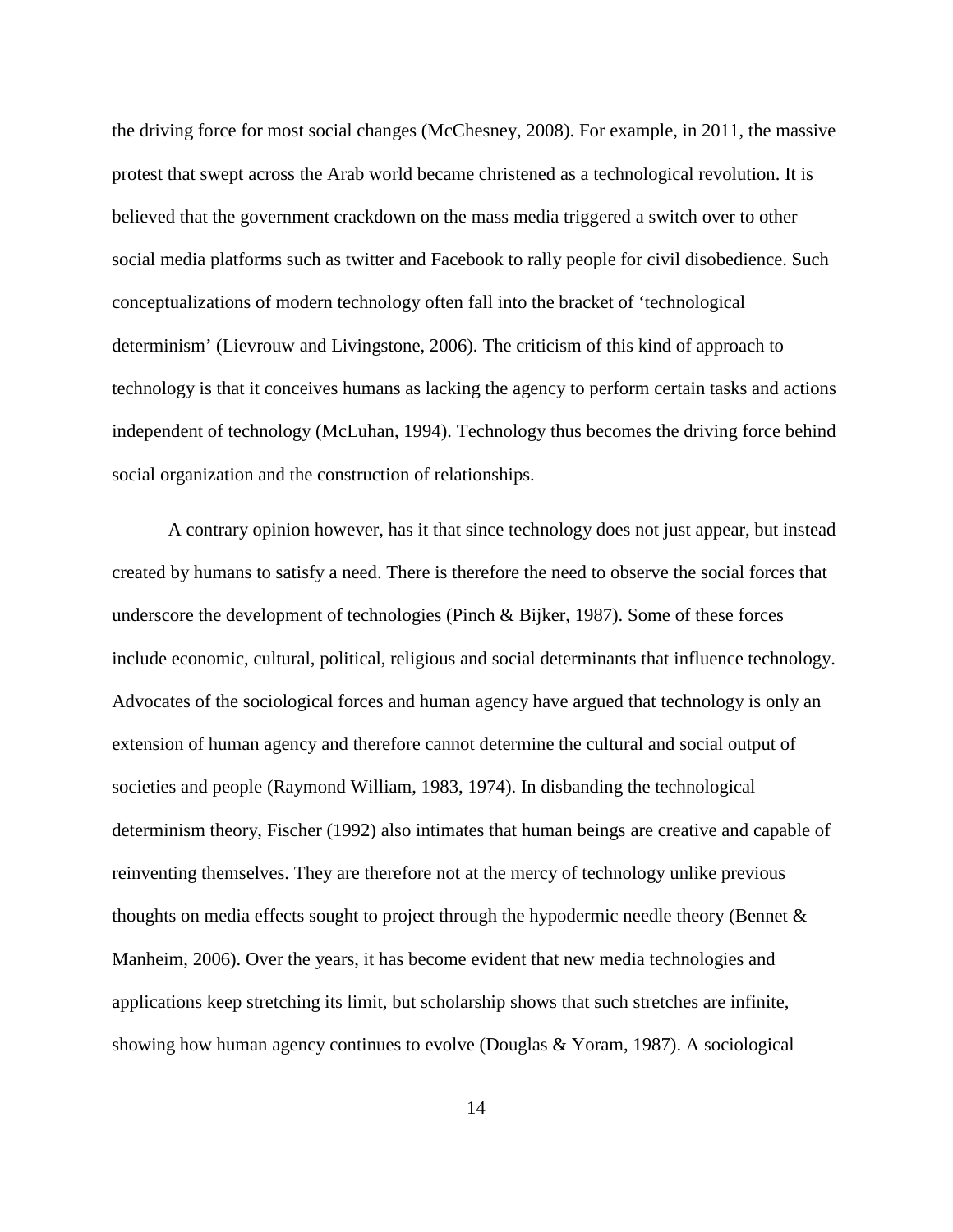approach to understanding new media technologies posits that media technologies are integral part of human social set up and will play a vital role in the evolution future technologies (Raymond William, 1983). Lessig (1999, 2006) also indicates that regulations, ethical codes and conducts are part of the social forces that shape the use of the infrastructure of the Internet and human communication.

#### <span id="page-24-0"></span>**Debating the Moral & Technological Panics**

The different technological inventions such as the Internet and mobile applications present enormous opportunities to society, on the other hand. Alternatively, technology can also spark a lot of sociological problems as discussed previously. Conceptually, technology has been identified as instigating some sociological panics. Typical types of such sociological panics are moral and technological. For example, Stanley Cohen (1972) intimated that "societies appear to be subject, every now and then, to periods of moral panic" (p. 225). He then opines that it is through these panics that society frames what constitutes a threat. Following such threats are development of regulations to control the potential threats. Technological panics have been conceived by Alice Marwick (2008,p) as "the attempt to contextualize moral panics as a response to fear of modernity as represented by new technologies". The scholar's argument is that the technological panic is characterized by a focus on new media forms, pathologizing young people's use of new technologies, and the attempt to regulate the behavior of young users. The panics that have become a concern for new media technology and application users relates to increased sexual content making rounds on WhatsApp and other social networking sites in Ghana. It only becomes prudent to invoke Slade (2000, p) who indicated "wherever one person invents a technology, another person will have a sexual use for it".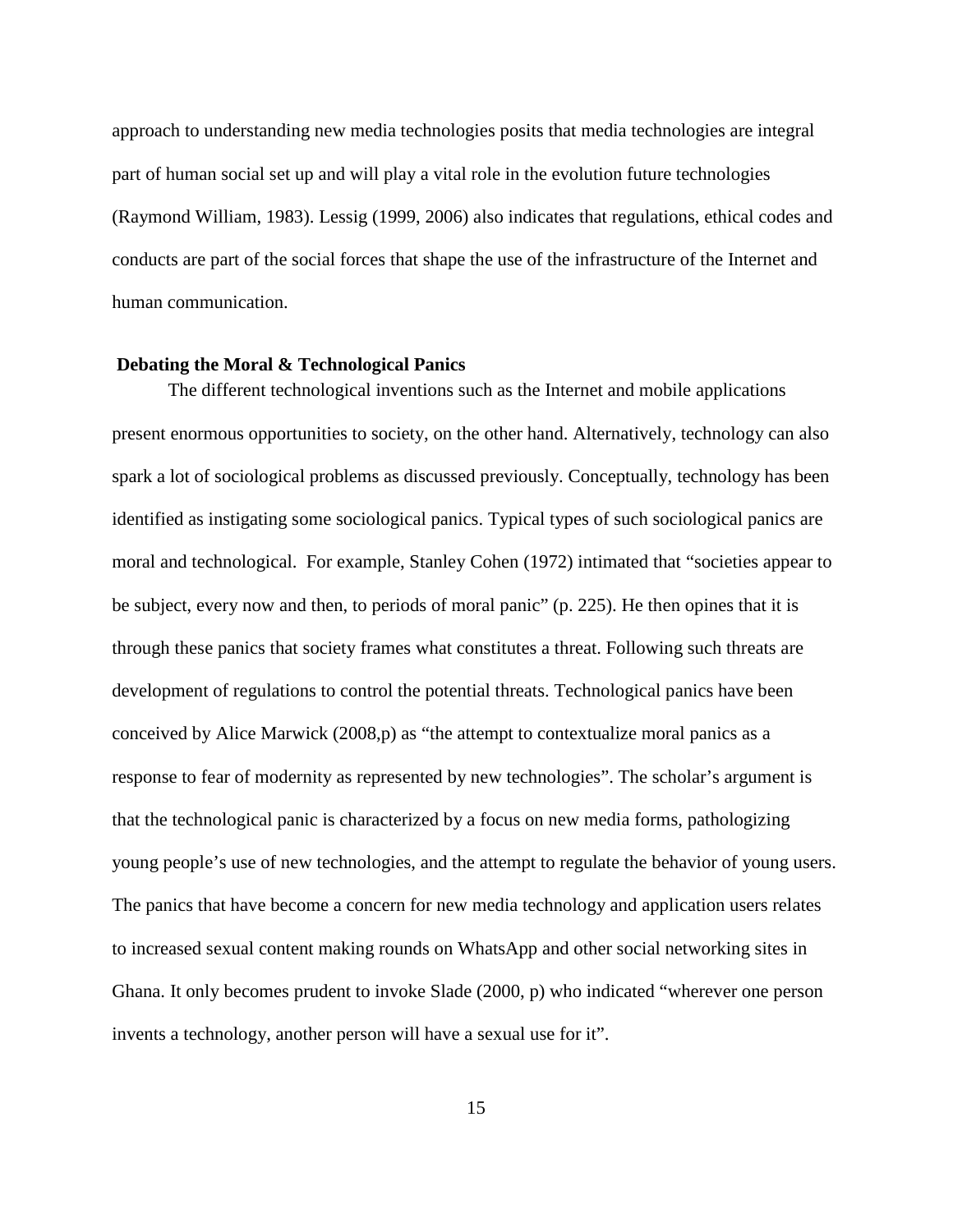#### <span id="page-25-0"></span>**The WhatsApp Technology**

Millennials along with the generations before have in the recent years been immersed into a new form of online culture, due to the explosion of social media platforms and applications. Literature shows that millennials now form the biggest portion of "digital natives" (Gardner & Davis, 2013). This is due to their natural transposition into this arena by virtue of times and the innovations in the technology they are caught up in. The generations before millennials are perceived as migrants in transition into the technological arena (Gardner & Davis, 2013). Both millennials and the generation before are now at the receiving ends of social media and new media applications saturation. There are a multitude of platforms that provide avenues for socializing, networking, interacting and gratifying diverse needs. Gardner and Davis (2013) observe that digital technologies are now reconfiguring human identities, personal intimacies and individual imaginations. These new forms of interactions, along with the formation of intimate relations, are now staged online with the aid of specialized applications with features that enhances creativity.

An "app" or "application" is "a software program designed to run on a mobile device which allows the user to carry out one or more operations" (Gardner & Davis, 2013, p.6). Smartphones now have a tremendous amount of room for new mobile applications to thrive. There are now thousands of applications for different purposes including exercises, communication, food, transportation and weather among countless others. The mobile app WhatsApp represent one of the many communication applications that has since its invention in 2009 managed to rack up over a billion subscribers as at the last count (WhatsApp.com, 2016). Industry experts say the app is the second most popular instant messaging application for social networking after Facebook. The app is part of a pool of instant messaging applications such as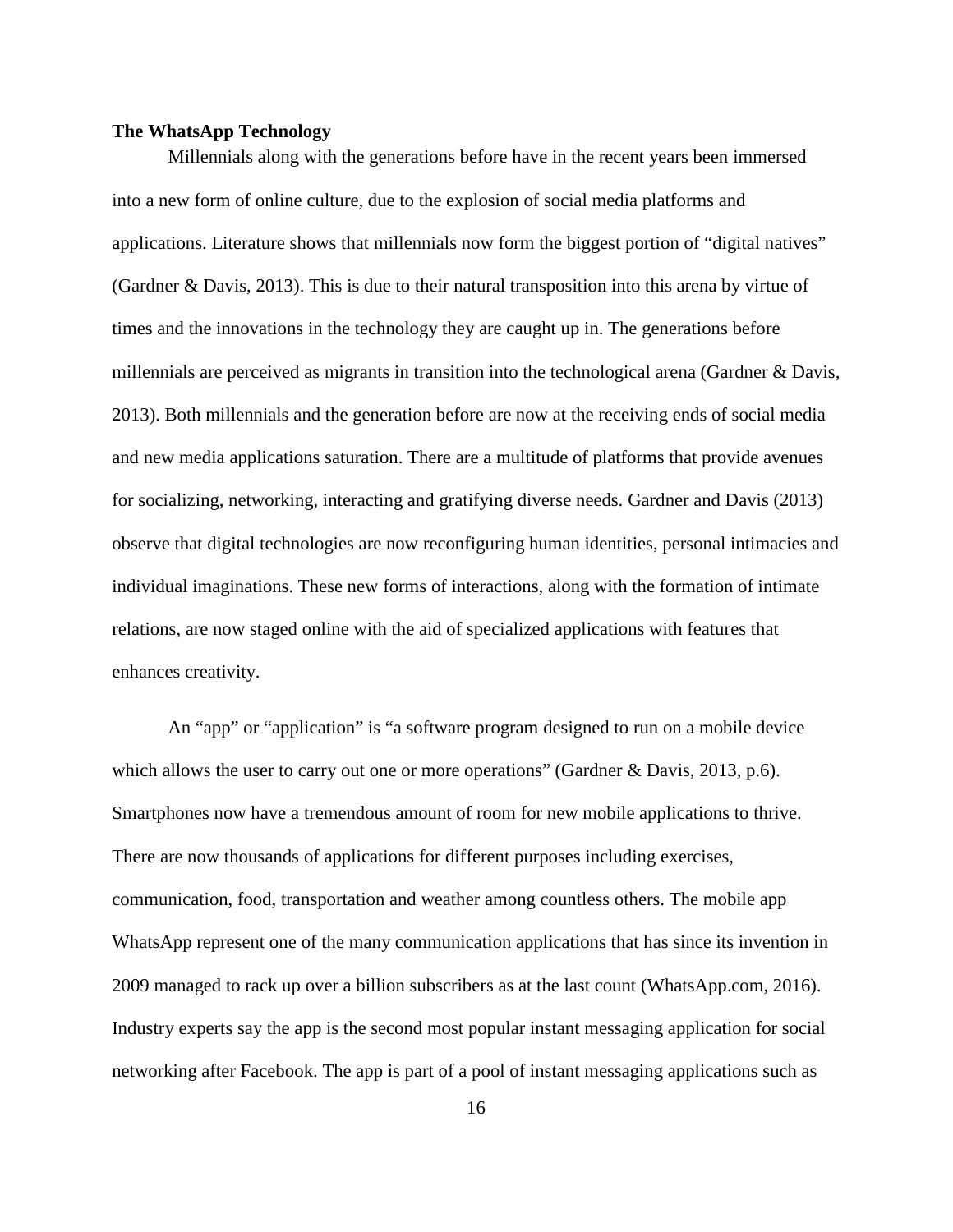Skype, Line, WeChat, Imo, Viber, iMessage, among others often referred to as "Over The Top" applications (OTT). OTT applications are independent of mobile networks and offer affordable communication services (O'Hara et al, 2014). A recent article published on myjoyonline.com an online news service in Ghana indicated that mobile telecommunication networks in Ghana are pushing for the National Communications Authority (NCA) in Ghana to ban such OTT services. The report stated that, mobile network companies are losing money as more and Ghanaians make calls over the Internet than over the networks.

In 2014, Facebook acquired the WhatsApp franchise from inventors Jan Koum and Brian Acton former employees of Yahoo at a cost of 19 billion dollars (Economist, 2015). The app is extremely popular across Africa, Asia, Europe and Latin America where the majority of the population have less to spend on mobile network services. The app presents instant messaging chats as a series of threaded messages on a wall, using spatial position and color to differentiate sender's and receiver's messages (O'Hara et al, 2014). Chats can be carried out between two individuals or in groups. Also, text messages can be transmitted in the form of URLs, images, video or audio clips (Metz, 2016). All messages are timestamped and include one or two ticks next to the time to indicate the massage has been sent and delivered respectively (O'Hara et al, 2014, WhatsApp.com, 2013). Status of user's currency online is determinable to show when recipient was "last seen online" (Metz, 2016). There are no upper bound limits on the number of messages that can be sent through WhatsApp.

The popularity of the app among users has been attributed to the rich feature set, which allows a combination of photos, video and messages. As at 2013, there were on average, more than 31 billion messages sent through WhatsApp per day, 325 million of which were photos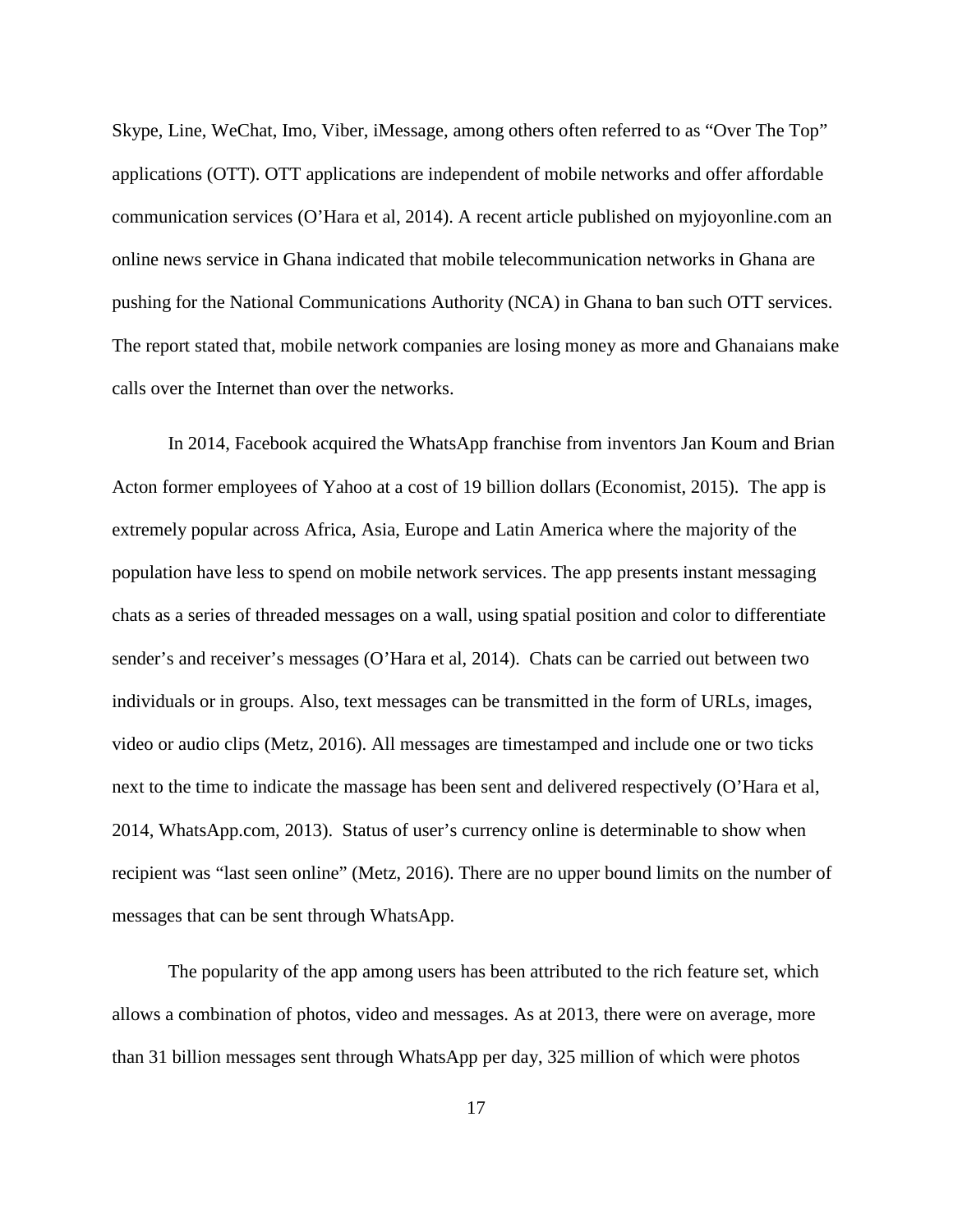(Karapanos, Teixeira & Gouveia, 2016; Olivarez-Giles, 2013). Furthermore, WhatsApp and other such applications have been noted to provide users the ability to engage in more intimate communication, personalized conversations, intimacy and a sense of connection due to the private nature of the communication channels (Karapanos, Teixeira & Gouveia, 2016). Finally, WhatsApp's near universal adoption among users have been attributed to social influences, and the ability of WhatsApp to support social, informal and conversational communications, which latently leads to high frequency of use (Karapanos, Teixeira & Gouveia, 2016; Church and de Oliveira, 2013; Quan-Haase and Young, 2010).

#### <span id="page-27-0"></span>**Mobile Phone Technology in Ghana**

The mobile phone is one of the most popular technological inventions of the recent years. Its ability to enable instant communication makes it one of the fastest commodities present in almost every household across the globe. In 2010, the International Telecommunication Union (ITU) released a report in which they indicated that, as of 2010, there were about 5 billion people around the world who had access to mobile phones (ITU, 2010). This number has certainly increased over the years and it represents more than half of the world's population. The World Bank also indicated in its 2014 report that "as of 2000, there were fewer than 20 million fixedline phones across Africa, a number that had grown steadily since the time of colonialism, and a waiting list of a further 3.5 million" (World Bank, 2014). These figures represent a penetration rate of just over 2 percent. Landlines were not common and could only be found in the offices of government departments, agencies, multinational corporations and the households of the rich. The means of communication, both at the individual and the level of society, have in recent decades been transformed due to the significant role that the invention of the mobile phone has presented.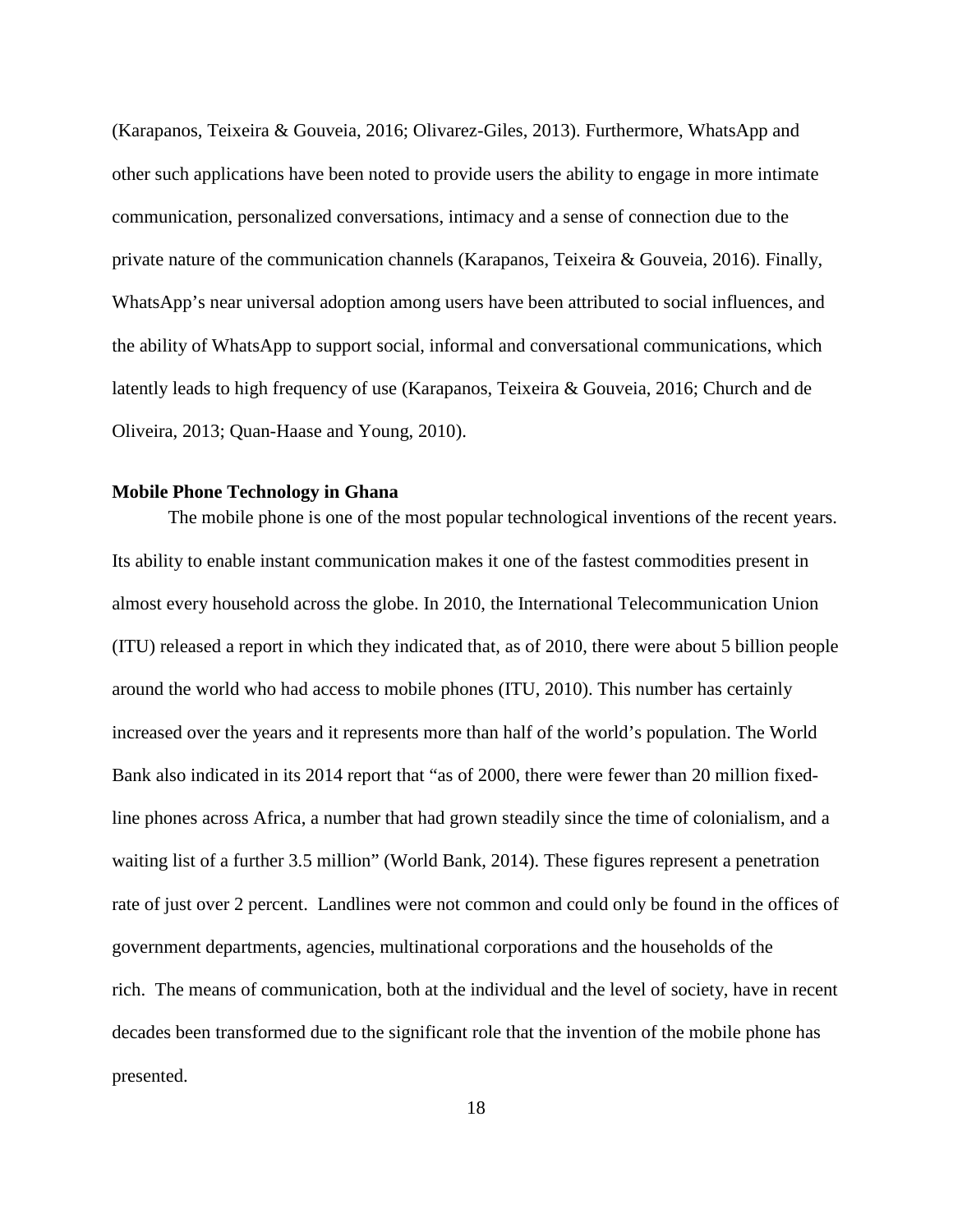The mobile phone and the Internet have now become mutually intertwined and perhaps considered as one of the most useful inventions of this generation. For example, mobile phones have now become smarter as different components are combined in a single phone. These types of mobile phones are now serving as tools for fighting crimes such as domestic violence (Donner, 2005). Development organizations now provide victims phones to use in times of emergencies. It also facilitates activism and public journalism (Cecchini & Scott, 2003). Reuters and Yahoo and small independent news companies such as Jasmine News in Sri Lanka are using mobile phones to produce new forms of citizen journalism and news production (Cecchini, & Scott, 2003; Saunders et al., 1994). For most communication scholars, the mobile phone has become a catalyst to human psychological, social and political development as well as a transmitter of globalization (World Bank, 2014).

The advent of the Internet, a technology developed in 1960s to enhance computer interaction and information sharing, later became an infrastructure used by the US military as a tool among others for monitoring nuclear surveillance against the US government (Waldrop, 2001). Later, the Internet found its way into the public domain as tool for conducting academic research by universities in the US and also for sharing of information. It has for some time now become a useful infrastructure upon which mobile media technologies such as cell phones are thriving. The development of the cell phone technology has also inspired the development of other applications that enables audio and video recording, chatting, photo taking among other things (Lenhart & Madden, 2005). Over the years, Internet accessibility has grown from 10 million in 1990 to 2.25 billion users in 2011 (ITU, 2012). In Africa, Internet penetration according to the ITU is currently pegged at 21 percent whereas actual Internet usage is estimated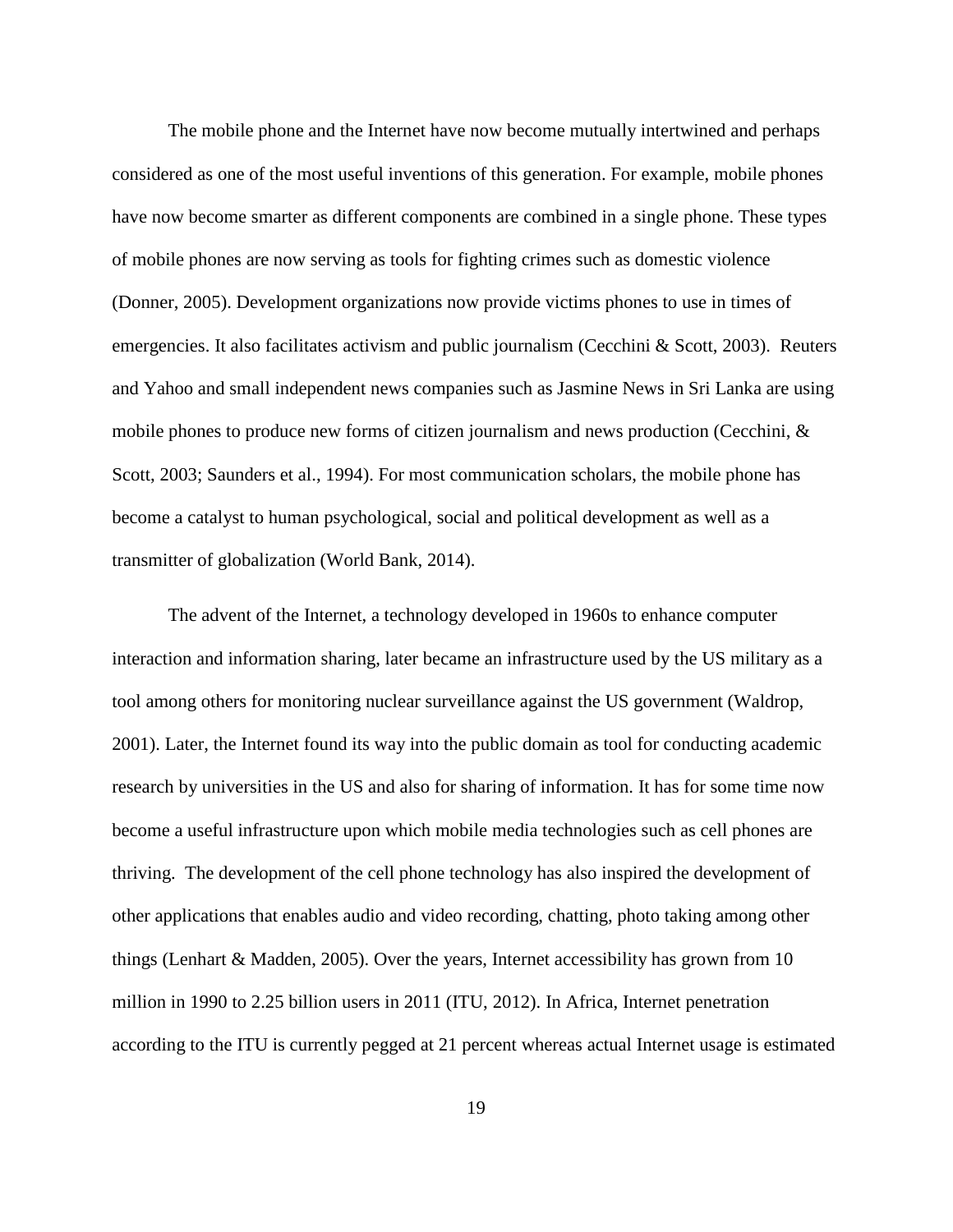to be around 8.6 percent. Another important innovation upon which the mobile technology thrives is fiber optic technology. This involves the transmission of information from one place to another by sending pulses of light through an optical fiber cable. First developed in the 1970s, the fiber-optic communication system is believed to have revolutionized the telecommunications industry and played a major role in the construction of what is now the information age.

The United Nations reported that mobile phones have spread faster than any other technology within the last century. As of 2010 there were as many as 272 million people using mobile phones in Africa. However, this number was tripled just in two years to 650 million subscribers in 2012 as indicated earlier. Africa also has a 50 percent growth rate in mobile phone adoption between 2001 and 2006 (ITU, 2008). These reports suggest that mobile phones have the potential to improve the livelihood of the poorest people in developing countries. Others have also argued that by providing access to information in places where landlines or the Internet are not available, especially in the developing countries, people will become empowered to participate in the affairs of their society (Hermanns, 2008). For example, people now call in from remote distances to contribute to political talk shows on radio and television. (Kalyango & Adu-Kumi). According literature, mobile phones are creating a wealth of micro-enterprises by providing jobs such as the sale of airtime on the streets and the refurbishing of mobile handsets (Sey, 2006). In most African countries, travel distance to communicate messages has been cut because of the advent of the mobile phone. Some scholars have also argued that, even though mobile technology is transformative, it would be wrong to generalize its potency as the one antidote to the eradication of poverty in the developing world (Sey, 2006). This assertion points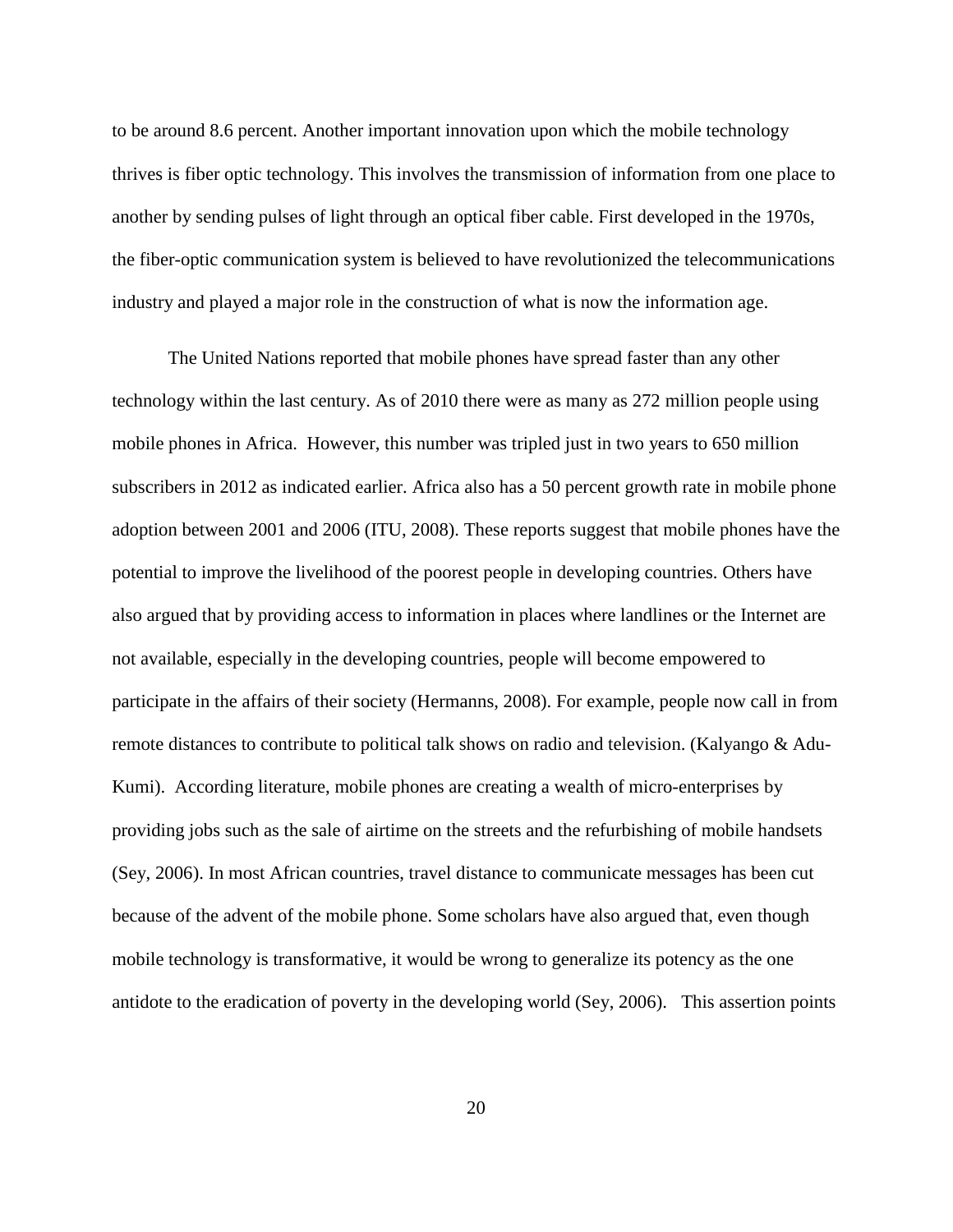to the absence of tangible means to measure the direct relationship between mobile phone use and poverty reduction.

Another important point of consideration is that in most developing parts of the world, mobile phone sharing is not considered a taboo since only a few have the financial means to maintain one. For example, the World Bank indicated that it is common in Senegal, Kenya, and urban India and throughout the developing world to see families and groups of friends often sharing one mobile phone. The assumption is that it is more convenient and economical to contribute to buy one phone which will serve the group.

At a more macro level, mobile technology is making a meaningful contribution to the development of African economies through telecommunication taxation. For example, since 2000, over \$70 billion has been realized from taxes collected from mobile service operators in Africa (World Bank, 2008). In 2007, the mobile industry employed more than 3.5 million people directly or indirectly in sub-Saharan Africa. The average mobile tax contribution to government total national tax revenue is 7%. The five countries with the highest contributions are Chad 11%, Republic of Congo %, Gabon 9%, Tanzania 8% and Cameroon 8%. The mobile industry is a substantial generator of GDP, contributing around 4% on average in 2006. The tax contributions of the mobile industry within the same 2006 saw a GDP growth of 5.3 percent in Ghana, 4.3 percent in South Africa and 4 per cent in Nigeria, just to mention a few (World Bank, 2008).

#### **Conclusion**

The literature reviewed above paints a broader image of recent developments in communication technology, the opportunities it presents to society through education, business, formation of intimate relationships and more. In the same vain, these innovations just like any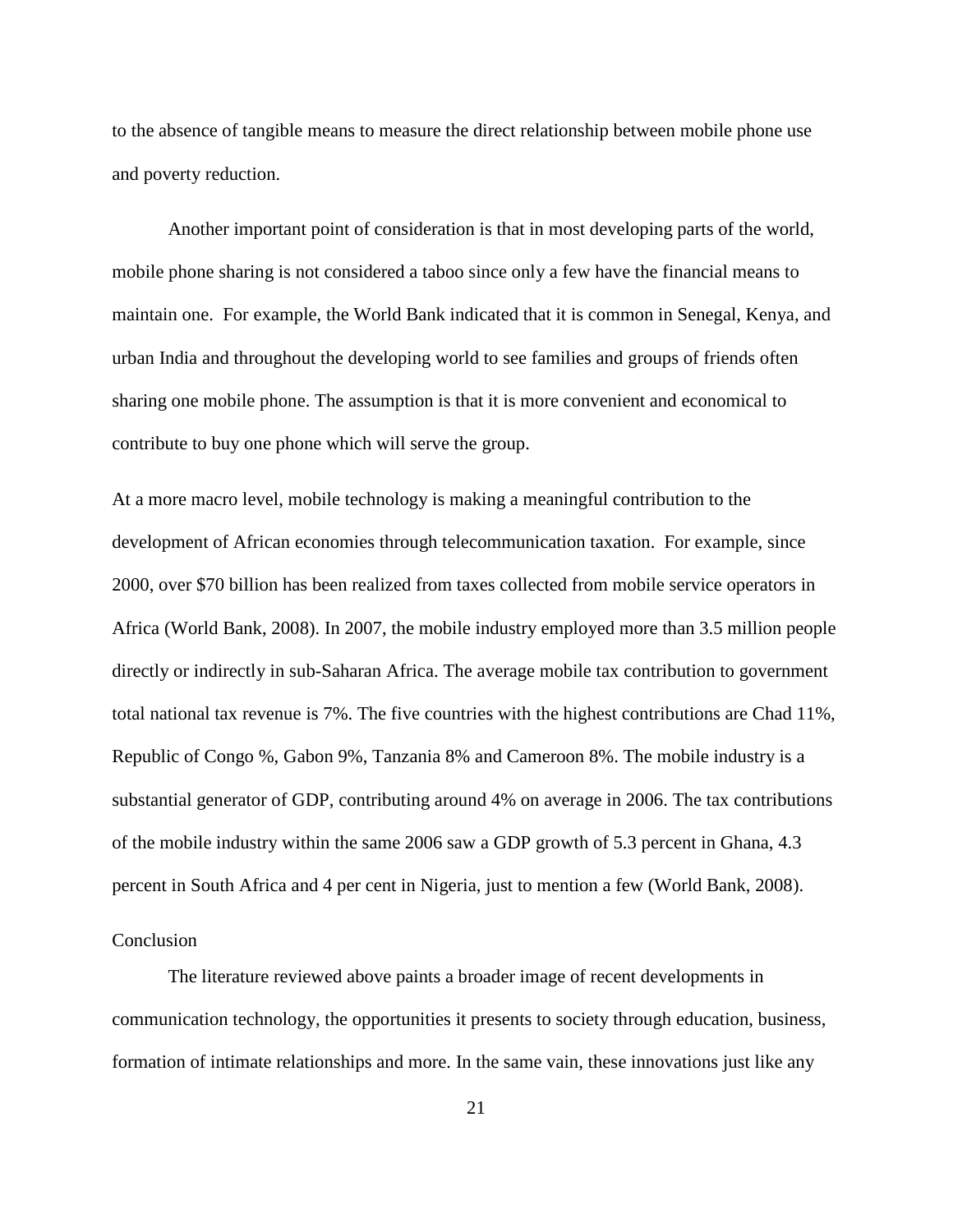social phenomenon has its side effects. The negative outcomes in using new media technologies and applications include different forms of panics and consequently, regulation of human lives. Finally, the WhatsApp platform is properly described along with how mobile phones have over the short period of time made inroads in Ghana and Africa in that regard. The next chapter discusses the theoretical framework that underpins this research. The Uses and Gratifications theory by Blumler and Katz (1974) is adopted and thus applied to recent media technologies as used by college students in Ghana.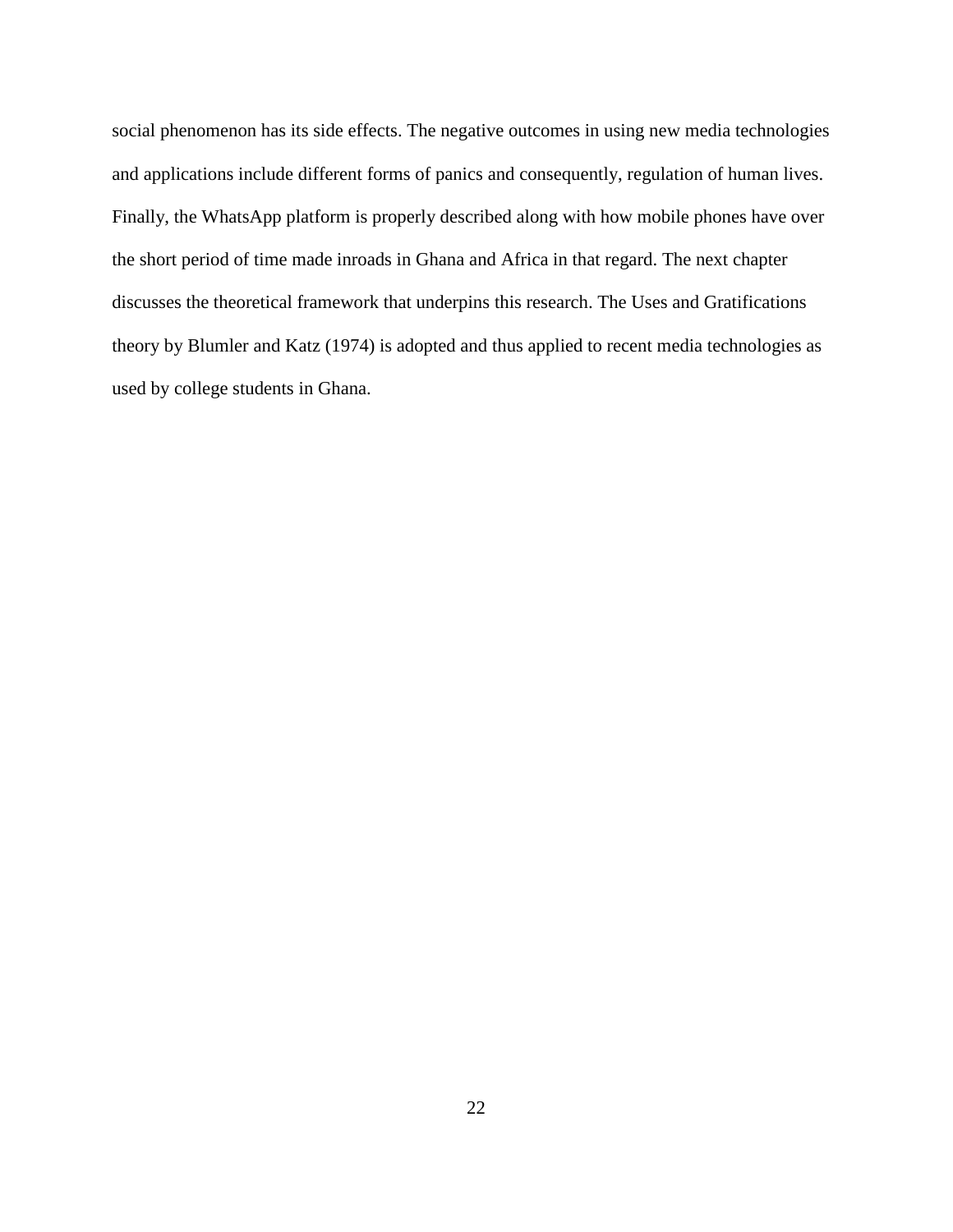#### **CHAPTER III**

#### **THEORETICAL FRAMEWORK**

#### <span id="page-32-1"></span><span id="page-32-0"></span>**Introduction**

This chapter reviews literature on a classical mass media effects theory: Uses and Gratifications. A section is also dedicated to historical conceptions of human sexual practices. These theoretical conceptions are important to this research in a number of ways. First, they help to conceptually ground the study by practically applying college students adoption of media applications as tools for sexual gratification. Secondly, the historical conceptualizations of human sexual practices are critical in making references to modern mechanisms of social control. This is also important because many modern social control mechanisms have over the years become normalized in Africa as a result of colonialism and globalization. The intent then is to prepare the ground to draw the relevant connections to incidents that scandalizes persons who openly flaunt their sexual activities on WhatsApp.

#### <span id="page-32-2"></span>**Uses and gratifications Theory**

The uses and gratifications theory (UGT) is a mass media effects theory that has been used thoroughly by media and communication scholars. It has been used to examine audiences use of media for a variety of gratifications (McQuail, 2010; West & Turner, 2007; Ruggiero, 2000; McQuail, 1994; Katz, Blumler, & Gurevitch, 1974; ).The UGT has extensively been used in the context of traditional media, such as newspapers, magazines, radio, and television (Luo, Chea, & Chen, 2011; McQuail, 2010; Pai & Arnott, 2013; Tankard Jr. and James, 2000; West & Turner, 2007). The theory has over the recent years been applied to studies on social media and social networking apps, which serves gratification needs (Cheung & Lee, 2009; Cheung et al.,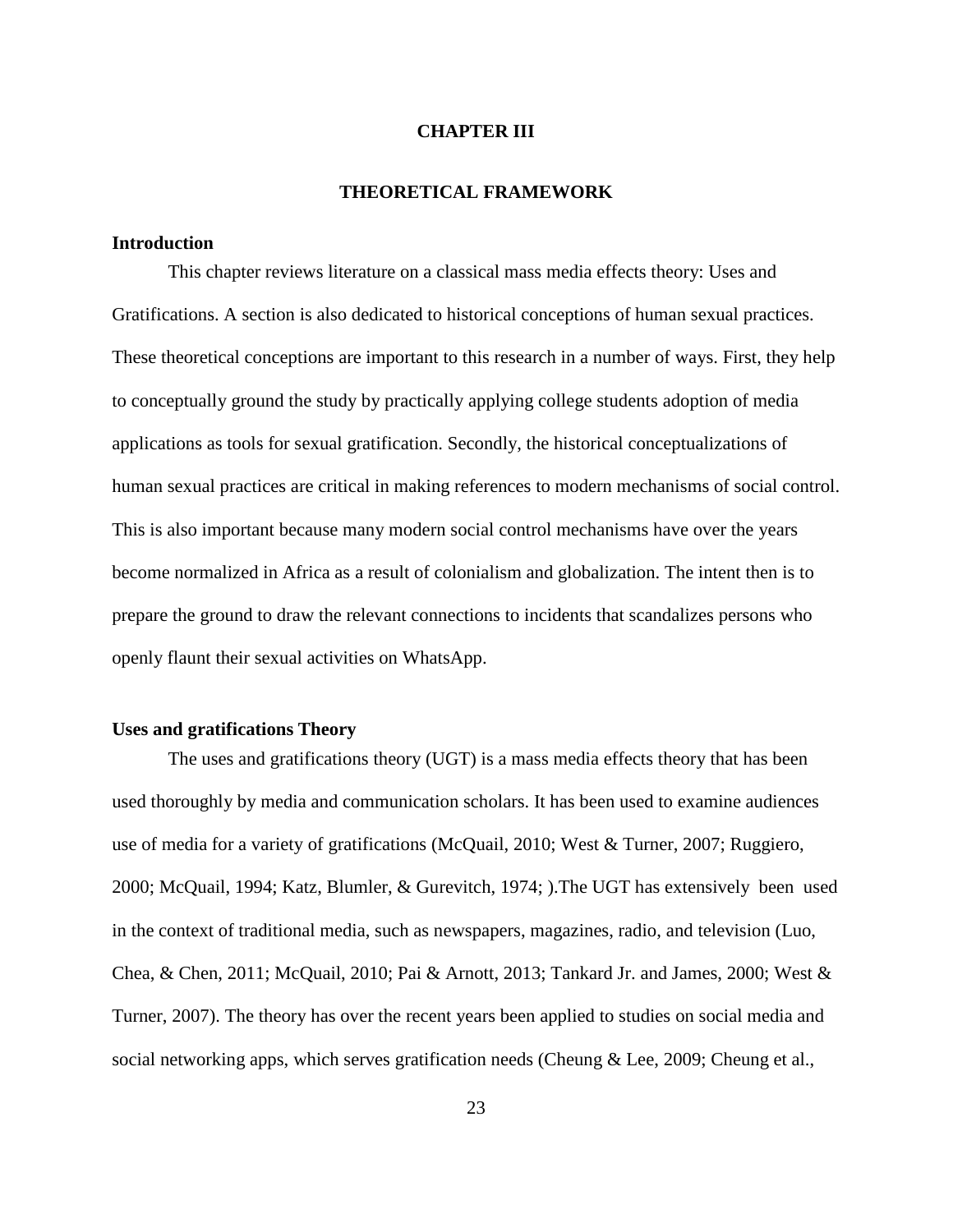2011; Dholakia et al., 2004; Ku, Chu, & Tseng, 2013; Luo et al., 2011). Some media and communication theories before portrayed the audience as helpless groups of people totally dependent on the media to satisfy their informational needs (Zillman & Bryant, 1994). In one of the earliest media effects studies, the hypodermic needle theory, the argument was made that the audiences are passive recipients of media contents (Wimmer & Dominick 1994). In other words, the audience lacked the agency to appropriate the mass media to a personalized need. UGT on the other hand examines the agency of the audience as active members with different sociological and psychological needs of which use of media apps and social networking sites now form a great part (Limayem and Cheung, 2011; Katz et al., 1999; McQuail, 1994;). A case in point would be households of say five people with each using WhatsApp at different times for different purposes. Other applications demonstrated in the research literature includes music, news, sports, and political debate (Krause et al., 2014; Lee and Ma, 2012; Baek et al., 2011; Park et al., 2009 ;). Essentially, knowledge of UGT can be vital in predicting WhatsApp usage, as well as its recurrence (Kaye, 2010).

The core assumptions of UGT as indicated by media and communication researchers are informed by the motivations and needs of media users (Wimmer & Dominick 1994). To put it another way, UGT is helpful for addressing questions such as for what purposes do college students use WhatsApp? How do they use WhatsApp? Where do college students seek out special gratifications from the app? Further questions such as when is the practice most recurrent and, which category of users use what type of media applications are relevant to UGT. Several studies have sought to provide answers to these questions. For instance, people use the media because they believe the media can be a great source for personal learning on matters concerning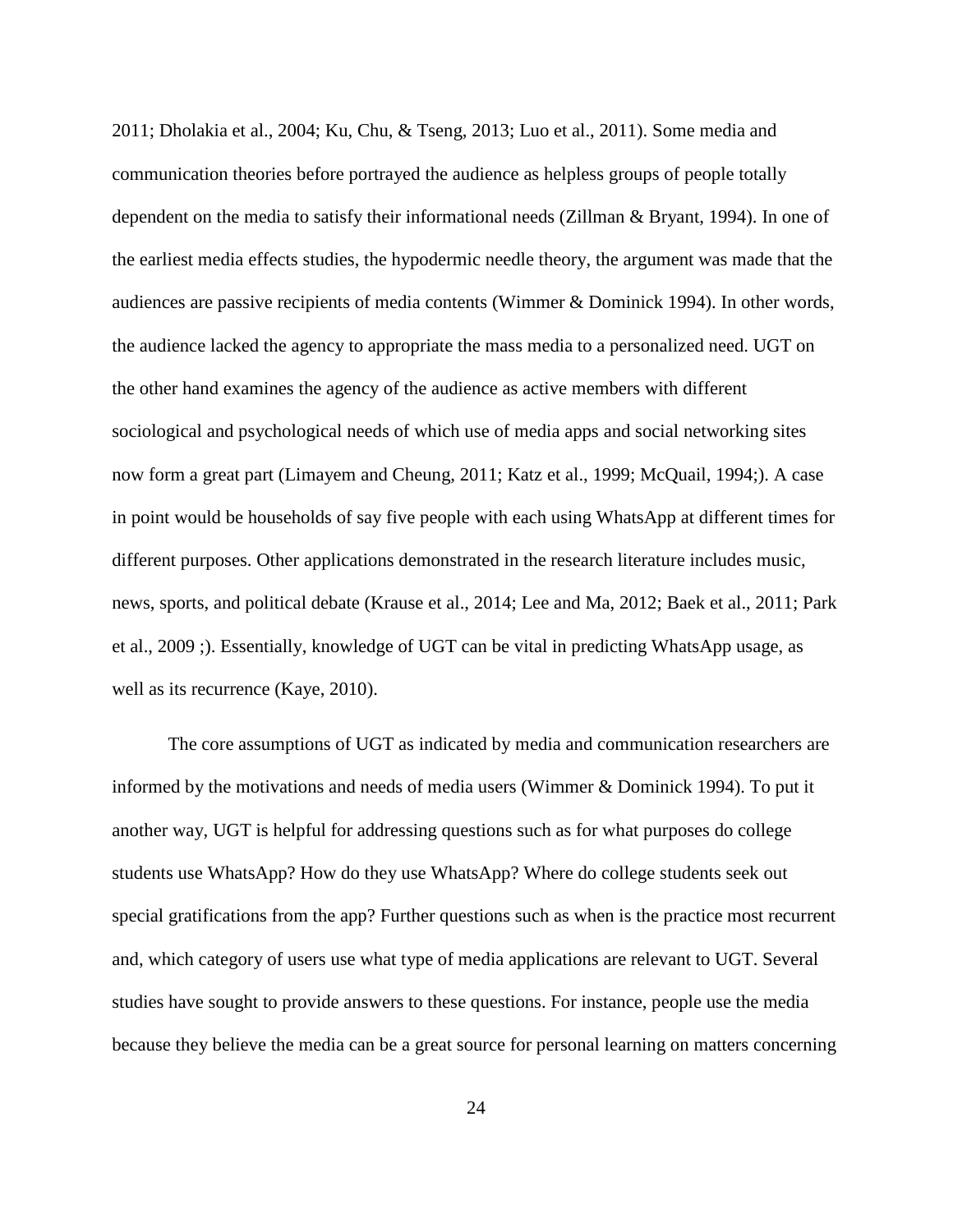religion, politics and business, sex education, and relationships (Bryant & Oliver, 2009). Another example of a motivation for using different kinds of media, both traditional and new is that it provides an abode of consolation for people who have need for both physical and mental support (Ruggiero, 2000; Katz et al., 1974). Research points to such broader categories of user motivations and gratifications such as relaxation, entertainment, information seeking, social interaction, escapism, mobility and so forth (Katz et al., 1974; McQuail, 2010; Tankard Jr. and James, 2000).

Even though UGT has been widely used in research, it has been criticized for being inadequate in scope. For example, it has been labelled as a theory which relies heavily on selfreporting and therefore cannot be adequately substantiated (Ruggiero, 2000). Against this limitation, some scholars have suggested that developing a repertoire of media interests becomes viable in organizing needs and reducing excessive distraction (Heeter & Greenburg, 1985). Audience's media repertoire affords them the capacity to support their interests and gratifications. This simple act of shuffling through different media content by the audience is referred to as "cross-channel clusters" (Reagan, 1996, p. 118). New media technologies and applications supported by the Internet are shifting the agency of audiences on how they use apps and platforms (Weaver, 1993). The audiences in the new media era do not just adopt technologies and applications in full; instead, the audience create their own content such as videos, music and other creative content for themselves. This idea is what underscores college students experiences with sexual materials on WhatsApp for gratifications. As college students receive and share sexual materials, their agency as active users of media is enhanced.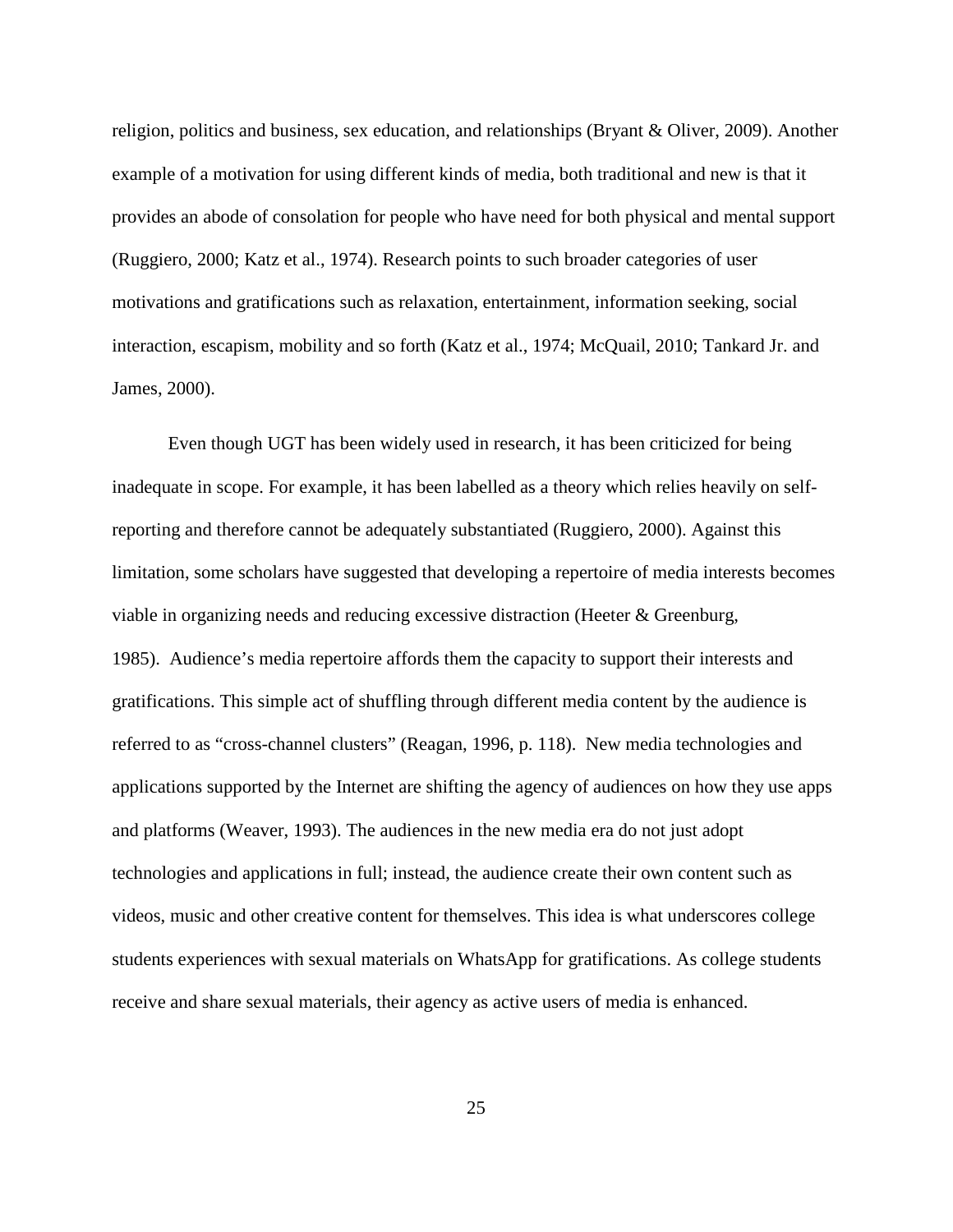#### <span id="page-35-0"></span>**Contextualizing Human Sexual Practices**

Research suggests that scholars and popular writers alike have for years conceived sex as a secret act. Sex must therefore be observed, exercised and practiced discreetly. The French social theorist, Michel Foucault in his ontological appraisal of "History of Sexuality", made some profound arguments as to why there is now a great deal of discourse on sex. Sex has thus become an organizing framework for enacting power relations (Horrocks, 1997; Foucault, 1985). Foucault observes:

### "*Modern society has put into operation an entire machinery for producing true discourses concerning sex"* (Foucault, 1998).

The scholar argues that the discourse of sexuality has been formalized by the many years of open conversations in public spaces such as schools, churches, theaters and parks concerning sex (Foucault, 1978). Discourse is the material and verbal traces left by history in the institution of sex and sexuality (Barthes, 1993). Discourses ultimately are "ways of constituting knowledge, together with the social practices, forms of subjectivity and power-relations reified as knowledge along with the relations between them" (Foucault, 1985; Foucault, 1978; Weedon, 1987).

Several scholars including Foucault attempted to look at how Western societies have modernized over time and space through different mechanisms of control and power, including sex. In Foucault's assessment of sex, the development of the discourses on sex in western civilizations has occurred in incremental fashion through the reifications of sex as a secret practice (Foucault, 1998). In line with this argument, it becomes evident that western sociocultural, political, economic and religious institutions have instituted practices such as confessions in the church and medical consultations to systematize control. An example is the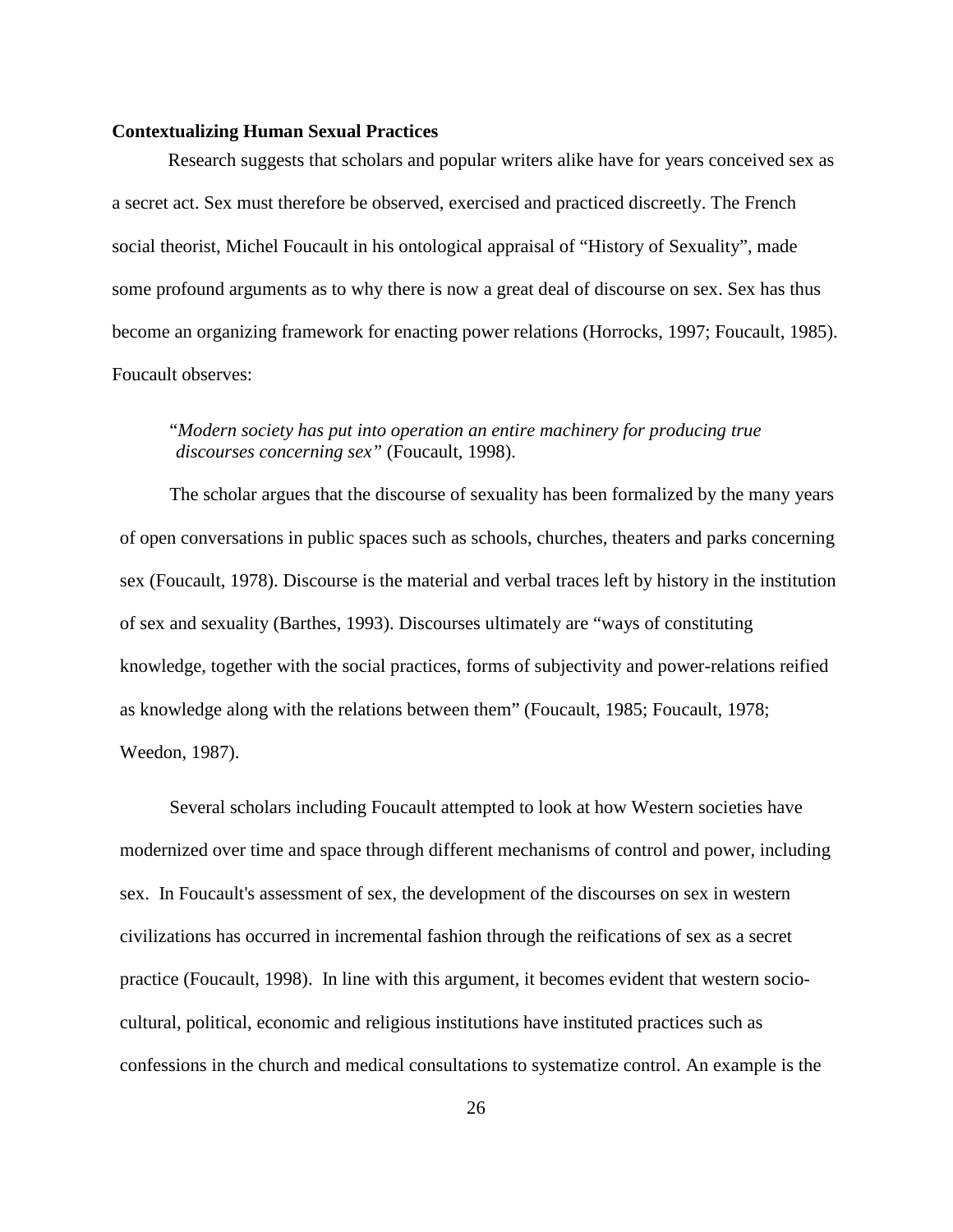religious practice of confession believed to have been secularized in the 18th and 19th centuries (Foucault, 1978). People were encouraged to confess to their deepest desires and sexual practices and fetishisms. These confessions have over the years become data for the social sciences, which use the knowledge to construct mechanisms of social control (Foucault, 1998; Foucault, 1978.) Consequently, modern confessions now serve as forms of impulsion to constitute power and control over members of society.

Other scholars have contributed to this scholarship by observing that, for many years and especially the era preceding the 17th century, sex and sexuality was never an autonomous entity with its own set of discourses. Rather, sexual practices and behaviors were part of other domains of human social, moral and philosophical life including, procreation, family, and capital (Horrocks, 1997, Brasch, 1973)). Sex now represents an autonomous entity and a framework for asserting identities. According to Halperin (1993) *"sex is now the hermeneutics of the self in the west"*. Ultimately, the proliferation in discourses on sex has rather inspired modern society to actively participate in the unraveling and the demystification of sexuality (Foucault, 1978).

Offering another significant addition to this literature is Sigmund Freud, the father of the psychoanalytic paradigm. The paradigm has been classified as one of the most important frameworks or theories for the study of human sexual behaviors throughout the  $20<sup>th</sup>$  century (Horrock, 1997). Psychoanalysis thus became a method through which the mind was investigated (Masson, 1985). According to this theory, "large part of the mind dwells in the unconscious" (Freud, 1979, p.). The conscious part is made up of experiences that are fleeting expressions of a deep mental substratum, which consists of thoughts, emotions and appetites. Unconscious processes are openly unnoticeable to determine the distinguishing characteristics of psychic life,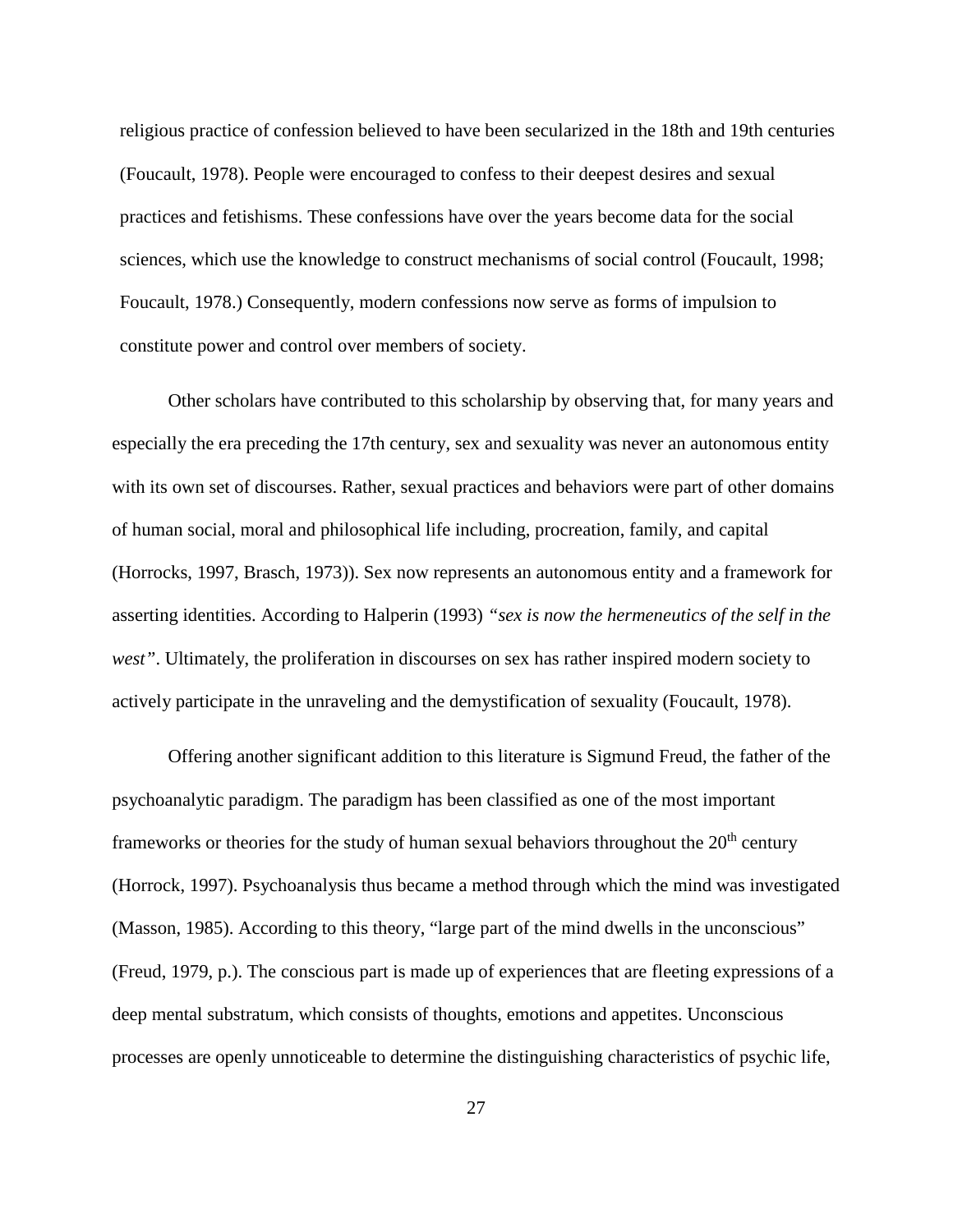or the content of consciousness, humans are left with the option of interpretation and hypothesizing" (Milton, Polmear & Fabricius, 2011, Freud, 1993). Freud believed that the unconscious consists largely of infantile desires that are all removed from any reality. According to the scholar, "the unconscious is a repository of forbidden wishes" (Horrocks, 1997, Freud, 1979). In the view of psychoanalysts, there are secrets buried within the unconscious mind that causes the individual stress and hysteria at certain times (Horrocks, 1997, Freud, 1979). In Freud's analysis of sex and the psyche of human beings, the suggestion is made that since sex is suppressed in the sub-conscience, the object of sex heats up and becomes a ticking time bomb in the subconscious waiting at any time to explode. This Freud referred to as "the return of the repressed" *(*Masson, 1985, Freud, 1979*).* A critique of Freud's 'return of the repressed' concept has however, viewed it as an unnatural phenomenon by some scholars (Foucault, 1978). An argument put forward by Foucault suggests that human beings are constantly subjected to a power struggle that requires us to speak about sex Foucault, 1978). Practically, the amount of apps and sexual content available and the easy access afforded by the Internet has a way of pushing college students to seek out sexual gratifications. Foucault uses the concept "biopower", to describe the different power relations that exist between people, schools, churches, places of work, prisons, and institutions, which incites people to speak routinely about sex (Foucault, 1978, 1985, 1985, 1998).

Another psychoanalytic theorist Jacque Lacan shares that "sex is less a search for pleasure or contact, rather it is a search for meaning and the self by those who lack these objects" (Lacan, 1973). The Lacanian conception of sex posits that human society has a hyper desire for remote things that are untenable. In fact, Lacan refers to this behavior as the 'desire for the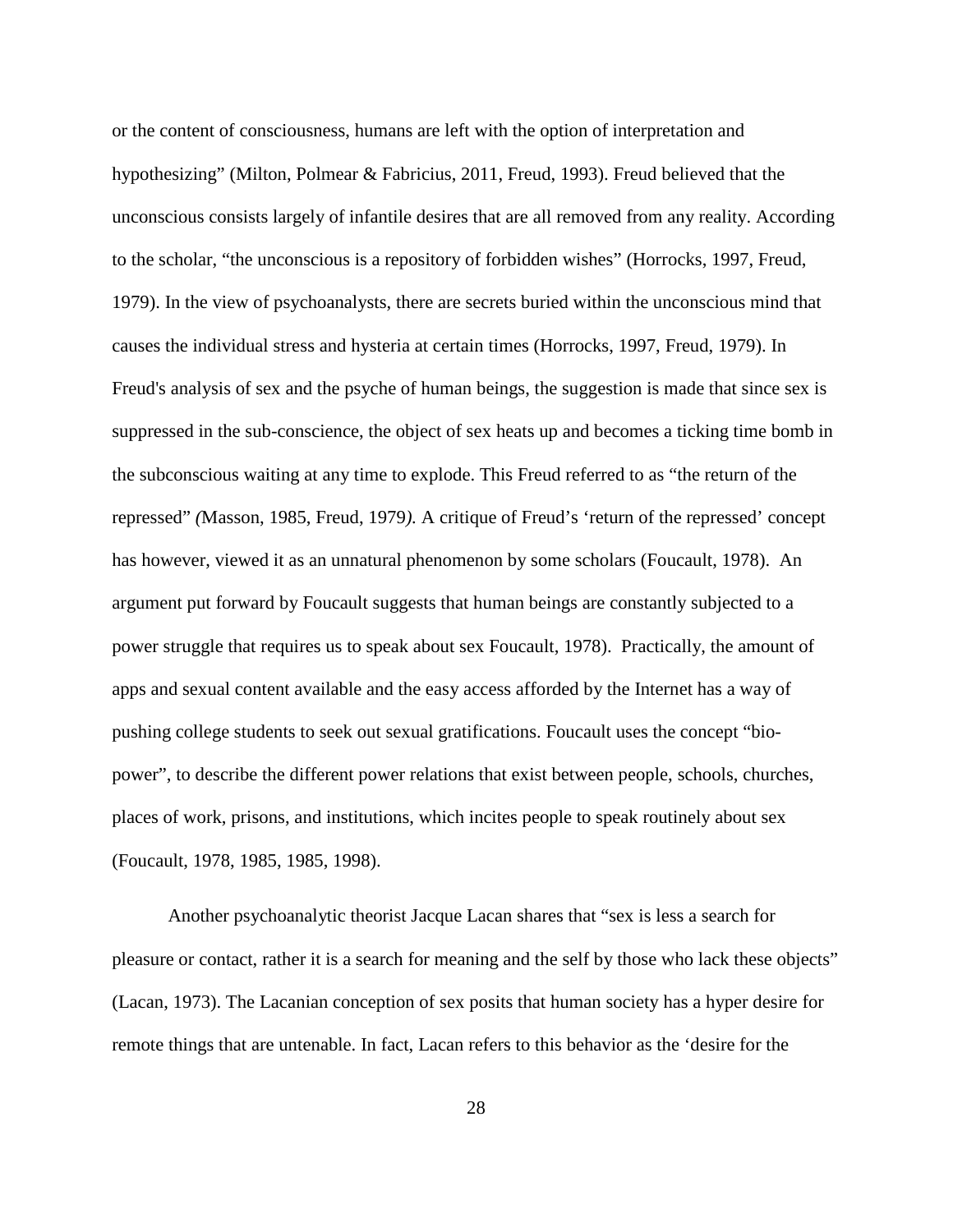desire' (Lacan, 1973). The Lacanian argument is that desire flows from loss, and therefore, it is out of loss that human beings crave more of an object (Horrocks, 1997). In other words to achieve social equilibrium, control and repression of such desires, sex must be contained through regulations of behavior. Relating this to modern society, humans continue to develop insatiable desire for things they do not want and cannot achieve. The neoliberal and capitalist market, seizes on such human behavior to produce more for human consumption. For the French psychoanalytic theorist, desire is global (Lacan, 1973). Lacan's argument is that all desires are based on fundamental lack, one that cannot be satisfied, the object of such lack is but all hallucinatory (Lacan, 1973, p.). He asserts that "it is the discontent that makes for a good sex life, thus sex is always aiming to overcome a gap or a discontinuity within oneself" (Lacan, 1973). This assertion paints a picture in which people have become perpetually indebted to sex since they lack any definite satisfaction and hence are always looking for avenues to repeat their perversions.

Finally, Karl Marx observes sexual practices as individualistic and subjective (Horrocks, 1997). The individual nature of it signals a deviation from the collective social relations that form the base of Marxian thoughts. Marx indicates that "it is through alienation that the individual begins to be regarded as separate from other people, and the social bonds between people are fetishized and projected in the form of money, God, property and even sex" (Marx, 1975, p.).

These sociological thoughts on sex, though were formed from a Western social context, have global implications today. Recent advancements in telecommunication, Internet, transportation and media communications have extended the boundaries of human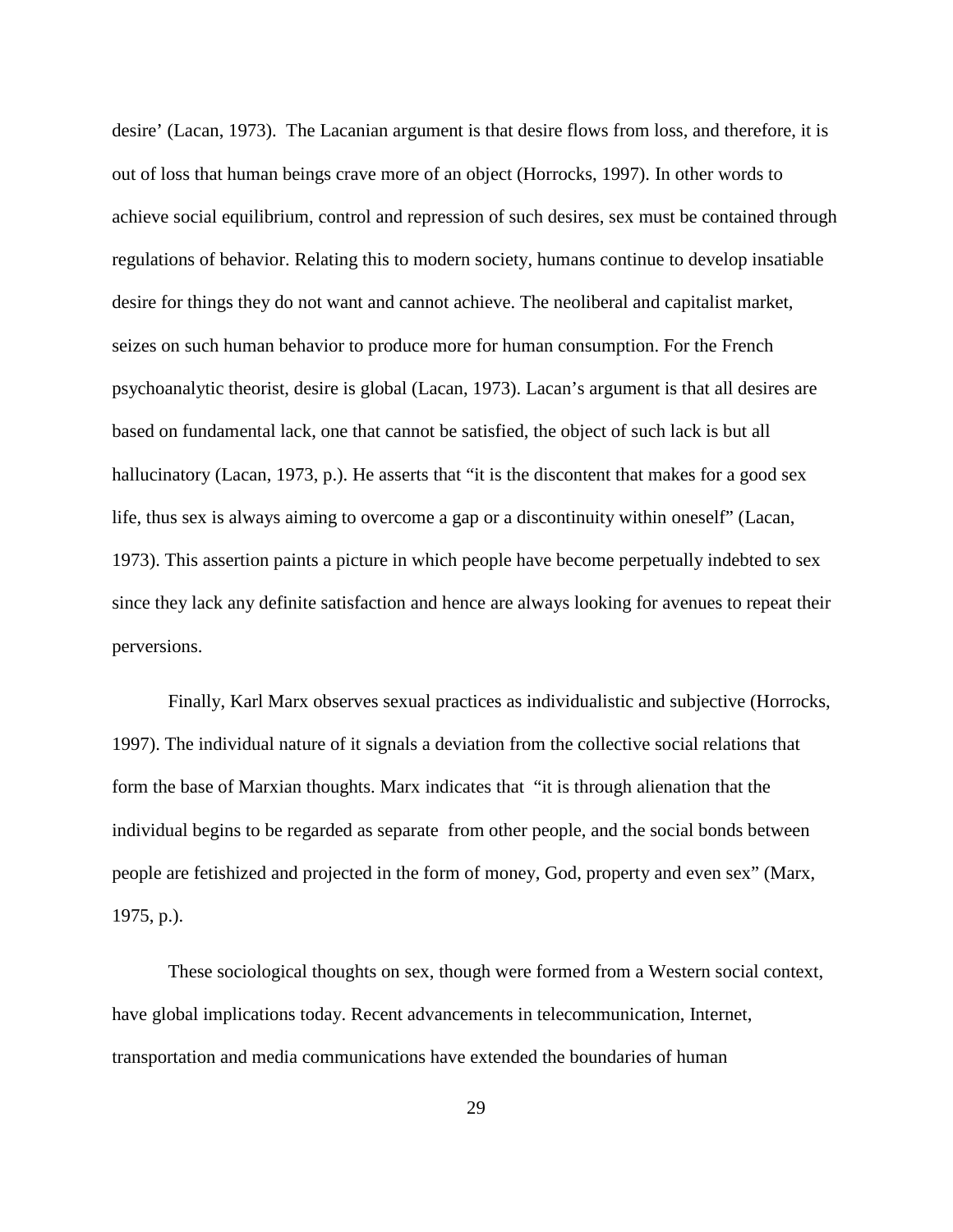culture. Globalization has effected changes that have opened up areas such as Ghana and Africa for that matter to novel practices. Adoptions of applications and technologies such as WhatsApp by college students in Ghana are thus providing avenues for exploration and effects that have sociological implications. According to literature, these recent developments and practices are not arbitrary; rather they are part of larger social, economic and political power play established through institutions of society. It is in the light of the above theoretical delineations that this research poses the questions below.

#### **Research Questions**

- R1: How does WhatsApp usage promote sexual expressions among male and female Ghanaian college students?
- R2: Do men and women differ in the sending and receiving of explicit materials through WhatsApp among college students in Ghana?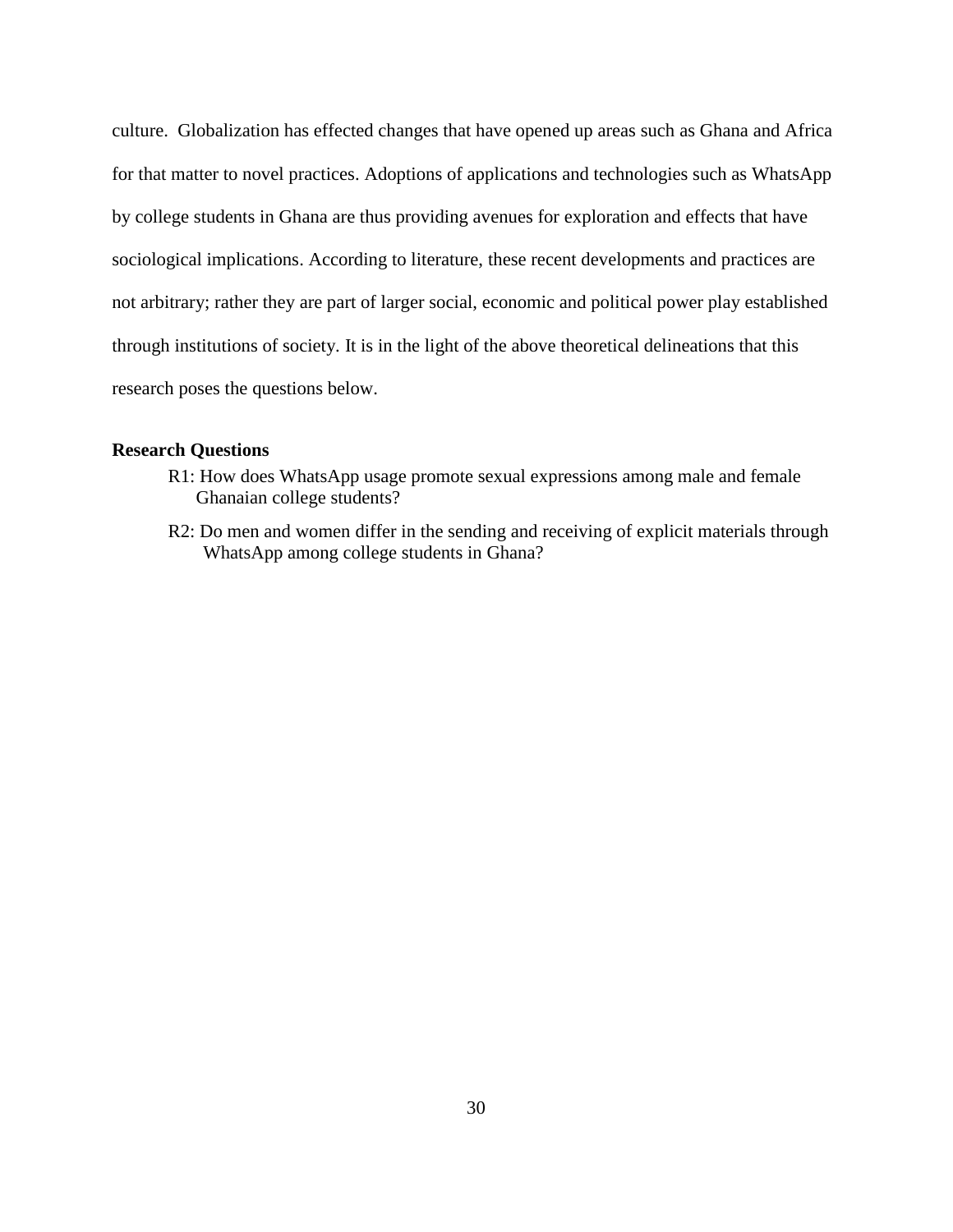#### **CHAPTER IV**

### **METHODOLOGY**

## **Introduction**

This study is an explorative project on college students' use of WhatsApp as a platform for sexual expressions in Ghana. This section, thus discusses the philosophical foundations of the mixed method approach and how it is applied in this research. The design is intended to aid the evaluation, analysis and interpretation of data obtained from respondents as part of this study. In here, the researcher discusses both survey and in-depth interviews as distinct, but mutually relevant designs.

### **The Mixed Method Approach**

Combining quantitative and qualitative designs in a research is not a new practice, it however, comes with its intrinsic challenges. Researchers have used this approach across different fields and disciplines dating back to the early 1970s and 80s through to today (Sale, Lohfeld & Brazil, 2002). Some scholars have indicated that both quantitative and qualitative approaches are asymmetrical, unique in their own ways, and paradigmatically, ontologically, and epistemologically distinct (Guba, 1990). From this view, combining the two approaches in a study becomes antithetical. The implication in this case is that while quantitative designs present truth as empirical constructs, qualitative designs are only interpretive and yet subjective (Altheide & Johnson, 1994; Kuzel & Like, 1991). Another distinction between quantitative and qualitative is that, the quantitative method thrives on objectivity and independence of both researcher and the researched (Sale, Lohfeld & Brazil, 2002). In other words, the researcher and the researched do not interact. The qualitative design, on other hand, thrives on meaning and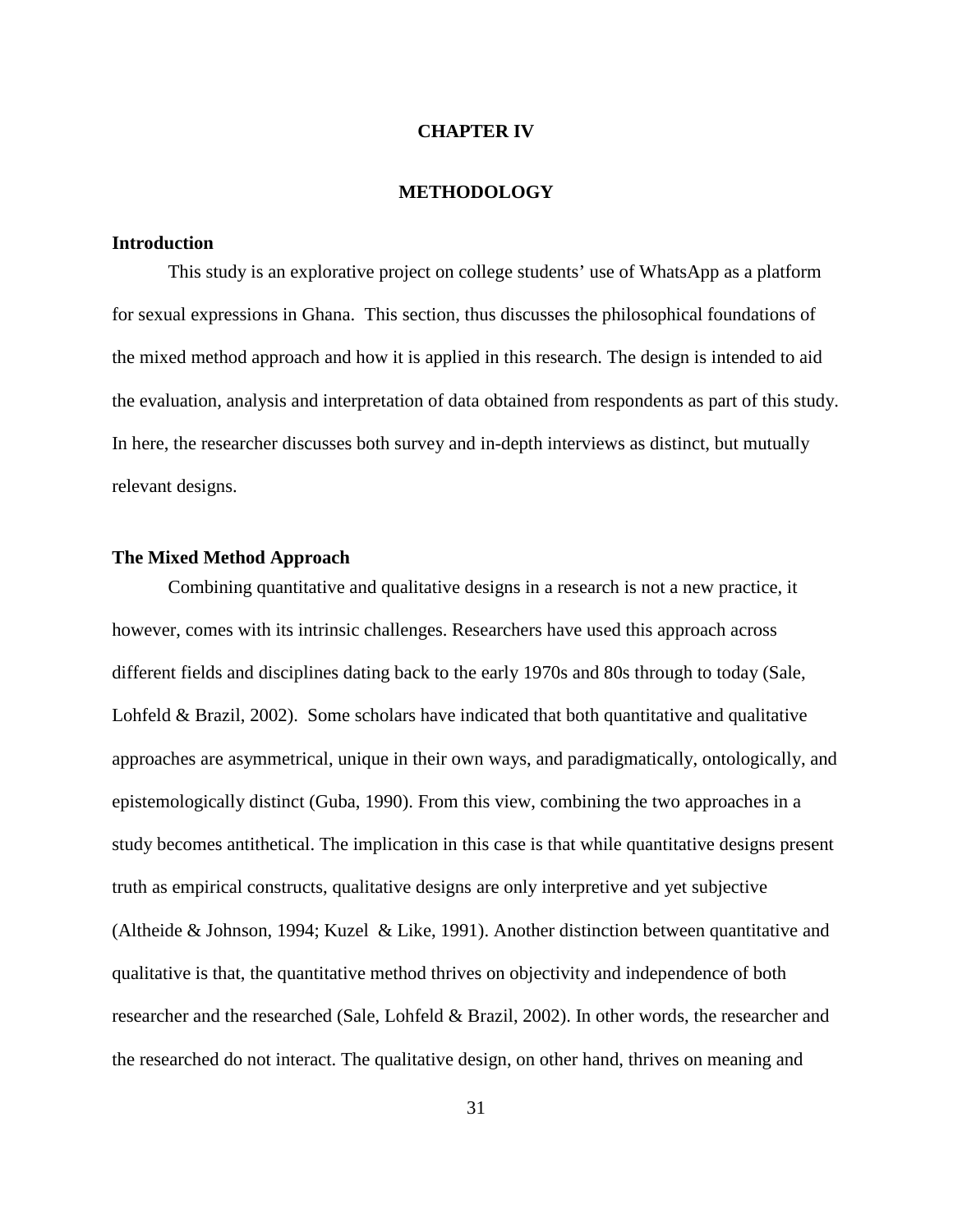depth which then requires subjectivity in its analysis (Smith & Heshusius, 1986). Such distinctive and differential qualities of two designs are what underscore the debate among social science researchers operating in these two unique paradigms.

Contrary views have argued that mixed designs should be viewed as mere tools in the conduct of research, whose integration in research enhances the answering of questions that are substantial and important (Carey, 1993). Often times, researchers operating with mixed methods argue that the approach is independent of the paradigm that defines both the quantitative and the qualitative designs (Caracelli & Greene, 1993). In addition, some proponents have suggested that using this approach opens up an avenue for understanding the world in a broader sense (Haase & Myers, 1988). Reichardt and Rallis (1994) also observe that this method presents an opportunity to witness the shared commitment towards understanding and improving human conditions, which is the common goal for knowledge disseminating. Finally, others suggest both research approaches, quantitative and qualitative, should be regarded as not definite but rather as part of a continuum in research with specific techniques, which serves different research objectives (Casebeer & Verhoef, 1988).

Besides the support for collaboration, other scholars have opined that just because quantitative and qualitative methods are often combined in a study does not mean it is appropriate (Sale, Lohfeld & Brazil, 2002). For instance, the continuous combination of the two approaches has thus been crafted as a mere technicality as the lines between them have over the years become blurred (Smith and Heshius, 1986). Sale, Lohfeld & Brazil (2002) in the appraisal of this subject shared that since the research objectives of the two approaches tend to be different, explanation of results from such design cannot be considered as similar and yet valid.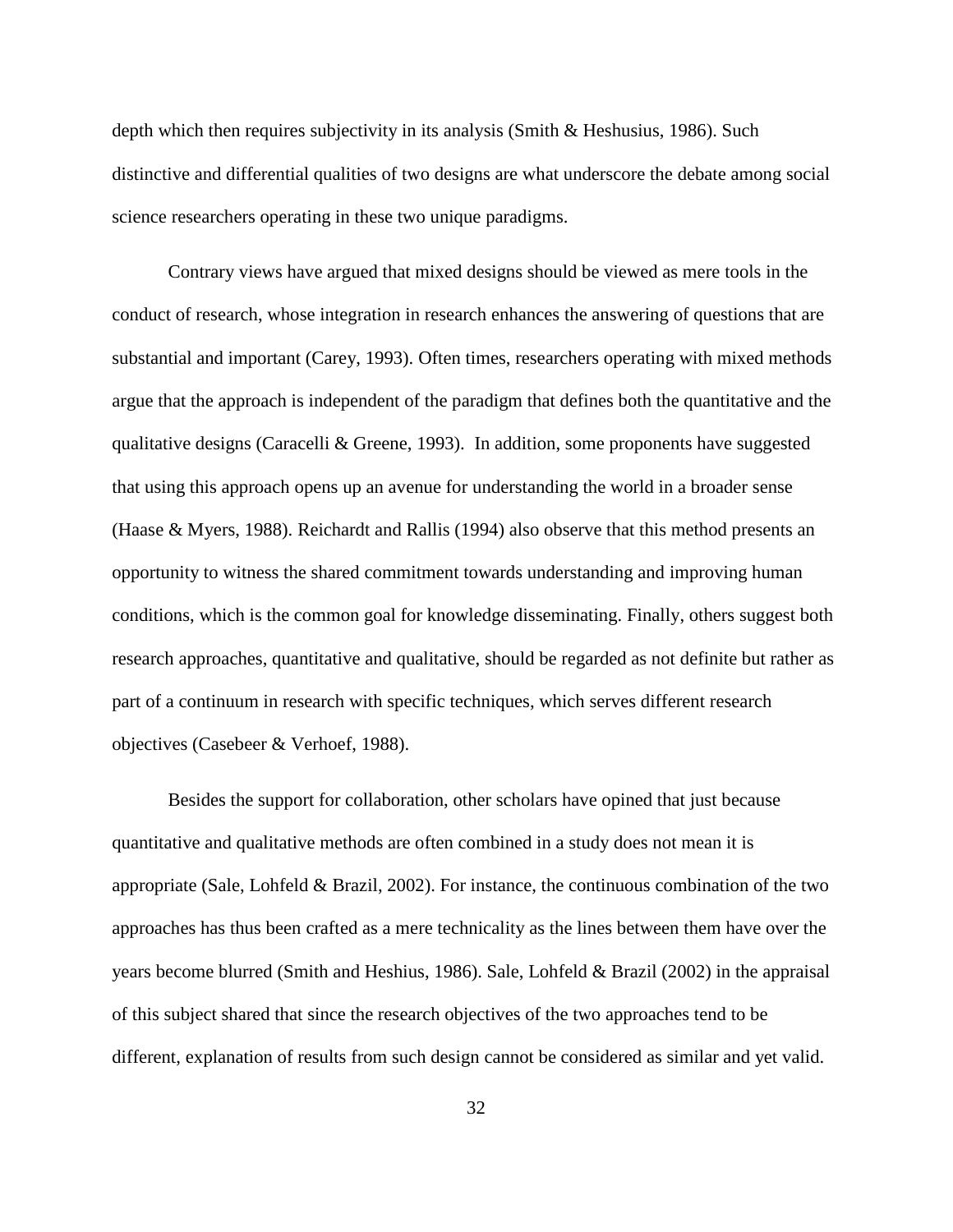In spite of the complexities associated with the use of this kind approach, this study was carried out based on the belief that the method is relevant and appropriate for this kind of research. For example, the quantitative instrument aided in the measurement of general familiarity and usage of WhatsApp among respondents. The qualitative instrument adopted for the study provided depth through conversations about personal experiences, thoughts and reactions. The multimethod designed was helpful in objectively and subjectively gauging the use of WhatsApp as a sexual exploration tool among college students.

## **Survey**

Surveys are one of the oldest and still the most widely used research methods in social science research. Surveys have been applied to different studies in the field of communication and media for more than half a century (Moy & Murphy, 2016; Biemer & Lyberge, 2003). This method consists of ways, which emphasize quantitative analysis (Moy & Murphy, 2016; Kramer, 2016). Scholars across fields have applied survey to diverse theoretical conceptualizations including public opinions, uses and gratifications, agenda setting and cultivation (McComb  $\&$ Shaw, 1972; Morgan & Shanahan, 2010). The utility of survey is its ability to stand-alone as well as combines with other methods such as interviews, content analysis, focus groups, experiments (Wimmer & Dominick, 2006).

Researchers, Biermer and Lyberg (2003) identified five major total survey errors (TSE) that can potentially disrupt researcher's data in the course of using survey method. For example; *specification error*; can happen when the wrong survey question is used to measure the phenomenon of study. *Frame error happens* if and when a biased individual draws the survey sample. Thirdly*, nonresponse error* is also likely to occur if individuals do not respond to the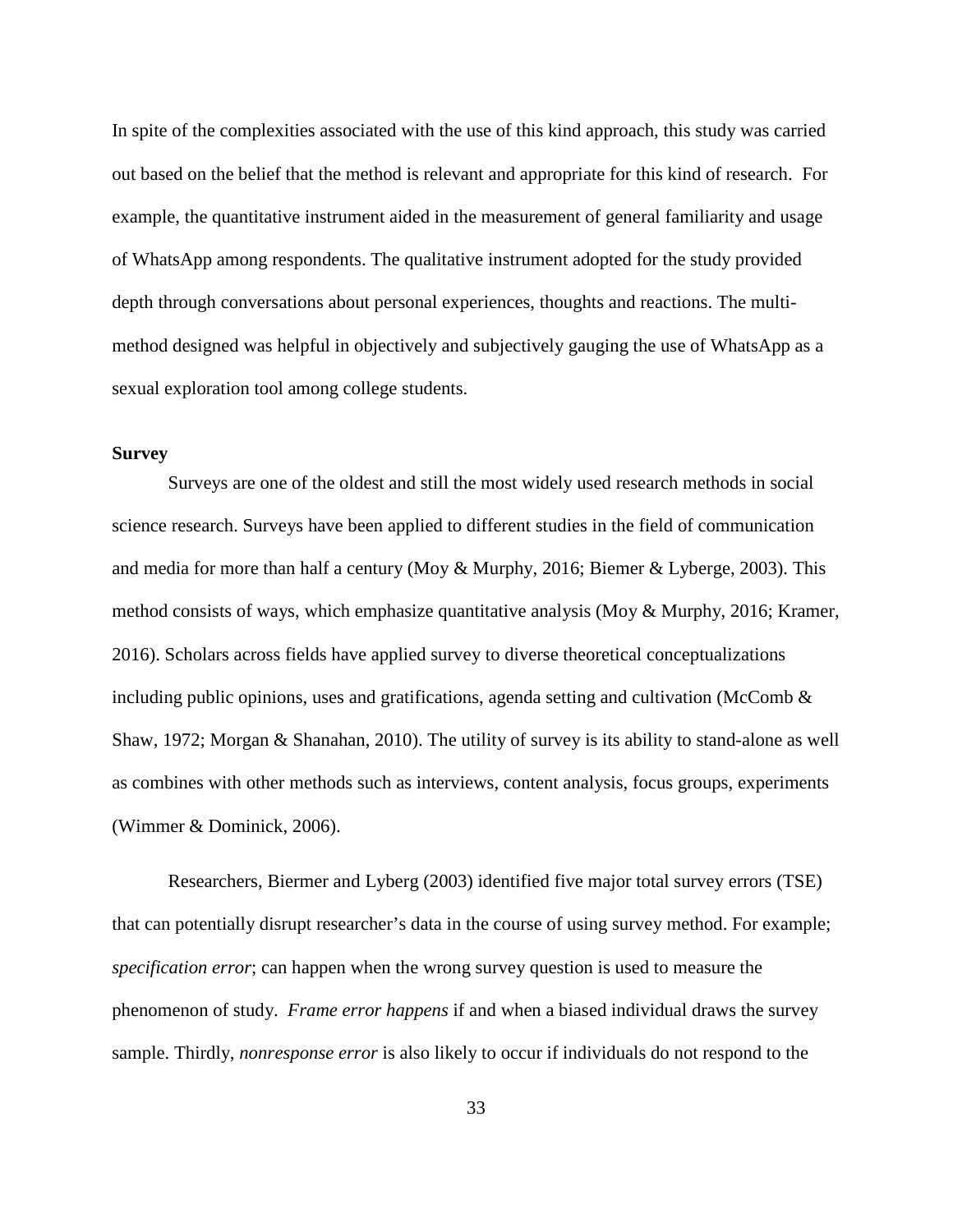survey in full. In other words, a survey that does not receive full response from participants has the tendency to affect the overall outcome of the survey by tilting results to one side of the curve. The fourth likely error is the *measurement error.* This type of error occurs when respondents do not interpret, administer or react to questions in the survey as intended by the design. This type of error happens when the questions in the survey are either ambiguous or the respondent did not pay particular attention to elicit the right response. Finally, *processing errors* occur when there are problems with the editing, entry, or coding of data. This study was steadfast in observing these potential pitfalls, and the possible ways to avoid some of them in the study. For example, concepts such as explicit contents were explained to mean any sexual materials such as sex clips, nude pictures and text messages portrayed as flirtation. Again, processing of data and coding were carried out and reviewed several times to ensure they were consistent across board. Contrary to this practice, the study could not escape the nonresponse error as some respondents refused to participate while others did not provide response to some items on the survey. Unanswered items were thus coded as missing.

## **Participant Sampling**

The study was intended to gauge college students' use of the new media app "WhatsApp" as a site for sexual exploration in Ghana. Using college students in this study became necessary because preliminary investigations suggested they were prominent users of WhatsApp. Secondly, college students tendency to seek intimate relationships, record videos, circulate explicit contents were higher as predicted by the number of already existing sexual materials circulating on the app and other social media. The researcher obtained approval from the University of Oregon IRB and the African University College of Communication (AUCC) to conduct the study. The AUCC is a private communication university in Accra, Ghana. The university has a population of about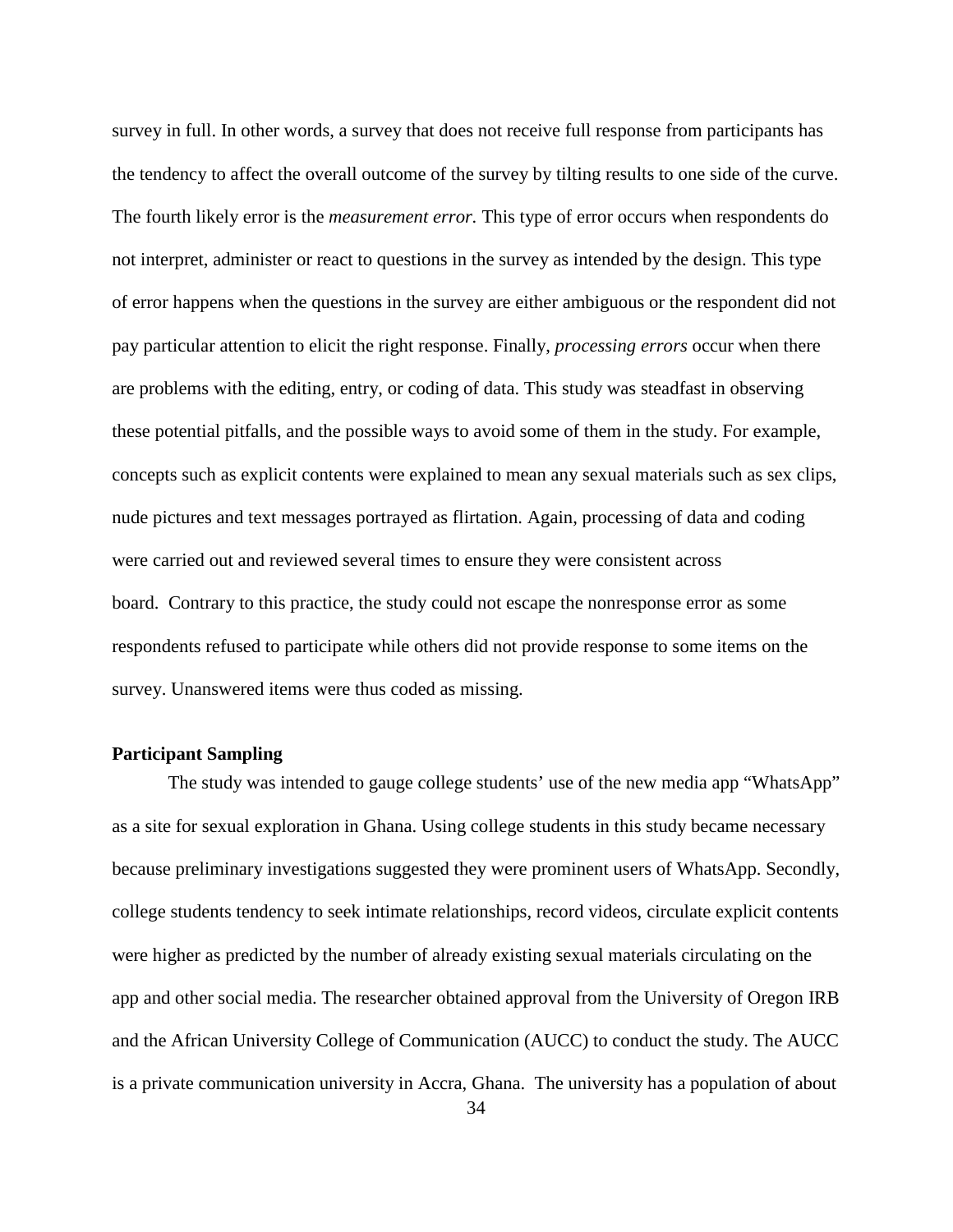2,000 students studying in different fields of media and communication studies. Respondents were all drawn from of undergraduate majors such as strategic communication, visual communication, development communication and journalism. The respondents were also made up of male and female participants representing different age groups.

#### **Instrument Application**

The 20-item survey questionnaires were administered in a paper and pencil form. A lecturer of the university distributed the surveys to respondents in their respective classes. All responses were anonymous. The rationale behind the anonymous responses was to prevent any direct connection to individual respondents. The format of the survey was simplified to avoid confusion and to also trigger interest among respondents. The listed items on the survey included demographic information such as year of birth, gender, and educational qualifications. Also a series of semantic-differential scales such as; how often, not often, not at all, not sure, and neutral were employed to draw out responses. The information sought from respondents was regarding familiarity with WhatsApp, frequency of use, frequency of receiving and circulation of sexual content and, the impact of explicit contents on sexual relationships. (See Appendix A). The survey targeted all 2,000-student members of the university as part of the data gathering process. In the end only those who were willing available for the study were surveyed under no compulsion. Out of the entire population a total of 325 students responded to the survey, out of which 11 were rejected for violating the anonymity code.

## **In-depth interview**

This method provides a flexible platform upon which researchers can tap into the knowledge and opinions of respondents (Kalyango & Adu-Kumi, 2013; Townsend, 2010). Indepth interviews serve as a holistic way of understanding the respondent's point of view or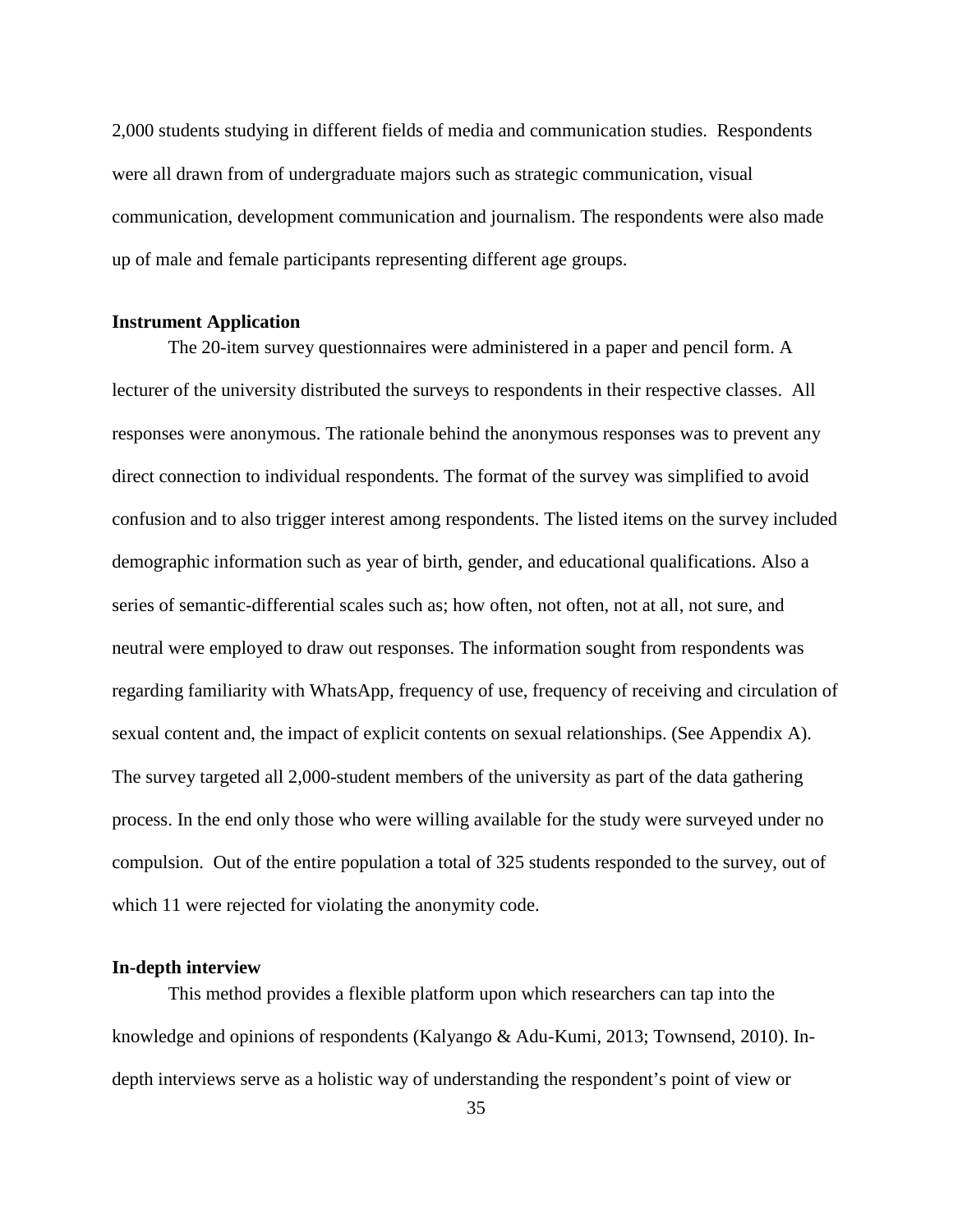situation by serving as an exploratory method for assessing behaviors, attitudes, and practices for further development (Berry, 1999). Webber and Byrd (2010, p.) contend that this approach of collecting qualitative data is flexible and "allows interviewees responses to guide the interaction" and shape the discourse to produce better results. The research approach utilized herein follows the usual qualitative in-depth interview data collection method, which often starts with icebreaking questions followed by pre-formulated research questions. According to Townsend (2010), the conduct of an in-depth interview is useful when an interpretivist approach is adopted to critically examined data while result is presented with deep context. This approach permits the incongruities of the respondents to surface as the story is narrated (Kalyango & Adu-Kumi, 2013).

#### **Instrument Application**

In-depth interviews were sought because they had the potential to decode and decipher meanings from the personal experiences and narratives of college patrons regarding their usage of WhatsApp and its impact on their sexual lives. The semi-structured in-depth interview consisted of 10 item questions put to respondents regarding their experiences with WhatsApp and the kinds of activities they undertake on the app. (See Appendix B) These questions were developed based on the research questions to draw out detailed narratives from the respondents (Webber and Byrd, 2010). The selection of participants into this study was by invitation of maximum number of students possible. However, only eight persons responded to this invitation and thus participated in the study. Respondents were made up of five females and three males. Respondents were all communication majors who considered themselves as active users of the WhatsApp. The researcher followed up with respondents after initial contacts were made to schedule a convenient time for both interviewer and interviewees. This was necessary because of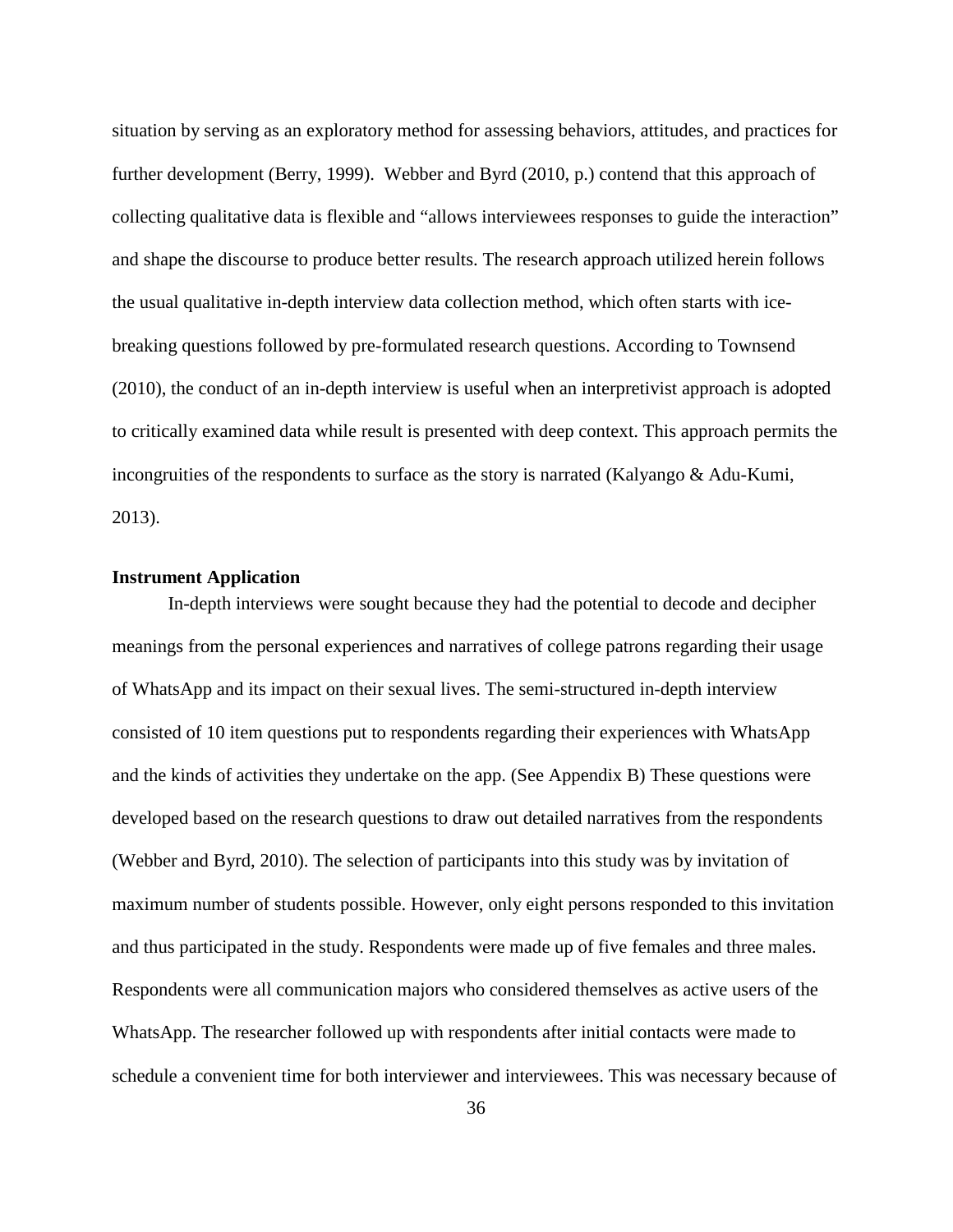a significant time difference between U.S. based researcher and the Ghanaian respondents. Interviews were conducted over WhatsApp voice note. Prior to interviews, agreements were reached to have respondents detach themselves from all possible distractions and interruptions. Each interview lasted for approximately 30 minutes each. To ensure complete anonymity and confidentiality, participants were only labeled under pseudonyms. Interviews were later transcribed by researcher himself to ensure consistency in the data process. The transcription lasted up to an hour for each interview.

#### **My Role as Researcher**

My involvement in the research process was always important as the outcome of the study. In view of that, I was careful not to the possibility of influencing respondents and vice versa. I therefore allowed myself to be guided by all the training I received towards scientific investigation, which included seeking permission from both the authorities of the AUCC and the student body who formed the subject of this research.

Secondly, as a user of WhatsApp myself, I knew at first hand some of the unique features of the application which has impelled its massive adoption among Ghanaians and college students particularly. I was, however, careful to not generalize and assume the motivations behind the apps usage. Again, as an alumni of AUCC, I made conscious effort to not let my contact with respondents spark any form of conversations and connections beyond the confines of this research as it could jeopardize the credibility of the study. I also deemed my role in the indepth interview session as critical to the success of this study. In the light of this awareness, I was careful not to ask any leading questions. In addition, I avoided guessing the outcomes of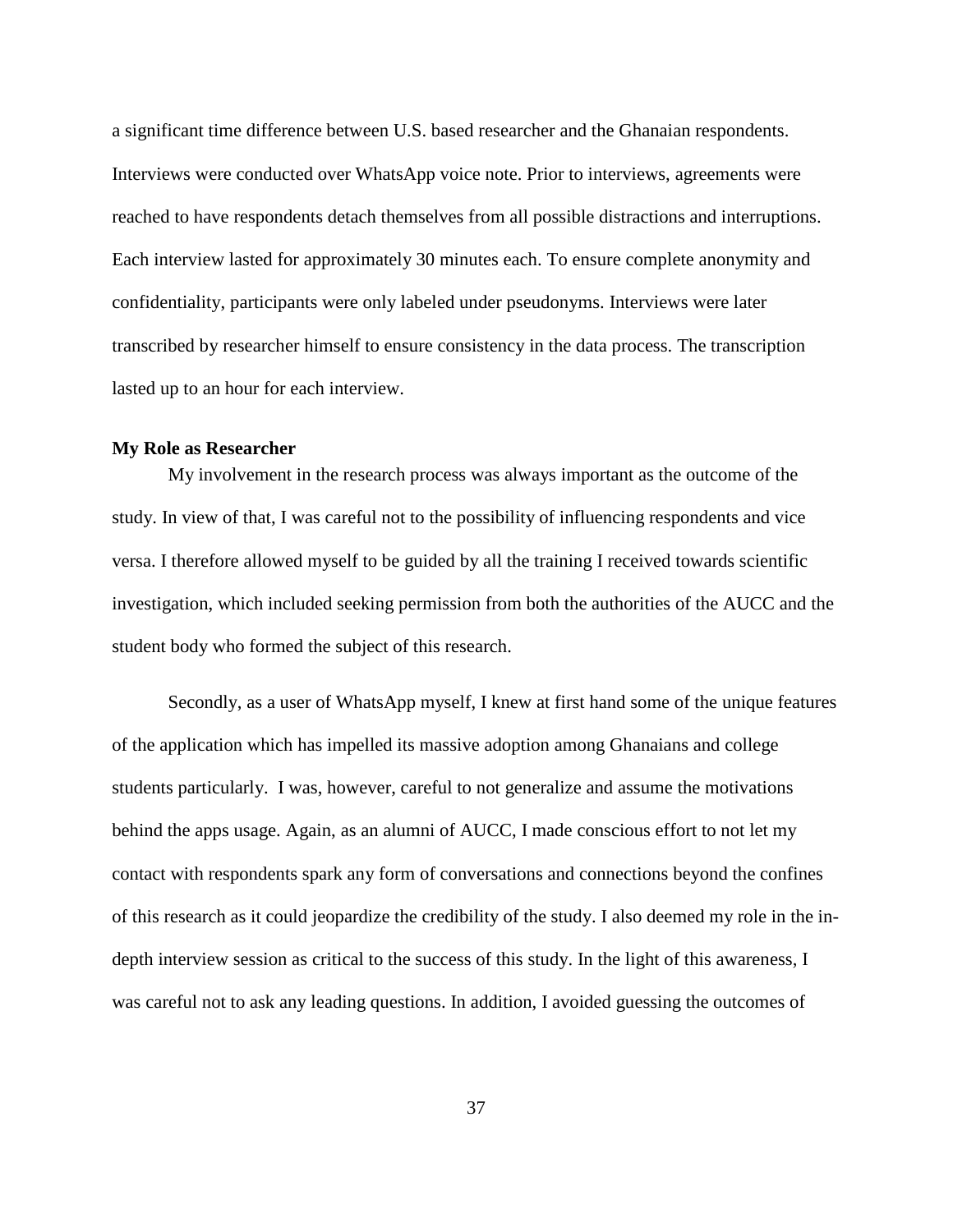respondent's answers. Rather, I chose to let the semi-structured questions guide me in drawing out information, details and cues from respondent's personal narratives.

Thirdly, I factored the time difference between my location in the U.S and that of the respondents who were based in Accra, Ghana and was sure to accommodate their schedule into mine. In some cases, some respondents were only available to talk after their days off from school while others were ready to talk at their lunchtime, which was sometime early morning in the U.S. Others could only speak when their phones have been fully charged since Ghana is currently on a timetable for electric power shedding. I was conscious of the times of day to talk and the possibilities of rescheduling interviews due to electric power cuts to ensure conversations with were recorded for the purpose of this study. Finally, transcribing the interviews, designing useful and intelligent codes out of the scripts was a tiresome experience. Some of the transcriptions lasted over an hour while others were short. The next chapter presents results for both SPSS analysis and the thematic coding processes.

## **Quantitative Data Analysis**

The quantitative analysis began with investigation and organization of the paper and pencil survey questionnaire. In trying to maintain consistency across board, each survey was assigned a unique number. Further interrogation of the data was carried out to ensure respondents followed the right steps in answering the survey. A total of 325 surveys were counted out of, which 11 were rejected for violating the anonymity code. Following these process 314 surveys were thus coded and imported into SPSS for data analysis. Among the sample, the age range was between 18 and 56 years old. Respondents between 18 and 24 years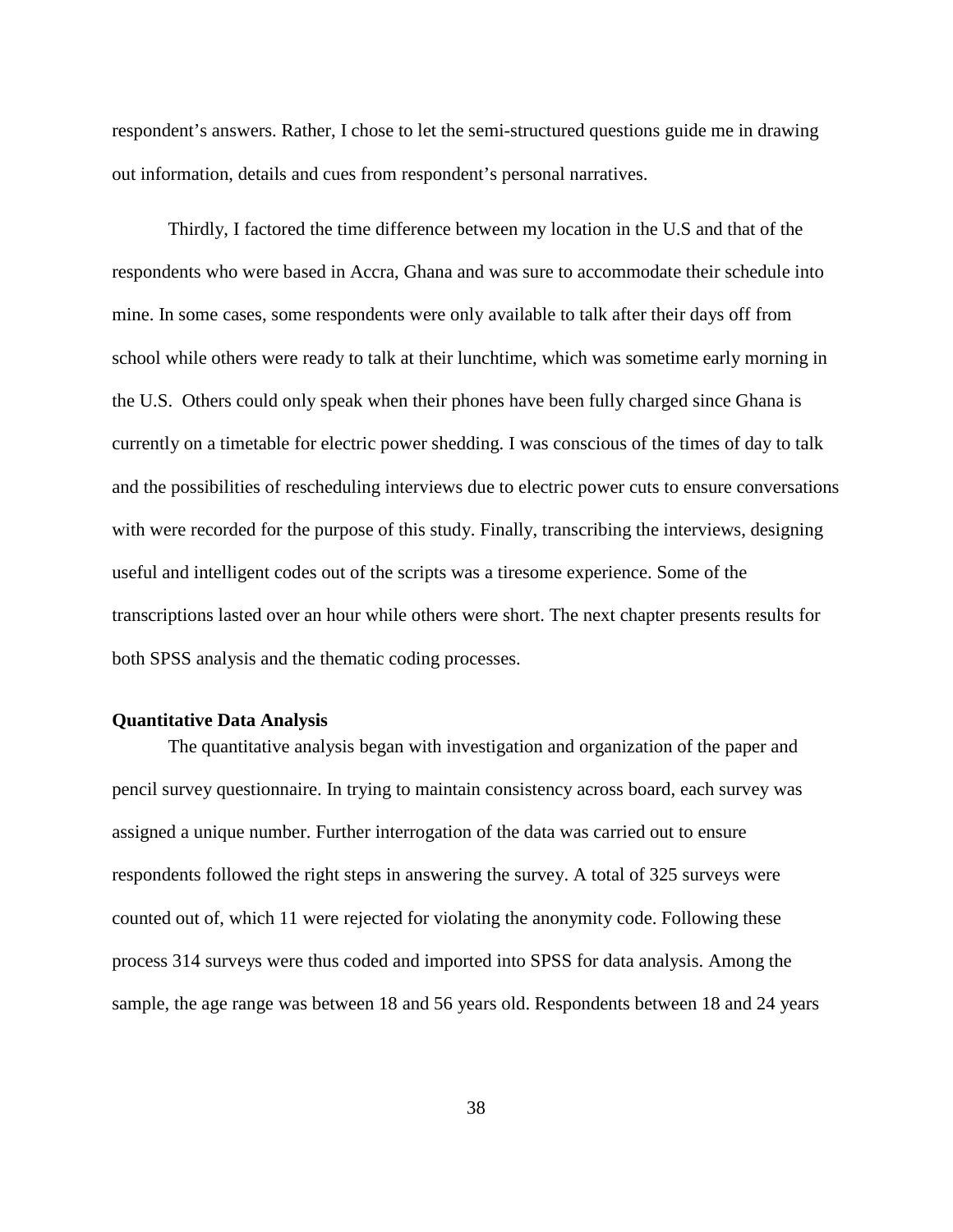were considered as young college students while 25 and above were categorized as old and matured college students.

The first analysis performed on SPSS was the descriptive to provide a general picture of the numbers regarding: gender differences, age range, duration of WhatsApp usage per a week, and frequency of sending and receiving explicit contents. The descriptive showed that 44.1 percent of male respondents as against 55.9 percent females were sampled for this study. (See Table 1. Below).

## **Table. 1**

| Table 1 |                  |             |         |             |
|---------|------------------|-------------|---------|-------------|
|         |                  | Frequencies |         |             |
| Gender  | <b>Frequency</b> | Percent     | Valid % | Cumulative% |
| Male    | 98               | 31.2        | 44.1    | 44.1        |
| Female  | 124              | 39.5        | 55.9    | 100.0       |
| Total   | 222              | 70.7        | 100.0   |             |
| Missing | 92               | 29.3        |         |             |
| Total   | 314              | 100.0       |         |             |
|         |                  |             |         |             |

#### **Qualitative Data Analysis**

Data analysis for this part of the study started right after all the interviews were transcribed. Transcriptions were two-fold; audio voices and text. Audio voices were transcribed verbatim. Responses from respondents sent in the form of text messages were also transcribed word for word. The transcripts were analyzed with Glaser and Strauss (1967) three-step coding design. The design involved classifying several words, phrases, sentences, and clauses into "categories" (Strauss & Cobin, 1998). The categories represent respondent's experiences, thoughts, desires and discomforts regarding the use of WhatsApp as a tool for sexual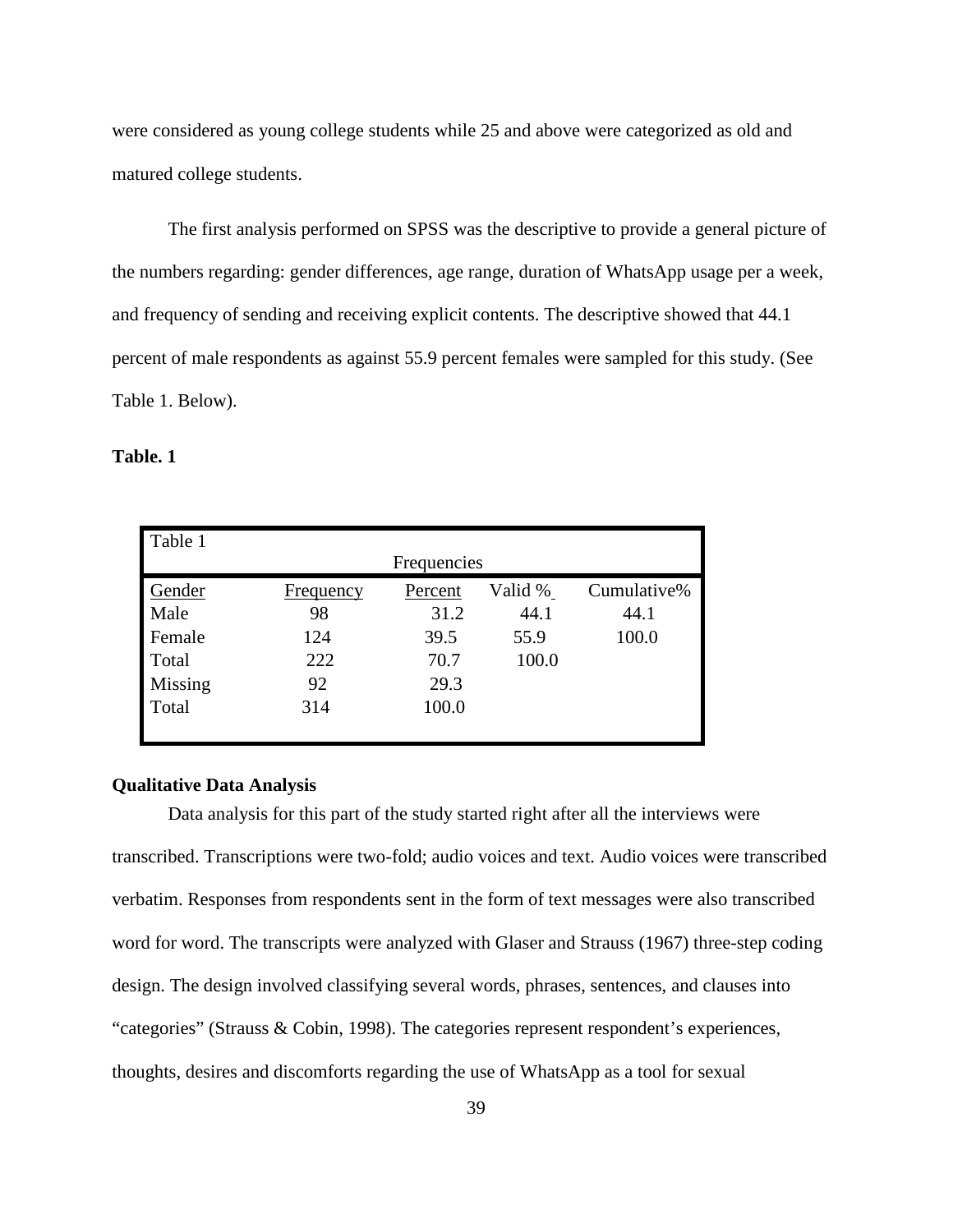expressions. The categories are also described succinctly to guide the researcher about what context respondents used the term. The second step in this approach was arrived at by drawing out meta-categories or codes from the previous categories. These codes served as refined representations of participant's motivations, activities and experiences that were identified. The final stage of the process involved fine-tuning all the meta-categories or codes into definite themes, which served as the motivations of college students adoption of WhatsApp for personalized gratifications.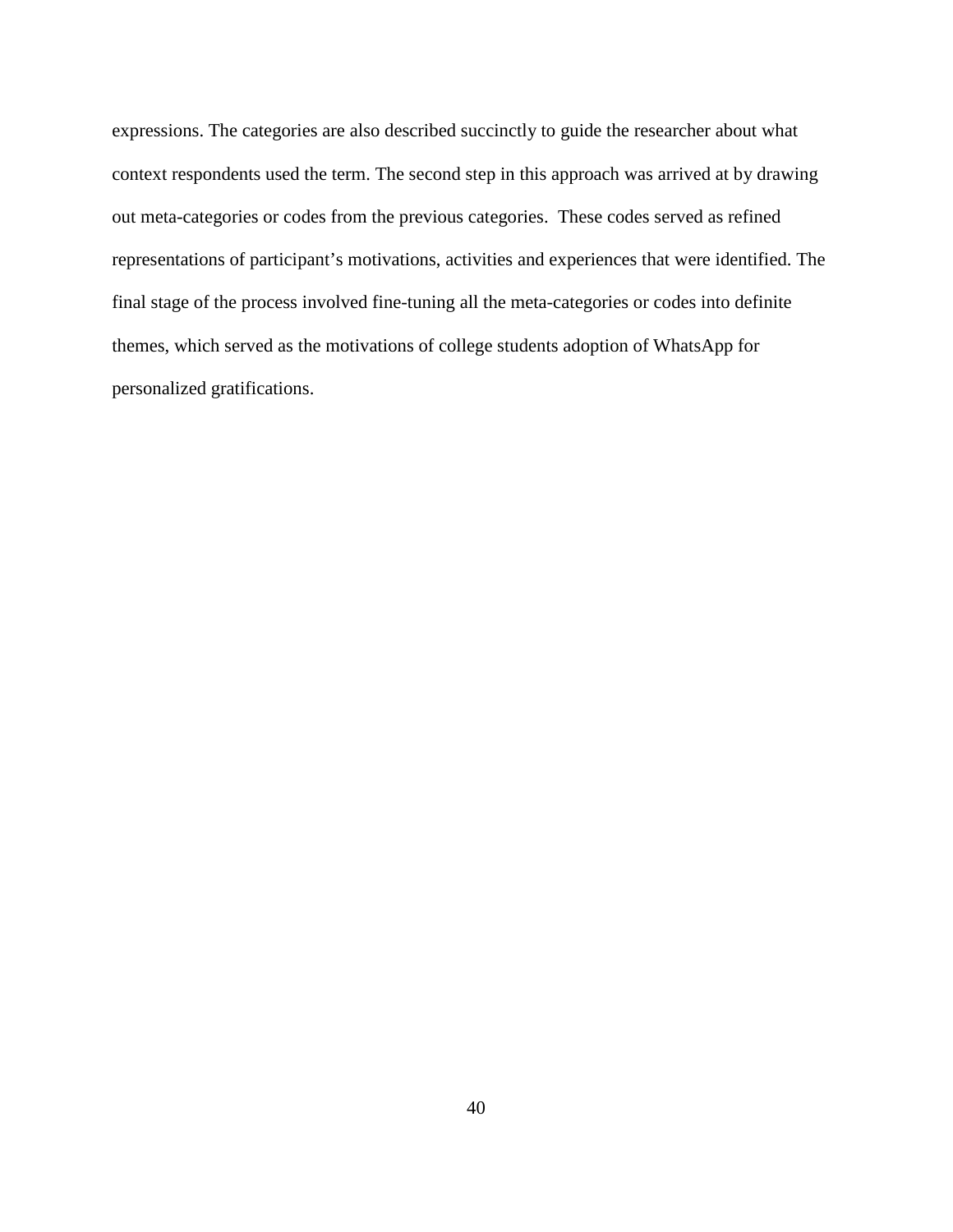#### **CHAPTER V**

## **ANALYSIS AND RESULTS**

## **Introduction**

This study, to reiterate, was an investigation into how college students use WhatsApp as a tool for sexual exploration. This chapter presents the results of this research consistent with the methodological approach, theoretical framework and the research questions. The analysis outlines the patterns developed out of the statistical instruments for the quantitative analysis as well as the thematic codes developed from the qualitative instrument. The chapter thus charts a course for a concrete application of results as well as suggestions for further studies.

#### **Quantitative Results**

In an account of college students familiarity with WhatsApp, 85.6 per cent of the respondents reported they were familiar and active users of the app. Another 13.5 per cent said they were fairly familiar, that is to say, they have heard about the app and use it sparsely. Only 1.0 per cent of respondents reported they were not familiar with the app. A possible explanation for unfamiliarity with the app could be that members of this group do not own a feature phone that can accommodate new media apps such as WhatsApp. The researcher also computed for age of WhatsApp users in college and their rationale for using the app. About 65.7 per cent of users 25 years and above designated as older group per this study reported they use the app for social networking. This compares with 68.4 per cent who reported using it for the same purpose. Again, 11.6 per cent of older users said they use WhatsApp for business purposes as against .001 percent of young college users of WhatsApp.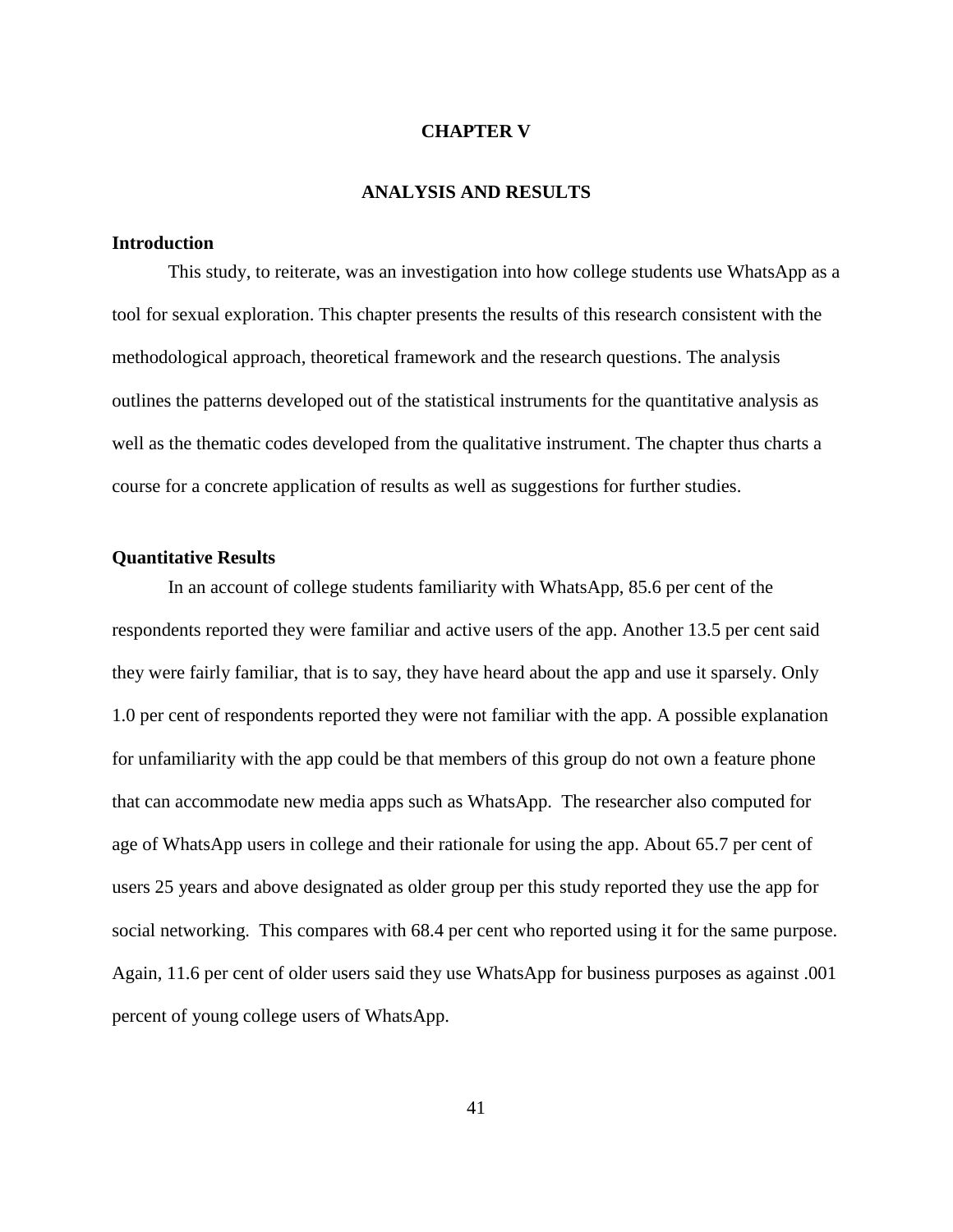Following the initial test for WhatsApp familiarity, age and rationale for using WhatsApp, a series of SPSS analyses were conducted to compare key variables. The first in this stage of analysis was an examination of the relationship between gender and sexual gratifications. A Pearson chi-square test of independence was calculated between gender and acknowledged use of WhatsApp for sexual gratification. No significant relationship was found.  $(X^2(1)=.282, p$ >.05). Approximately 82.2 per cent of women use WhatsApp as a sexual gratification tool, relatively in the same proportion as their male counterparts, who reported 85. 7 per cent, (See Table 2 below).

| Table 2         |         |                                                       |         |
|-----------------|---------|-------------------------------------------------------|---------|
|                 |         | Perceived Sexual Gratifications among Male and Female |         |
| SexGrat         | Gender  |                                                       | Total   |
|                 |         |                                                       |         |
|                 | Male    | Female                                                |         |
| <b>YES</b>      | 72      | 77                                                    | 149     |
| % Within Gender | 85.70%  | 82.80%                                                | 84.20%  |
| % Total         | 40.70%  | 43.50%                                                | 84.20%  |
| N <sub>O</sub>  | 12      | 16                                                    | 28      |
| % Within Gender | 14.30%  | 17.20%                                                | 15.80%  |
| % Total         | 6.80%   | 9.00%                                                 | 15.80%  |
| Count           | 84      | 93                                                    | 177     |
| % Within Gender | 100.00% | 100.00%                                               | 100.00% |
| % Total         | 47.50%  | 52.50%                                                | 100.00% |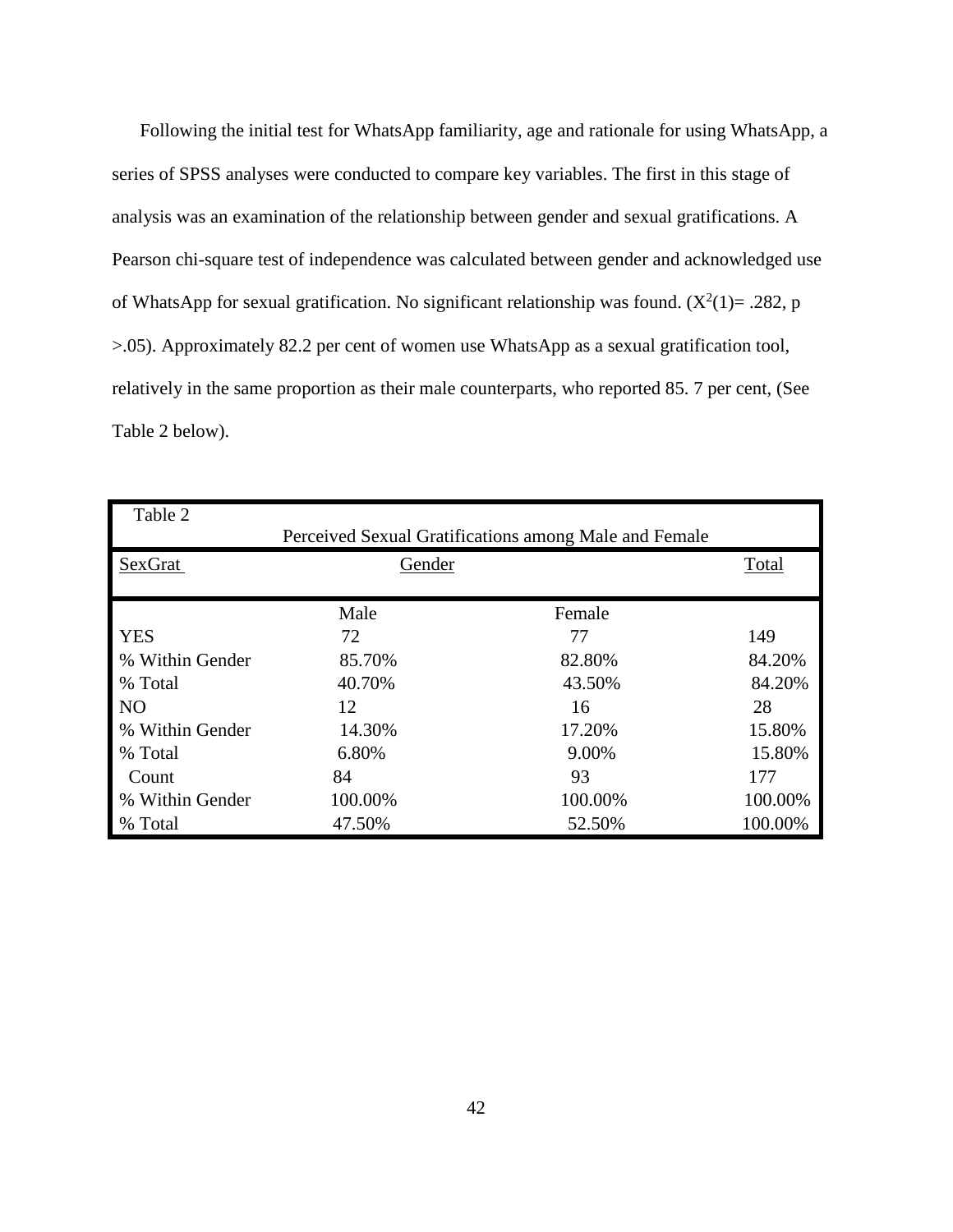The second analysis compared respondent's age group and sexual gratification from using WhatsApp. In other words, does being young (18-24) or older (25 and above) have any relationship with using WhatsApp for sexual gratification? In a Pearson chi-square test of independence, the results showed that there was no significant difference between age groups  $(X^2(1) = 1.869, p > 0.05)$ . Age and sexual gratification are independent of each other. In college older students sought gratifications in greater proportion than young students, but the differences were not statistically significant, (See table 3 below).

| Table 3.       |              |                 |                        |         |
|----------------|--------------|-----------------|------------------------|---------|
| SexGrat        |              | Age             |                        | Total   |
|                |              | 1 (Young 18-24) | 2 (Older 25 and above) |         |
| Yes            | Count        | 11              | 179                    | 190     |
|                | %Within Ag2  | 68.80%          | 82.50%                 | 81.50%  |
|                | % of Total   | 4.70%           | 76.80%                 | 81.50%  |
| N <sub>o</sub> | Count%       | 5               | 38                     | 43      |
|                | Within Age 2 | 31.30%          | 17.50%                 | 18.50%  |
|                | % of Total   | 2.10%           | 16.30%                 | 18.50%  |
| Total          | Count%       | 16              | 217                    | 233     |
|                | Within Age 2 | 100.00%         | 100.00%                | 100.00% |
|                | % of Total   | 6.90%           | 93.10%                 | 100.00% |
|                |              |                 |                        |         |

**Sexual Gratifications among young and older college students**

Women reported receiving sexual contents on WhatsApp in almost identical proportion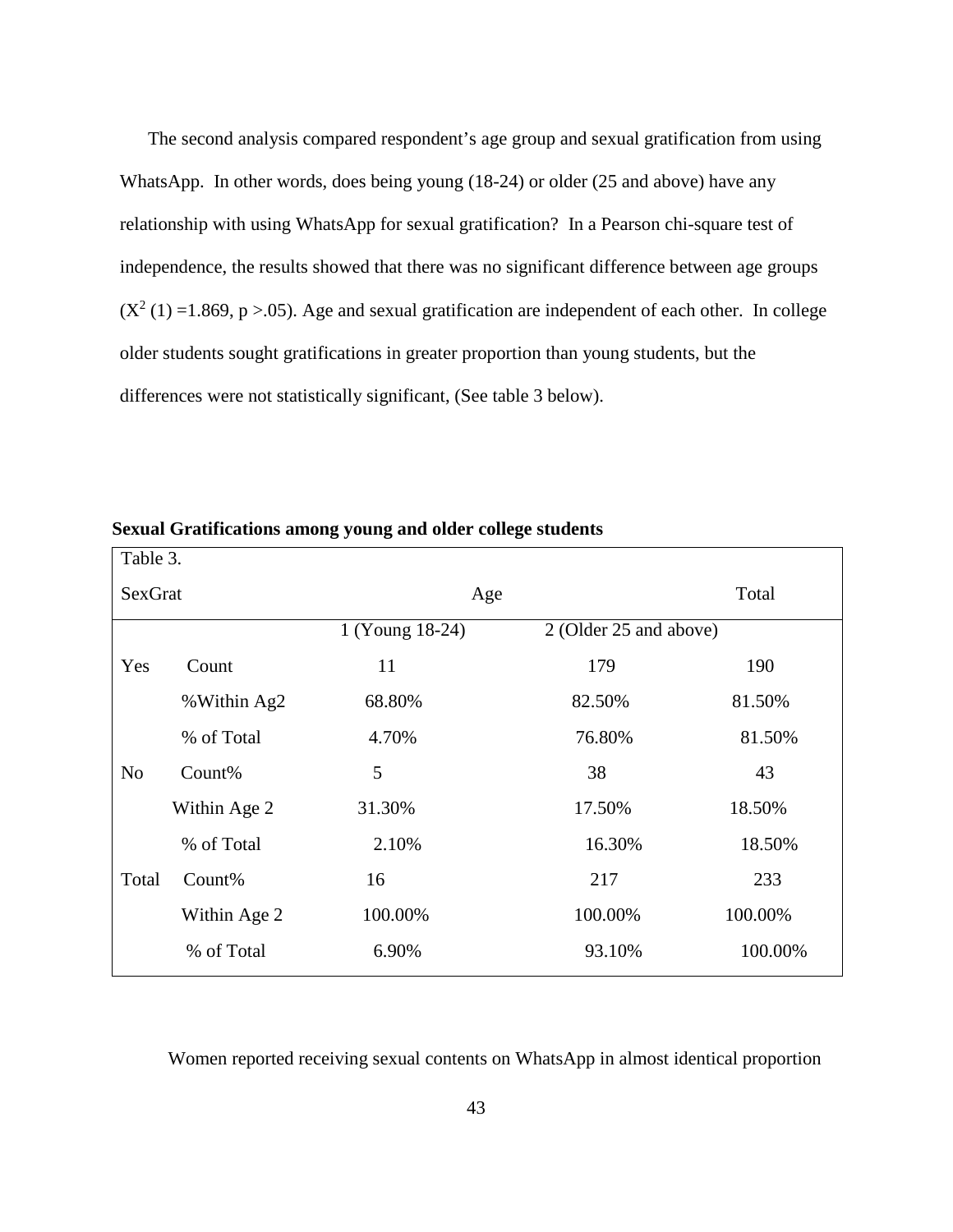84.7 per cent as men 83. 4 per cent, (See 4. below).The researcher computed impact (negative, neutral and positive) on both male and female WhatsApp users in relation to sexual content received through the app. A simple Pearson chi-square of independence was thus calculated. The results indicate a statistical significance between both male and female WhatsApp users. For males it was reported as such  $(X^2(2) = 15.348, p < .001)$ , while female WhatsApp users shows thus  $(X^2 (2) = 8.470, p = .014)$ . The result indicates that female college students reported they were impacted more negatively with the sexual content they receive on WhatsApp just as much as their male college counterparts. In other words, both sexes considered the impact of receiving such sexual content on their personal lives to be a negative.

| Table 4.          | <b>Received Sexual Content and Impact on Male/Female</b> |         |    |         |             |        |
|-------------------|----------------------------------------------------------|---------|----|---------|-------------|--------|
|                   |                                                          | Valid   |    | Missing |             | Total  |
| Percent           | N                                                        | Percent | N  | Percent | $\mathbf N$ |        |
| Impact on males   | 262                                                      | 83.4%   | 52 | 16.6%   | 314         | 100.0% |
| Impact on females | 266                                                      | 84.7%   | 48 | 15.3%   | 314         | 100.0% |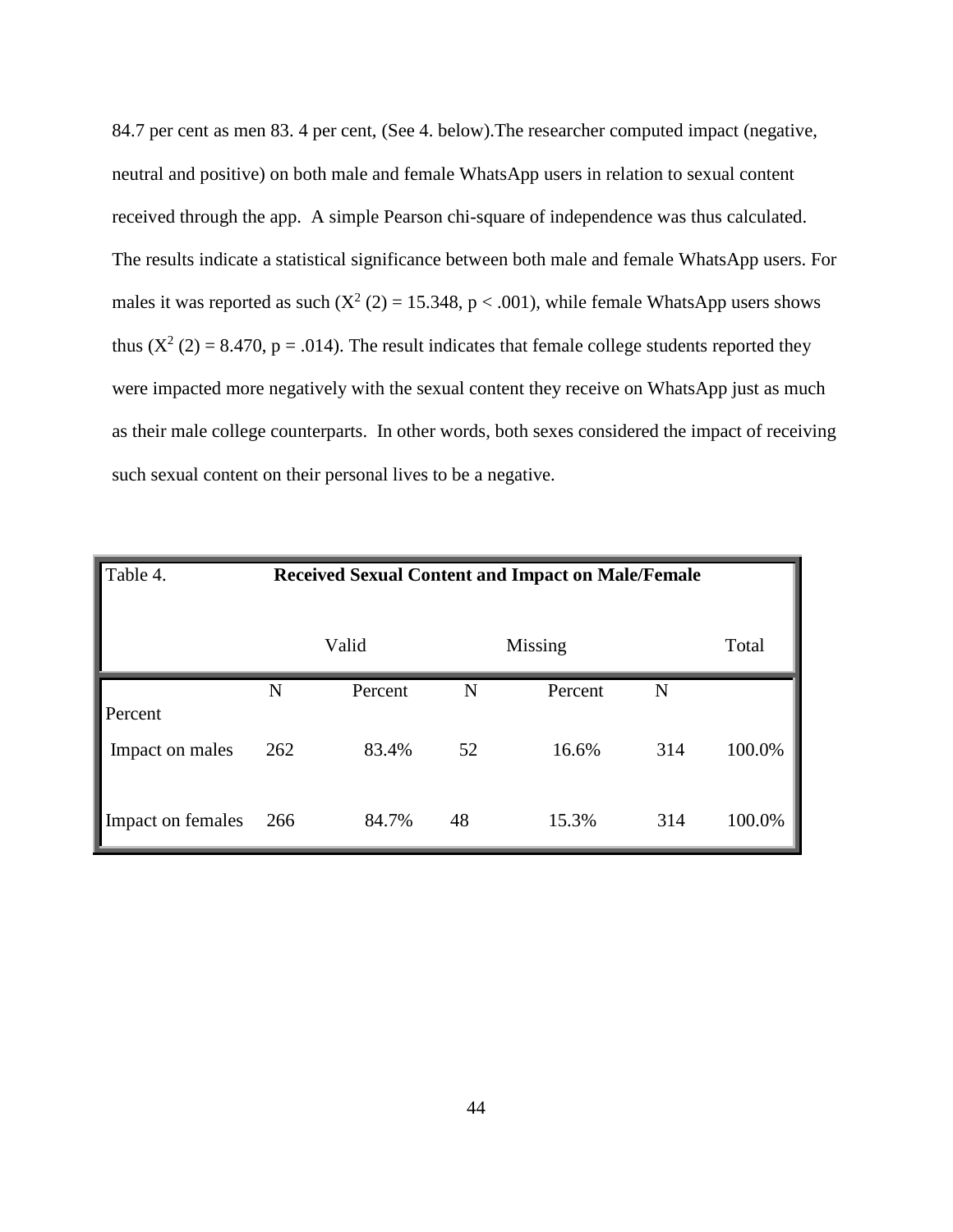| Table 5.<br><b>Impact of Sexual Content on Male College Students</b> |                |          |         |       |  |  |  |
|----------------------------------------------------------------------|----------------|----------|---------|-------|--|--|--|
| <b>Received Sex Content</b>                                          | Positive       | Negative | Neutral | Total |  |  |  |
|                                                                      |                |          |         |       |  |  |  |
| Yes                                                                  | 41             | 88       | 77      | 206   |  |  |  |
| N <sub>o</sub>                                                       | $\overline{4}$ | 15       | 37      | 56    |  |  |  |
| Total                                                                | 45             | 103      | 114     | 262   |  |  |  |

| Table 6.                    | <b>Impact of Sexual Contents on Female College Students</b> |          |         |       |  |
|-----------------------------|-------------------------------------------------------------|----------|---------|-------|--|
| <b>Received Sex Content</b> | Positive                                                    | Negative | Neutral | Total |  |
|                             |                                                             |          |         |       |  |
| Yes                         | 33                                                          | 96       | 80      | 209   |  |
| N <sub>o</sub>              | 5                                                           | 18       | 34      | 57    |  |
| Total                       | 38                                                          | 114      | 114     | 266   |  |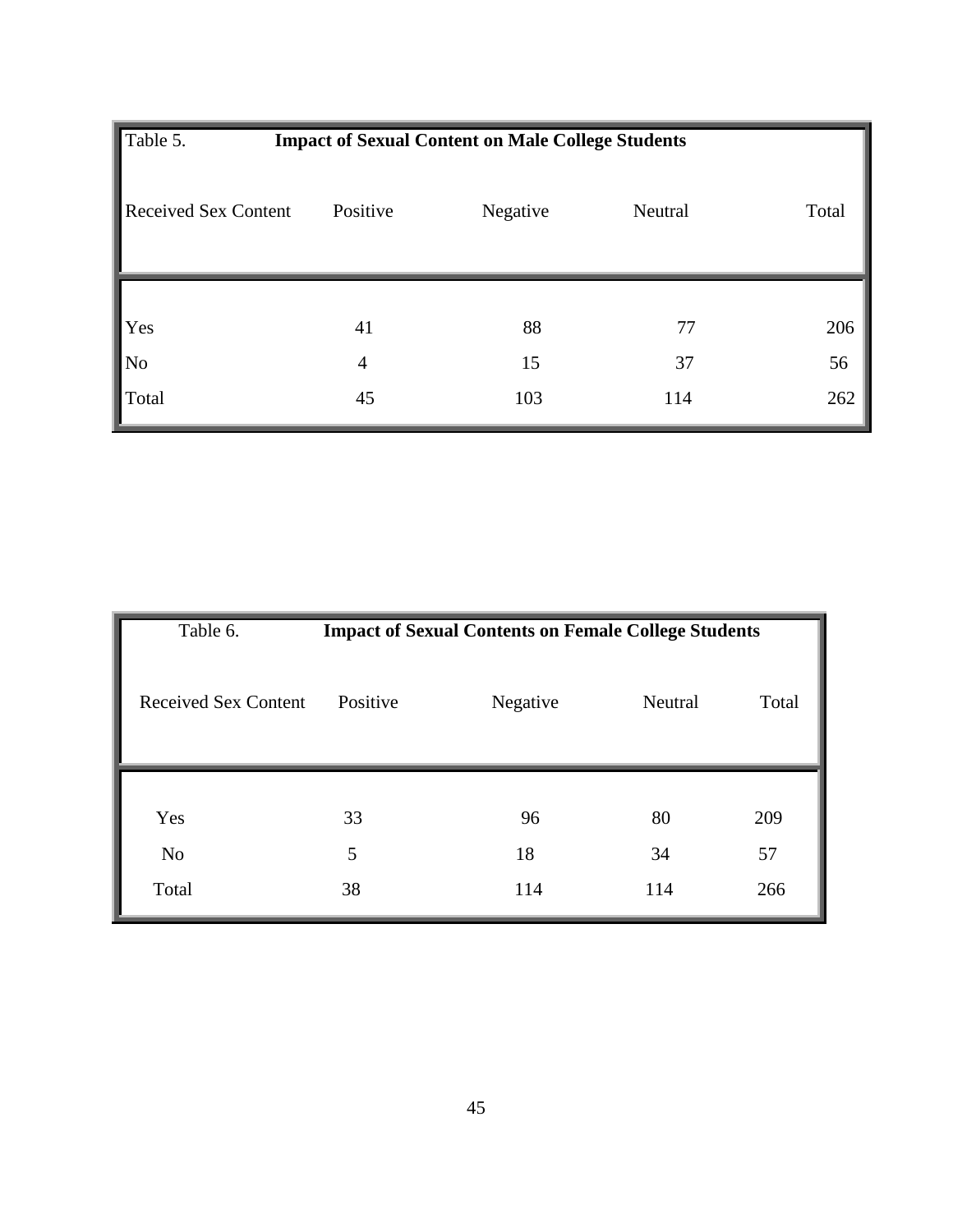| <b>Table 7</b> | <b>College Students Reaction to Sexual Contents Received on WhatsApp</b> |        |        |        |  |  |
|----------------|--------------------------------------------------------------------------|--------|--------|--------|--|--|
|                | Reaction to sexual content                                               | Male   | Female | Total  |  |  |
| Negative       | Count                                                                    | 26     | 31     | 57     |  |  |
|                | % within Gender                                                          | 29.5%  | 29.0%  | 29.2%  |  |  |
|                | % of Total                                                               | 13.3%  | 15.9%  | 29.2%  |  |  |
|                |                                                                          |        |        |        |  |  |
| Neutral        | Count                                                                    | 50     | 55     | 105    |  |  |
|                | % within Gender                                                          | 56.8%  | 51.4%  | 53.8%  |  |  |
|                | % of Total                                                               | 25.6%  | 28.2%  | 53.8%  |  |  |
|                |                                                                          |        |        |        |  |  |
| Positive       | Count                                                                    | 12     | 21     | 33     |  |  |
|                | % within Gender                                                          | 13.6%  | 19.6%  | 16.9%  |  |  |
|                | % of Total                                                               | 6.2%   | 10.8%  | 16.9%  |  |  |
|                |                                                                          |        |        |        |  |  |
| Total          | Count                                                                    | 88     | 107    | 195    |  |  |
|                | % within Gender                                                          | 100.0% | 100.0% | 100.0% |  |  |
|                | % of Total                                                               | 45.1%  | 54.9%  | 100.0% |  |  |

The researcher analyzed the relationship between college students reaction to sexual content personally received on WhatsApp alongside college students' gender. A Pearson chi-square of independence was thus calculated and the results were not significant. The results showed  $(X^2)$ (2)= 1.292,  $p > .05$ ). The implication was that, between both sexes in Ghanaian colleges reaction to sexual contents tends to be neutral. As the numbers indicate, 56.8 percent of males as well as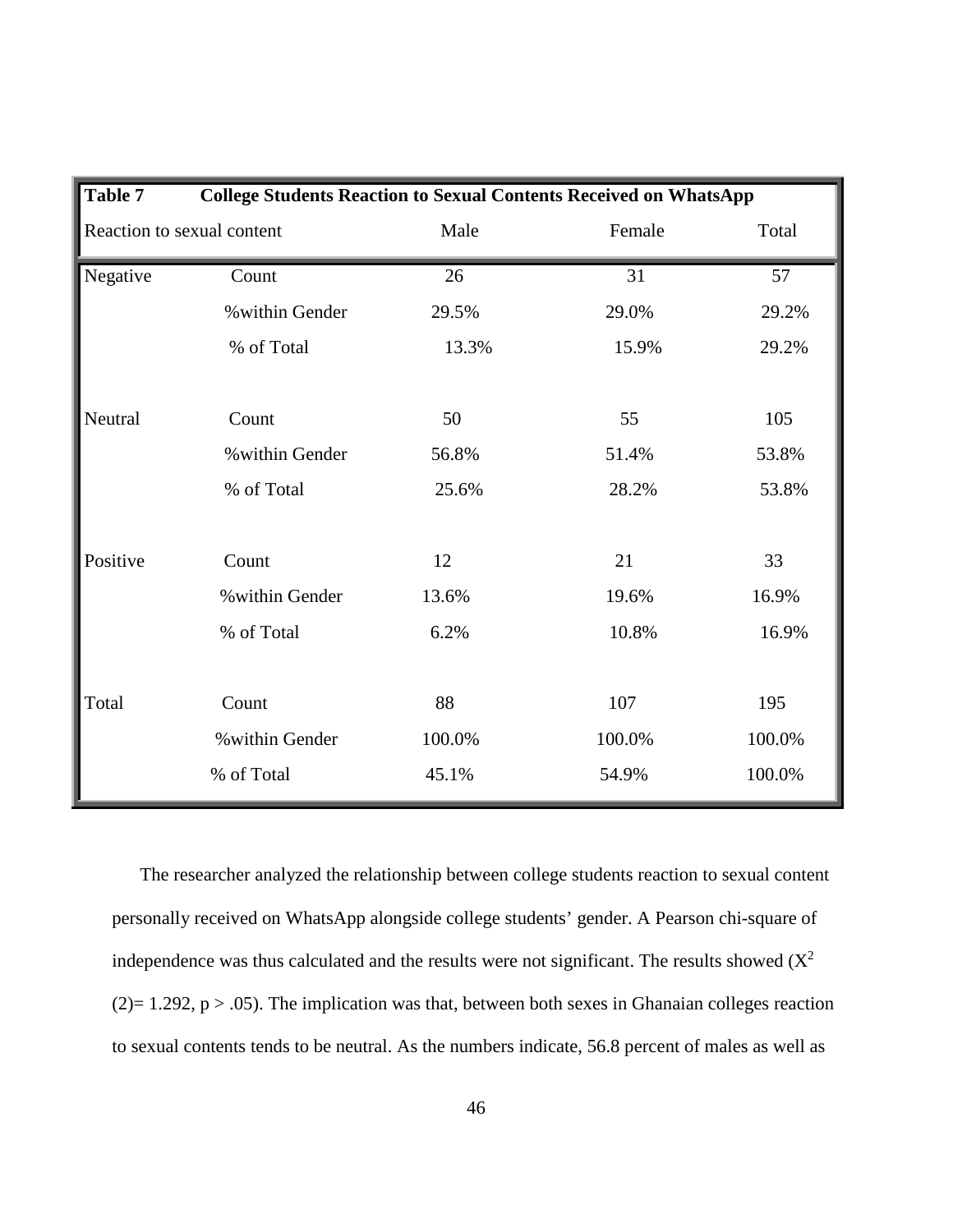51.4 per cent reported their neutral reaction to the sexual materials they receive over the app (See Table 7).

| Table 8                      | <b>College Students Rationale Behind WhatsApp Usage</b> |        |                |        |
|------------------------------|---------------------------------------------------------|--------|----------------|--------|
| Rationale for using WhatsApp |                                                         | Male   | Female         | Total  |
| Entertainment                | Count                                                   | 9      | 12             | 21     |
|                              | % within Gender                                         | 14.1%  | 12.6%          | 13.2%  |
|                              | % of Total                                              | 5.7%   | 7.5%           | 13.2%  |
| Social Networking            | Count                                                   | 45     | 62             | 107    |
|                              | % within Gender                                         | 70.3%  | 65.3%          | 67.3%  |
|                              |                                                         |        |                |        |
|                              | % of Total                                              | 28.3%  | 39.0%          | 67.3%  |
| <b>Business</b>              | Count                                                   | 5      | $\overline{7}$ | 12     |
|                              | % within Gender                                         | 7.8%   | 7.4%           | 7.5%   |
|                              | % of Total                                              | 3.1%   | 4.4%           | 7.5%   |
| Other                        | Count                                                   | 5      | 14             | 19     |
|                              | % within Gender                                         | 7.8%   | 14.7%          | 11.9%  |
|                              | % of Total                                              | 3.1%   | 8.8%           | 11.9%  |
|                              |                                                         |        |                |        |
| Total                        | Count                                                   | 64     | 95             | 159    |
|                              | % within Gender                                         | 100.0% | 100.0%         | 100.0% |
|                              | % of Total                                              | 40.3%  | 59.7%          | 100.0% |
|                              |                                                         |        |                |        |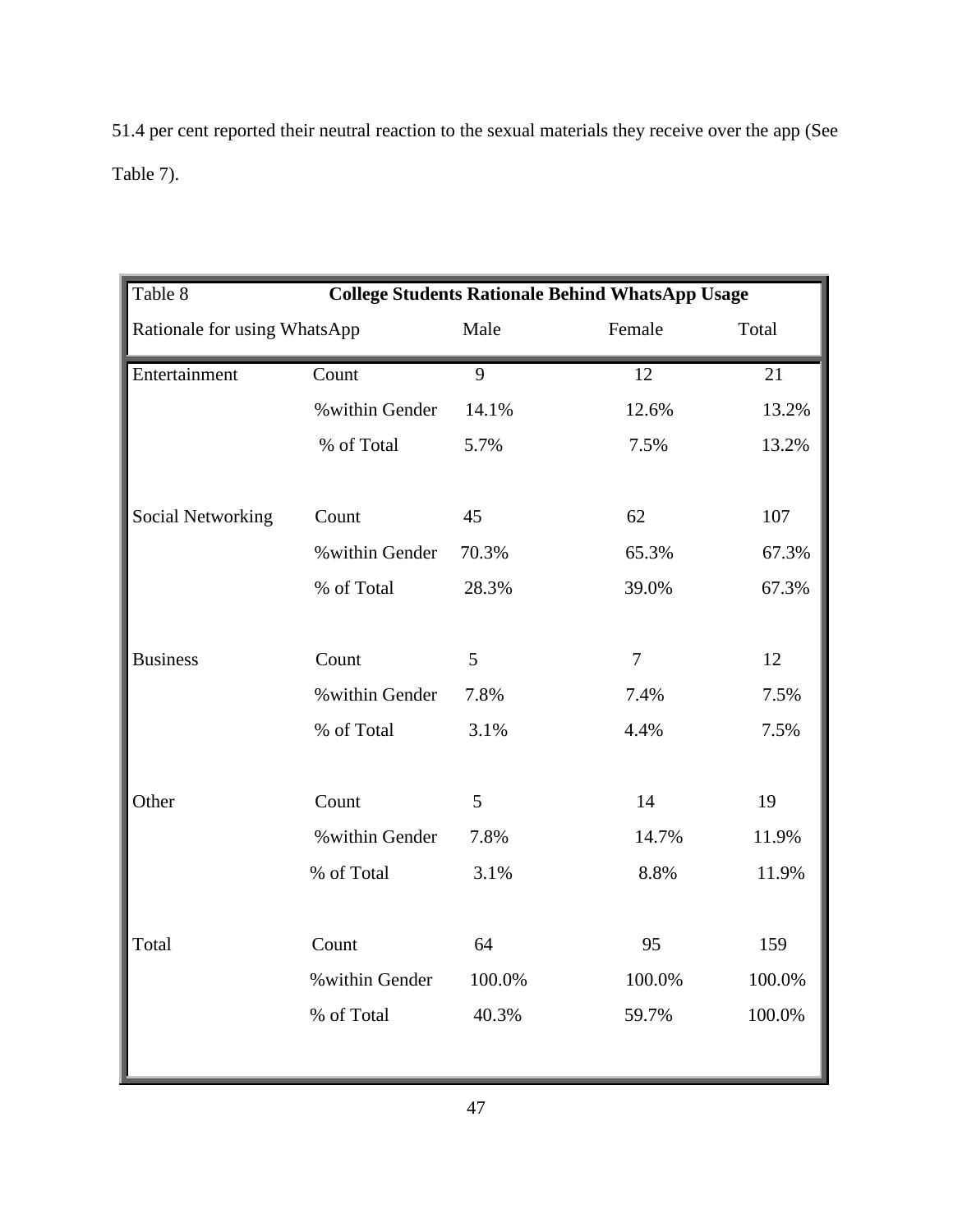Also important was the relationship between college students gender and how that informs their rationale for using WhatsApp. In terms of percentages, 70.3 per cent of men reported using WhatsApp for social networking purposes, whereas 65.3 percent of women noted using it for similar reason. The researcher again computed a Pearson Chi-square of independence. The differences were not statistically significant.  $(X^2(3) = 1.748, p > 0.05)$ .

The analysis also included an independent t-test comparing the means for WhatsApp users personal reaction to sexual content received among male and female college students. The difference was not statistically significant (t (193) = 1.046,  $p = 0.297$ ). The reaction to received sexual content among females posted a mean of  $(m=2.32)$ , which was slightly lower than males (m=2.43). The result shows that female college users of WhatsApp in Ghana are by a small margin more likely to react negatively to sexual contents they receive as well as receive negative reaction from people they share sexual contents in comparison to their male counterparts. However, the reactions overall, are similar.

#### **Qualitative Results**

This section describes the results of the codes and themes drawn from the interview with 8 college students from AUCC as part of this research. The method, to restate, was based on the Strauss and Corbin (1998) three step coding approach. This method is useful for drawing out a list of notes and items from the research data. The notes are further grouped into categories, codes and then themes representing the broad associations between observable concepts. The views and perspectives of respondents are presented in the form of direct quotations from the interviews to, support the analysis of the themes drawn from the data. The direct quotations from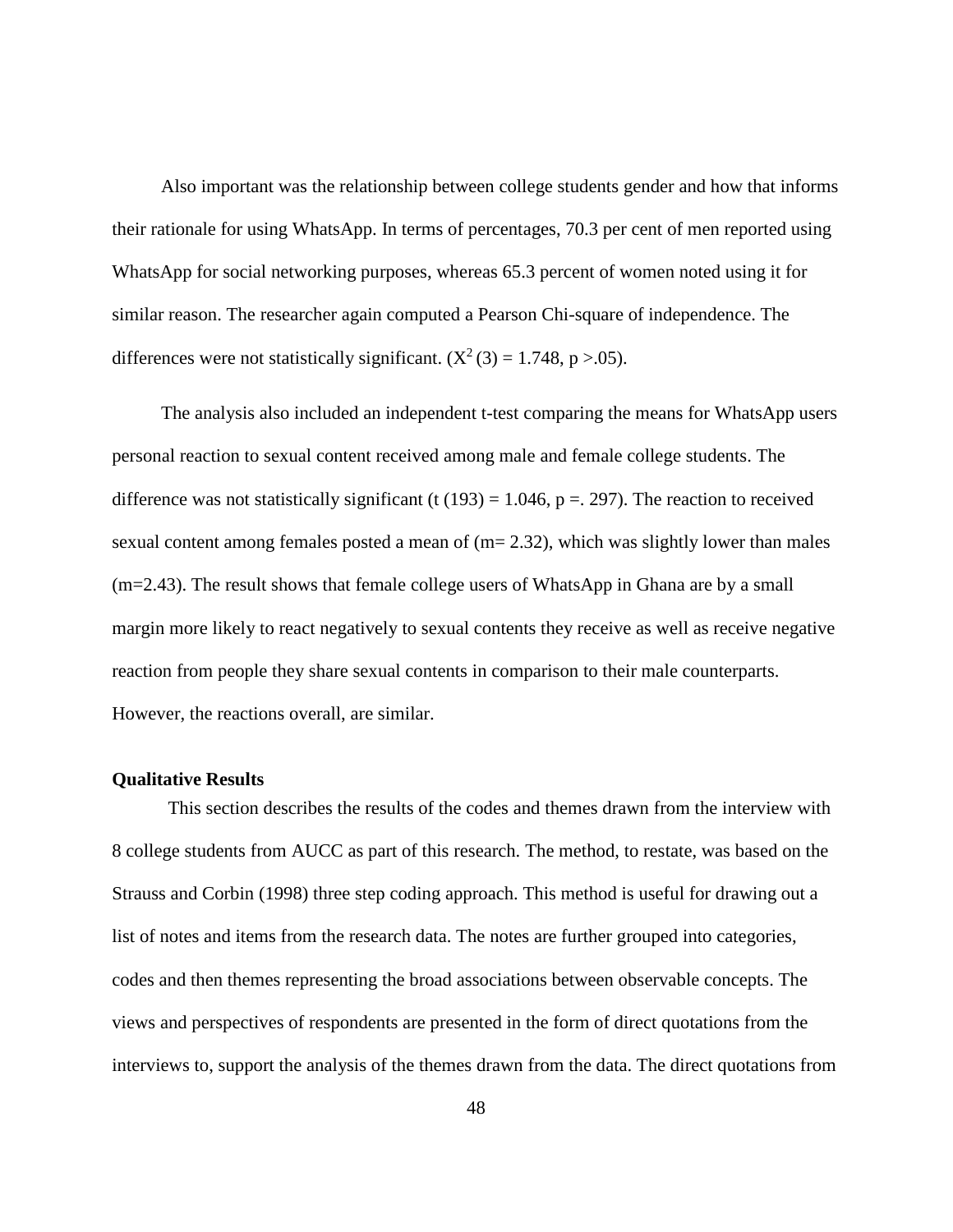respondents are used to describe the experiences of respondents to as it pertains to the research objective. The section starts with a general description of respondent's demographic information. This is then followed by analysis of the major themes drawn from the data to explain the research findings.

## **Respondents**

Eight college students of the African University College of Communications (AUCC) who regarded themselves as active users of WhatsApp were interviewed over a period of two weeks. To ensure anonymity and confidentiality, each respondent was assigned a pseudonym. The respondents included five females and three males. All respondents were full-time students of AUCC pursuing bachelors in communication studies. Three of the respondents were majoring in strategic communication, two in visual communication, and two others in development communication with one other majoring in journalism. Adwoa, a 24-year-old level 300 student, has as at the time of our interview been using WhatsApp for three years. Kwabena, the only final year student, had been an active user of WhatsApp for four years. Afia a 27-year-old first year student, had only a year experience with the app. The remaining five respondents had all been using the application for a period ranging between three to five years. Akua though has been a user for five years, she had been on and off the app because she lost her phone, but soon came back on when she got a new phone. Similarly, all participants informed the researcher that they have been consistent with their use of WhatsApp and accessed it through their smartphones. Adwoa was the only exception because she owned both a smartphone and a tablet and access the app on both.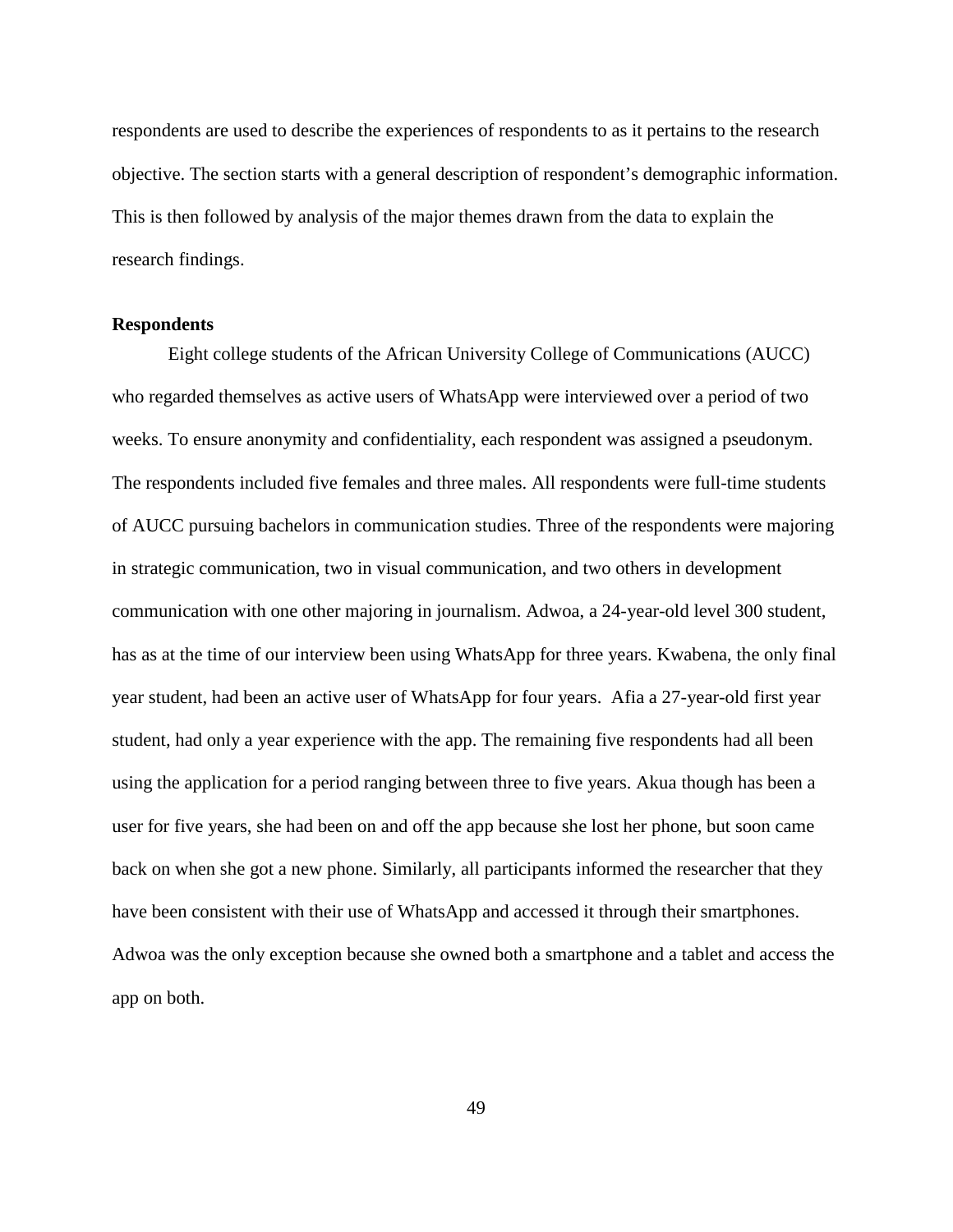The consistency and the overlaps in the narratives of all respondents support the initial decision to sample only college students for this study. Primarily, all respondents at a point in the interview indicated that WhatsApp helps them to stay connected with their colleagues outside of school. They reported exchanging important details about lessons beyond the classroom. Even though this phenomenon was not the intended objective of this study, it adds a lot of valuable information to some of the vital motivations behind college students adoption of the WhatsApp. This could be a potential area for further research. Additionally, the gender differentiations among the respondents provided the added impetus to connect their unique experiences regarding gratifications and impacts from using WhatsApp. Finally, generalizing to all college students based on this small sample would be far-fetched, however, the results are useful in capturing the levels of motivations, differences in experiences as well as the impact of sexual activities among college students. There were overall a total of eight major codes that were drawn from the categories of words and phrases, from the narratives of respondents. Based on the codes, a further 8 themes representing the key benefits, motivations and impacts that college students broadly ascribe to from WhatsApp usage regarding sexual experiences were developed. Below are the discussions on the codes and themes, which were drawn from the conversations (Table 10).

| Classifications | Category                | Depictions                        | <b>Themes</b>    |
|-----------------|-------------------------|-----------------------------------|------------------|
|                 |                         |                                   |                  |
|                 |                         |                                   |                  |
| Item            | reception               | Receiving contents from others    |                  |
|                 |                         |                                   |                  |
| Item            | Circulation             | Distributing contents with others |                  |
| Code            | <b>Content creation</b> | Avenues for making and            | Avenues for      |
|                 |                         |                                   |                  |
|                 | on WhatsApp             | distributing explicit materials   | viewing explicit |
|                 |                         |                                   | materials        |
|                 |                         |                                   |                  |
| Item            | horrible                | Sex clips and nude pictures are   |                  |
|                 |                         |                                   |                  |
|                 |                         | unpleasant                        |                  |

 **Codes for College students Sexual Exploration on WhatsApp**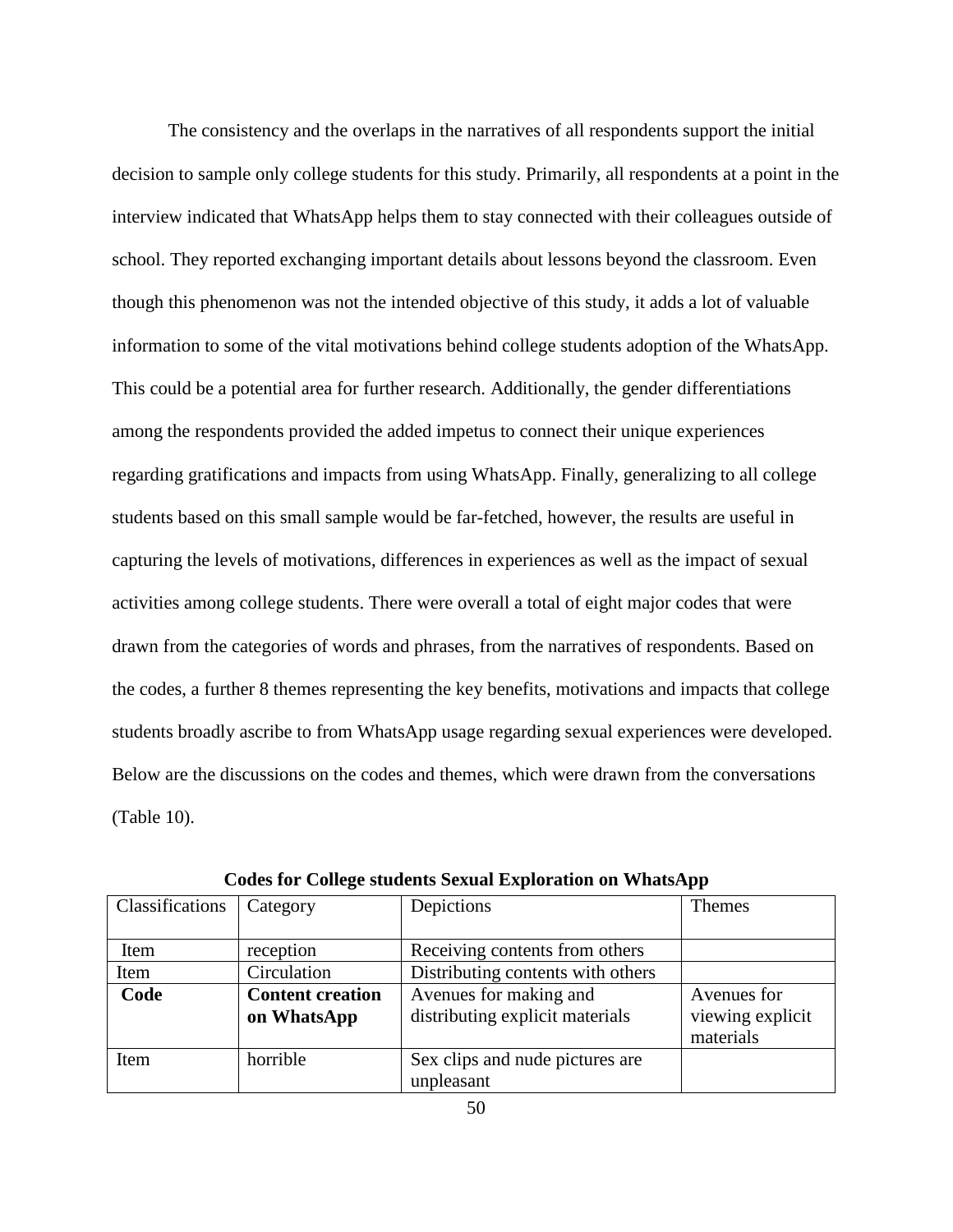| Item | Privacy breach          | Posting nude content against the                |                   |
|------|-------------------------|-------------------------------------------------|-------------------|
| Item |                         | private wishes of others                        |                   |
|      | Scandal                 | Public leakage of individual<br>private content |                   |
| Item | Condemnation            | Blaming actors sex clips for public             |                   |
|      |                         |                                                 |                   |
| Item | Neutral                 | exposure<br>Adamant about the impact of         |                   |
|      |                         | sexual content                                  |                   |
| Code | <b>Circulating nude</b> | Persons featured in explicit                    | Denunciations for |
|      | content on              | materials are subjected to public               | leaked sexual     |
|      | <b>WhatsApp leads</b>   | ridicule                                        | content           |
|      | to victimization        |                                                 |                   |
|      |                         |                                                 |                   |
| Item | Convenience             | It is suitable for personalized                 |                   |
|      |                         | usage                                           |                   |
| Item | Privacy                 | App can be used for one-on-one                  |                   |
|      |                         | communication                                   |                   |
| Item | Utility                 | Can be used for variety of                      |                   |
|      |                         | purposes                                        |                   |
| Item | Cheap                   | Relatively cheaper than regular                 |                   |
|      |                         | networks                                        |                   |
| Item | Accessible              | Easy to download and operate                    |                   |
| Code | <b>WhatsApp is Cost</b> | WhatsApp is accessible to all                   | Middle ground     |
|      | <b>Effective to use</b> | social classes                                  | for social        |
|      |                         |                                                 | consumption       |
| Item | information             | App can be used for sharing<br>information      |                   |
| Item | Communication           | Chatting, discussions, delivering               |                   |
|      |                         | and receiving message                           |                   |
| Item | <b>News</b>             | For reporting first hand incidents              |                   |
| Item | <b>Business</b>         | For marketing and selling products              |                   |
|      |                         | to customers                                    |                   |
| Code | <b>WhatsApp</b>         | Different modes of                              | Need based        |
|      | enhances                | communication is supported on                   | communication     |
|      | Communication           | WhatsApp                                        | tool              |
|      |                         |                                                 |                   |
| Item | Flirt                   | To chat and seduce lovers                       |                   |
| Item | Sexual arousal          | Creating scenarios that are                     |                   |
|      |                         | sexually charged                                |                   |
| Item | Naughtiness             | Teasing sexually with lovers                    |                   |
| Code | <b>WhatsApp</b>         | WhatsApp supports the romantic                  | Pictures, videos  |
|      | facilitates virtual     | relationships                                   | and flirts        |
|      | romance                 |                                                 |                   |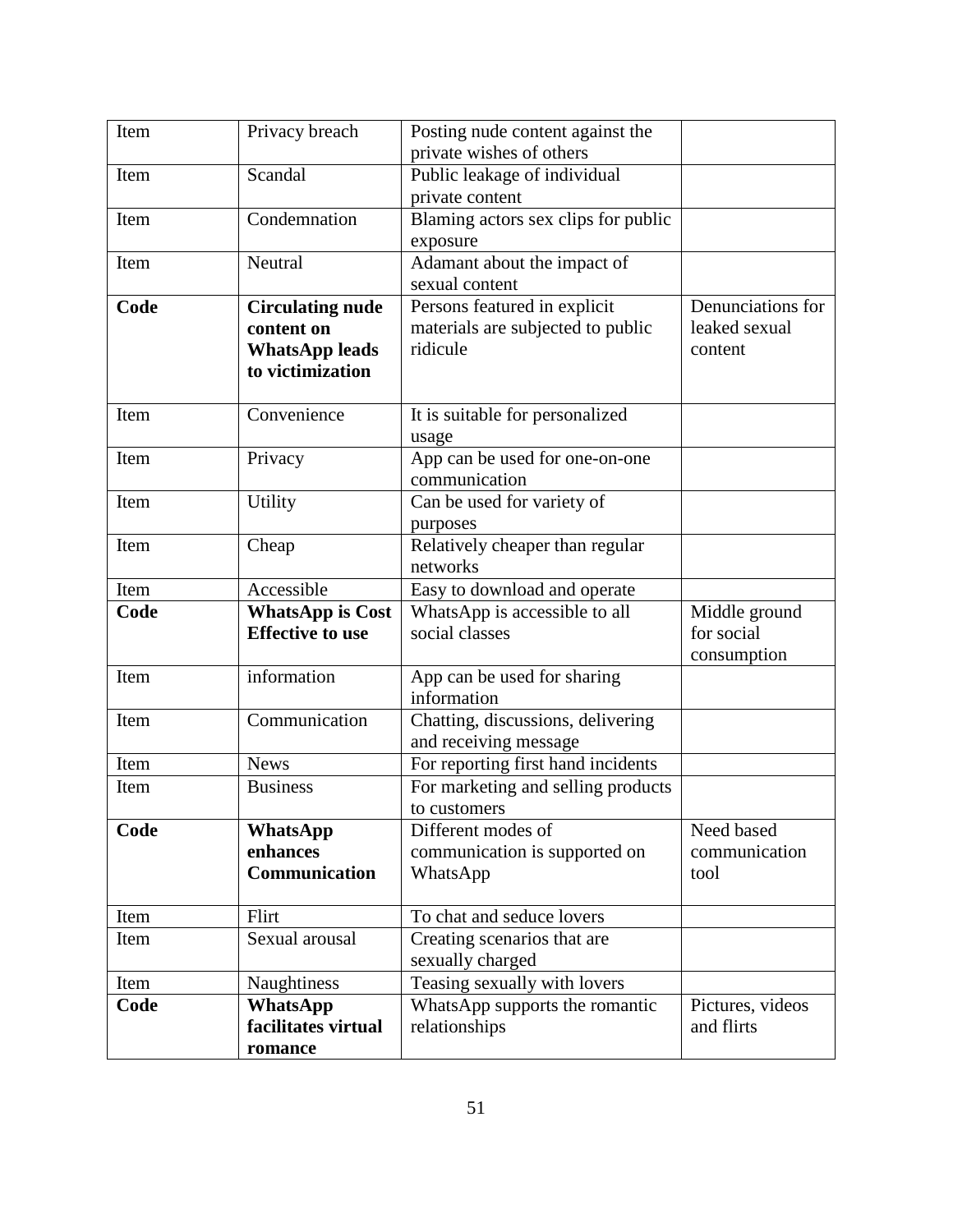| Item | Intimacy                                                         | Lovers stay closer by messaging<br>and sharing pictures, videos                                       |                                                     |
|------|------------------------------------------------------------------|-------------------------------------------------------------------------------------------------------|-----------------------------------------------------|
| Item | Relationship                                                     | Establishing deeper tides among<br>loved ones                                                         |                                                     |
| Item | Emotions                                                         | Sharing deep feelings with one<br>another                                                             |                                                     |
| Code | <b>Building</b><br><b>Emotional</b><br>connection among<br>users | Sustaining friendships and<br>relationships through messaging,<br>images and videos                   | Building and<br>keeping<br>relationships<br>running |
| Item | Friends                                                          | Making contact and striking<br>acquaintances with those who<br>matters                                |                                                     |
| Item | Family                                                           | Staying connected with blood<br>relationships who are distance<br>apart                               |                                                     |
| Item | Group platforms                                                  | Sharing content among known<br>groups                                                                 |                                                     |
| Code | The app enhances<br>social<br>engagements                        | Patrons are keep in touch with<br>friends, colleagues, families and<br>acquaintances through WhatsApp | Social<br>Networking                                |
| Item | <b>Sex Education</b>                                             | Discussion topics about human<br>sex                                                                  |                                                     |
| Item | Sex Clips                                                        | Watching Short clips with sexual<br>contents                                                          |                                                     |
| Item | Nude pictures                                                    | Images that has full or partial<br>exposure of the body                                               |                                                     |
| Code | WhatsApp<br>affords Sexual<br><b>Gratification</b>               | College students learn more about<br>sex through the sexual content<br>they encounter                 | Sexual<br>enlightenment                             |

# **Avenues for viewing Explicit Materials**

One of the major issues discussed during the interview section with respondents is

WhatsApp serving as an avenue for viewing explicit contents. Some respondents indicated,

though they do not go out of their way to seek sexual materials such as sex clips and nude

pictures from porn sites, they encounter these contents mostly through group platforms. The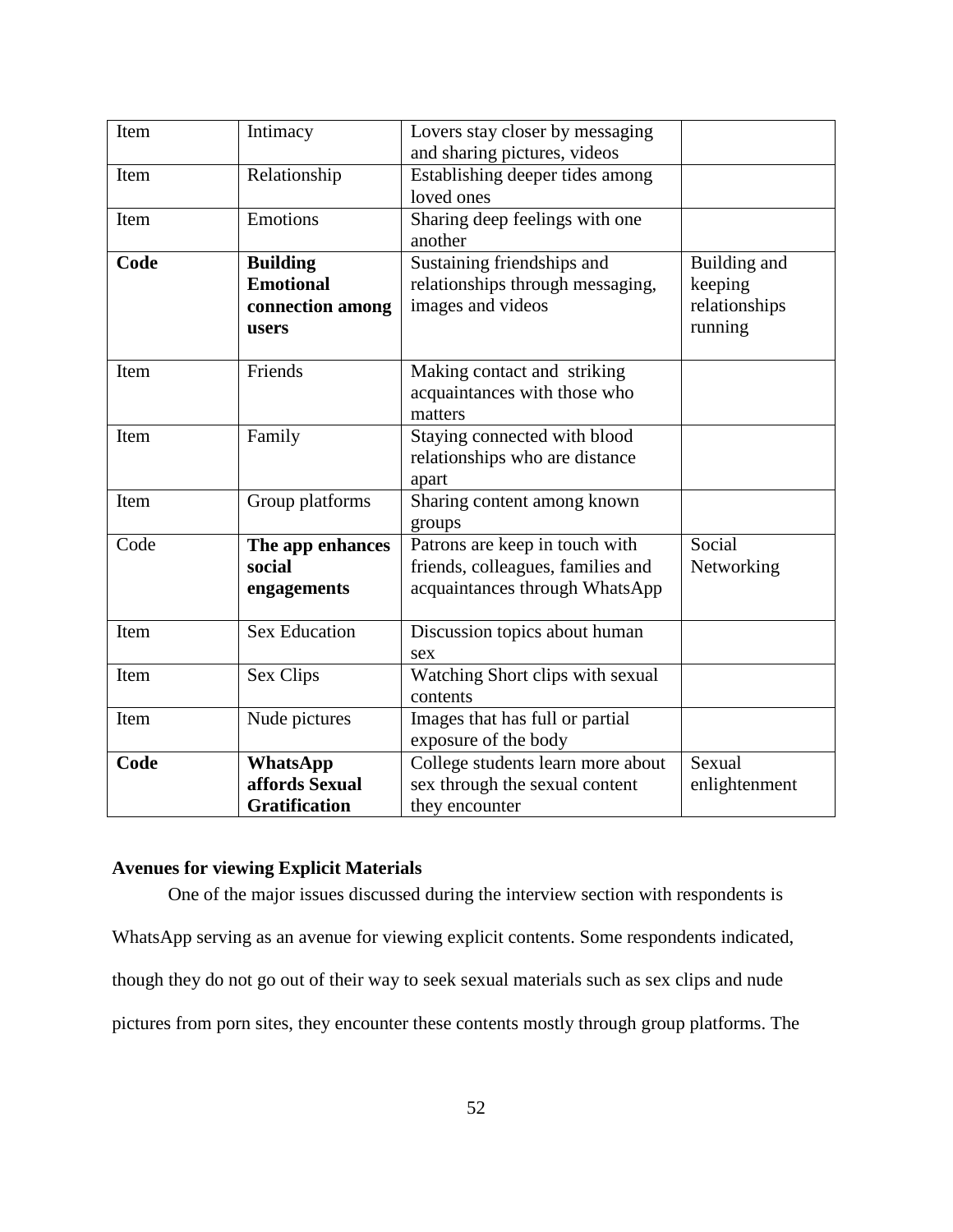table above provides a holistic assessment of the codes developed in this study to describe college students sexual exploration practices and experiences on WhatsApp.

All respondents acknowledged encountering sexually explicit materials on WhatsApp. Though encounters tend to be uniform across group platforms, reactions to sexual materials were viewed differently. The codes developed from the conversations provided hints on respondents' engagement with explicit materials on WhatsApp as well as motivations for viewing and circulating the content. Respondents used the word "reception" to describe the practice of being at the receiving end of sex clips, and nude pictures. Respondents stated they receive explicit materials from friends and group participants on the app. Group platforms tend to be liberal and hand participants the freedom to post contents ranging from entertainment, sports, explicit images to daily Bible devotions. During the interview Adwoa was asked if she has received explicit contents on WhatsApp and this is what she said:

"I use WhatsApp to send and receive messages with friends and family since it is cheaper. I also use it to send text, documents, videos, pictures, audio and news. I have received a lot of sex tapes through WhatsApp on countless occasions. I became bored with it after a while and in my view it was unpleasant and horrible so I deleted them. There were other occasions too that I shared some of the sex tapes and nude pictures with some friends".

Another respondent Kwaku had this to say when asked the same question:

"I have received a lot of sex tapes and I have lost count. I think without WhatsApp, I wouldn't have gotten in on those tapes. If I am not mistaken, it seems to me I get such tapes from my friends every week. The only way we can easily access and share among my friends is through WhatsApp".

During the course of the interview, the researcher asked respondents if they had in the course of using WhatsApp shared any form of sexual material with others. Respondents used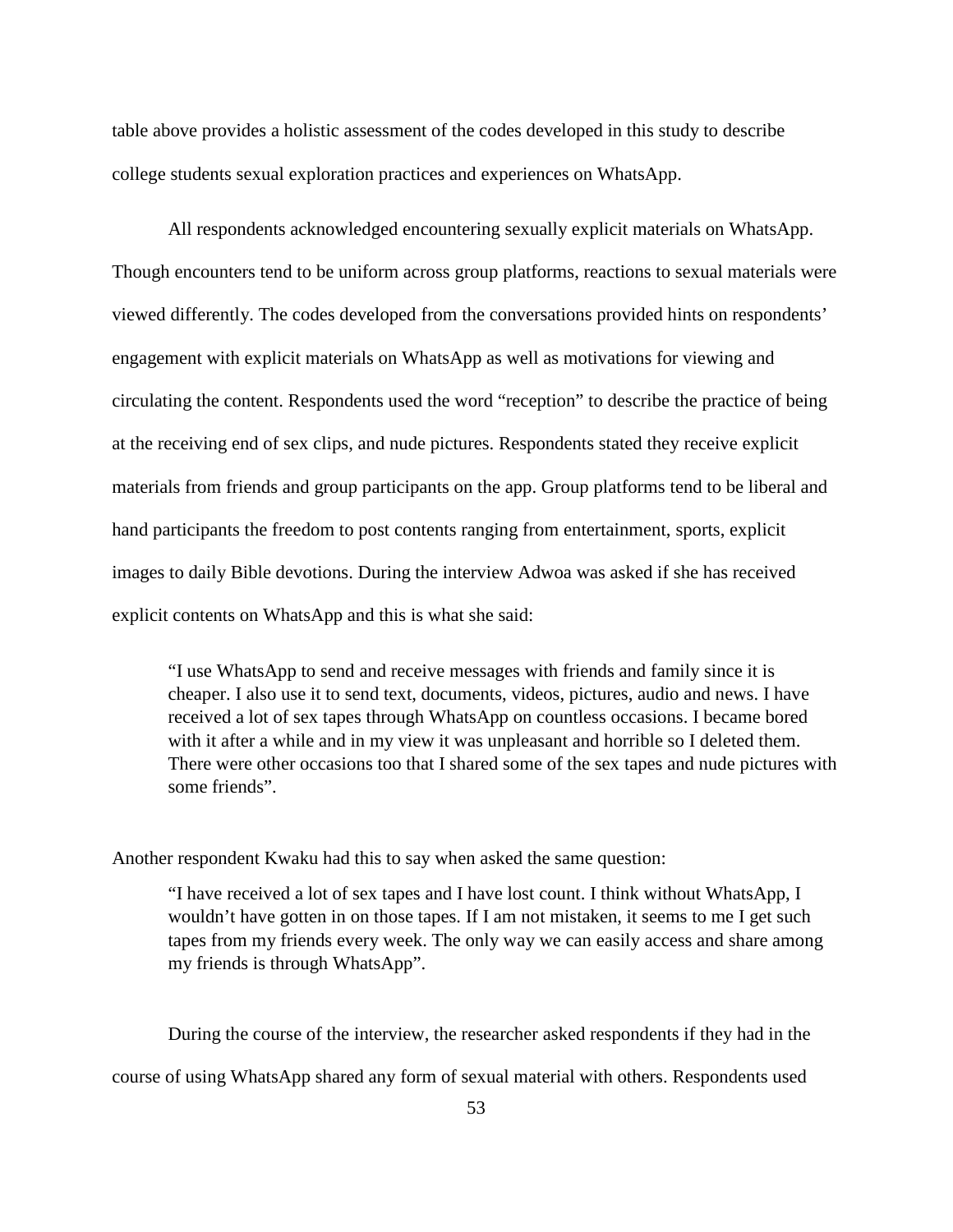words like "circulation" to describe contents that migrate from them to other people through WhatsApp. Respondents reported that they had on some accounts circulated a lot of information and other content including sexually explicit materials. When asked about the circulation of sexual contents; Kwaku said:

"Honestly, I have shared a lot of these sex clips. Because sometimes my friends ask me about it. There are other times that they may not be aware and yet I still send it to them because they are my friends so I send it anyway".

Yaa, a respondent also told this story:

"I shared one of the sex clips I saw on my group chat with others because, the lady in the clip was my senior in high school so, I shared with my former school mates. My motivation for sharing was because, the girl was a senior who was arrogant and disrespectful back when we were in high school so, I felt a little bit bad but also excited that she was caught up in this mess".

### **Denunciations for leaked sex content**

Across the board, respondents had negative feelings towards sexual contents circulating on WhatsApp even though they confessed they had at certain times shared such contents. They viewed such materials as "horrible" and at times a "breach of privacy". Belonging to group chats on WhatsApp exposes participants to a myriad of explicit contents, which violated respondent's privacy. Users, however, reserved the right to control what content is downloaded automatically over WhatsApp. Some respondents to describe the unpleasant nature of the sexual contents they encountered especially from group platforms used the word "horrible". This is how Abena described her experiences with WhatsApp.

"Yes I have seen a sex clip before. I received it through the group platform on WhatsApp but what I do is I refuse to download them when I realize it has sexual content, because I don't like them. They are simply horrible".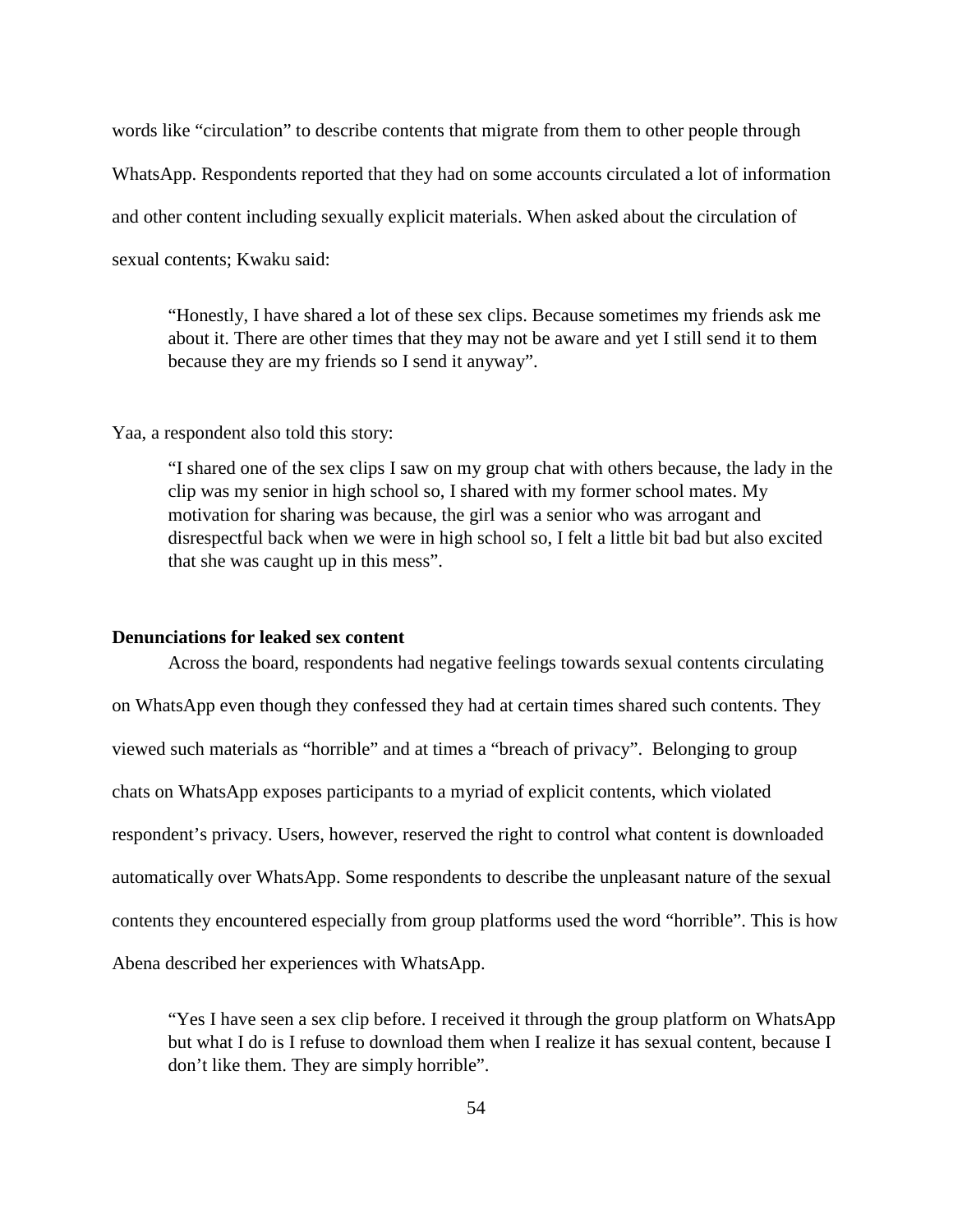#### **Need Based Communication Tools**

An important detail, which stood out from the conversations with respondents, is the use of WhatsApp as a communication tool. Almost all the respondents reported they use WhatsApp to send and receive information from friends and family. Using WhatsApp as a communication tool involved sending news about events and information about products that some college students sell to their colleagues. The word "business" also featured in some of the narratives and it was used to describe marketing of products to friends as a way of making a living. This is what Yaw said:

"I have been using WhatsApp for 3 years now and I like it very much. I like it because it makes sending of messages fast and convenient. I use it to do business by sending pictures of the product I have for my customers. I make a lot of sales through WhatsApp. It is just like an online marketing".

### Middle ground for social consumption

WhatsApp, as has been indicated throughout the previous chapters, serves a lot of purposes. One reason for the massive adoption of the app, according to respondents, is because it has a leveling effect. What this means is that even for a lot of college students who do not have the necessary financial reserve to maintain connection with telecommunication networks, they are able to stay connected with friends for a long time with just a bundle. All respondents shared that, they use WhatsApp regularly because it is "convenient" and more importantly "cheap". Below are some of the stories told to researcher:

#### Kwaku:

"The app helps me to keep my friends and family close since I have a lot of contacts in Ghana and abroad. I am able to chat with them anytime and, I get instant feedback. It is cheap compared to calls on the traditional networks such as MTN, Tigo, Vodafone and the rest, which are by the way really high".

## Kwabena:

"You would need a lot of Internet bundle to use other social apps but with WhatsApp it lasts you a long time".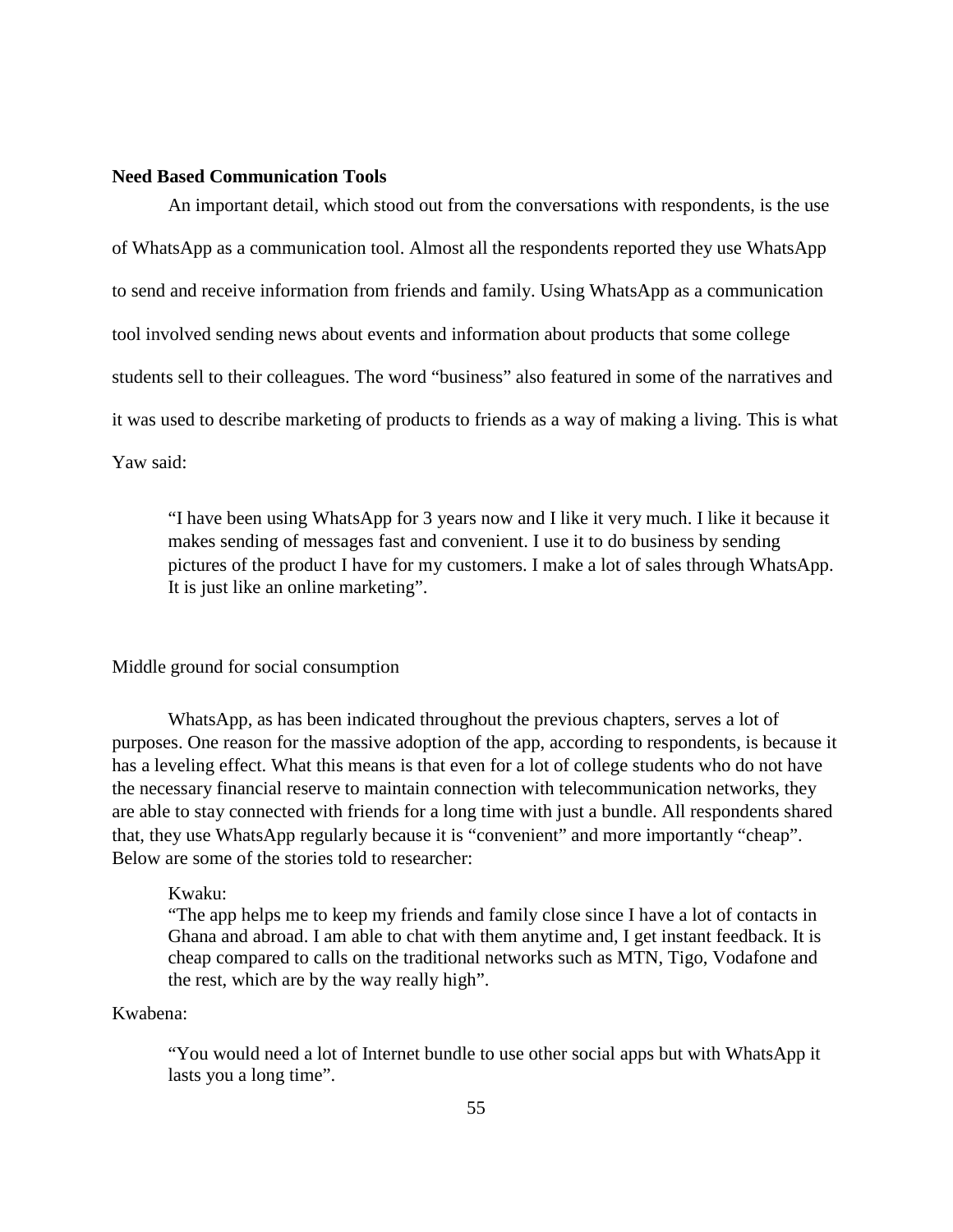#### **Pictures, Videos and Flirts**

The main objective behind this research, as stipulated from the very onset, was to examine sexual expressions of college students on WhatsApp. The specific avenues identified through this study are the circulation of pictures, videos and flirtatious conversations. All Respondents reported they send flirtatious conversations with sexual partners multiple times on WhatsApp. Others said that they have at certain point in their use of WhatsApp shared photos, videos and flirtatious conversations. One thing, which stood out, is the circulation of sex clips of people external to respondents. Some of the sex clips were of superstars and others were people who got recorded secretly by their partners. Below are some of the accounts;

#### Kwaku:

"I don't remember sending a nude picture or video of myself to my girlfriend, but what I do often is to chat with girls on WhatsApp in a flirtatious manner and, I have done that multiple times. I do get turned on by the conversation I hold with my girlfriend over WhatsApp, it is usually romantic but it has never led me on to play with myself. Although there have been times our conversation have sparked the desire to kiss and caress".

#### Kwabena:

"I have not personally shared any nude picture in my entire life, but I have on one occasion received a nude picture from an anonymous person. I think she was trying to seduce me but I blocked her from my WhatsApp account".

### Adwoa**:**

"I do send pictures and videos of myself. I constantly communicate with my boyfriend through this platform. I have shared a lot of nude pictures with my boyfriend on several occasions through WhatsApp. The reason for sharing nude pictures with my boyfriend was because, at a point in time, I had travelled for a while and we missed each and he requested to see my body so I obliged and shared some pictures of myself with him. Actually, he also sent me some video clip of his private parts through the WhatsApp platform".

## Yaa:

"I have on countless occasions sent pictures to my friends and family. I have both male and female friends and I do send to all of them. I must add that I have never posted a nude picture to any of my friends through this app. No, never. I always send decent ones. I have also recorded a video of myself dancing in the past and I shared it with a friend because I was trying to teach her a new dance in town. I send pictures to my friends not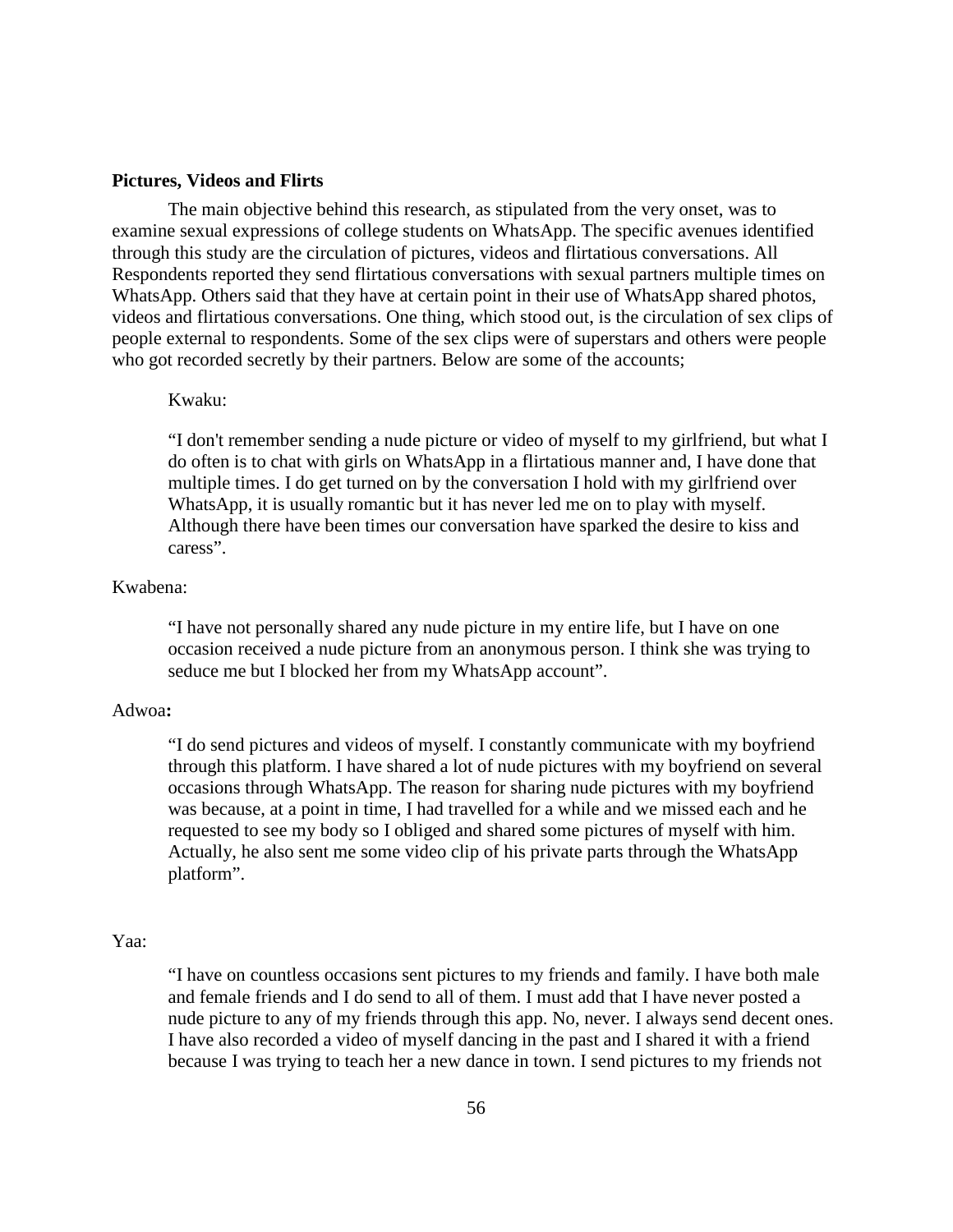to flirt but just for them to see me and all that I am doing. I share it with them just for the fun of it".

### **Building and Keeping Relationships Running**

Among college students, the WhatsApp application is an effective tool for establishing and maintaining relationships. Through constant communication with boyfriends and girlfriends, the app provides cheap and convenient avenues to sustain such friendships. Respondents talked about expressing their "emotions" and staying "intimate" with their partners. These words were used to describe the exchange of messages, and other contents to provide and receive emotional support from the people that matter. It is now possible to receive such emotional and intimate support, but it was previously not possible and even when it became possible, it was expensive. This is what Kwabena Shared as part of his experience:

"I have been using WhatsApp for like 4 years now. Before WhatsApp life was a bit tedious for me in terms of communication. I remember back then you have to get on the bus to go visit family and friends, but now it's better. It is effective actually. Another aspect of it is that, the app provides a quick feedback".

## Akua:

"I feel my friends are now closer to me than anything else".

## Kwaku:

"The app helps me to keep my friends and family close since I have a lot contacts in Ghana and abroad. I am able to chat with them anytime and I get instant feedback and it's cheap compared to calls on the traditional networks which are by the way really high".

### **Social Networking**

The primary objective of most social networking site is to establish both casual and

professional contacts. This was true as respondents at each point in the interviews shared that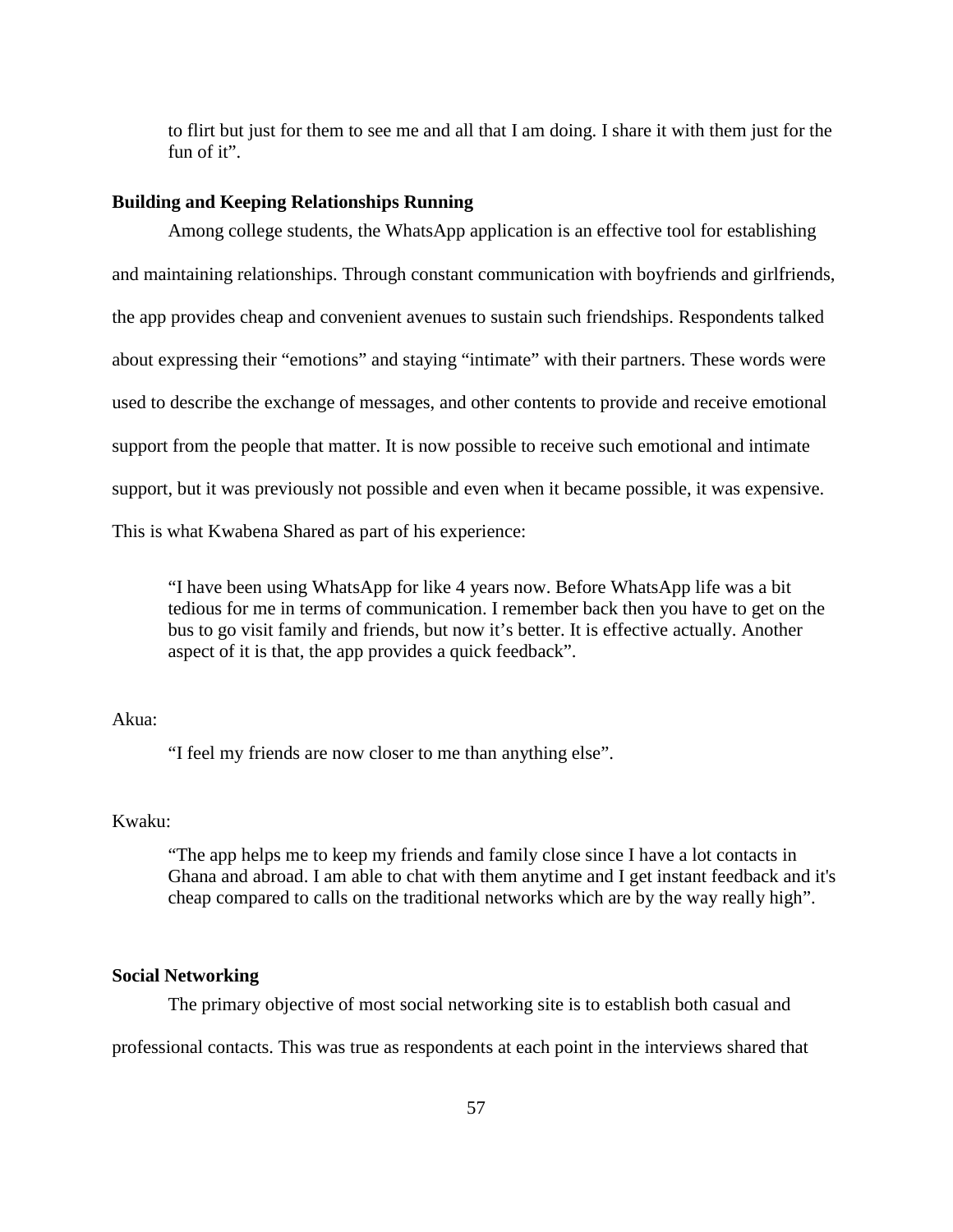WhatsApp among other things enhances their social networking capabilities. Words such as colleagues, friends, acquaintances and family were used to paint a picture of who respondents stay connected with for pleasure, business and educational purposes. Some respondents compared WhatsApp with other social networking sites such as Facebook and had this to say:

## Kwabena:

"What makes WhatsApp different from other social applications such as Facebook and Instagram is that it blends all other features. For instance you can take videos and pictures and make calls, which is great. Another thing is that WhatsApp is much affordable compared to other apps".

## Adwoa**:**

"WhatsApp is different from say Facebook because, I use Facebook to connect with other people publicly. WhatsApp is an instant messaging platform which helps me to exchange multimedia content that I deem private".

### **Sexual Enlightenment**

Receiving and circulating sexual contents on WhatsApp though is not carried out by all

respondents in the same margin, for some it is a tool that provides sexual education. The majority

of the respondents indicated that receiving sexual materials from group chats on WhatsApp

sparks conversation and debates on the recklessness of offenders in using the technology and

social media. It thus provides an avenue for learning. Below is what some respondents shared.

## Akua:

"I use the app for chatting, sending and receiving of information. I benefit a lot from it academically because I receive information concerning my course from friends through WhatsApp. Regarding the sexual contents, sometimes the debates over who made a mistake become a life lesson".

Kwaku: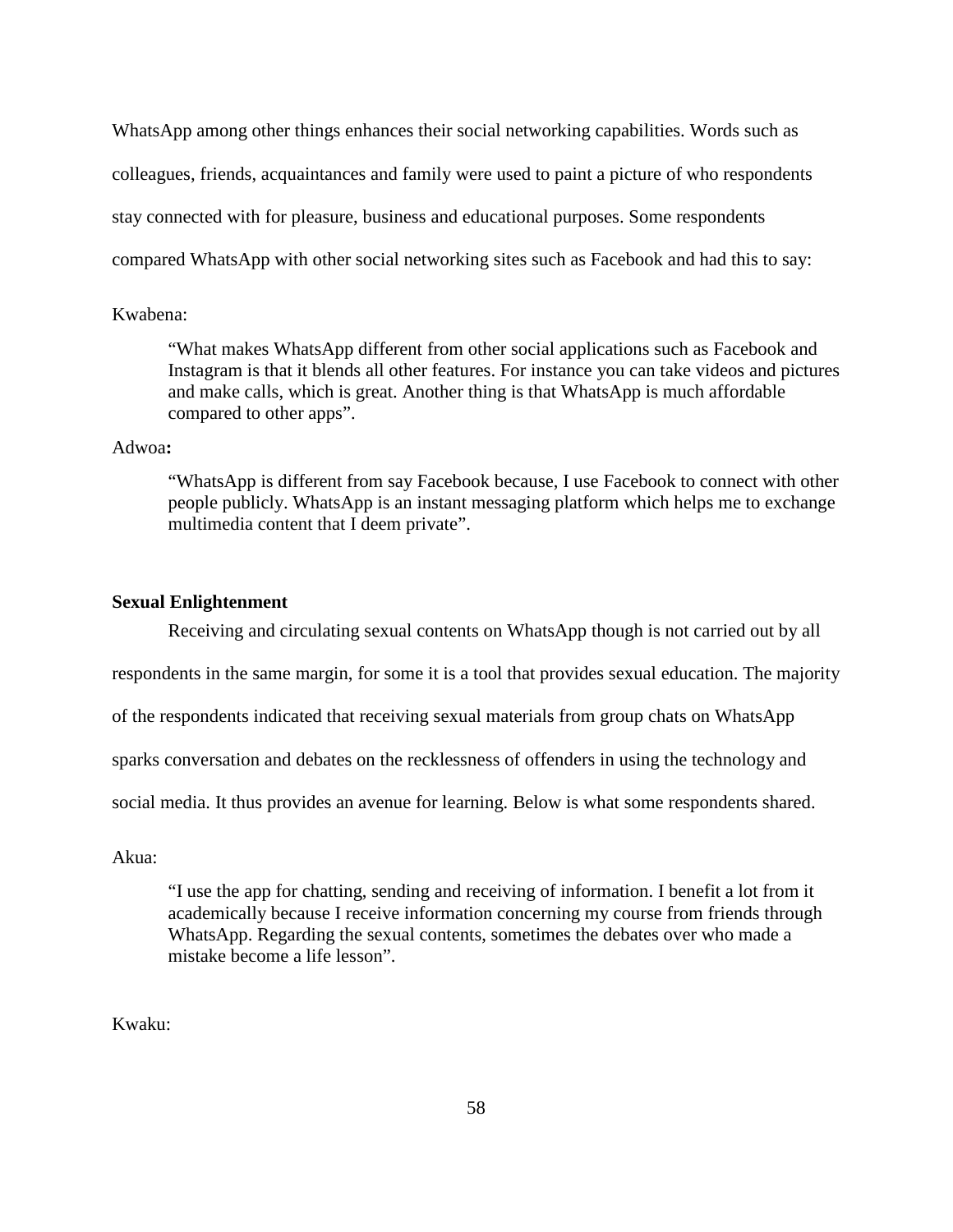"My reaction sometime depends. There are times that I watch those clips and I talk with my friends, ask questions as to why people could go to that extent in this age of privacy breach. There are also others that I just delete after seeing them".

## **Summary**

College students using WhatsApp as a tool for sexual exploration does not happen in a vacuum. It comes with decisions and choices, some positive and others negative. The narratives developed out of the interview provided depth into personal encounters and motivations for seeking sexual gratifications. WhatsApp as a social networking platform provides avenues for establishing deep emotional connections as well as intimacies with friends and families at distances apart at a cheaper cost. Discussions, debates and conversations with friends on sexual contents on WhatsApp provide an avenue for learning about sex, relationships, trust, and modern technology itself. Finally, college students though bring themselves to places where they receive and view sexual contents; they hold reservations about flaunting sex publicly. This belief leads to denunciations of people who abuse the app.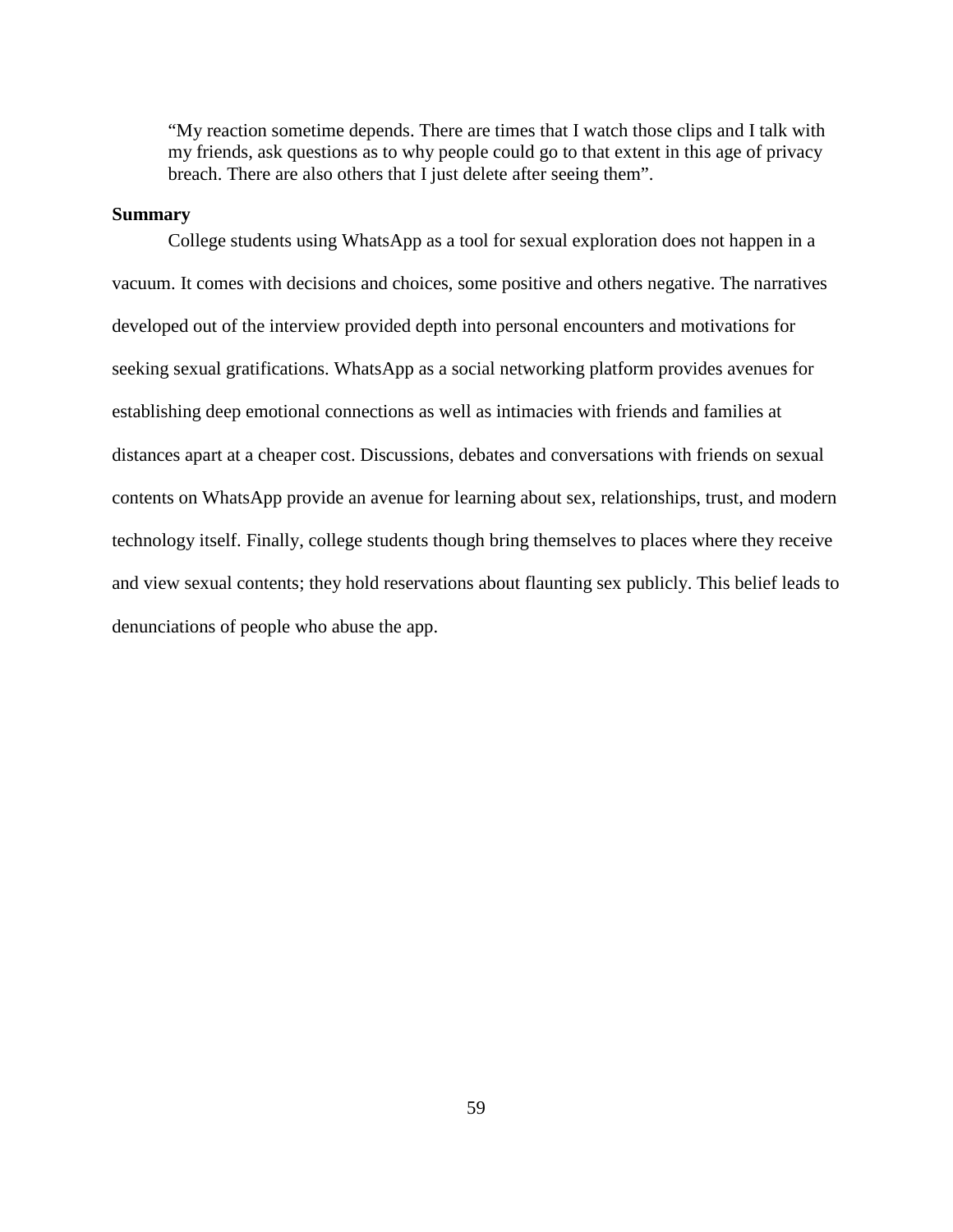#### **CHAPTER VI**

#### **DISCUSSION OF RESULTS**

## **Introduction**

This chapter presents a discussion of the results outlined in the previous chapter in accordance with the theoretical framework and the method. This section thus responds to the questions set out in this study by drawing on both the statistical instruments and the thematic codes adopted to measure participant's responses. In addition, directions for practical application of results, as well as further investigation of this topic are addressed. The chapter, however, begins with the major limitations of this research.

## **Limitations**

This research from the very beginning proved to be a complex one, primarily because it involved distant human subjects, and a sensitive topic involving sexuality. Going through Institutional Review Board (IRB) for approval took a considerable amount of time. This affected researcher's ability to collect, analyze, discuss and report study results in a timely manner. Secondly, since the study location was Ghana and researcher was based in the U.S., interaction with respondents to assert researcher confidence in the security of respondent's information was diminished. Also, money to transport researcher to research location for direct contact with respondents was a challenge and thus delayed the collection of data as researcher had to rely on a research assistance for survey administration. In-depth interviews were conducted over the phone through WhatsApp voice and messaging. This reduced the impact of observation, which could have provided a lot of useful context.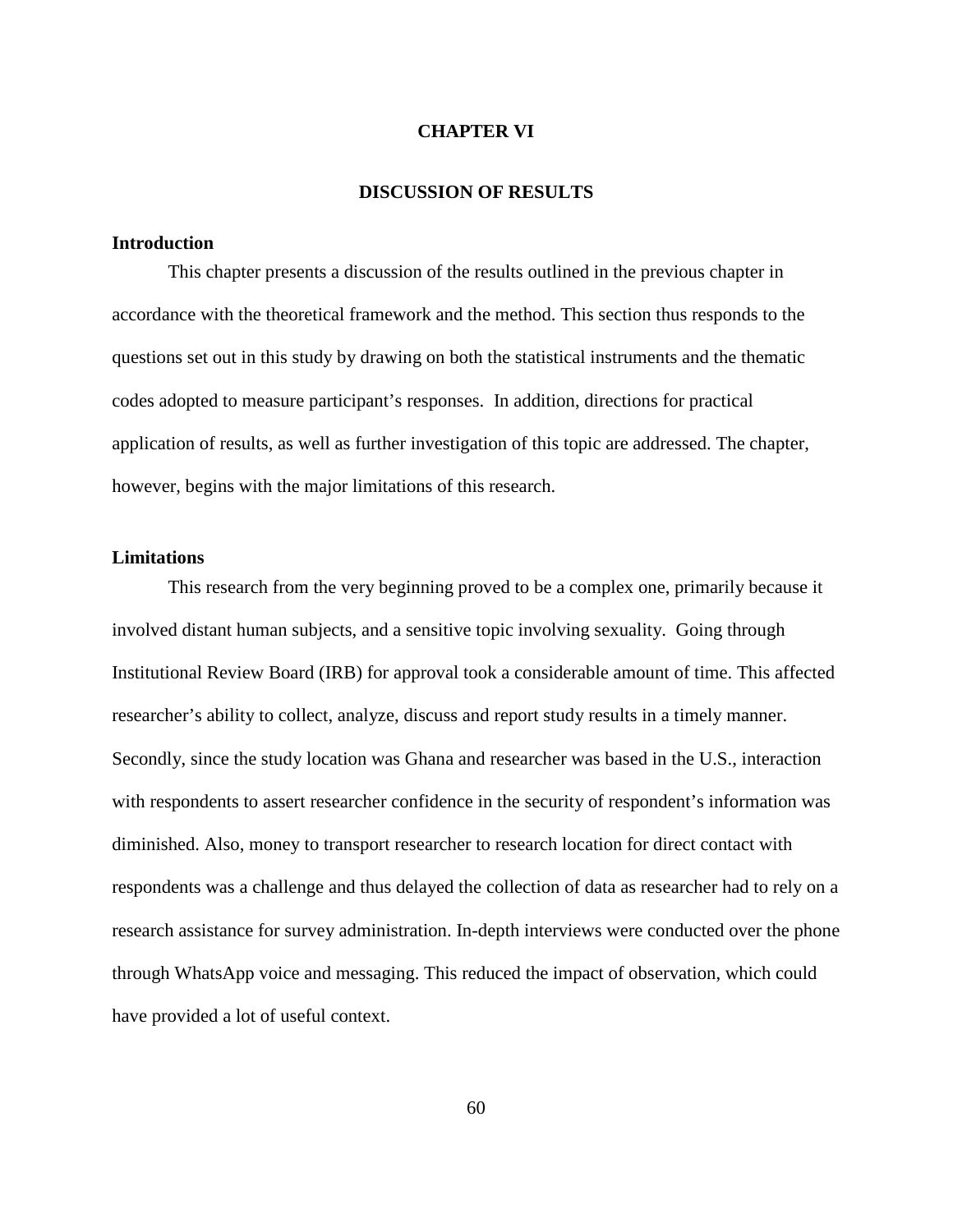Furthermore, the study's initial plan was to sample the entire 2,000-student population of AUCC. However, the study drew 325 respondents, out of which 11 were rejected for violating the anonymity code. This situation left a significant hole in the study's ability to make confident generalizations. Similarly, respondents for the interview were recruited through verbal announcements and notices requesting students to make contact with researcher. This approach of participant recruitment did not yield maximum results as only 15 participants made contact with researcher. In the end, only eight agreed to go forward with the interview. Yet again, the small number of respondents for the interview section failed to provide the maximum depth sought to understand college students use of WhatsApp.

In exploring college students' use of WhatsApp as a sexual expressive tool in Ghana, both survey and in-depth interviews provided an opportunity to observe patterns as well as close connections with respondents. The section that follows is an application of the results presented in the previous chapter to the two research questions posed in this study.

# **R1: How does WhatsApp usage promote sexual expressions among male and female Ghanaian college students?**

College students in Ghana are for the most part active adopters and users of WhatsApp. Based on both survey and interviews, about 84% of respondents reported they use WhatsApp almost every day for a myriad of purposes. Prominently among college students rationale for using the app is, sending and receiving explicit content as a self-gratifying medium. Seeking out explicit content from porn sites appears not to be of interest to a lot of college students. However, similar content circulating on WhatsApp is able to draw the interest of college students. Students view, share with friends and colleagues, and hold conversations about sexual content. Sending nude pictures, sex clips and staging of flirtatious conversations on WhatsApp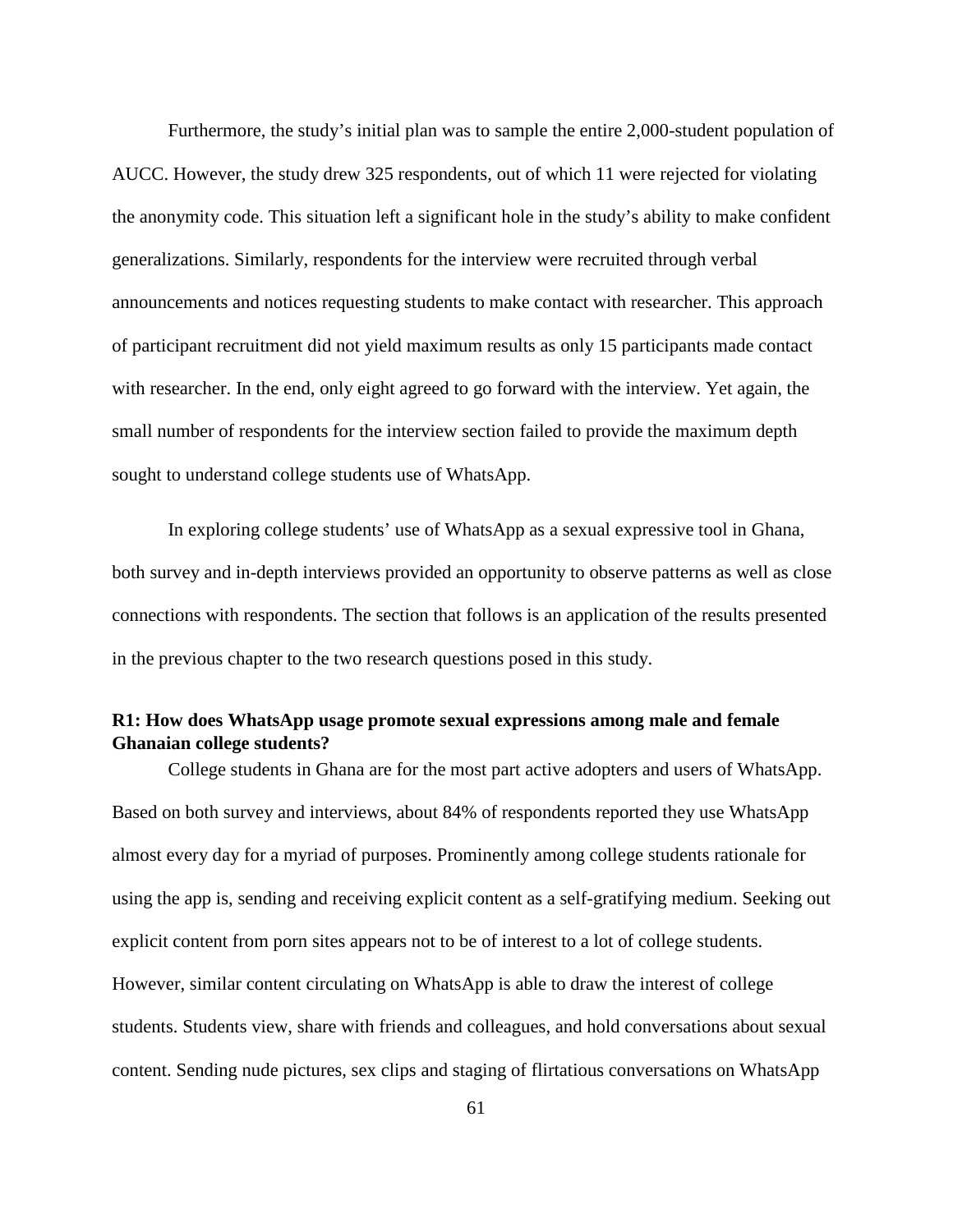becomes an avenue for addressing emotional gaps, binding relationship ties and learning about sex.

Among college students who use WhatsApp in Ghana, sending and receiving sexual content is carried out in nearly equal amounts. Male patrons use WhatsApp to stage private flirtations with girlfriends and potential girlfriends. In the course of such flirtatious conversations, male patrons place demands on their female partners to share with them pictures and some other times nude pictures for their pleasurable viewing. In some other instances, male patrons bring up conversations about sex with their partners to trigger deep and intimate discussions that draw on both partners' emotions. Female college WhatsApp users on their part use the app in a similar fashion. They tend to collaborate in sex talks and conversations, sending nude pictures of themselves and demanding the same from their male counterparts. College students explore their sexual needs on WhatsApp through their collaborations on group platforms. Group platforms serve as the neutral ground for those who would ideally not seek out sexual content from porn sites to privately view sexual materials presented as group content. Another aspect of this practice is that, on group platforms, female patrons, according to this study, tend to circulate sex clips, and nude pictures of people external to themselves, as well as participate in debates and discussions about sexual content. However, female college patrons tend to confidently share their nude pictures and sometimes clips with their sexual partners privately through WhatsApp to please and maintain their relationships.

Similarly, college students in using WhatsApp for sexual explorations share sexual content with people they trust and believe are receptive to them. Both male and female students reported, though they share sexual content among groups it does not attract them sexual partners.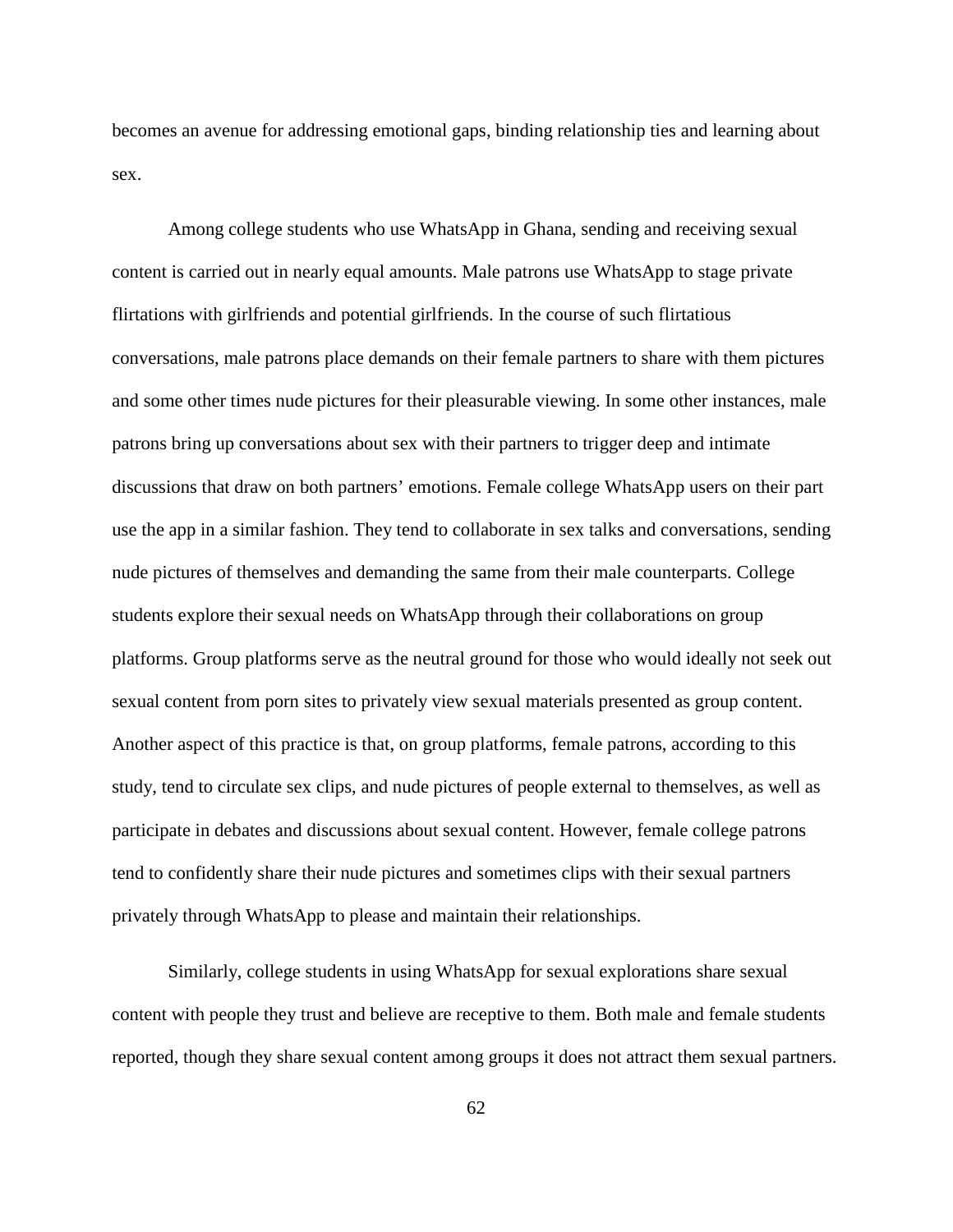However similar content sent to specific individuals with whom they already have some form of intimate connection sparks further explicit conversations.

# **R2: Do women and men differ in sending and receiving of explicit materials through WhatsApp among college students in Ghana?**

Reaction to sexual content sent and received through WhatsApp among college students is varied. However, according to the findings of this study, the majority of college students reported a neutral reaction to sexual content. For many, the sexual content they encounter on WhatsApp draws neither negative nor positive responses. In the same vein, the friends and colleagues they share sexual content with also tend to be receptive, and therefore, react neutrally to what they receive from study respondents. The difference, however, lies with the impact that sexual content has on the psychological frame of recipients in college. Based on the findings of this study, encounters with sexualized content on WhatsApp does impact the personal lives of both male and female college students in similar degrees. Both male and female respondents reported that over time the explicit materials they receive and view has the tendency to affect them by drawing them to watch at certain times. Male and female college WhatsApp users posted statistical significance in the way the explicit content they view on WhatsApp impact their personal lives. These results indicate that among college WhatsApp users, impact appears to be uniform. What this means is that sexual content circulated on WhatsApp has a way of affecting the thoughts and ideas of college students about sexual practices. Generally though, college students tend to treat sexual content lightly, they view them as a normal media content that checks into their system. Essentially, for college students, using WhatsApp to view sex clips, circulation of nude pictures, and crafting of flirtatious conversations is a normal way of gratifying a human need.

63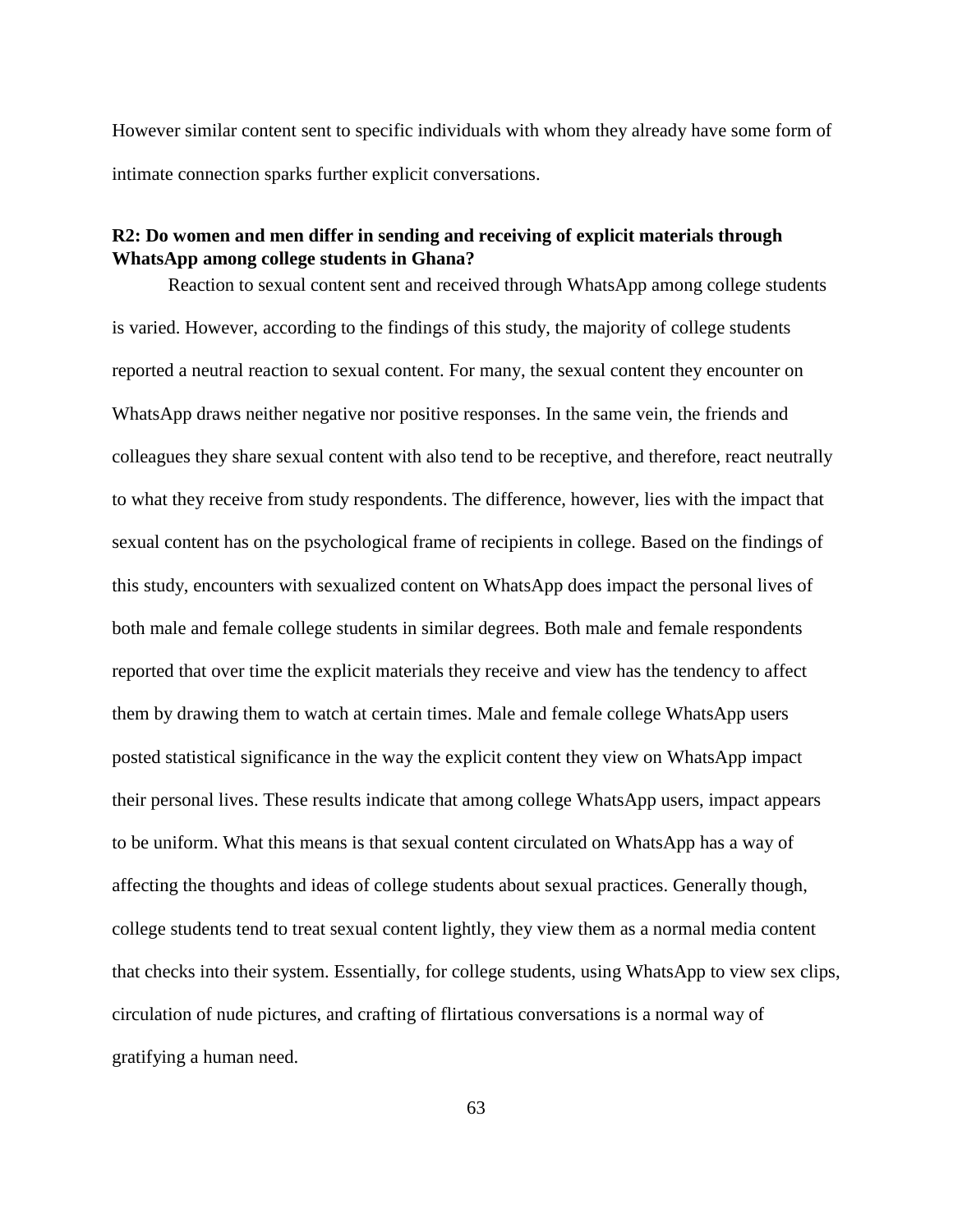The findings of this study lend itself to what previous researchers have found as a consistent pattern in the use of social media and new media applications for gratifying personal needs. These findings corroborate the original work of Blumler and Katz's (1974) Uses and Gratifications theory on the use of media for specialized needs. The study shows how college students in Ghana have adopted WhatsApp as a sexual expressive tool among other things. By and large, WhatsApp provides an avenue for college students to socialize and network across personal and group platforms, though experiences vary based on individual needs, there are aggregate gratifications that cuts across gender and age differentiations among college students.

Again, this research support the various literatures reviewed earlier on the massive penetration of the mobile phone technology in Ghana. A greater percentage of the study respondents reported using WhatsApp on their mobile phones, which is by the way popular and affordable compared to computers. This scenario is an indication of the ground leveling capacity of the mobile phone to provide an avenue of equalization for college students to socialize and gratify their sexual needs through contact with explicit content on WhatsApp.

## **Opportunities for Future Research**

Investigating the practice of using social media applications particularly WhatsApp as a tool for sexual exploration among college students in Ghana is assuredly a novel practice. However, engaging in sexual activities and flirting among college students in Ghana transcends generations. What informs this practice is varied and intriguing as college students continue to seek out community on social media platforms. The exposure to sexual contents either peer-topeer or among groups, the demand for love affirmation, and intimacy drives college students to record and share pieces of themselves sexually on WhatsApp. The insight gained from this study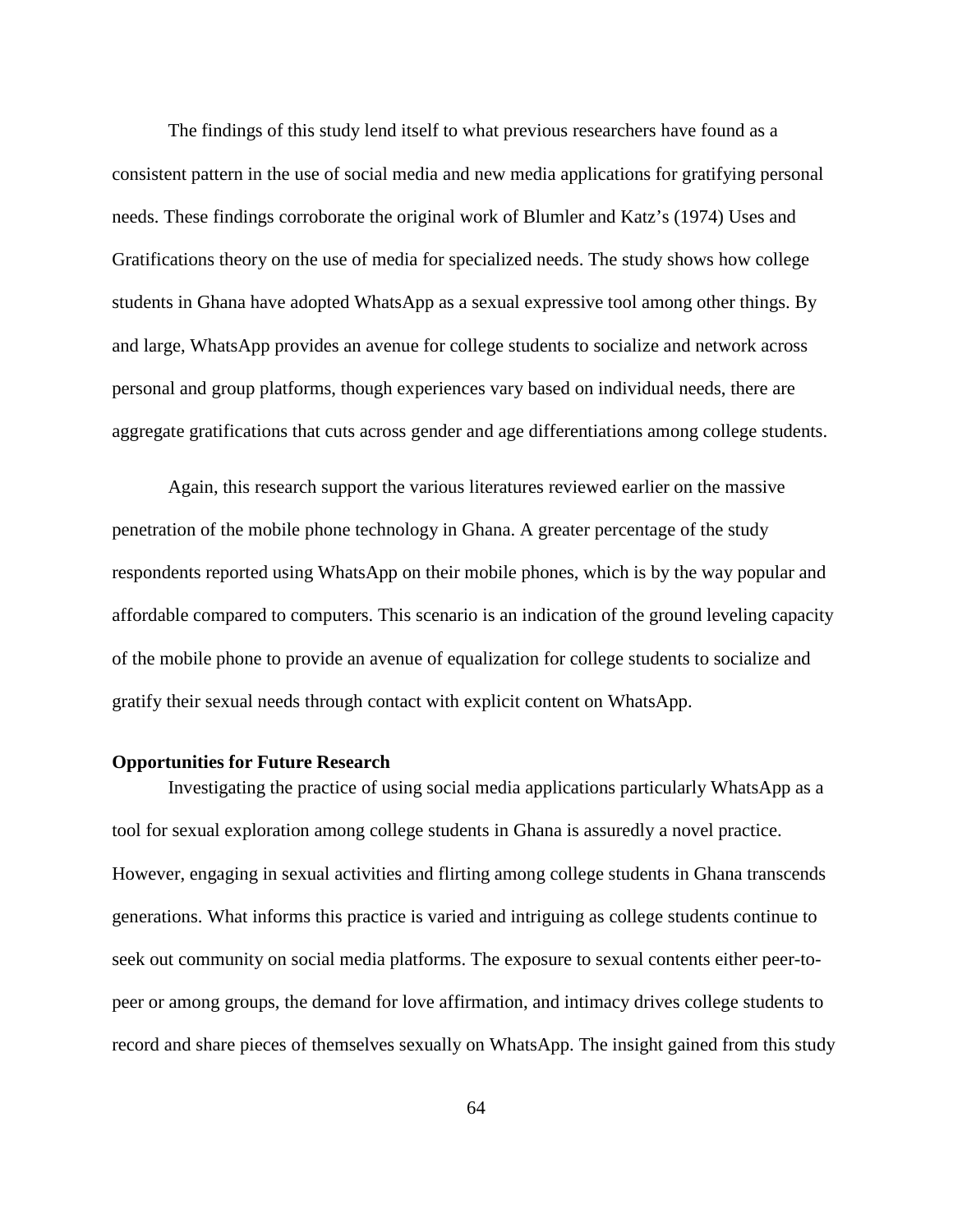is critical, and yet not entirely exhaustive. In the future, I plan to look into the practice of receiving and sharing sexual contents through WhatsApp broadly among a larger population of Ghanaians both young and old. I believe this will paint a clearer picture of the level of sexual explorations and gratifications sought through private social media platforms. Similarly, it will give an insight into the types of content that Ghanaians receive and share among friends, colleagues and associates through apps.

As noted in this study's findings, WhatsApp helps in carrying out a lot of services including learning and marketing of products. One respondent noted that, WhatsApp serves as an online market place in his opinion. He shared that by capturing the images of products and goods and sharing them on group platforms earns him a living. Even though this phenomenon diverges from the central assumptions of this study, studying other motivations behind students mass adoption of this new media app would be worth trying.

Again, as more and more people adopt WhatsApp as a medium of communication outside of the traditional telecommunication networks, it would be worthwhile to carry out a study into how the use of new media apps such as WhatsApp is transforming communication and the business of telecommunication in Ghana. Finally, as a tool for connecting with friends, colleagues and family, I for see WhatsApp becoming a tool for campaign elections in the come months. Ghana will be heading to the polls come November 2016 to elect members of parliament and president. In the past, politicians and political parties used text messages through the telecommunication networks to reach countless number of voters. As noted in this study, most college students indicated that WhatsApp serves as the ground leveler for all mobile phone users, because it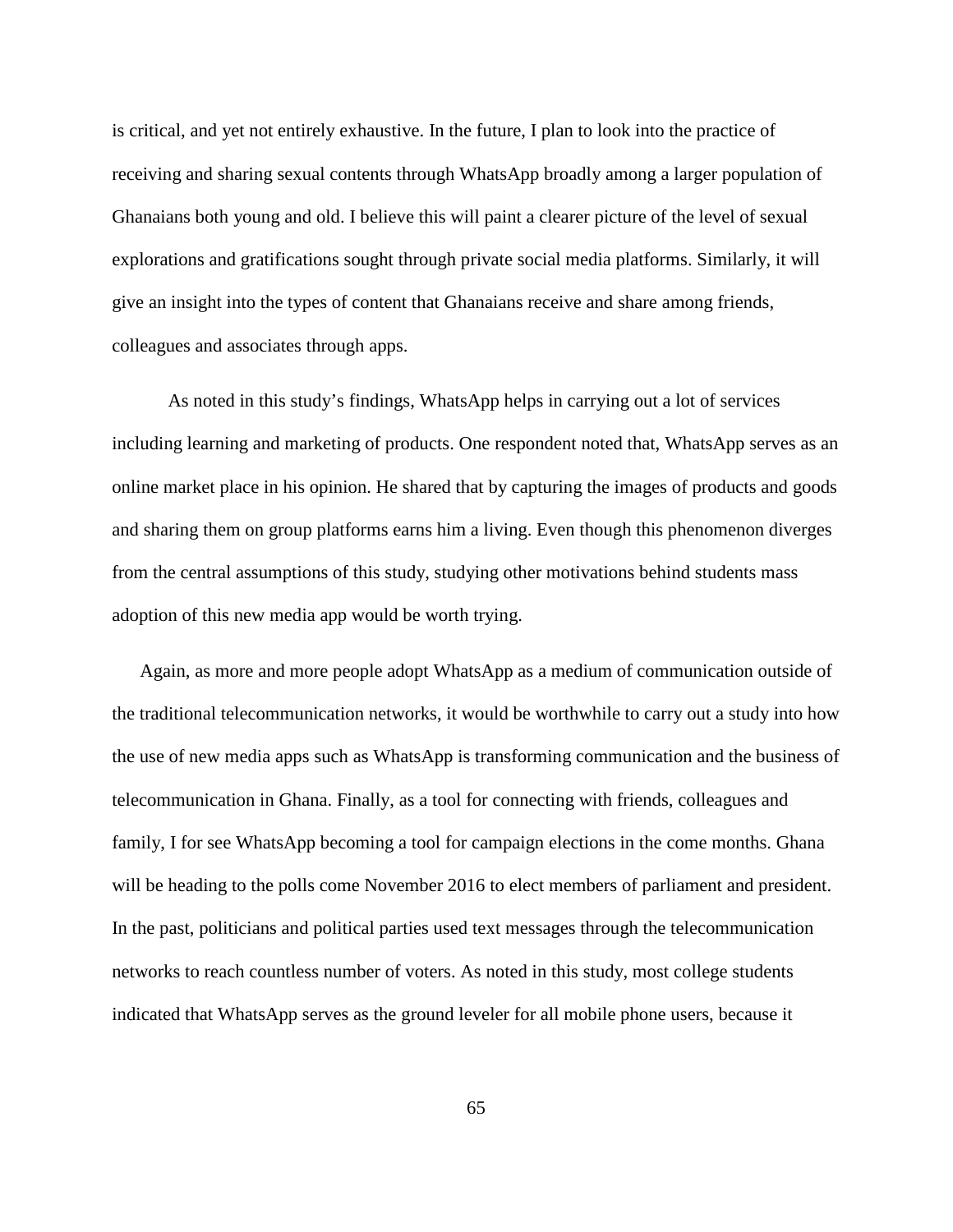cheap, and convenient to use. Undertaking an investigation into how WhatsApp is used as an election campaign tool will provide a unique African perspective.

#### **Summary**

In spite of all the challenges this research was confronted with, it also provided the researcher with an exciting experience. There are valuable lessons that can be gleaned from the survey responses as well as the interviews. New media technologies and applications have over the recent years diffused enormously throughout the developing world and its presence is challenging normative ways of life in Africa and Ghana for that matter. WhatsApp now has over a 1 billion subscribers across the world. The app has found a strong presence in Ghana and particularly among college students. The app is opening up a lot of avenues for users to explore businesses, education, relationships, communication as well as sexual expressions.

This study has found a place in the building blocks of knowledge by drawing out useful associations and narratives about college students use of WhatsApp as a tool for learning about sexual scandals, flaunting of personal sexual experiences through the circulation of pictures, and sexualized clips as well as flirtatious conversations. The app is also aiding the formation of intimate relationships. Results from the interviews with respondents point towards practical, but taken for granted motivations about college students use of WhatsApp. Some of these motivations are at certain times impelled by pressure from groups and friends. An important outcome of this study is the place of both male and female college active users of WhatsApp for sexual exercises. Survey results point to no significant differences in user influences regarding sending and receiving sexual contents. However, impacts between both male and female college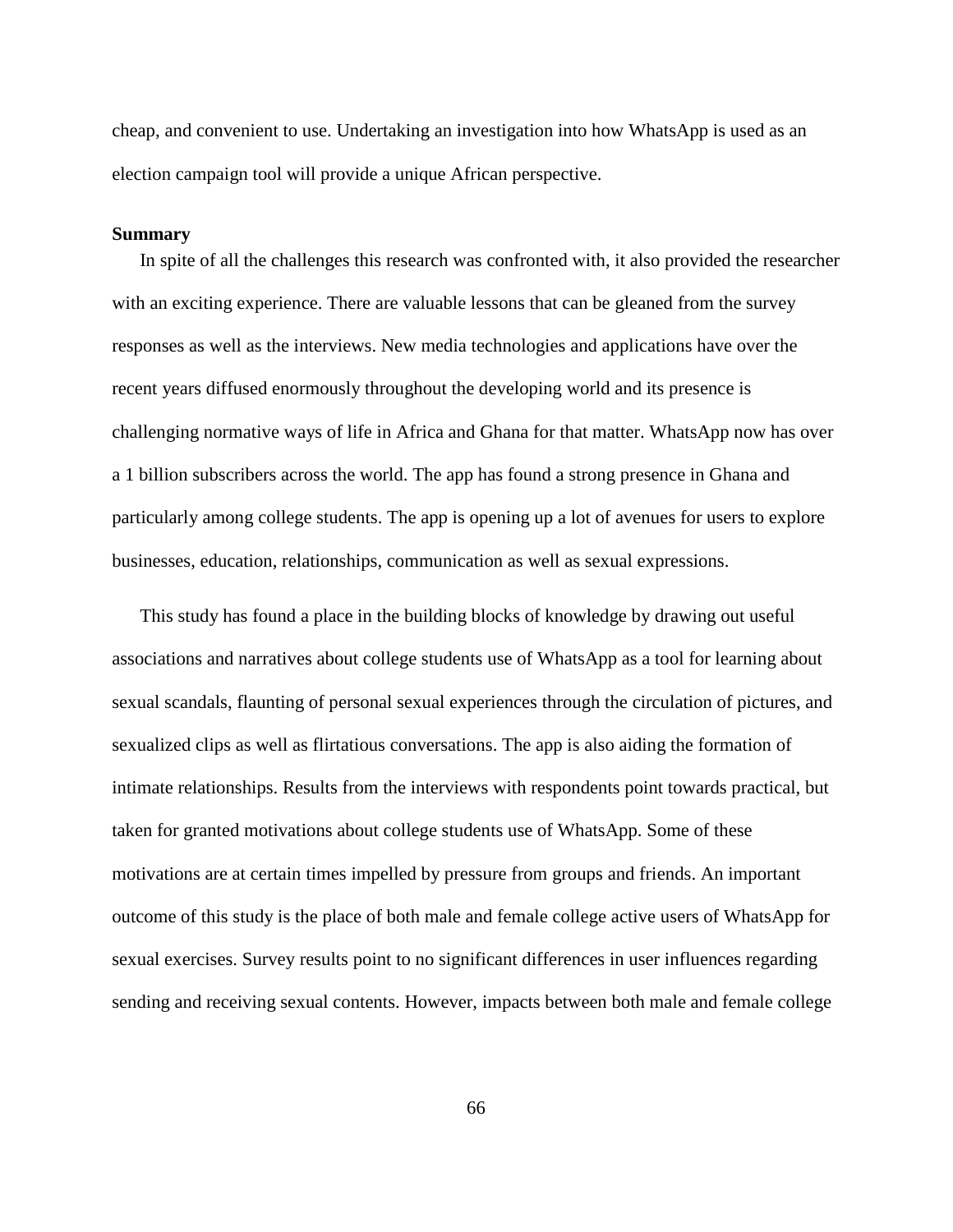students turned out to be statistically significant. In translation, college students tend to view sexual contents circulated on WhatsApp to have a negative impact on their personal lives.

Finally, college users of WhatsApp often receive, view and circulate sexual materials on WhatsApp among friends as a way of proving their currency with the times. Students ability to share current sexual contents making rounds with friends position them as sources of news and information on gossips and scandals. In variably, college students tend to be more interested in viewing and sharing sexual contents of people external to themselves than their own sexual lives.

# **Further Studies**

In the future, a more feminist approach would be applied to this study to observe the significant impact that sexual exploration on WhatsApp has over female users who tend to be the victims of such scandals. In a patriarchal society like Ghana, a lot of women tend to be blamed for displaying their sexual acts either by their own creation or by the creation of a male partner. It is in line with this negative stereotype that observing perceptions, influences and impacts from the lenses of gender differentiations in this regard would be useful.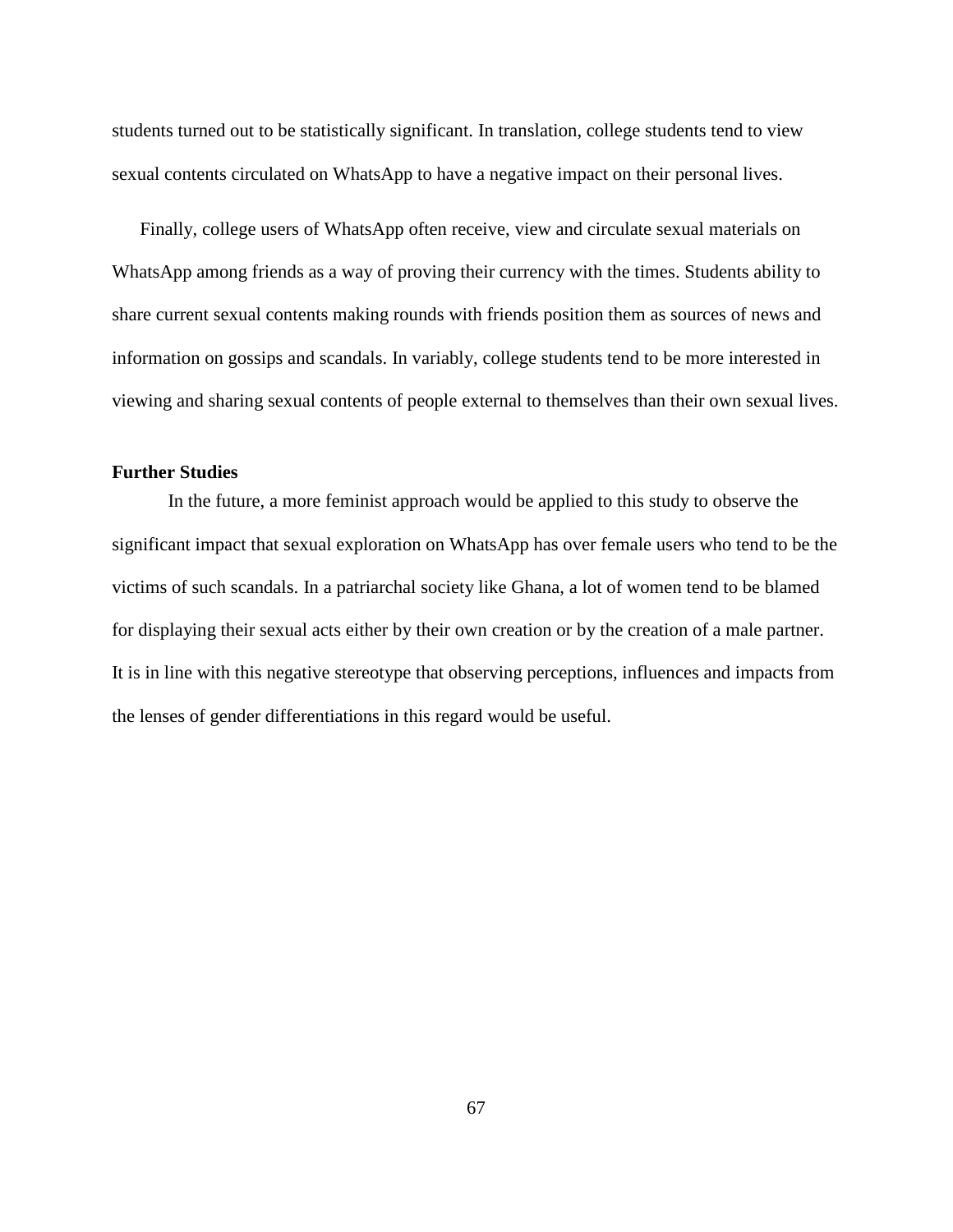### **APPENDICES**

#### APPENDIX A

#### **Private Survey on the use of the WhatsApp Application**

### Sex: Male/Female

Please state your year of birth (…………………………….)

- 1. Level of education
	- a. ----- GED/SHS
	- b. -----Associate Degree
	- c. -----Bachelor's Degree
	- d. -----Master's Degree
- 2. Are you familiar with the app WhatsApp and how it works?
	- a. --------Familiar
	- b. --------Fairly familiar
	- c. ---------Not familiar
- 3. How do you access WhatsApp?
	- a. ----------Smart phone
	- b. ----------Ipad/Tablet
	- c. ----------Desktop computer
- 4. How often do you use WhatsApp?
	- a. ---- Very often
	- b. ----fairly often
	- c. ---- Occasionally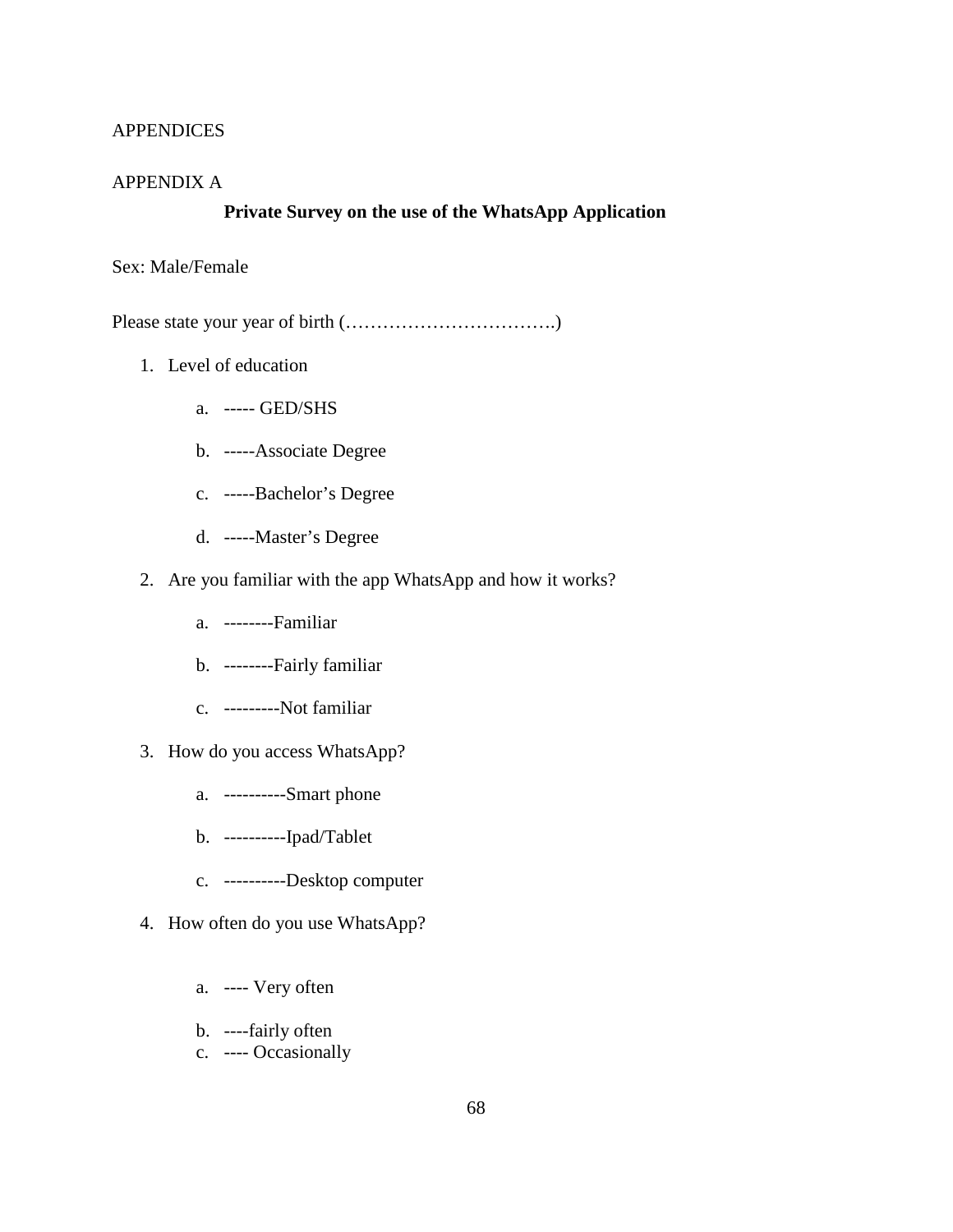- d. ----Not at all
- 5. How many times in a week do you use the app?
	- a. -----Everyday
	- b. ----A few times a week
	- c. ----Occasionally
	- d. ----Not at all
- 6. Which of the statement below describes your use of WhatsApp?
	- a. ------ For Flirting
	- b. ----- For entertainment
	- c. ----- For social networking
	- d. ----- For business
	- e. ----- For sharing photos/videos
	- f. ----- Other (Explain) ……………………………………………………………………………………… ……
- 7. Which of the statements below about WhatsApp makes it your preferred app?
	- a. -------Privacy
	- b. -------Affordable
	- c. -------Utility
	- d. -------Other
- 8. Does the WhatsApp platform encourage sexual exploration (The freedom to view and share nude pictures, engage in sexual conversations, view sex videos for one's sexual gratifications?
	- a. ---------Yes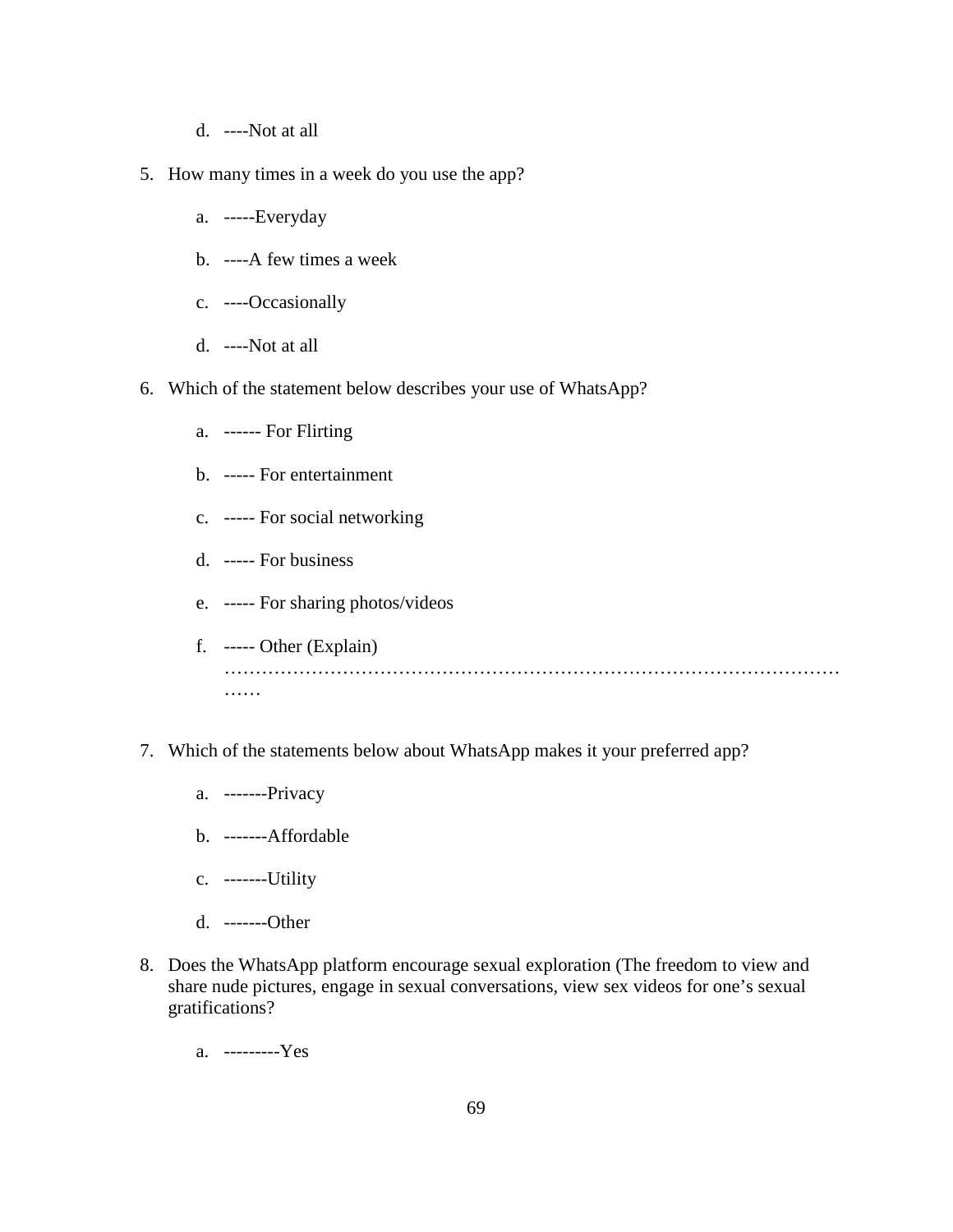- $b.$  -------- $No$
- c. ------- Not sure
- 9. Have you ever received **sexual/explicit content (Nude pictures, sextape, conversations related to sex)** through WhatsApp?
	- a. -------Yes
	- b. -------No
	- c. -------Don't remember
- 10. If you answered yes on #9 above, how often do you receive **sexual/explicit content (Nude pictures, sextape, conversations related to sex)** through WhatsApp?
	- a. ------Often
	- b. ------Fairly often
	- c. ------Occasionally
	- d. ------Never
- 11. Have you ever circulated any sexualized/explicit content (**(Nude pictures, sextape, sex related conversation)** through WhatsApp?
	- a. ------Yes b. -------No
	- c. -------Don't Remember
- 12. If you answered yes on # 11 above, how often to you circulate sexual/explicit content on WhatsApp?
	- a. -------Often
	- b. ------fairly often
	- c. ------Occasionally
	- d. -----Never
- 13. Which of these sexual activities do you engage in through WhatsApp?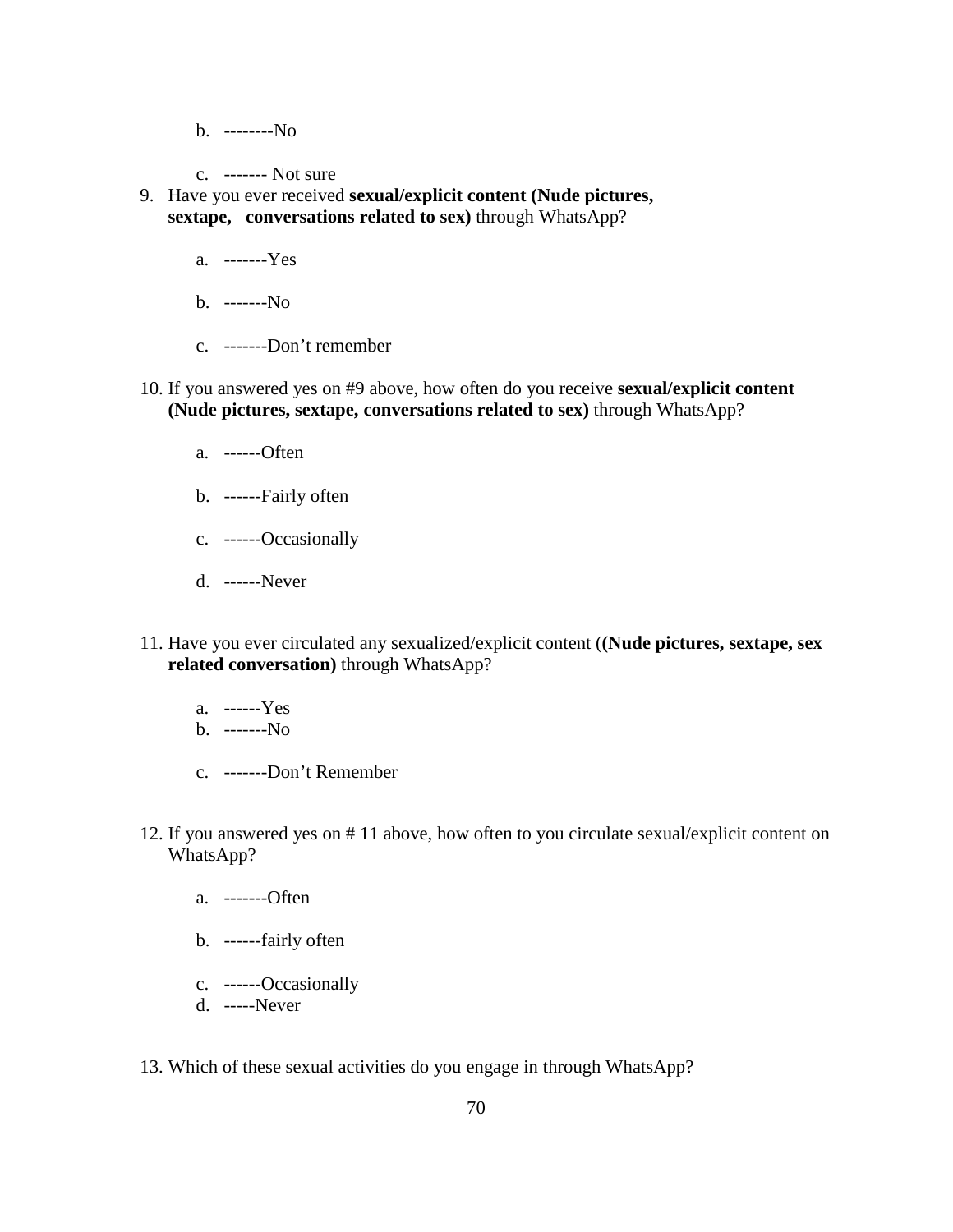- a. -----Sexual conversations
- b. -----Circulation of nude pictures
- c. ----- Circulation of sex clips
- d. ------ All of the above
- 14. Does the content you encounter on WhatsApp influence your sex life?
	- a. -------Very Much
	- b. -------Fairly
	- c. -------Not at all
- 15. Does the content you share and the conversations you craft on WhatsApp influence your possibility of attracting sexual partners?
	- a. ------ Think so
	- b. ------Do not think so
	- c. -----Not sure
- 16. How would you describe the reaction of the people you share the explicit content with? a. ------Positive
	- b. -----Negative
	- c. -----Neutral
	- d. ----Not Sure
- 17. What is often your reaction to the explicit content you receive from friends, acquaintances and colleagues through WhatsApp?
	- a. -------Positive
	- b. ------Negative
	- c. ------Neutral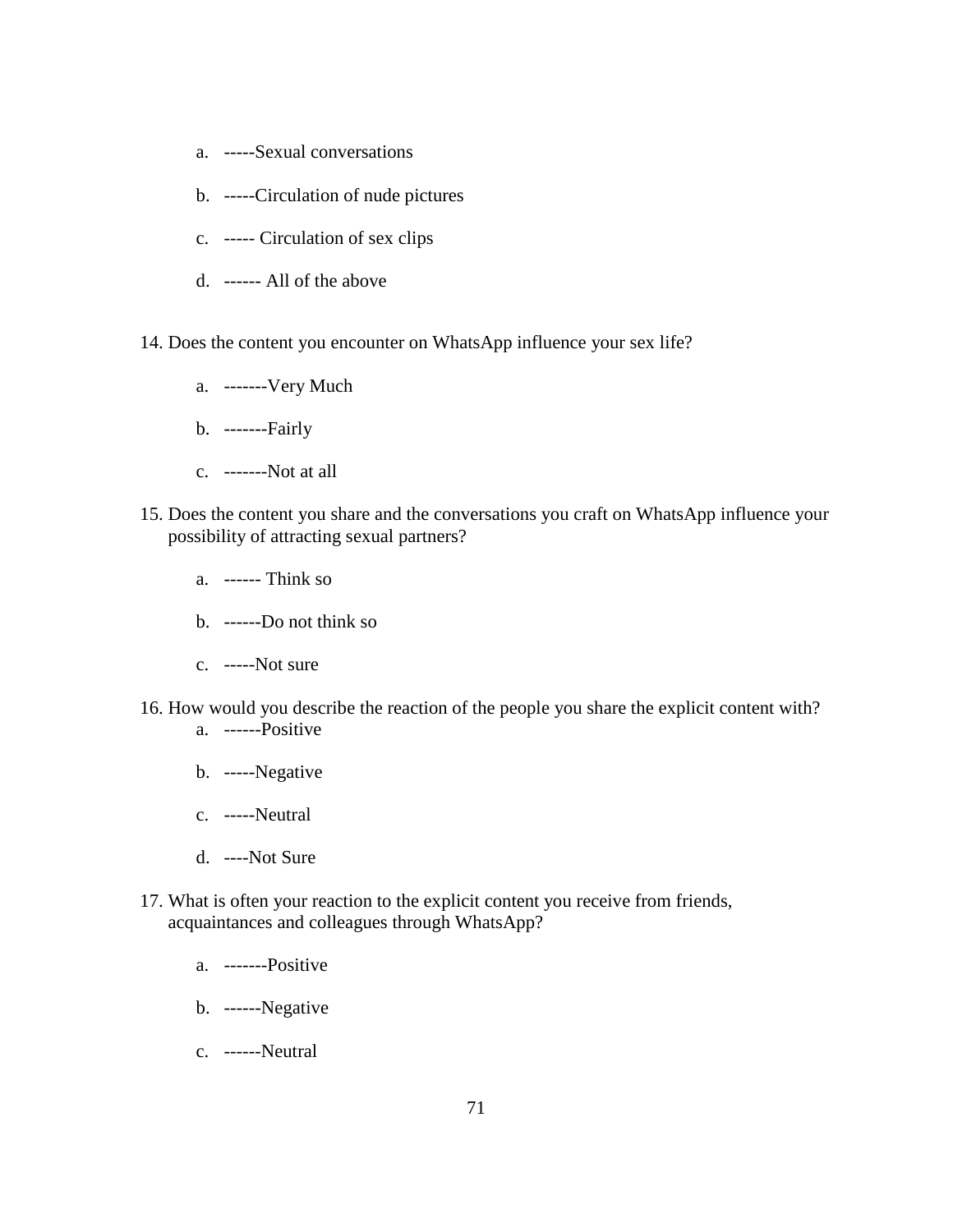- 18. How would you describe the impact of the explicit text circulated on WhatsApp on male patrons?
	- a. --------Positive
	- b. --------Negative
	- c. --------Neutral
- 19. How would you describe the impact of the explicit text circulated on WhatsApp on female patrons?
	- a. --------Positive
	- b. --------Negative
	- c. --------Neutral
- 20. How different is this app from other social networking applications in relation to flirting, sexting, circulation and receiving of sexual content? Kindly explain

……………………………………………………………………………………………… ……………………………………………………………………………………………… ……………………………………………………………………………………………… ……………………………………………………………………………………… Thank you!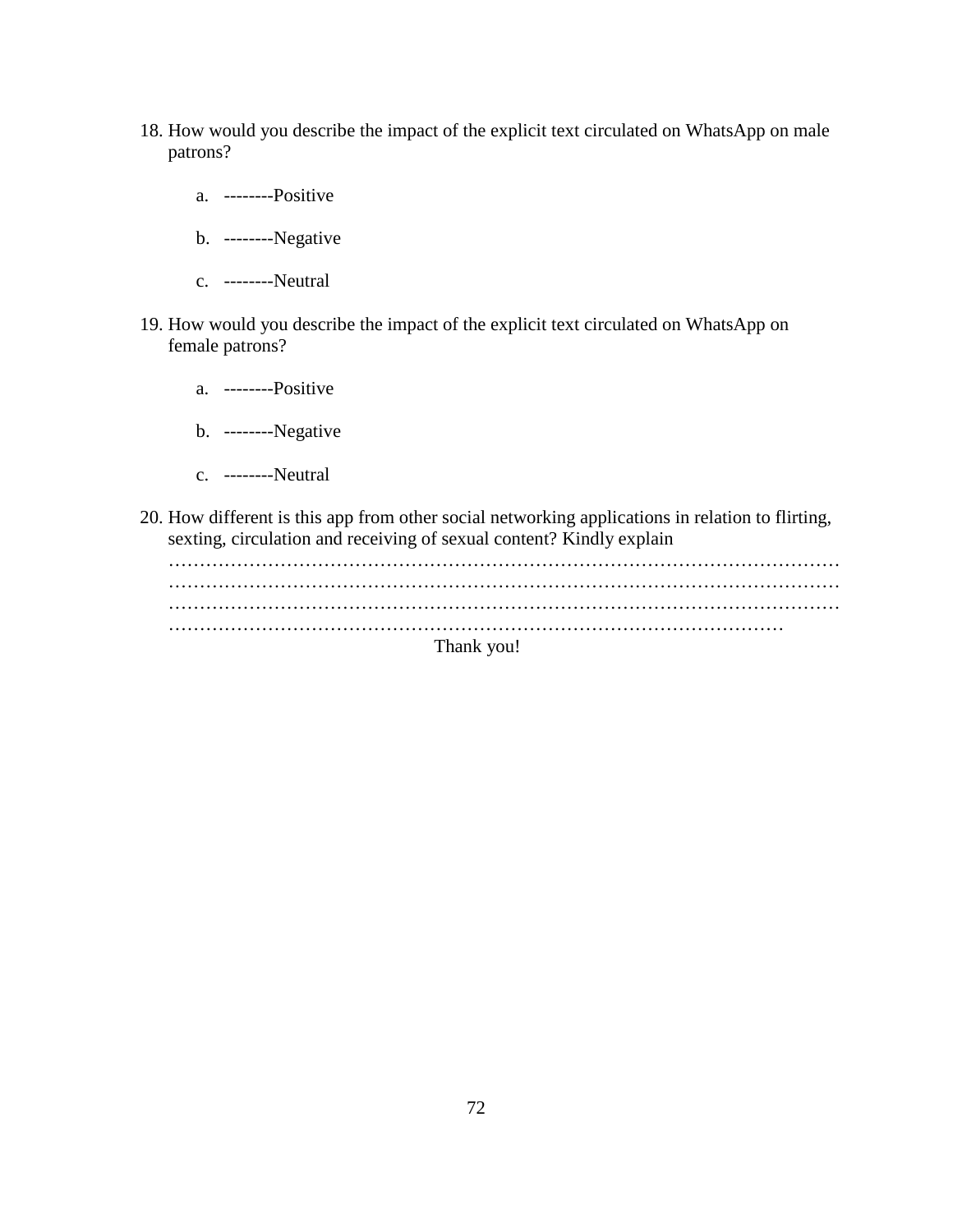## APPENDIX B

## INTERVIEW GUIDE

- 1. How long have you been using WhatsApp and what impact do you think it has on your ability to communication and network?
- 2. Describe to me how the app operate as a conversational tool for you and your friends?
- 3. How does owning a device with smart features such as camera, videoing, texting and audio recording influence the way you craft your sexual activities **(Taking of pictures of your private self, recording sex clips, flirtatious conversations)**?
- 4. Have you ever engaged in any sexual activity such as flirting, photographing, recording of your private sexual act through WhatsApp? Describe that activity to me?
- 5. How does your participation in a sexual conversation on WhatsApp influence your thoughts about sex?
- 6. Have you ever recorded anything explicit content **(Nude pictures, sextape)** for private viewing? Was it video recording, photographic recording or audio recording and describe your first experience of it.
- 7. Explain how recording your sex life **(Nude pictures, sextape, conversations related to sex)** on WhatsApp enhances your freedom in exploring your sexual world?
- 8. Have you ever shared any explicit content **(Nude pictures, sextape, conversations related to sex)** with anyone (Boyfriend, girlfriend, friends, colleagues etc.) through WhatsApp and what was their reaction?
- 9. Has any of your friends ever shared their private sexual recordings with you? If yes, how did you react to the text from the person who shared it with you?
- 10. What is your reaction to those who opine that WhatsApp is a site for sexual activities?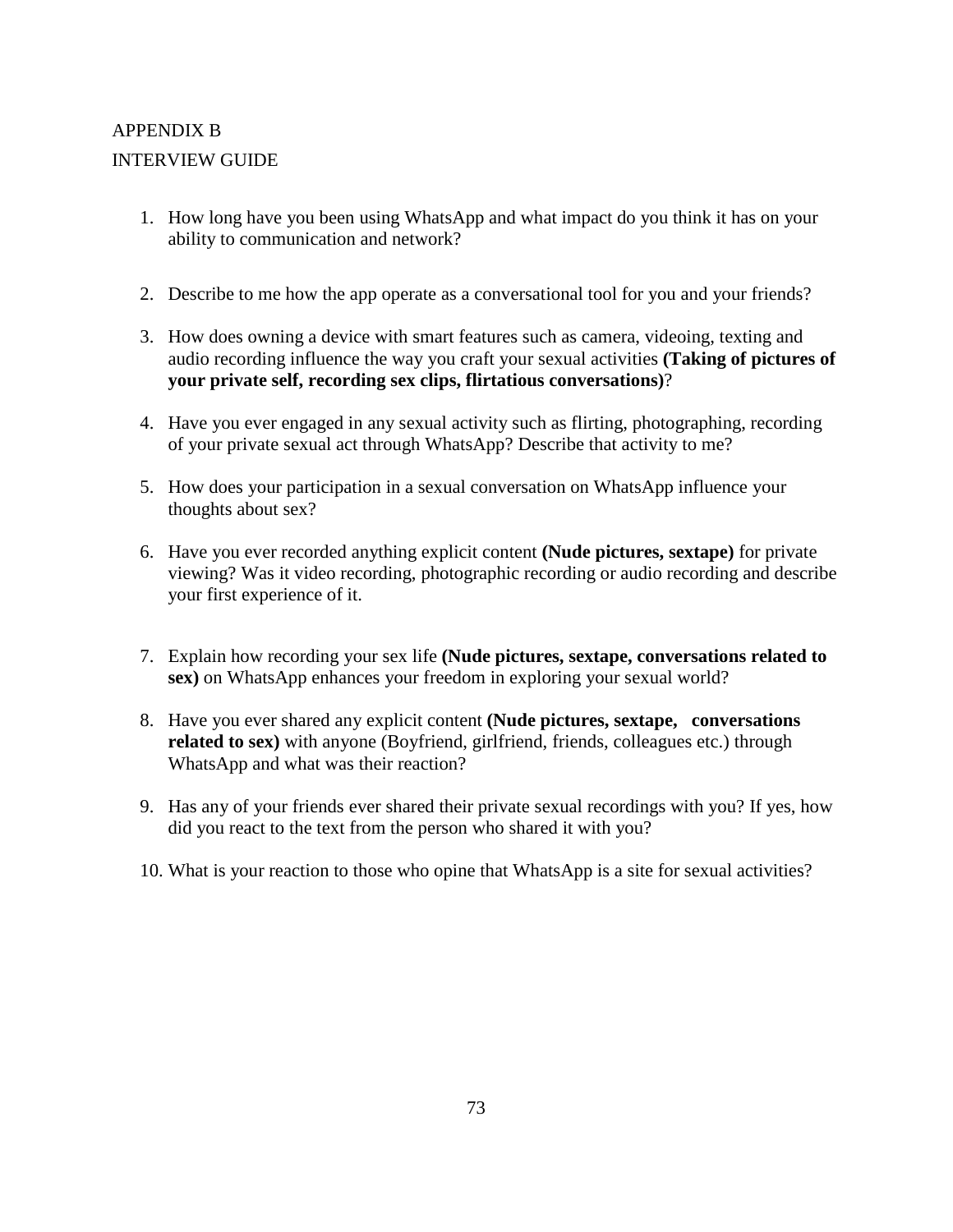# APPENDIX C

| Name    | Gender | Ag | Academic Level | Program of Study            | <b>Years of Usage</b> |
|---------|--------|----|----------------|-----------------------------|-----------------------|
|         |        | e  |                |                             |                       |
| Adwoa   | Female | 24 | Level 300      | Strategic                   | 3 years               |
|         |        |    |                | Communication               |                       |
| Kwabena | Male   | 27 | Level 400      | Journalism                  | 4 years               |
| Kwaku   | Male   | 24 | Level 300      | <b>Visual Communication</b> | 4 years               |
| Abena   | Female | 21 | Level 200      | Development                 | 3 years               |
|         |        |    |                | Communication               |                       |
| Akua    | Female | 28 | Level 300      | Strategic                   | 5 years               |
|         |        |    |                | Communication               |                       |
| Yaa     | Female | 22 | Level 200      | Development                 | 3 years               |
|         |        |    |                | Communication               |                       |
| Yaw     | Male   | 26 | Level 200      | <b>Visual Communication</b> | 3 years               |
| Afia    | Female | 27 | Level 100      | <b>Visual Communication</b> | 1 year                |

# DESCRIPTION OF PARTICIPANTS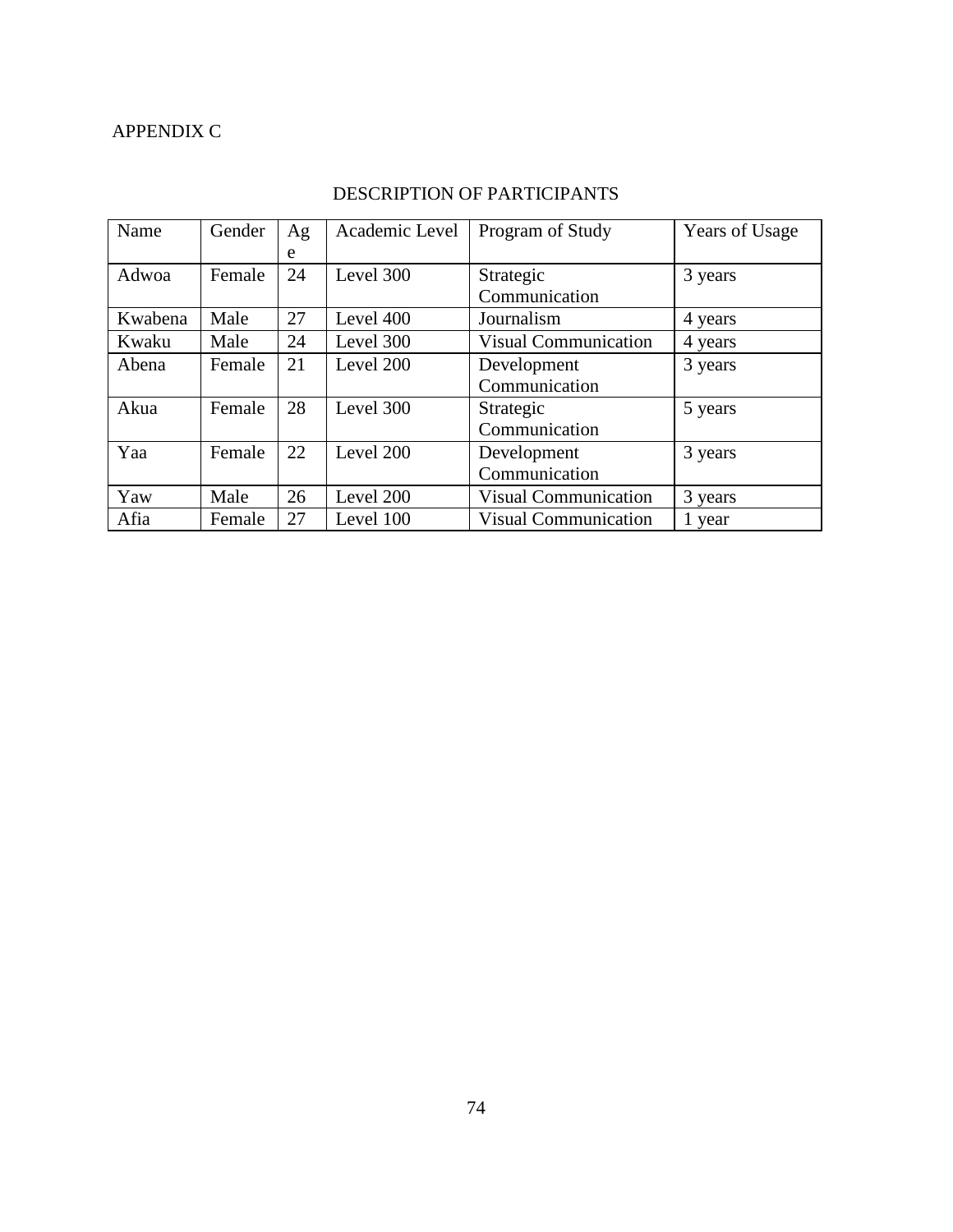#### REFERENCES CITED

- Altheide, D.L. & Johnson, J.M. (1994). Criteria for assessing interpretive validity in qualitative research. In: Denzin, N.K. & Lincoln, Y.S. (eds), Handbook of Qualitative Research. Thousand Oaks, CA: Sage Publications, pp. 485-499.
- Anderson, T. (2010). Interactions affording distance science education. In D. Kennepohl & L. Shaw (eds.), Accessible elements: Teaching science online and at a distance (pp. 1- 18). Edmonton: Athabasca University Press. Retrieved =February 20, 2011 http://www.aupress.ca/books/120162/ebook/01\_Kennepohl\_Shaw\_201 0- Accessible\_Elements.pdf.
- Baek, Y.M., M. Wojcieszak, and M.X.D. Carpini. "Online Versus Face-to-Face Deliberation: Who? Why? What? With What Effects?" New Media and Society 14.3 (2011): 363-83. Print.
- Barthes, R. (1993). 'Myth today', in Mythologies. Vintage, London. Pp. (59-109).
- Bennett, W., & Manheim, J. (2006). The one-step flow of communication. The Annals of the American Academy of Political and Social Science, 608(1), 213-232.
- Biemer, P. P., & Lyberg, L.E. (2003). Introduction to survey quality. Hoboken, NJ:John Wiley.
- Bimber, B. (1994). "Three Faces of Technological Determinism." in Does Technology Drive

History, edited by Merrit Roe Smith and Leo Marx. Cambridge, MA: MIT Press.

- Blumler, Jay G. and Katz, Elihu. The Uses of Mass Communications: Current Perspectives on Gratifications Research. Beverly Hills, California: Sage Publications, Inc., 1974.
- Bolter, D., J., & Grusin, R. (2000). Remediation: Understanding New Media. MIT Press.
- Brasch, R. (1973). How Did Sex Begin? The Sense and Nonsense of the Customs and Traditions

that have Separated Men and Women Since Adam and Eve. David McKay, New York.

Buffington, M. R, Luibheid, E. & Guy, J. D. (2014). A Global History of Sexuality: The Modern Era. Wiley Blackwell. Chichester, West Sussex, UK.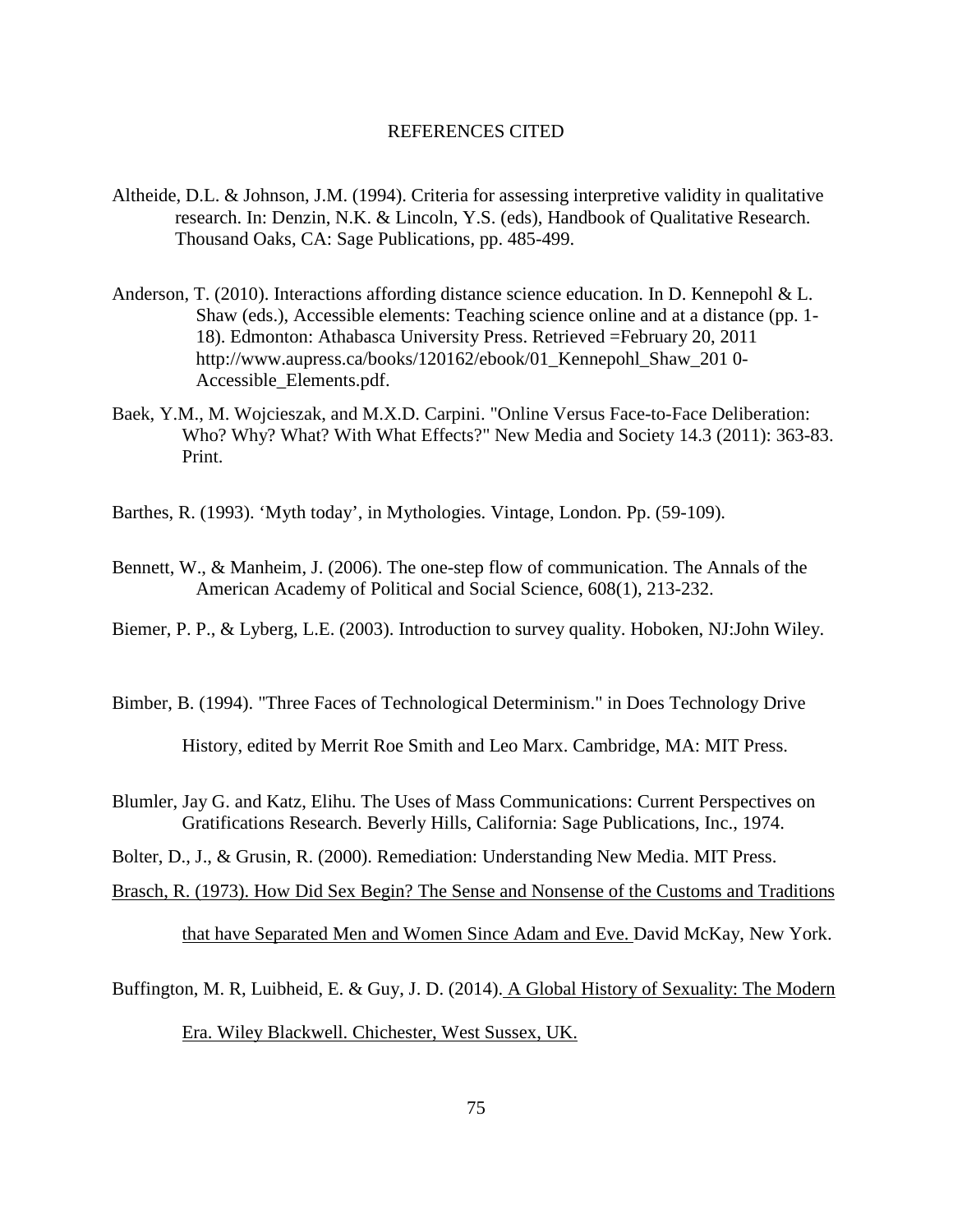Bullough, L. V. (1976). Sex, Society & History. Science History Publications, New York.

Caracelli, V.J. & Greene, J. C. (1993). Data Analysis strategies for mixed-method evaluation

designs. Educational Evaluation and Policy Analysis 15: 195-207.

- Carey, J. W. (1993). Linking qualitative and quantitative methods: Integrating cultural factors into public health. Qualitative Health Research 3: pp. 298-318.
- Carey, M. (1994). The Group Effect in Focus Groups: Planning, Implementing and Interpreting Focus Group Research. In Morse, Critical Issues in Qualitative Research Methods (pp.225-241). London: Sage Publications Ltd.
- Casebeer, A. L. & Verhoef, M.J. (1997). Combining qualitative and quantitative research methods: Considering the possibilities for enhancing the study of chronic diseases. Chronic Diseases in Canada 18:130-135.
- Cecchini, S. & Scott, C. (2003). Can Information and Communication Technology Applications Lead to Poverty Reduction? Lessons from Rural India. *Information Technology for Development*. Vol (10) pp. 73-84.
- Commonwealth Secretariat, (2002). Gender mainstreaming in HIV/AIDS: Taking a multisectoral approach. London: Commonwealth Secretariat.
- Craig T. R. (1999). Communication Theory as a field. Practical-theoretical argumentation, Vol. 10, pp.461-474.
- Croteau, D. & Hoynes, W. (2014). Media Society: Industries, Images, and Audiences. Sage Publications, California: Thousand Oaks
- Cohen, S. (1972). Folk Devils and Moral Panics: The Creation of the Mods and Rockers. London: MacGibbon & Kee.
- Cookingham, L. & Ryan, G. (2015). The Impact of social media on the sexual and social wellness of adolescents. Journal of pediatric and Adolescent Gynecology, 28 (1), pp. 2-5.
- DeFleur, M. & Ball-Rokeach, S. (1989). Theories of Mass Communication. Longman.
- Dholakia, U. M., Bagozzi, R. P., and Pearo, L. R. K. (2004). A social influence model of consumer participation in network- and small-group-based virtual communities. International Journal of Research in Marketing, Vol. 21 No. 3, pp. 241−263.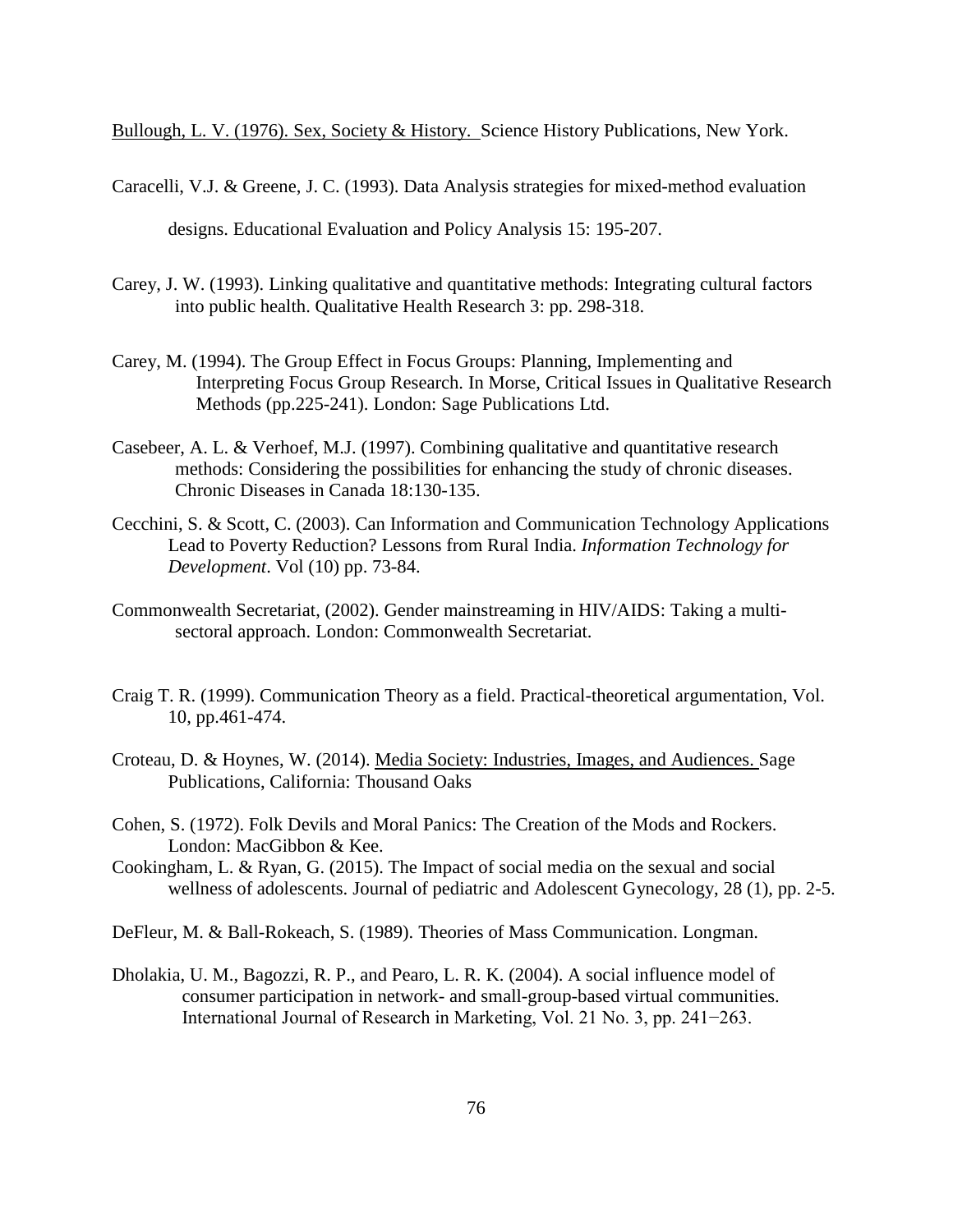- Dooley, K. E.(1999). Towards a holistic model for the diffusion of educational technologies: An integrative review of educational innovations studies. *Educational Technology and Society*, Vol. 2 (4). Retrieved Feb 22, 2015, from [http://ifets.ieeee.org/periodical/vol4\\_4\\_99/km\\_dooley.html.](http://ifets.ieeee.org/periodical/vol4_4_99/km_dooley.html)
- Douglas, Susan P. and Yoram Wind (1987), "The Myth of Globalization," Columbia Journal of World Business, 22 (Winter), 19-29.

Dominick, J. R. (1984). Videogames, television violence, a Journal of Communication, 34 (2), 136–147

- Donner, J. (2005). The Mobile Behaviors of Kigali's Microentrepreneurs: Whom They Call. . And Why." In K. Nyíri (ed.), A Sense of Place: The Global and The Local in Mobile Communication (pp. 293–301). Vienna: Passagen Verlag.
- Fischer, C. (1992). America Calling: A Social History of the Telephone to 1940. Berkeley: Univ. Calif. Press.
- Fontana, A. & Frey, J.H. (2000). The Interview: From Structured Questions to Negotiated Text. In N.K. Denzin & Y.S. Lincoln (Eds.), Handbook of Qualitative Research (pp.645- 672). London: Sage Publications Ltd.
- Fossey, E., Harvey, C., McDermott, F. and Davidson, L. (2002). Understanding and Evaluating Qualitative Research. Australian and New Zealand Journal of Psychiatry, 15, 717-732.

Foucault, M. (1970). The Order of things. New York: Pantheon.

Engels, F (1972). *The Origin* of the Family, Private Property and the State. New York.

- Foucault, M. (1998). "The Will to Knowledge", The History of Sexuality Volume 1, Hurley, R., trans., Penguin Books, Great Britain.
- Foucault, M. (1978). The History of Sexuality: An Introduction. Volume 1, Pantheon Books. New York.
- Foucault, M. (1985). The History of Sexuality: The Use of Pleasure. Volume 2. Pantheon Books. New York: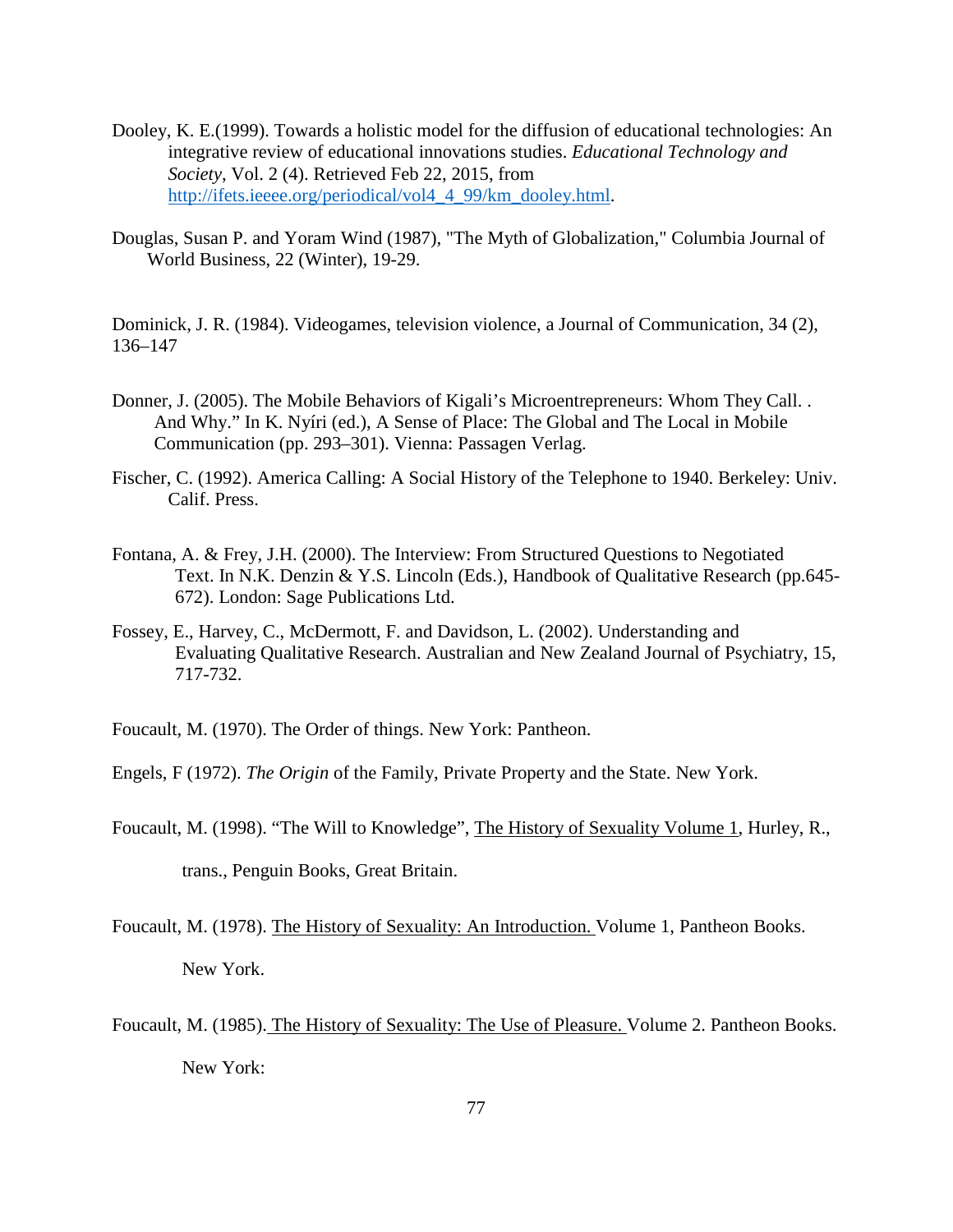Foucault, M. (1986). The History of Sexuality: The Care of the Self. Volume 3. Pantheon Books. New York.

Fout, C. J. (1992). Forbidden History: The State, Society and the Regulation of Sexuality in Modern Europe: Essays from the Journal of the History of Sexuality. University of Chicago Press. Chicago.

- Freud, S. (1979). *Three Essays on the Theory of Sexuality*, in On Sexuality, Harmonsworth: Penguin. Pp. 97-56).
- Gardner, H. & Davis, K. (2013). The App Generation: How Today's Youth Navigate Identity, Intimacy, and Imagination In a Digital World. Yale University Press.

Gladwell, M. (2010). Small Change: Why the revolution will not be tweeted. Retrieved June 11, 2015, from [http://www.newyorker.com/reporting/2010/10/04/101004fa\\_fact\\_gladwell](http://www.newyorker.com/reporting/2010/10/04/101004fa_fact_gladwell)

- Glaser, B. G. & Strauss, A. L. (1967). *The discovery of grounded theory: Strategies for qualitative research*. Chicago, Ill: Aldine.
- Greene,J.C., Caracelli, V.J. & Graham, W.F.(1989). Toward a conceptual framework for mixedmethod evaluation designs. Educational Evaluation and Policy Analysis 11: 255-274.
- Greene, J.C. & Caracelli, V.J. (eds) (1997). Advances in Mixed-Method Evaluation: The Challenges and Benefits of Integrating Diverse Paradigms. San Francisco: Jossey-Bass Publishers.

Guba, E.G. (1990). The alternative paradigm dialog. In E. G. Guba (ed.), The Paradigm Dialog.

Newbury Park, CA: Sage, pp. 17-30.

Haase, J.E. & Myers, S.T. (1998). Reconciling paradigm assumptions of qualitative and quantitative research. Western Journal of Nursing Research 10: 128-137.

Hawkes, G. (2004). Sex & Pleasure in Western Culture. Polity Press. Cambridge, UK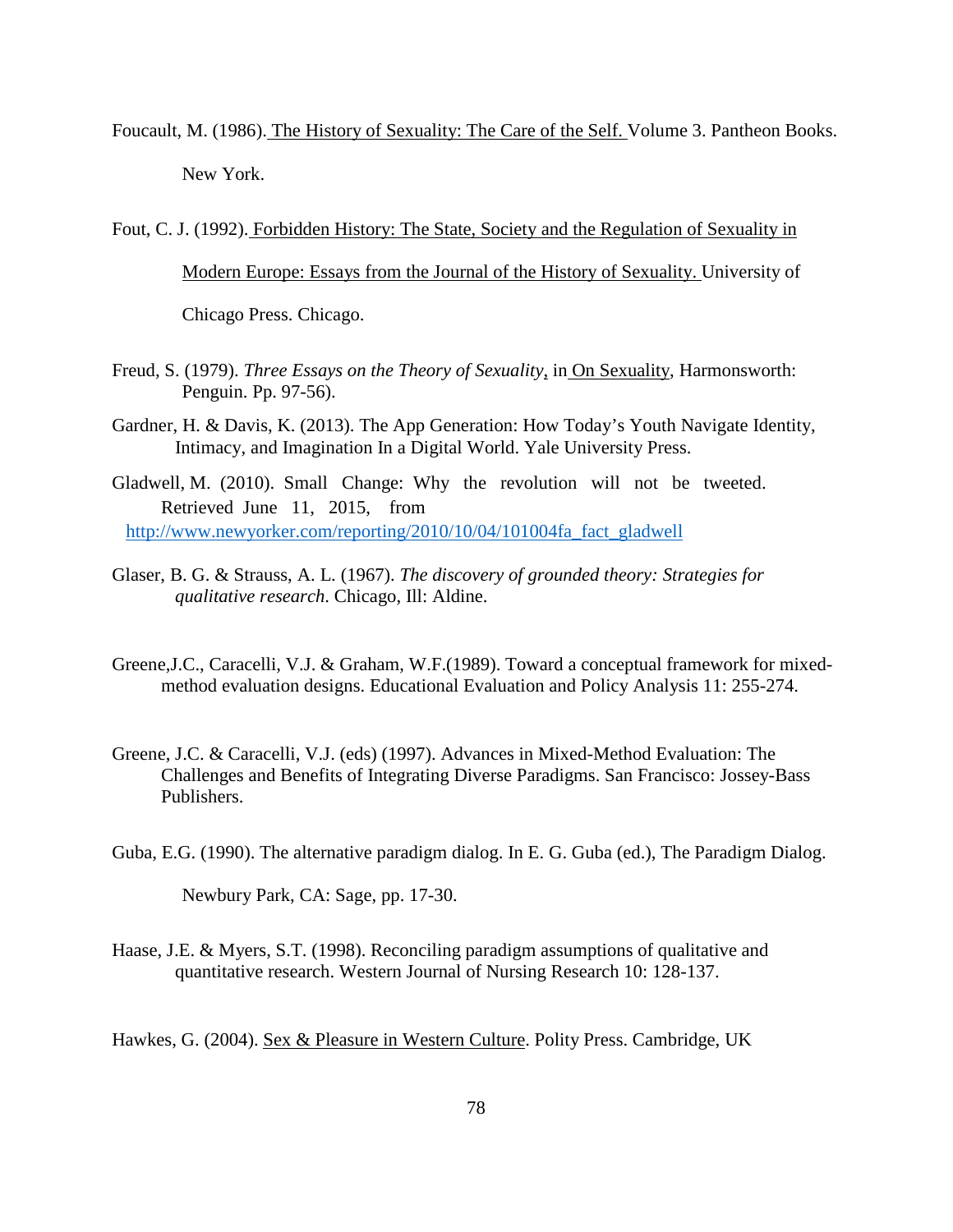- Hughes, T. (1994) "Technological momentum," in Merritt Roe Smith and Leo Marx, ed., *Does Technology Drive History?: The Dilemma of Technological Determinism*, Massachusetts Institute of Technology, 1994, pp. 101–113.
- Houlbrook, M. & Cocks H. (2005). Palgrave Advances in the Modern History of Sexuality. Palgrave Macmillan.

Horrocks, R. (1997). An Introduction to the Study of Sexuality. Macmillan Press.

- Ingram, D. (1994). 'Foucault and Habermas on the subject of reason', in Gary Gutting (ed.), The Cambridge Companion to Foucault, p, 223.
- Heeter, C., & Greenberg, B. (1985). Cable and program choice. In D. Zillman & J. Bryant (Eds.), Selective exposure to communication (pp. 203–224). Hillsdale, NJ: Lawrence Erlbaum Associates, Inc.
- Hermanns, H. (2008). Mobile democracy: Mobile phones as democratic tools Politics, 28 (2) (2008), pp. 74–82.
- Horsburgh, D. (2003). Evaluation of Qualitative Research. Journal of Clinical Nursing, 12, pp. 307-312.
- International Telecommunication Union. (2011). International telecommunications/ICT indicators 2011: At a crossroads International Telecommunication Union. Geneva, Switzerland. Retrieved on February 22, 2015, from 〈http://www.itu.int/ITU-D/ict/publications/africa/2011/index.html〉
- International Telecommunication Union. (2010). African telecommunications/ICT indicators 2008: At a crossroads International Telecommunication Union. Geneva, Switzerland. Retrieved on February 22, 2015, from 〈http://www.itu.int/ITU-D/ict/publications/africa/2010/index.html〉
- International Telecommunication Union. (2008). African telecommunications/ICT indicators 2008: At a crossroads International Telecommunication Union. Geneva, Switzerland. Retrieved on February 22, 2015, from [〈](http://www.itu.int/ITU-D/ict/publications/africa/2008/index.html)[http://www.itu.int/ITU-](http://www.itu.int/ITU-D/ict/publications/africa/2008/index.html)[D/ict/publications/africa/2008/index.html](http://www.itu.int/ITU-D/ict/publications/africa/2008/index.html)[〉](http://www.itu.int/ITU-D/ict/publications/africa/2008/index.html)
- International Telecommunication Union (2009). ICT statistics database. International Telecommunication Union. Retrieved from <u><http://www.itu.int/ITU-</u> [D/ICTEYE/Indicators/Indicators.aspx](http://www.itu.int/ITU-D/ICTEYE/Indicators/Indicators.aspx)[〉](http://www.itu.int/ITU-D/ICTEYE/Indicators/Indicators.aspx).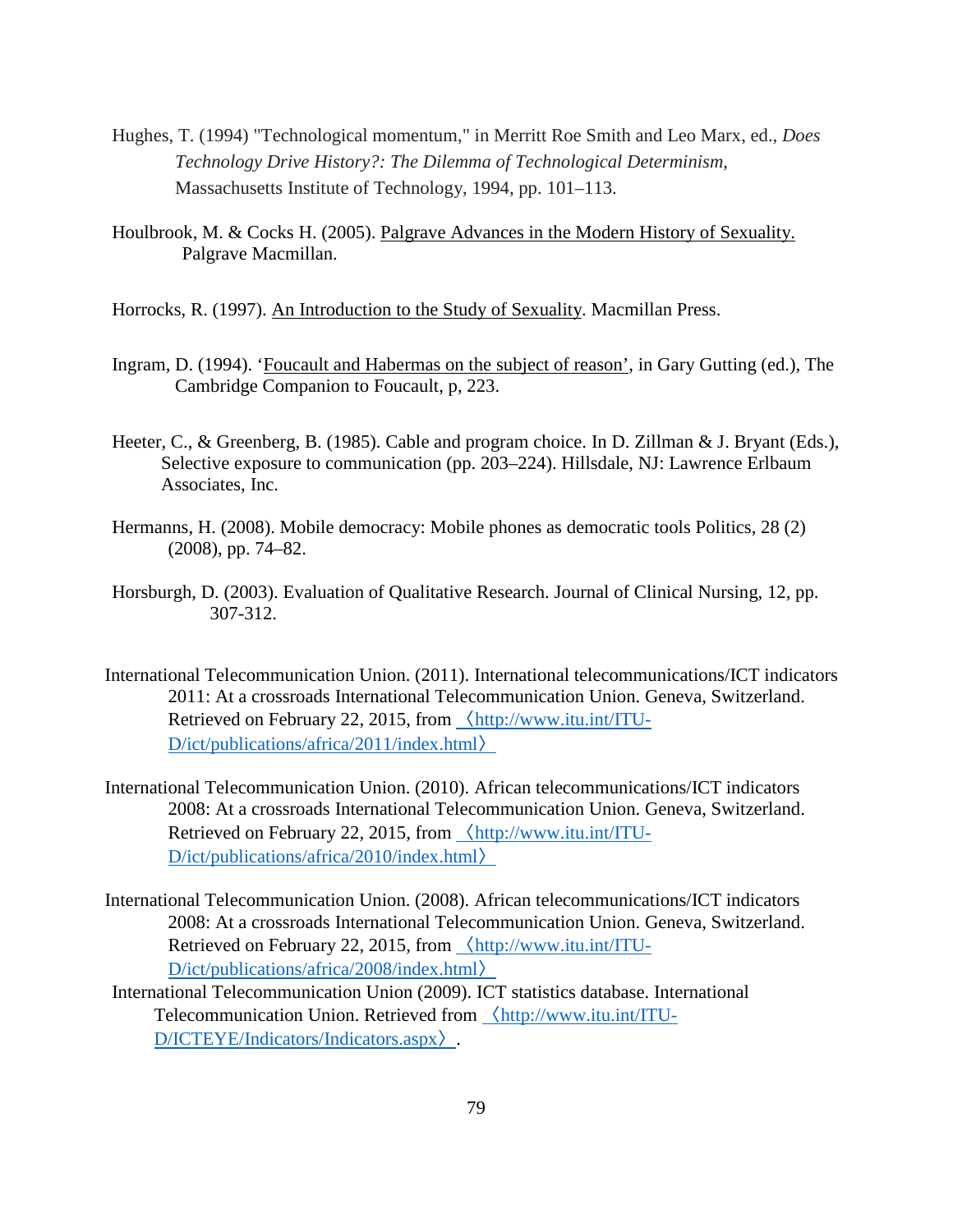- Jenkins, H. (2006). Convergence Culture: Where Old and New Media Collide. New York University Press.
- Kalyango, J. & Adu-Kumi, B. (2013). Impact of Social Media on Political Mobilization in East and West Africa. Global Media Journal. Vol. 23.
- Karapanos, E., Teixeira, P., Gouveia, R. (2016) Need Fulfillment and Experiences on Social Media: A case on Facebook and WhatsApp, Computers in Human Behavior, pp. 888- 897.
- Katz, E. (1987). Communication research since Lazarsfeld. Public Opinion Quarterly, 51, 525–545.
- Katz, E., Blumler, J. G., & Gurevitch, M. (1974). Uses and gratifications research. The Public Opinion Quarterly. 37(4), 509-523.
- Kaye, B.K. (2010). Going to the Blogs: Toward the Development of a Uses and Gratifications Measurement Scale for Blogs. Atlantic Journal of Communication, 18(4), 194-210.
- Kitzinger, J. (1996). Introducing Focus Groups. In N. Mays & C. Pope, Qualitative Research in Health Care (pp.36-45), London: B.M.J. Publishing Group.
- Krause, A.E., North, A.C., Heritage, B., (2014). The uses and gratifications of using Facebook music listening applications. Comput. Hum. Behav. (39), 71-77 [http://dx.doi.org/10.1016/j.chb.2014.07.001.](http://dx.doi.org/10.1016/j.chb.2014.07.001)
- Krueger, R.A. (1994). Focus Groups: A Practical Guide for Applied Research (2nd ed.). London: Sage Publications Ltd.
- Ku, Y.C., Chu, T.H., and Tseng, C.H. (2013). Gratifications for using CMC technologies: A comparison among SNS, IM, and e-mail. Computers in Human Behavior, 29(1), 226- 234.
- Kuzel, A. (1992). Sampling in Qualitative Inquiry. In B.F. Crabtree and W.L. Miller (Eds.), Doing Qualitative Research (pp.31-44). London: Sage Publications Ltd.
- Kuzel, A.J. & Like, R.C (1991). Standards of trustworthiness for qualitative studies in primary care. In: P.G. Norton, M. Steward, F. Tudiver, M.J. Bass & E.V. Dunn (eds.), Primary Care Research. Newbury Park, CA: Sage Publications, pp. 138-158.
- Lacan, J. (1973). The Four Fundamental Concepts of Psychoanalysis. Pp 168.
- Laurillard, D. (2007) Pedagogical forms for mobile learning: framing research question, In Pachler, N. (ed) Mobile learning: towards a research agenda, London: WLE Centre, IoE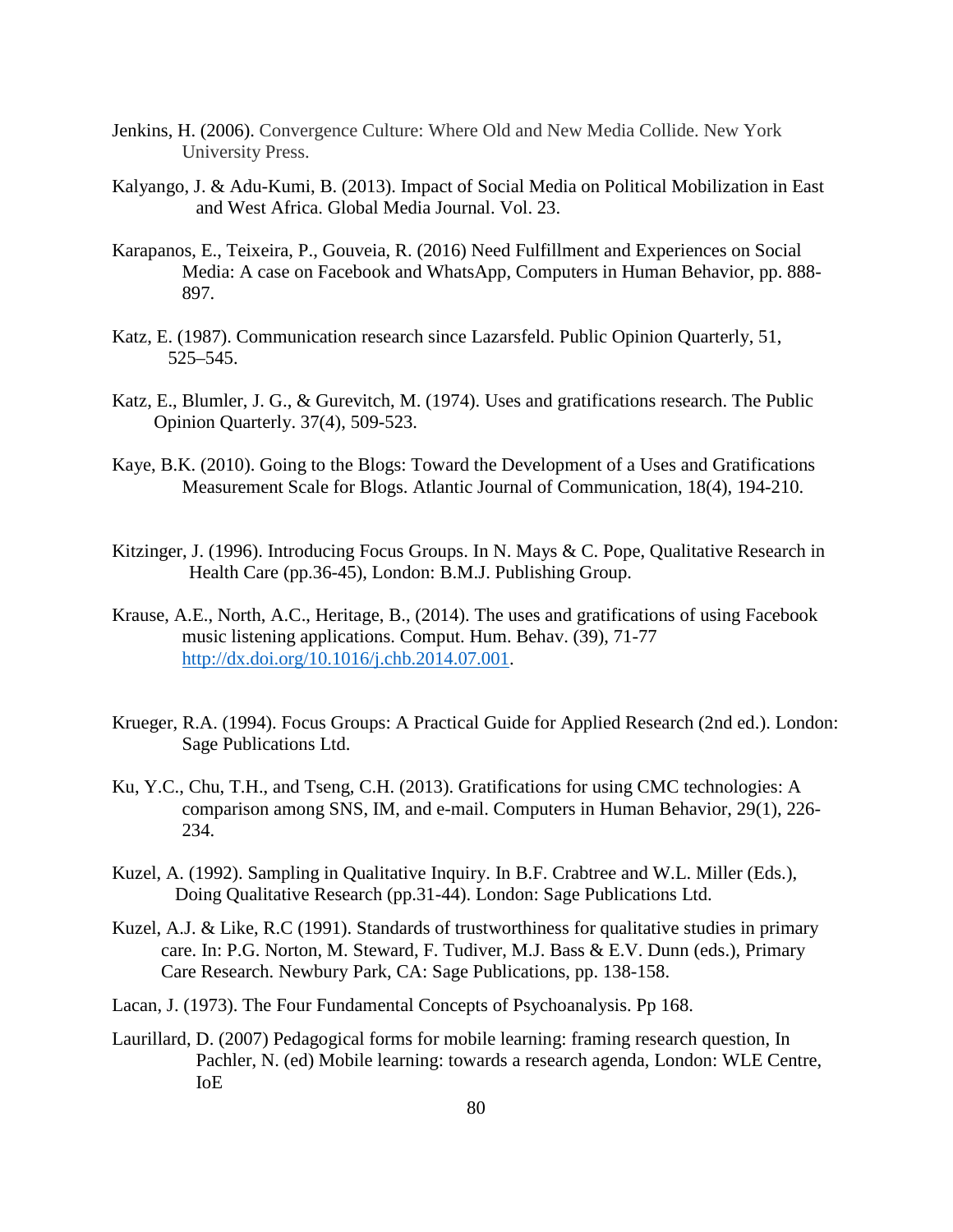- Lenhart, A. (2009). Teens and sexting. Washington, DC: A Pew Internet & American Life Project Report. Retrieved February 4, 2016. Retrieved from http://ncdsv.org/images/PewInternet\_TeensAndSexting\_12-2009.pdf
- Lenhart, A., & Madden, M. (2005). Teen content creators and consumers. Washington, DC: Pew Internet & American Life Project. Retrieved June 10, 2015, from [http://www.pew](http://www.pew/) Internet.org/PPF/r/166/report\_display.asp.
- Lenhart, A., Purcell, K., & Smith, A. (2011). Social media and mobile Internet use among teens and young adults. Washington, DC: A Pew Internet & American Life Project Report. Retrieved from http://www.pewinternet.org/Reports/2007/Teens-and-Social-Media.aspx.
- Lessig, L. (1999). The Limits in Open Code: Regulatory Standards and the Future of the Net. Berkeley Technology Law Journal, Vol. 14, No. 2, pp. 759-769.

Lessig, L. (2006). "Testimony of Larry Lessig, Hearing on Network Neutrality." Senate Committee on Commerce, Science and Transportation.

- Liebes, T. & Katz, E. (1990). The Export of Meaning: Cross-Cultural Readings of 'Dallas'. Oxford: Oxford University Press.
- Lister, M., Dovey, J., Giddings, S., Grant, I., & Kelly, K. (2009). New Media: A critical Introduction. Routledge, London.
- Lievrouw, L., A. & Livingstone, S. (2006). Handbook of new media: social shaping and social consequences. Sage Publications, pp. 1-14.
- Limayem, M., & Cheung, C. M. (2011). Predicting the continued use of internet-based learning technologies: the role of habit. Behavior info. Technol. 30 (1), pp. 91-99.
- Luo, M., M., Chea, S., & Chen,J.S.(2011). Web-based information service adoption: a communication of the motivational model and the uses and gratifications theory. Decision Support Systems, 51(1), pp. 21-30.
- Lunt, P. & Livingstone, S. (1996). Rethinking the Focus Group in Media and Communications Research. Journal of Communication, 46(2), 79-98.
- Marwick, E. A. (2008). "To Catch a Predator? The MySpace Moral Panic". Retrieved from web June 10, 2015 at http//: [www.uic.edu.](http://www.uic.edu/)
- Marx, K. (1975) Concerning Feuerbach, Early Writings. Penguin Books, London
- Masson, J. (1985). The Complete Letters of Sigmund Freud and Wihelm Fliess 1887-1904. Cambridge, Mass.: Belknap. P. 2.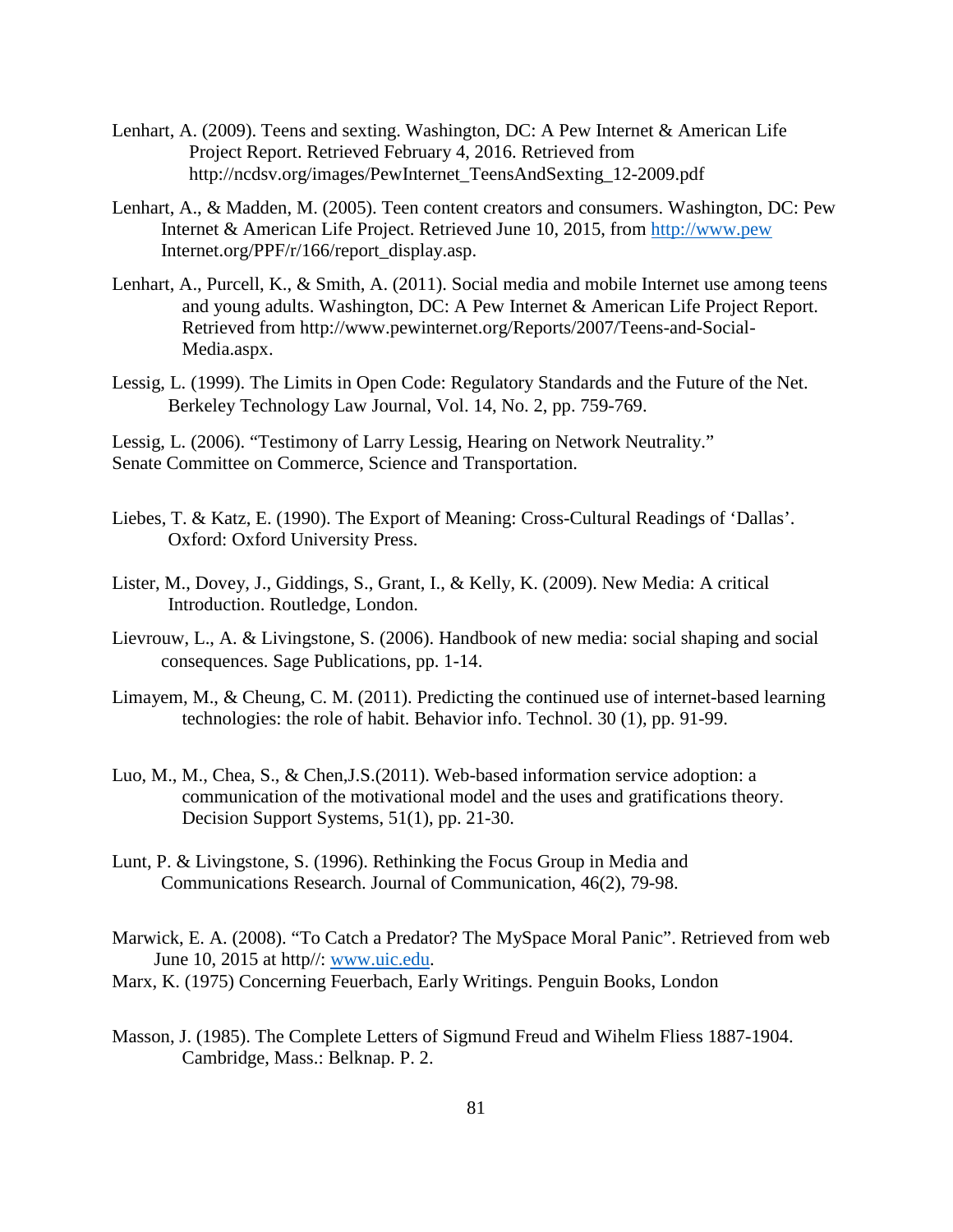- McChesney, R. (2008). The Political Economy of Media: Enduring Issues, Emerging Dilemmas. Monthly Review Press. New York.
- McGhee, P. E., & Frueh, T. (1980). Television viewing and the learning of sex-role stereotypes. Sex Roles, 6 (2), 179–188.
- McLuhan, M. (1994). Understanding media: The extensions of man. Cambridge, MA: MIT Press. (Original work published 1964).
- McLuhan, M. & Powers, B.R. (1989). The global village: Transformations in world life and media in the 21st century. New York, NY: Oxford University Press.
- McQuail, D. (1994). The rise of media of mass communication. In D. McQuail (Ed.), Mass communication theory: An introduction (pp. 1–29). London: Sage.
- Metz, C. (2016). A Billion People Now Use WhatsApp. *Wired Business*.
- Meyrowitz, J. (1994b). Medium theory. In D. Crowley & D. Mitchell (Eds.), Communication theory today (pp. 50–77). Stanford, CA: Stanford University Press.
- Milligan, D. (1993). Sex –Life: A Critical Commentary on the History of Sexuality. Pluto Press, Boulder, Colorado.
- Morgan, D. (1988). Focus Groups as Qualitative Research. Newbury Park: Sage Publications Ltd.
- Morgan, D. (1996). Focus Groups. Annual Review Sociology 22, 129-152.

Morgan, M., & Shanahan, J. (2010). The state of cultivation. Journal of Broadcasting and Electronic Media, 54, pp. 337-355.

- Morse, J.M. & Field, P.A. (1995). Qualitative Research Methods for Health Professionals (2nd ed).California: Sage Publications Ltd.
- Moy, P. and Murphy, J. (2016). Problems and Prospects in Survey Research. Journalism & Mass Communication Quarterly. 93 (1), pp. (16-37).
- Nukunya, G. K. (1969). Kinship and marriage among the Anlo-Ewe. New York: Athlene Press.
- O'Hara, K., et al, (2014). Everyday Dwelling with WhatsApp. Mobile Apps for Enhancing Connectedness. Baltimore, MD, USA.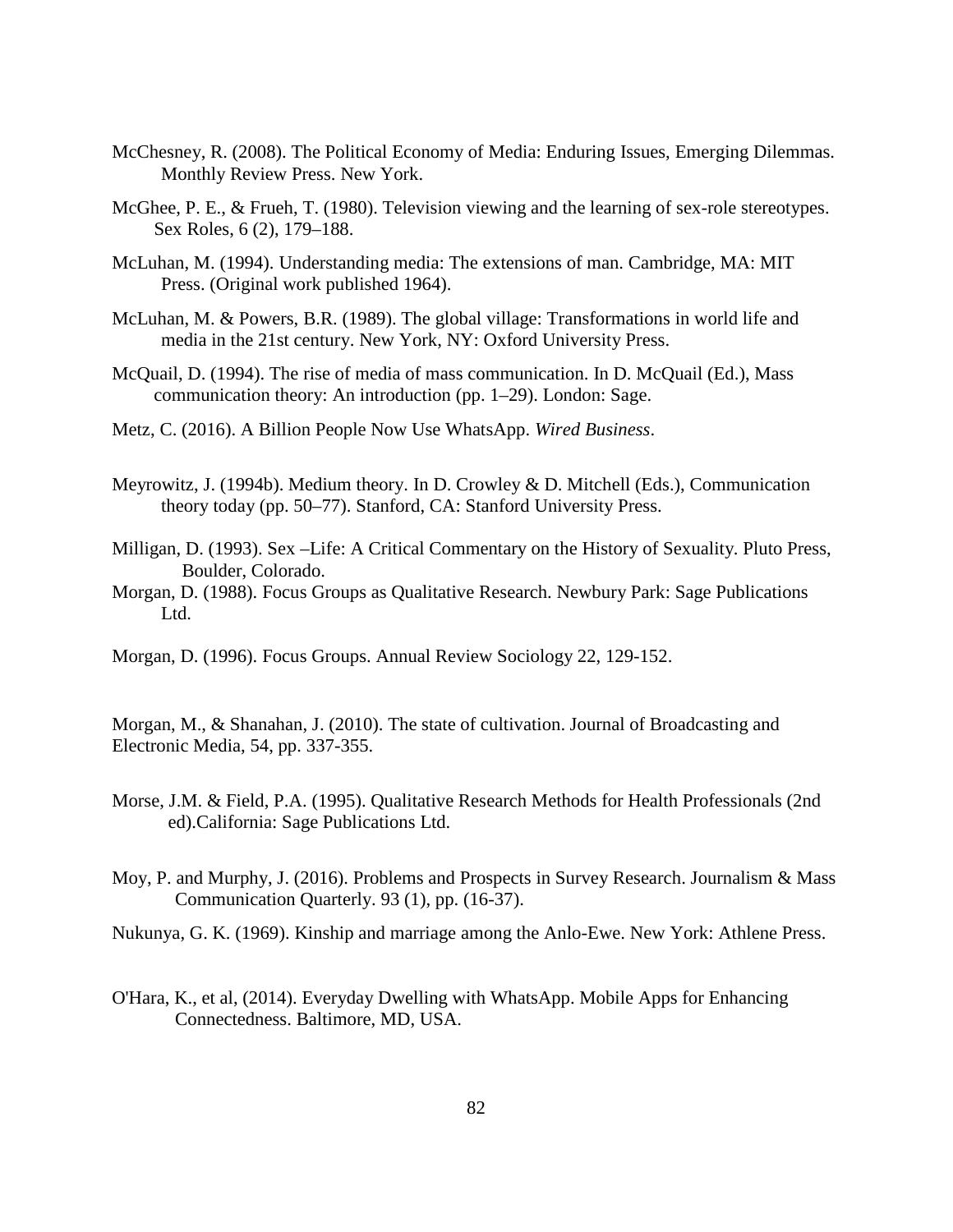- Olivarez-Giles, N. (2013). WhatsApp adds voice messaging as it hits 300 million monthly active users. The Verge. Available at, [http://www.theverge.com/2013/8/6/4595496/whatsapp-](http://www.theverge.com/2013/8/6/4595496/whatsapp-300-million-active-users-voice-messaging-update)[300-million-active-users-voice-messaging-update.](http://www.theverge.com/2013/8/6/4595496/whatsapp-300-million-active-users-voice-messaging-update)
- Oppong, C. & Abu, K. (1987). Seven roles of women: Impact of education, migration and employment on Ghanaian mothers. Geneva: ILO.
- Owiro, D. (2011).The State of Competition Report: Mobile Money Transfer, Agricultural Bulk Storage and Milling, and the Media Sectors in Kenya. IEA Research Paper Series. Institute of Economic Affairs, Kenya.
- Pai, P. & Arnott, D.C. (2013). User adoption of social networking sites: Eliciting uses and gratifications through a means–end approach. Computers in Human Behavior, 29(3), 1039-1053.
- Peakman, J. (1957). A cultural history of sexuality. Oxford.
- Pinch, T., Bijker, W. (1987). The social construction of facts and artifacts: Or how the sociology of science and the sociology of technology might benefit each other. In The social construction of technological systems: New directions in the sociology and history of technology, edited by Wiebe Bijker, Thomas Hughes, and Trevor Pinch, 17-50. Cambridge, MA: MIT Press.
- Piotr Konieczny (2009). "Governance, Organization, and Democracy on the Internet: The Iron Law and the Evolution of Wikipedia", Sociological Forum. Vol. 24, (1) pp. 162-192.
- Posner, A. R. (1992). Sex and Reason. Harvard University Press. Cambridge Massachusetts.
- Reagan, J. (1996). The "repertoire" of information sources. Journal of Broadcasting & Electronic Media, 40, 112–119.
- Reichardt, C.S. & Rallis, S. F. (1994). Qualitative and Quantitative inquiries are not incompatible: A call for new partnership. New Directions for program Evaluation 61:85- 91.
- Robinson. P. (1976). Interpersonal influence in election campaigns: Two-step-flow hypotheses. Public Opinion Quarterly, 40, 204-319.

Rogers, E. M. (2003). Diffusion of Innovations.  $5<sup>th</sup>$  Edition. New York: Free Press

Rogers, E. M. (1995). Diffusion of Innovations. 4<sup>th</sup> Edition. New York: Free Press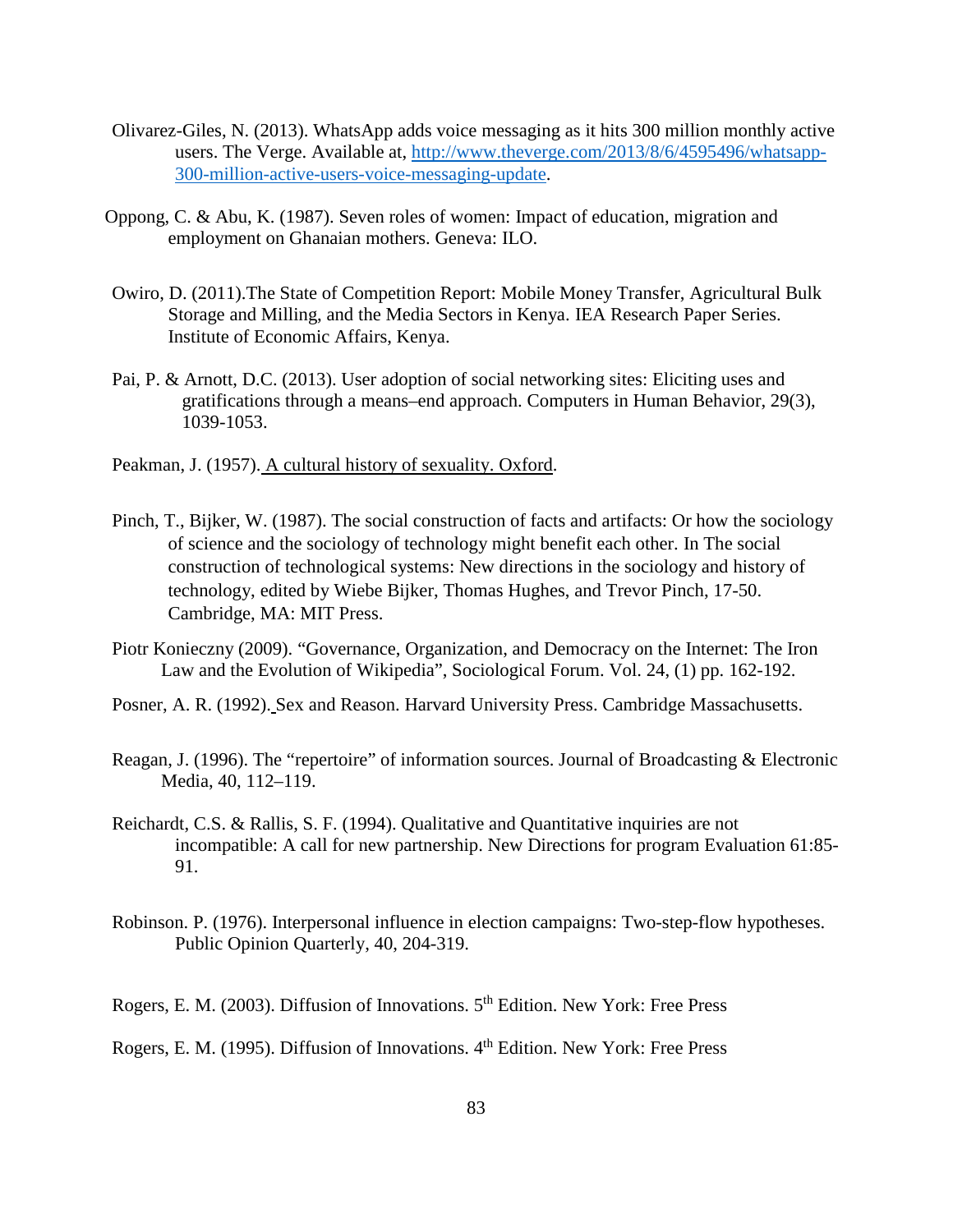- Rogers, E. M. (1993). Diffusion and the Re-Invention of Project D.A.R.E. In Thomas E. Backer and Everett M. Rogers, eds., Organizational Aspects of Health Communication Campaigns: What Works? New-bury Park, California: Sage, pp. 139-162.
- Rogers, E. (1986). Communication technology: The new media. New York: Free Press.
- Ruggiero, E. T. (2000). Uses and Gratifications Theory in 21<sup>st</sup> Century. Mass Communication  $\&$ Society, 3(1), pp. 3-37.
- Salisbury, E. J. (1991). Sex in the Middle Ages: A Book of Essays. Garland Publishing, New York.
- Sale, E.M.J., Lohfeld, H. L., & Brazil, K. (2002). Revisiting the Quantitative-Qualitative Debate: Implications for Mixed-Method Research. Quantity& Quality. Vol 36, pp. 43-53.
- Saunders, R. J., J. J. Warford, and B. Wellenieus. (1994). Telecommunications and Economic Development, 2nd ed. Baltimore: Johns Hopkins University Press.
- Severin, J. W. & Tankard, W. J. (2000). Communication Theories: Origins, Methods, and Uses in the Mass Media Fifth Edition. Longman Publication.
- Sey, A. (2006). Mobile Pay Phone Systems in Africa: The Social Shaping of a Communication Technology. Paper presented at the 56th Annual Conference of the International Communication Association, Dresden, Germany, June 19–23.
- Slade, W. J. (2000). Pornography in America: A Reference Handbook. Santa Barbara, California: ABC –CLIO.
- Smart, B. (1998). Michel Foucault, Routledge, London.
- Smith, R., M., Marx, L. (1994). Does Technology Drive History? The Dilemma of Technological Determinism. The MIT Press, Cambridge, Massachusetts.
- Smith, J.K. & Heshusius, L. (1986). Closing down the conversation: The end of the quantitativequalitative debate among educational inquiries. Educational Researcher 15: pp. 4-12.
- Sossou, M. A.(2007). Gender Inequality and Lack of Sexual and Reproductive Rights of Women in Ghana: Implications for Social Work Education. The International Journal of Continuing Social Work Education.
- Spector, S., Puff, H. & Herzog, D. (2012). After The History of Sexuality: German Genealogies with and Beyond Foucault. Berghahn Books.
- Strauss, A., & Corbin, J. (1994). Basics of qualitative research: Grounded theory procedure and techniques. London: Sage.